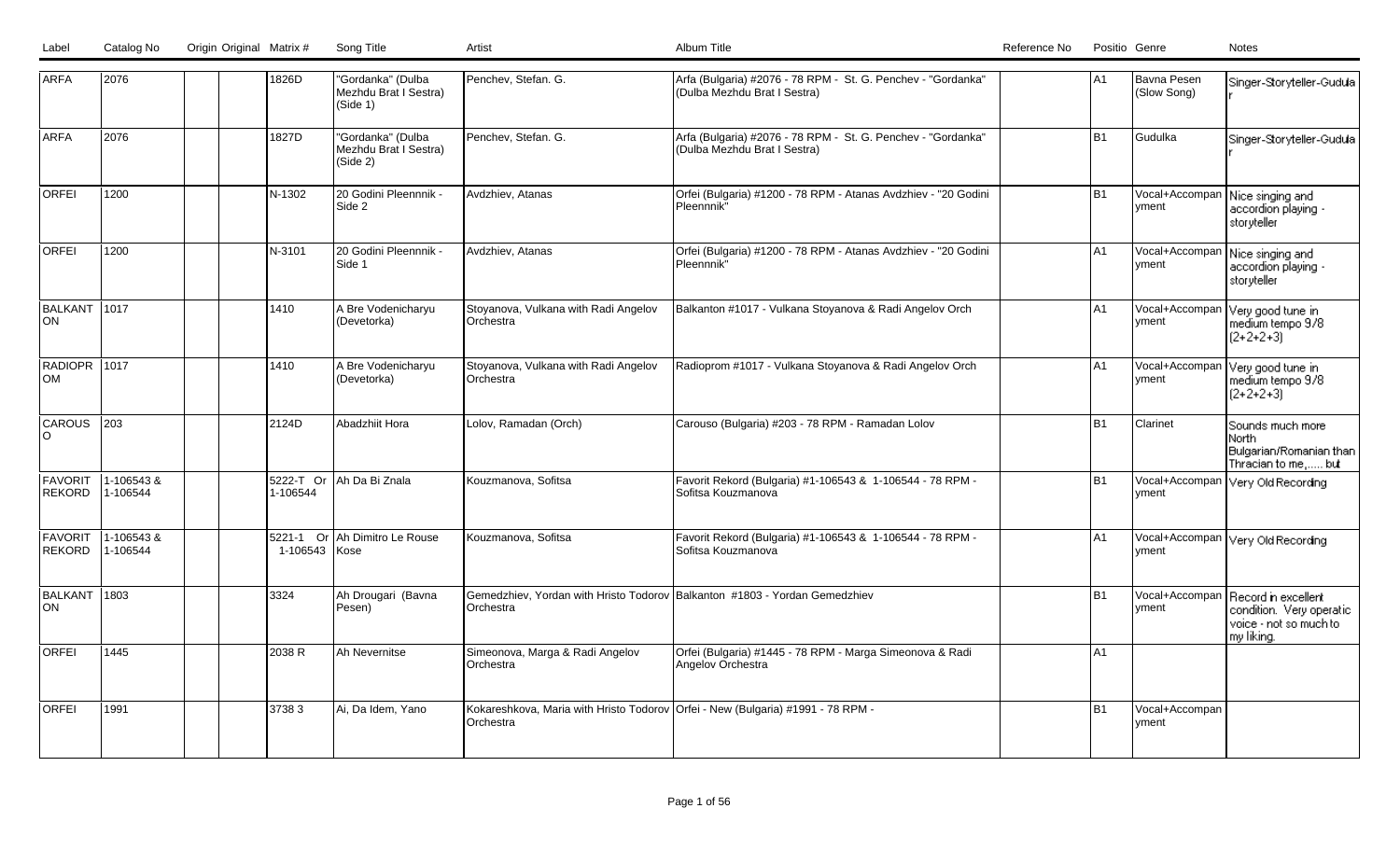| <b>ORFEI</b>                                      | 1992                    | 37403    |            | Aide Pushka Poukna                                      | Gougov, Kostadin with Hristo Todorov<br>Orchestra | Orfei - New (Bulgaria) #1992 - 78 RPM -                                                                 |         | IB1            | Vocal+Accompan Gougov good -<br><b>Ivment</b> | instrumentation horrible!                                                                      |
|---------------------------------------------------|-------------------------|----------|------------|---------------------------------------------------------|---------------------------------------------------|---------------------------------------------------------------------------------------------------------|---------|----------------|-----------------------------------------------|------------------------------------------------------------------------------------------------|
| BALKANT 1697<br>ON                                |                         | 3073     |            | Aide, Kazhi Babo                                        | Gougov, Kostadin with Boris Karlov<br>Orchestra   | Balkanton #1697 - Kostadin Gougov & Boris Karlov Orch                                                   |         | B <sub>1</sub> | Vocal+Accompan<br>vment                       | Excellent - tune mostly in<br>11/16 (2+2+3+2+2) whith<br>retards an breaks.                    |
| KRISTAL                                           | 119                     |          | K-Bu 27090 | Alen Bozhur (Pravo<br>Shopsko Horo)                     |                                                   | Todorova, Atanaska with Payakov, Stanil   Kristal (Bulgaria) - #19 - Atanaska Todorova & Stanil Payakov |         | A1             | Vocal+Accompan<br>vment                       | don't like her voice too<br>much but I like the kaval                                          |
| <b>ORFEI</b>                                      | 1018                    | C2151    |            | An Tatar - Side 1                                       | Penchev, Stefan. G.                               | Orfei (Bulgaria) #1018 - 78 RPM - Stefan G. Penchev                                                     |         | A <sub>1</sub> | Gudulka                                       | Singer-Storyteller-Gudula                                                                      |
| <b>ORFEI</b>                                      | 1018                    | C2152    |            | An Tatar - Side 2                                       | Penchev, Stefan. G.                               | Orfei (Bulgaria) #1018 - 78 RPM - Stefan G. Penchev                                                     |         | B <sub>1</sub> | Gudulka                                       | Singer-Storyteller-Gudula                                                                      |
| <b>ORFEI</b>                                      | 1444                    | 2071-R   |            | Anche Le<br>Charkamdzhiiche Le<br>(Ruchenitsa)          | Byalmoustakova, Masha & Radi Angelov<br>Orchestra | Orfei (Bulgaria) #1444 - 78 RPM - Masha Byalmoustakova &<br>Radi Angelov Orchestra                      |         | B <sub>1</sub> | Vocal+Accompan<br>vment                       |                                                                                                |
| <b>DIKTATO</b>                                    | 1813                    | 6023     |            | Anchego i Lencheto                                      | Nikolova, Olga with Peyu Nikolov Orch             | Diktator #813 - 78 RPM - Olga Nikolova                                                                  | 78-07-V | B <sub>1</sub> | Vocal+Accompan<br>vment                       | Some kind of nice zippy<br>tune, sounds like al<br>mixture of Romanian &<br>Macedonian styles. |
| <b>ORFEI</b>                                      | 1277                    | 1440     | M 1449 Or  | Az Hodih Gore<br>(Devetorka)                            | Mashalov, Boris with Radi Angelov<br>Orchestra    | Orfei (Bulgaria) #1277- 78 RPM - Boris Mashalov & Radi<br>Angelov Orchestra                             |         | B <sub>1</sub> | Vocal+Accompan<br>vment                       | don't particularly like<br>this tune - not one of<br>Masholov's strong<br>performances.        |
| <b>ORFEI</b>                                      | 1082                    | $C-2835$ |            | Az Nali Ti Rekoh<br>(Daichovo)                          | Kostika Orchestra feat. Georgieva,<br>Ivanka      | Orfei (Bulgaria) #1082- 78 RPM - Ivanka Georgieva & Kostika<br>Orch                                     |         | B <sub>1</sub> | Vocal+Accompan<br>Ivment                      | Nice song                                                                                      |
| <b>ORFEI</b>                                      | 1483                    | 1444     |            | Az Ne Te Lyoubya,<br>Stanke Le (Pravo<br>Trakysko Horo) | Delcheva, Stoika & Radi Angelov<br>Orchestra      | Orfei (Bulgaria) #1483 - 78 RPM -Stoika Delcheva & Radi<br>Angelov Orchestra                            |         | B <sub>1</sub> | Bavna Pesen<br>(Slow Song)                    |                                                                                                |
| KRISTAL                                           | 48                      |          |            | K-Bu 27154 Az Sum Ergen                                 |                                                   | Todorova, Atanaska with Payakov, Stanil   Kristal (Bulgaria) - #48 - Atanaska Todorova & Stanil Payakov | 78-07-V | B <sub>1</sub> | Vocal+Accompan<br><u>lvment</u>               | Very interesting meter<br>$9/16 + 11/16$ (2+2+2+3)<br>$3+3+2+3$                                |
| GRAMOP<br><b>HONE</b><br><b>CONCERT</b><br>RECORD | G.C.-4-13615 &<br>13616 | 12705    | 4-13616 Or | Az Sum Malo<br>Anglichinka (Waltz)                      | Ilieva, Pula Gospozhitsa                          | Gramophone Concert Record (Bulgaria) G.C.-4-13615 & 13616 -<br><b>78 RPM</b>                            |         | B <sub>1</sub> | Vocal+Accompan<br>vment                       | Record in poor condition<br>verv old<br>Record label indicates<br>"Sofiya"                     |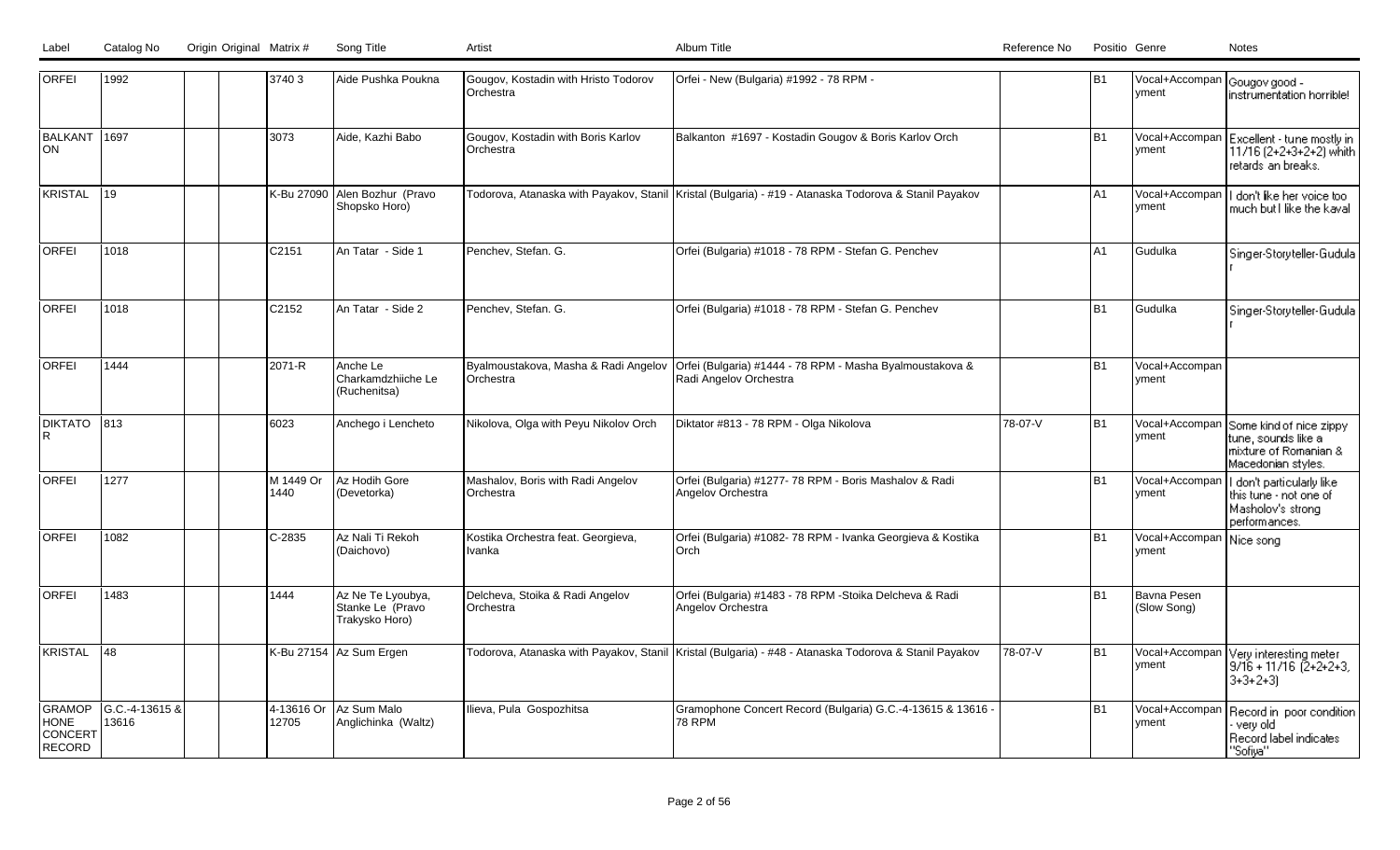| RADIOPR 1343<br>lom       |      | 2371 Or<br>475 | Azer V                                      |                                              | Radioprom F-KA Za Gramafonski Plochi #1343 - R. Beiboutov -<br>Vocalist - Azer & Kavkazka Nazdravitsa       | IA1            | Vocal+Accompan                    | Bulgarian singing Azeri                 |
|---------------------------|------|----------------|---------------------------------------------|----------------------------------------------|-------------------------------------------------------------------------------------------------------------|----------------|-----------------------------------|-----------------------------------------|
|                           |      |                |                                             |                                              |                                                                                                             |                | yment                             | or maybe Armenian song                  |
| RADIOPR 1350<br><b>OM</b> |      | 2388           | Balkanski Podpalvachi -<br>Musical Comedy - |                                              | Radioprom F-KA Za Gramafonski Plochi #1350 - Balkanski<br>Podpalvachi - Musical Comedy - "Mipolira"         | A1             | Folk Humor                        | Humor                                   |
|                           |      |                | "Mipolira" - Side III                       |                                              |                                                                                                             |                |                                   |                                         |
| RADIOPR 1350<br>lom       |      | 2389 Or<br>489 | Balkanski Podpalvachi -<br>Musical Comedy - |                                              | Radioprom F-KA Za Gramafonski Plochi #1350 - Balkanski<br>Podpalvachi - Musical Comedy - "Mipolira"         | B <sub>1</sub> | Folk Humor                        | humor                                   |
|                           |      |                | "Mipolira" - Side IV                        |                                              |                                                                                                             |                |                                   |                                         |
| PARLOPH B. 10544<br>ON    |      | 88037          | Barem Si, Ergen<br>Pohodih (Bavna Pesen)    | Parushev, Parush                             | Parlophon (Bulgaria) - #B. 10544 - Paroush Paroushev                                                        | lB1            | Bavna Pesen<br>(Slow Song)        | Interesting unmetered<br>tune           |
| (Bulgaria)                |      |                |                                             |                                              |                                                                                                             |                |                                   |                                         |
| <b>ORFEI</b>              | 1405 | 2009R          | Batanovsko Horo                             | Karlo Ensemble                               | Orfei (Bulgaria) #1405 - 78 RPM - Karlo Ens                                                                 | lA1            | <b>Brass Band</b>                 |                                         |
|                           |      |                |                                             |                                              |                                                                                                             |                |                                   |                                         |
| lorfei                    | 1087 | 1082           | Bela Marika (Bavna<br>Pesen)                | Kostika Orchestra feat. Georgieva,<br>Ivanka | Orfei (Bulgaria) #1087- 78 RPM - Ivanka Georgieva & Kostika<br>Orch                                         | l B1           | Bavna Pesen<br>(Slow Song)        | Very nice song<br>accompanied by violin |
|                           |      |                |                                             |                                              |                                                                                                             |                |                                   | and clarinet                            |
| KRISTAL                   | 56   |                | K Bu 26388   Bezoumna Sverurva -<br>Side 1  | Penchev, Stefan. G.                          | Kristal (Bulgaria) - #56 - St. Penchev                                                                      | lA1            | Gudulka                           | good recording                          |
|                           |      |                |                                             |                                              |                                                                                                             |                |                                   |                                         |
| IKRISTAL                  | 56   |                | Bezoumna Sverurva -<br>Side 2               | Penchev, Stefan. G.                          | Kristal (Bulgaria) - #56 - St. Penchev                                                                      | lB1            | Gudulka                           | good recording                          |
|                           |      |                |                                             |                                              |                                                                                                             |                |                                   |                                         |
| RADIOPR 1303<br>lOM       |      | 2298 Or<br>371 | Bisero Kerko                                | Veluv, Atanas with Radi Angelov<br>Orchestra | Radioprom F-KA Za Gramafonski Plochi #1303 - Atanas Veluv<br>& Radi Angelov Orch - Makedonska Narodna Pesen | B1             | Vocal+Accompan Nice song<br>vment |                                         |
|                           |      |                |                                             |                                              |                                                                                                             |                |                                   |                                         |
| BALKANT 1020<br>ION.      |      | 1480           | Bistrishka Ruchenitsa<br>(Ruchenitsa)       | Bistrishka Chetvorka                         | Radioprom #1020 - Bistrichka Chetvorka                                                                      | lB1            | <b>Bitov Orchestra</b>            | Excellent tune                          |
|                           |      |                |                                             |                                              |                                                                                                             |                |                                   |                                         |
| BALKANT 1020<br>ON.       |      | 1479           | Bistrizshko Horo                            | Bistrishka Chetvorka                         | Radioprom #1020 - Bistrichka Chetvorka                                                                      | IA1            | Bitov Orchestra                   | Excellent recording                     |
|                           |      |                |                                             |                                              |                                                                                                             |                |                                   |                                         |
| MIKROPH 4145<br>ION.      |      | 53314          | Blaze Na Baba<br>Ganiovitsa                 | Stoicheva, Mita & Mikrophon Orchestra        | Mikrophon (Bulgaria) #4145 - 78 RPM - Mita Stoicheva & Ork<br>Mikrophon                                     | IA1            |                                   |                                         |
|                           |      |                |                                             |                                              |                                                                                                             |                |                                   |                                         |

Catalog No Origin Original Matrix # Song Title Artist Artist Album Title Album Title Catalog No Positio Genre No Positio Genre Notes

Label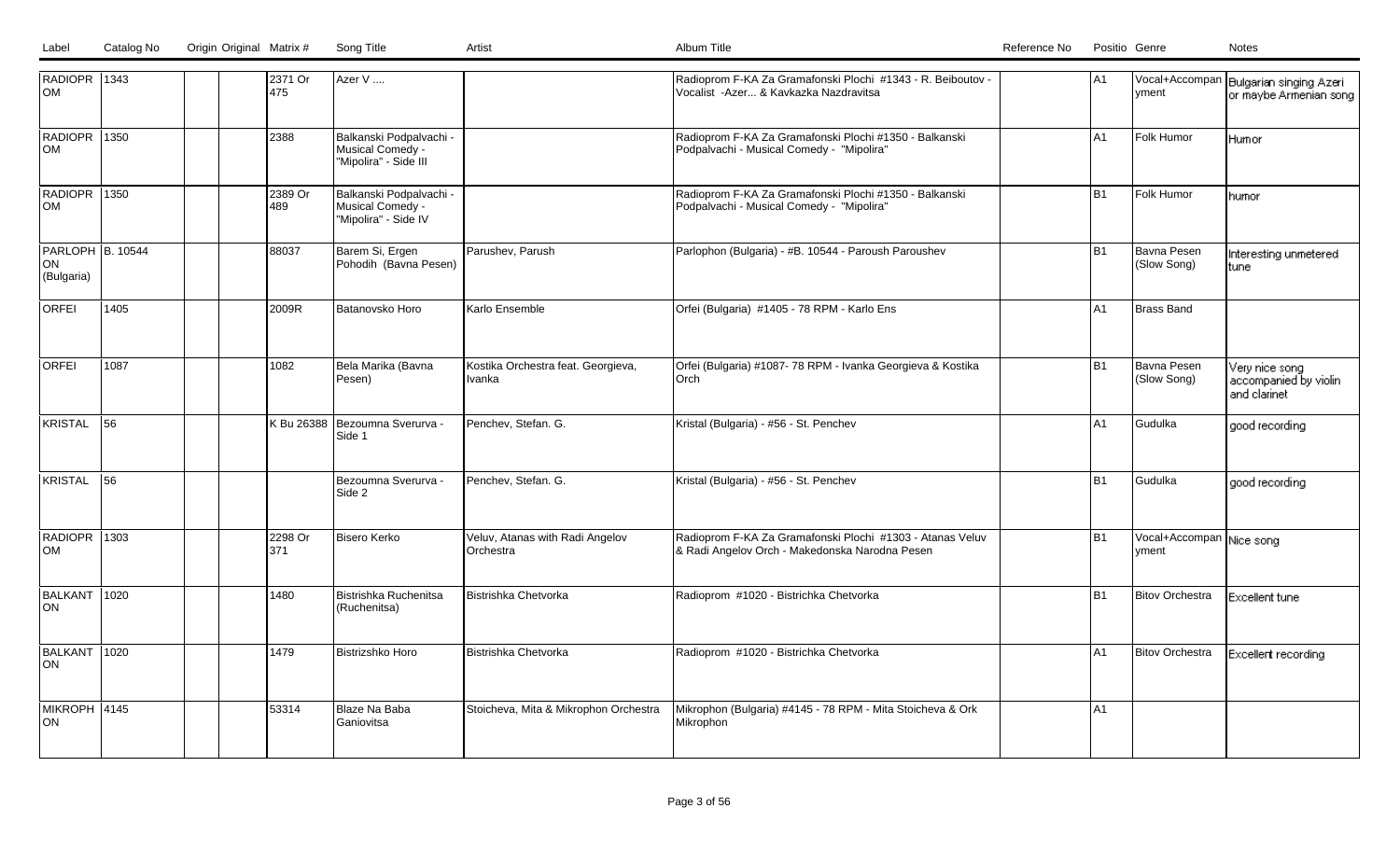| Label | Catalog No | Origin Original Matrix # | Song Title |  |
|-------|------------|--------------------------|------------|--|
|       |            |                          |            |  |

| <b>GRAMOP</b><br>HONE<br>CONCERT<br>RECORD        | G.C.-2-12512 &<br>12513 | 2018      | 2-12513 Or Bogdane Bogdane<br>(Bavna Pesen)             | Brashlyanov, Ts.                            | Gramophone Concert Record (Bulgaria) G.C.-2-12512 & 12513 -<br>78 RPM - Brashlyanov, Ts.                          | B <sub>1</sub> | A Cappella                 | Very old record. Very<br>nicely ornamented song.<br>Label indicates "Sofia"            |
|---------------------------------------------------|-------------------------|-----------|---------------------------------------------------------|---------------------------------------------|-------------------------------------------------------------------------------------------------------------------|----------------|----------------------------|----------------------------------------------------------------------------------------|
| <b>ARFA</b>                                       | 2068                    | 1814D     | Bogdane Vlashki<br>l Voivoda                            | Payakov, Stanil                             | Arfa (Bulgaria) #2068 - 78 RPM - Stanil Payakov                                                                   | B1             | Kaval                      | Slow Improvisational<br>melody followed by 2/4<br>horo - quite nice.                   |
| KRISTAL                                           | 53                      | C 27142   | Bolen Mi Lezho<br>Bodouchko (Bavna<br>Pesen) - Side 1   | Todorova, Atanaska with Babaka Orch         | Kristal (Bulgaria) - #53 - Atanaska Todorova & Babaka Orchestra 78-07-V<br>Bolen Mi Lezho Bodouchko (Bavna Pesen) | A <sub>1</sub> | Bavna Pesen<br>(Slow Song) | Very nice singing and<br>excellent orchestra                                           |
| KRISTAL                                           | 53                      | C 27143   | Bolen Mi Lezho<br>Bodouchko (Bavna<br>Pesen) - Side 2   | Todorova, Atanaska with Babaka Orch         | Kristal (Bulgaria) - #53 - Atanaska Todorova & Babaka Orchestra 78-07-V<br>Bolen Mi Lezho Bodouchko (Bavna Pesen) | l B1           | Vocal+Accompan<br>vment    | Very nice singing and<br>excellent orchestra                                           |
| <b>ODEON</b><br>(Bulgaria)                        | A 192067                | W Buo 205 | Boli Yana (Devetorka)                                   | Mandolinen Orkestur - Tale Stoyanov         | Odeon (Bulgaria) #A 192067 - 78 RPM - Mandolinen Orkestur<br><b>Tale Stoyanov</b>                                 | lB1            | Mandolin                   | I'm not in love with this<br>instrumentation.<br>(mandolin), but, the tune<br>is good. |
| MIKROPH 4218<br>lon                               |                         | $V-53639$ | Bolka Sviva Mi Surdtseto<br>(Slow Song - Tango<br>Like) | Tsankova, Aneta with Mikrophon<br>Orchestra | Mikrophon (Bulgaria) #4218-78 RPM - Aneta Tsankova                                                                | A <sub>1</sub> | Vocal+Accompan<br>yment    | Kind of like "Russian"<br>sounding cabaret slow<br>song.                               |
| <b>LONDON</b><br>RECORD (<br><b>BULGARI</b><br>A) | 3321                    | C8967     | Botyu Na Pleven                                         | Payakov, Stanil                             | London Record (Bulgaria) - #3221 - Kaval - Stanil                                                                 | B <sub>1</sub> | Kaval                      | Excellent solo kaval                                                                   |
| PARLOPH B. 10543<br>ON<br>(Bulgaria)              |                         | 88035     | Botyu Na Pleven Shte<br>Ide (Bavna Pesen)               | Parushev, Parush                            | Parlophon (Bulgaria) - #B. 10543 - Parush Parushev                                                                | A <sub>1</sub> | Harmonium                  | Not a particularly<br>remarkable song                                                  |
| <b>ORFEI</b>                                      | 1017                    | 2137      | Bratova Delba - Side 1                                  | Penchev. Stefan. G.                         | Orfei (Bulgaria) #1017 - 78 RPM - Stefan G. Penchev - Bratova<br>Delba                                            | A <sub>1</sub> | Vocal+Accompan<br>Ivment   | Singer-Storyteller-Gudula                                                              |
| PATHE<br>(Bulgaria)                               | 74774                   | 19226     | Bratova Delba - Side 1                                  | Penchev, Stefan. G.                         | Pathe (Bulgaria) #74774 - 78 RPM - Stefan Penchev - "Bratova<br>lDulba"                                           | A <sub>1</sub> | Vocal+Accompan<br>yment    | Singer-Storyteller-Gudula                                                              |
| <b>PATHE</b><br>(Bulgaria)                        | 74774                   | 19227     | Bratova Delba - Side 2                                  | Penchev, Stefan. G.                         | Pathe (Bulgaria) #74774 - 78 RPM - Stefan Penchev - "Bratova<br>lDulba"                                           | B <sub>1</sub> | Vocal+Accompan<br>Ivment   | Singer-Storyteller-Gudula                                                              |
| <b>ORFEI</b>                                      | 1017                    | 2150      | Bratova Delba - Side 2                                  | Penchev. Stefan. G.                         | Orfei (Bulgaria) #1017 - 78 RPM - Stefan G. Penchev - Bratova<br>l Delba                                          | l B1           | Vocal+Accompan<br>yment    | Singer-Storyteller-Gudula                                                              |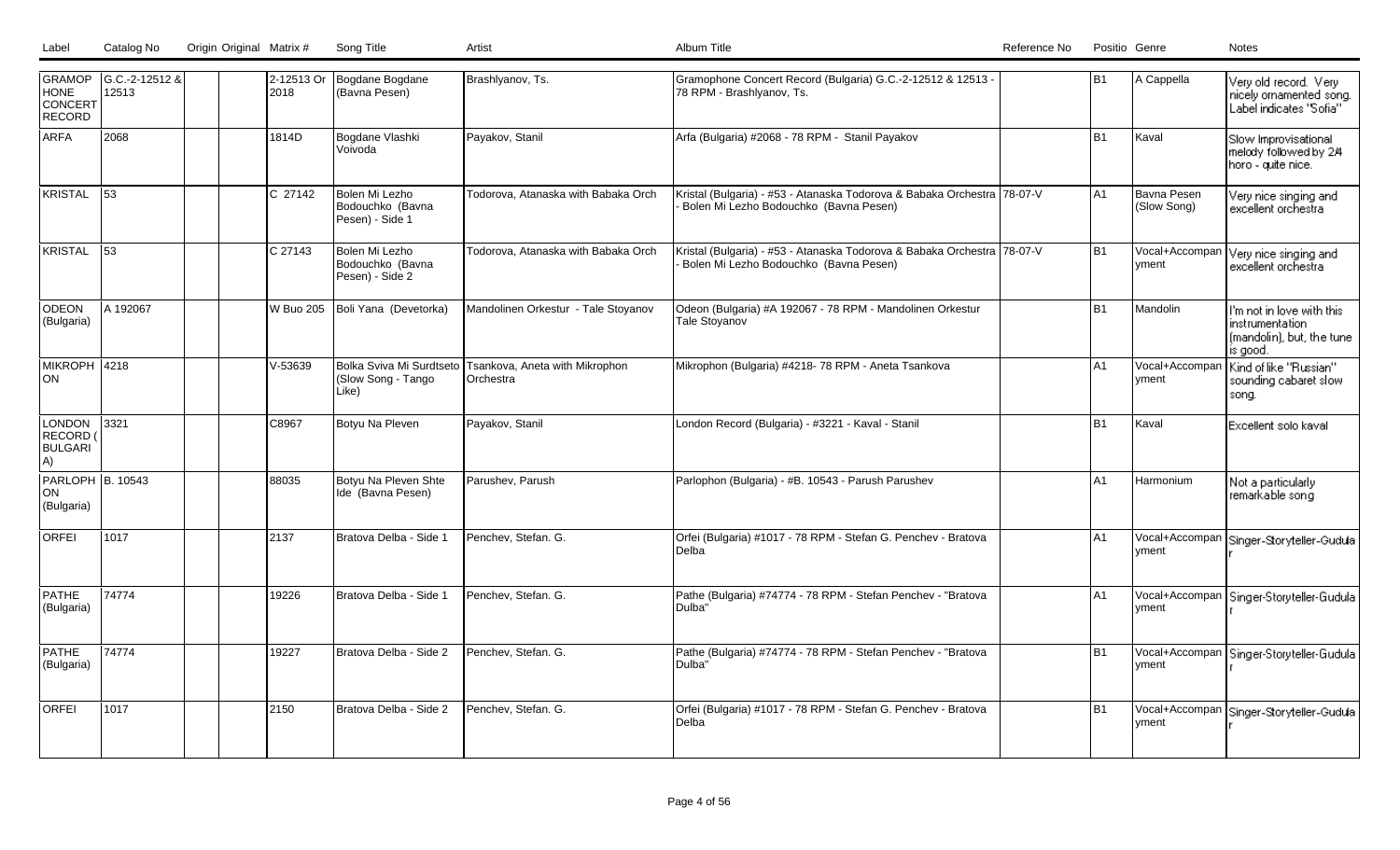| RADIOPR 1275<br><b>OM</b>           |                    |  |                 | Bre Blagatka (Lesnoto)                                                   | Terziev, Petur with Karlov, Boris                                       | Radioprom #1275 - Petur Terziev - Makedonska Narodna Pesen                                 |         | B <sub>1</sub> | Ivment                  | Vocal+Accompan   Old City Song - Vocal an<br>Mandolin                                                   |
|-------------------------------------|--------------------|--|-----------------|--------------------------------------------------------------------------|-------------------------------------------------------------------------|--------------------------------------------------------------------------------------------|---------|----------------|-------------------------|---------------------------------------------------------------------------------------------------------|
| BALKANT 1128<br>ON                  |                    |  | 1527            | Bre Ovcharyu Volovaryu<br>(Pravo Trakysko Horo)                          | Stoyanova, Vulkana with Radi Angelov<br>Orchestra                       | Balkanton #1128 - Vulkana Stoyanova                                                        |         | IA1            | Vocal+Accompan<br>vment | Excellent recording,<br>singing and<br>instrumentation.                                                 |
| <b>ORFEI</b>                        | 1203               |  | 1428-AR         | A Bre Vodenicharyu<br>(Devetorka)                                        | Todorova, Atanaska, Trakiiska Troika<br>(Before 1941) & Boudakov, Peyou | Orfei (Bulgaria) #1203 - 78 RPM - Atanaska Todorova &<br>Trakiiska Troika (Before 1941)    |         | A1             | Bitov                   | Really neat recording of<br>this 9/8 tune                                                               |
| <b>ORFEI</b>                        | 1390               |  | 2011            | Breznichko Horo (Pravo Karlo Ensemble<br>Horo)                           |                                                                         | Orfei (Bulgaria) #11390 - 78 RPM - Karlo Ens - Sofisko<br>Korenyashka Groupa               |         | B <sub>1</sub> | Brass Band              | Excellent recording.                                                                                    |
| PATRIA<br>(ORFEI)                   | 3003               |  | NZ 1018         | Breznishka Ruchenitsa                                                    | Iliev, Karlo with Kostika Orchestra                                     | Patria (Orfei) - Karlo & Kostika Ens - #3003                                               |         | A <sub>1</sub> | Brass Band              | Excellent Recording -<br>good energy                                                                    |
| LONDON<br>RECORD (<br>BULGARI<br>A) | 3223               |  | K C 9016        | Breznishko Horo                                                          | Iliev, Karlo                                                            | London Record (Bulgaria) #3223 - Karlo Iliev (Karlo Tsigancheto)                           |         | lA1            | Brass Band              | Excellent NW<br>Bulgarian/Shope 2/4<br>tune.                                                            |
| PATHE<br>(Bulgaria)                 | 74775              |  |                 | V 19228 AR Brusnene Na Zetya<br>(Bavna Melodia & Pravo<br>Trakysko Horo) | Lolov, Ramadan                                                          | Pathe (Bulgaria) #74775 - 78 RPM - Ramadan Lolov & Orch                                    | 78-07-V | lA1            | Clarinet                | Nice tunes - however,<br>record skips near end of<br>tune and it may not be<br>repairable.              |
| POLYDOR L 30028<br>(BULGARI<br>A)   |                    |  | 5022            | Bulgarska Kitka                                                          | Atanasov - Brass Band                                                   | Polydor (Bulgaria) L 30028 - Brass Band (Duhov Orchestra)                                  |         | B <sub>1</sub> | <b>Bulg Duhov</b>       | Suite of tunes - different<br>tempos & tunes                                                            |
| RADIOPR 1149<br>OM                  |                    |  | P K-Bu<br>28374 | Bulgarsko Horo                                                           | Karlo Ensemble                                                          | Radioprom Otdel Gramaphoni Plochi - Produced In Bulgaria -<br>Karlo Ens - #1149            |         | A <sub>1</sub> | Brass Band              |                                                                                                         |
| <b>ARFA</b>                         | 1 60/1 &<br>1556/7 |  | 2534 D          | Bulgarsko Horo                                                           | Lolov, Ramadan (Orch)                                                   | Arfa (Bulgaria) #1 60/1 & 1556/7 - 78 RPM - Ramadan Lolov<br>Orch.                         |         | B <sub>1</sub> | Clarinet                | Very Nice Tune - But<br>record is mislabeled.<br>completely obviously this<br>is Lolov orch not "Gaida" |
| <b>ARFA</b>                         | 1556/6 &<br>1556/7 |  | 1556B           | Bulgarsko Horo (Pravo<br>Shopsko Horo)                                   | Velev, Slavi                                                            | Arfa (Bulgaria) #1556/6 & 1556/7 - 78 RPM - Slavi Velev - Gaida                            |         | B <sub>1</sub> | Gajda                   | Sounds like a Pravo<br>Shopsko Horo                                                                     |
| <b>ARFA</b>                         | 2011               |  | 1561B           | Bulgarsko Horo (Pravo<br>Trakysko Horo)                                  | Lolov, Ramadan & Atanasov, Atanas                                       | Arfa (Bulgaria) #2011 - 78 RPM - Ramadan Lolov (Clarinet) &<br>Atanas Atanasov (Accordion) |         | B1             | Clarinet                | Sounds like Pravo<br>Trakysko Horo                                                                      |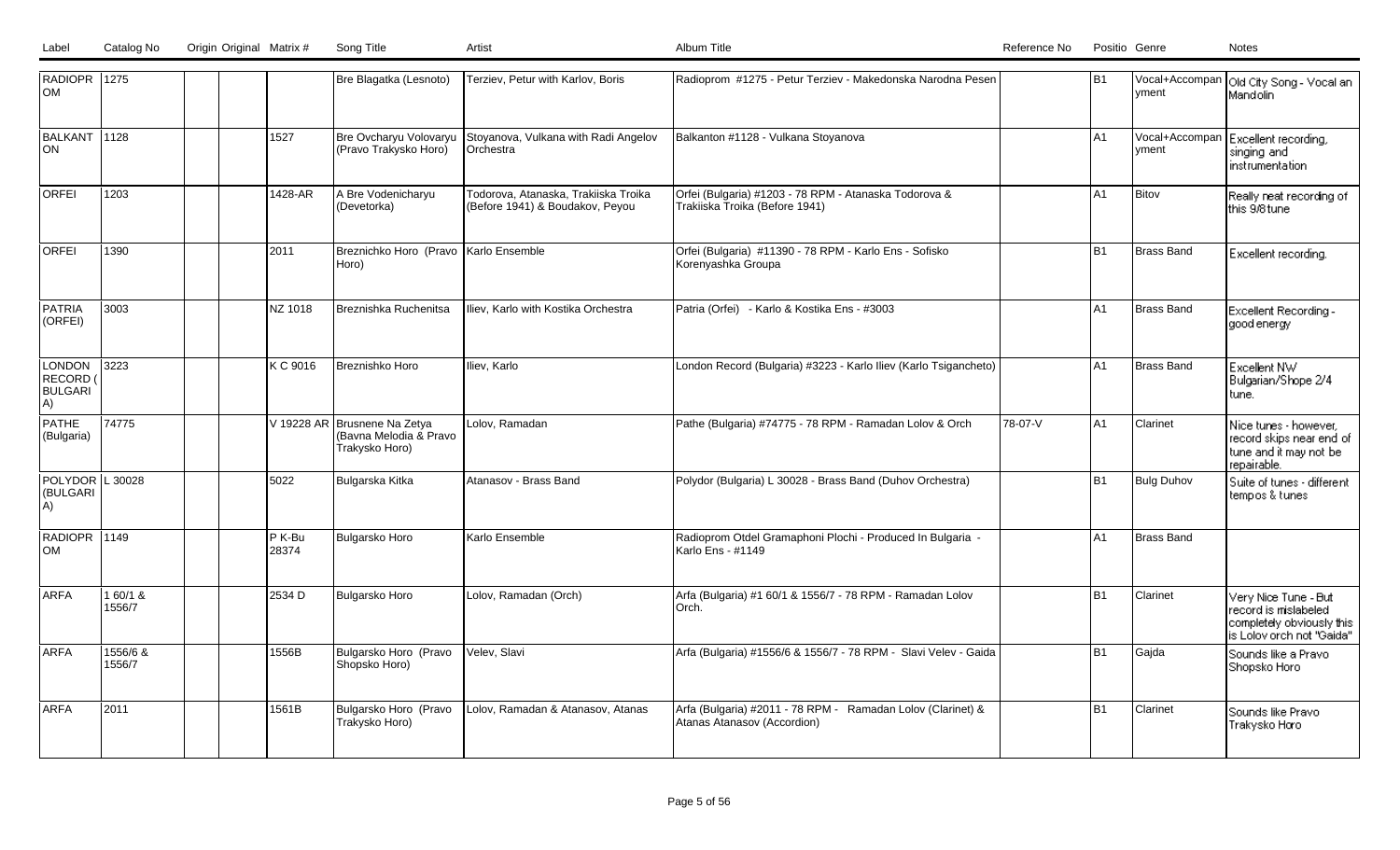| Label | Catalog No | Origin Original Matrix # Song Title |  | Album Title | Reference No | Positio Genre | Notes |
|-------|------------|-------------------------------------|--|-------------|--------------|---------------|-------|
|       |            |                                     |  |             |              |               |       |

| <b>HONE</b><br>CONCERT<br>RECORD                     | GRAMOP   G.C.-4-13615 &<br>13616 | 4-13615 Or<br>137046          | Chakamu, Chakamu<br>Vula Noshta (Waltz)      | Ilieva, Pula Gospozhitsa                      | Gramophone Concert Record (Bulgaria) G.C.-4-13615 & 13616 -<br><b>78 RPM</b>                 |         | IA1            | <b>Ivment</b>                          | Vocal+Accompan Record in poor condition<br>very old<br>Record label indicates<br>"Sofiya" |
|------------------------------------------------------|----------------------------------|-------------------------------|----------------------------------------------|-----------------------------------------------|----------------------------------------------------------------------------------------------|---------|----------------|----------------------------------------|-------------------------------------------------------------------------------------------|
| ODEON<br>(Bulgaria)                                  | A 192065                         | <b>Buo 225</b>                | Chavdar Voivoda                              | Penchev, Stefan. G.                           | Odeon (Bulgaria) #A 192065 - 78 RPM - Stefan G. Penchev -<br>Vocals & Gudulka                | 78-07-V | A1             | yment                                  | Vocal+Accompan   Nice Voice and Gudulka                                                   |
| <b>LONDON</b><br>RECORD<br><b>BULGARI</b><br>A)      | $3201$                           | C8958                         | Chavdar Voivoda (Side                        | Penchev, Stefan. G.                           | London Record (Bulgaria) - #3201 - "Chavdar Voivoda" Stephan<br><b>G. Penchev</b>            |         | A1             | vment                                  | Vocal+Accompan Nice Voice and Gudulka                                                     |
| LONDON<br>RECORD<br><b>BULGARI</b><br>A)             | 3201                             | C8959                         | Chavdar Voivoda (Side<br>$\mathbf{2}$        | Penchev, Stefan. G.                           | London Record (Bulgaria) - #3201 - "Chavdar Voivoda" Stephan<br><b>G. Penchev</b>            |         | <b>B1</b>      | yment                                  | Vocal+Accompan Very Nice Voice &<br>Gudulka.                                              |
| MIKROPH 4145<br>ON                                   |                                  | 53322                         | Che Stana Hadzhi<br>Dimitur                  | Stoicheva, Mita & Mikrophon Orchestra         | Mikrophon (Bulgaria) #4145 - 78 RPM - Mita Stoicheva & Ork<br>Mikrophon                      |         | <b>B1</b>      |                                        |                                                                                           |
| RADIOPR 1040<br>OM                                   |                                  | 1622 R                        | Chepelarsko Horo<br>(Pravo Trakysko Horo)    | Babakov, Ahmed                                | Radioprom #1040 - 78 RPM - Ahmed Babakov (Clarinet)                                          |         | A1             | Clarinet                               | very nice tune.                                                                           |
| <b>PATHE</b><br>(Bulgaria)                           | 74647                            | 16127                         | Cher                                         | Parushev, Parush                              | Pathe (Bulgaria) #74647 - 78 RPM - P. M. Parushev                                            |         | A <sub>1</sub> | Bavna Pesen<br>(Slow Song)             | Cannot figure out full<br>name of tune                                                    |
| BALKANT<br><b>ON</b>                                 | 1529                             | 2771                          | Cheren Arapin - Side 1                       | Orchestra                                     | Gemedzhiev, Yordan with Hristo Todorov Balkanton #1529 - Yordan Gemedzhiev - "Cheren Arapin" |         | A1             | Bavna Pesen<br>(Slow Song)             | Too operatic for my taste                                                                 |
| BALKANT 1529<br>ON                                   |                                  | 2772                          | Cheren Arapin - Side 2                       | Orchestra                                     | Gemedzhiev, Yordan with Hristo Todorov Balkanton #1529 - Yordan Gemedzhiev - "Cheren Arapin" |         | <b>B1</b>      | Bavna Pesen<br>(Slow Song)             | Too operatic for my taste                                                                 |
| <b>ARFA</b>                                          | 2137                             | 2534 D                        | Cherna Petrana<br>Doumashe (Bavna<br>Pesen)  | Todorova, Atanaska & Lolov, Ramadan<br>(Orch) | Arfa (Bulgaria) #2137 - 78 RPM - Atanaska Todorova &<br>Ramadan Lolov Orch.                  |         | <b>B1</b>      | Vocal+Accompan Very Nice Song<br>vment |                                                                                           |
| COLUMBI D8437<br>A (England<br>/Bulgaria-P<br>urple) |                                  | H <sub>1146</sub> Or<br>26608 | Chernei Goro (Bavna<br>Pesen)                | Parushev, Parush                              | Columbia (Bulgaria) #D 8437 - Parush Parushev                                                |         | <b>B1</b>      | Vocal+Accompan<br>yment                | Interesting song - but not<br>a favorite, just interesting                                |
| LONDON<br><b>RECORD</b><br><b>BULGARI</b><br>A)      | $ 3314\rangle$                   | K-Bu-27077                    | Chernyu Petrana<br>Doumashe (Bavna<br>Pesen) | Todorova, Atanaska with unknown               | London Record (Bulgaria) - #3314 - Atanaska Todorova                                         | 78-07-V | A1             | Vocal+Accompan Very Nice Song<br>vment |                                                                                           |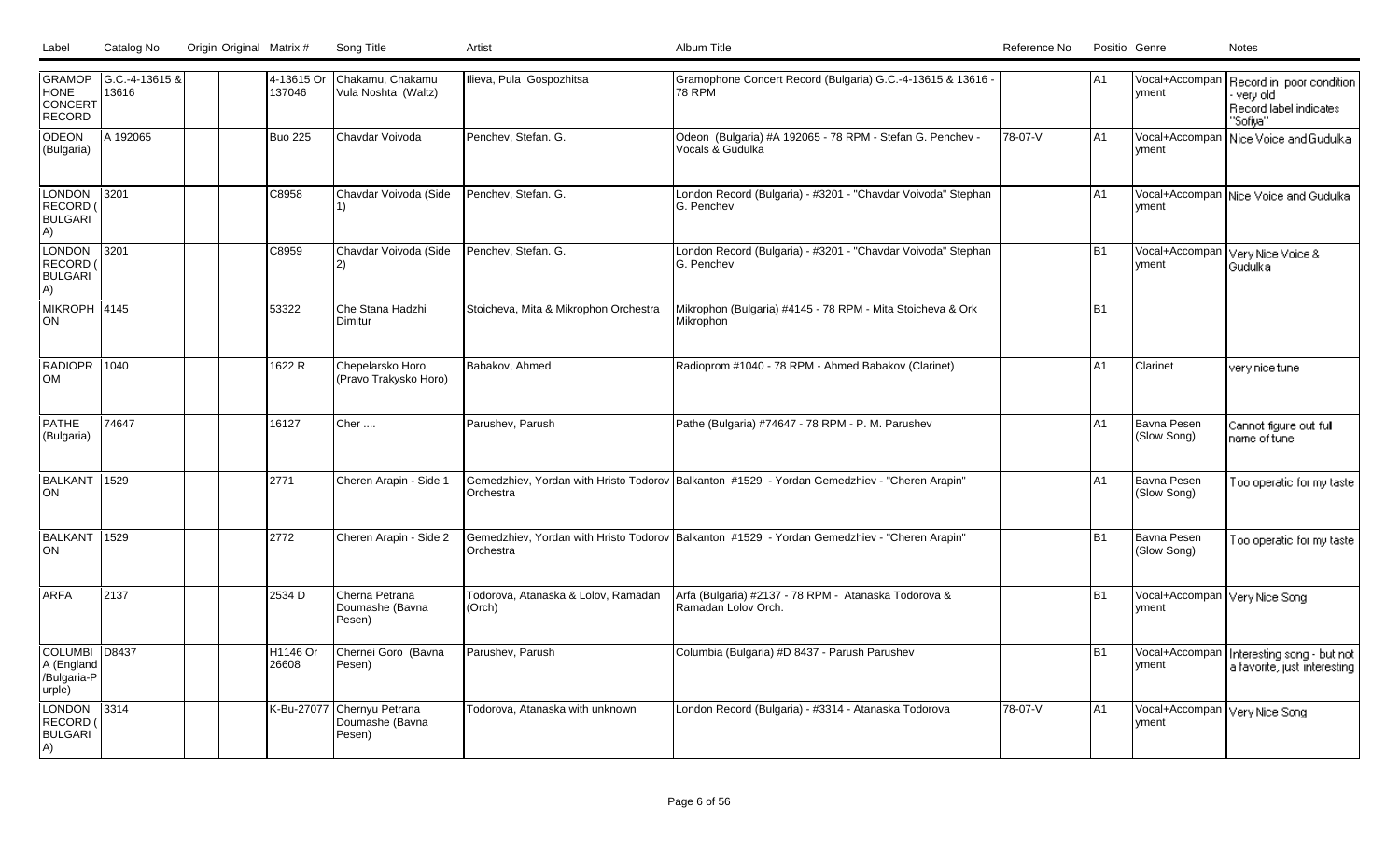| LONDON<br>RECORD (<br><b>BULGARI</b><br>A) | 3216        |  | K-C 9002          | Chifte Telli                                      | Cholakov, Demir                                   | London Record (Bulgaria) #3216 - Demir Cholakov                                                                                                        | lA1            | Clarinet                   | This trackskips at the<br>beginning - may not be<br>possible to repair during<br>transfer process. Tune is |
|--------------------------------------------|-------------|--|-------------------|---------------------------------------------------|---------------------------------------------------|--------------------------------------------------------------------------------------------------------------------------------------------------------|----------------|----------------------------|------------------------------------------------------------------------------------------------------------|
| RADIOPR 1061<br>lom                        |             |  |                   | Chirpanska Rucenica                               | Karlo Ensemble                                    | Radioprom Otdel Gramaphoni Plochi - Produced In Bulgaria -<br>Karlo Ens - #1061                                                                        | B1             | <b>Brass Band</b>          |                                                                                                            |
| <b>ORFEI</b>                               | 1388        |  | 1964-R            | Chiya e Makedoniya<br>(Lesnoto)                   | Marga, Chernata with Radi Angelov<br>Orchestra    | Orfei (Bulgaria) #1388 - 78 RPM - Chernata Marga & Radi<br>Angelov Orchestra                                                                           | B <sub>1</sub> | Vocal+Accompan<br>yment    | Record chipped on edge,<br>but doesn't keep record<br>from playing correctly.                              |
| <b>SHIPKA</b>                              | 503A & 504A |  | 11                | Chorbadzhiiski Svadba                             | Radi Angelov Orchestra                            | Shipka (Bulgaria) #503A & 504A 78 RPM - Radi Angelov<br><b>Orchestra</b>                                                                               | B <sub>1</sub> | Clarinet                   | Insteresting tune Clarinet<br>& Piano                                                                      |
| RADIOPR 1470<br>lom                        |             |  | 2464              | Choui Devoiko<br>(Daichovo)                       | Shahova, Amida with Malikov, Ya (Orch)            | Radioprom #1470 - 78 Rpm - Tsiganski Pesni - Amida Shahova<br>I& Ya. Malikov Orch                                                                      | lA1            | Vocal+Accompan<br>vment    | Nice tune in Daichovo<br>Rhythm                                                                            |
| <b>ORFEI</b>                               | 1941        |  | 3611              | Chukanata                                         | Varimezov, Kostadin with<br>Strandzhanskata Grupa | Orfei (Bulgaria) #1941 - 78 RPM - K. Varimezov &<br>Strandzhanskata Groupa                                                                             | lA1            | Bitov                      | Excellent                                                                                                  |
| <b>RADIOPR 1131</b><br><b>OM</b>           |             |  | 1621              | Da Doidesh Nedko Ou<br>Doma (Bavna Pesen)         | Orch                                              | Tsekova, Gergana with Peyou Boudakov   Radioprom # 1131 - 78 RPM - Atanaska Todorova/Trakiiska<br>Troika (Before 1941) & Gergana Tsekova/Peyu Boudakov | A <sub>1</sub> | Bavna Pesen<br>(Slow Song) | Very nice voice and<br>song.                                                                               |
| ODEON<br>(Bulgaria)                        | A 192037    |  | Bou 27            | Da Ili Ne (March)                                 | Parushev, Parush                                  | Odeon (Bulgaria) #A 192037-78 RPM - Parush Parushev<br>(Accordion)                                                                                     | B <sub>1</sub> | March                      | Military March                                                                                             |
| lorfei                                     | 1380        |  | 1846              | Da Ti Poukni Maiko<br>Nai-Miloto (Bavna<br>Pesen) | Todorova, Atanaska & Radi Angelov<br>Orchestra    | Orfei (Bulgaria) #1380 - 78 RPM - Atanaska Todorova & Radi<br>Angelov Orchestra                                                                        | lA1            | Bavna Pesen<br>(Slow Song) | Nice                                                                                                       |
| <b>ARFA</b>                                | 2142        |  | 2532 G            | Dai Be (Hvurli) Chicho                            | Todorova, Atanaska with Lolov,<br>Ramadan (Orch)  | Arfa (Bulgaria) #2142 - 78 RPM - Atanaska Todorova &<br>Ramadan Lolov Orch.                                                                            | B <sub>1</sub> | Vocal+Accompan<br>yment    | Record Label says<br>"Gypsy Song"                                                                          |
| RADIOPR 1273<br>lom                        |             |  | 2229R Or<br>259-A | Daichovo Horo                                     | Karlov, Boris                                     | Radioprom Otdel Gramaphoni Plochi #1273 - Boris Karlov                                                                                                 | B1             | Accordion                  | Original Karlov<br>Recording                                                                               |
| RADIOPR 1637<br>lOM                        |             |  | 2976              | Dali Cherni Ochi<br>Nyamam                        | Drempetich, Zorka & Kurnevats, M.                 | Radioprom #1637 - Zorka Trempetich - Iz Filma Tsigankata                                                                                               | A1             | Vocal+Accompan<br>yment    |                                                                                                            |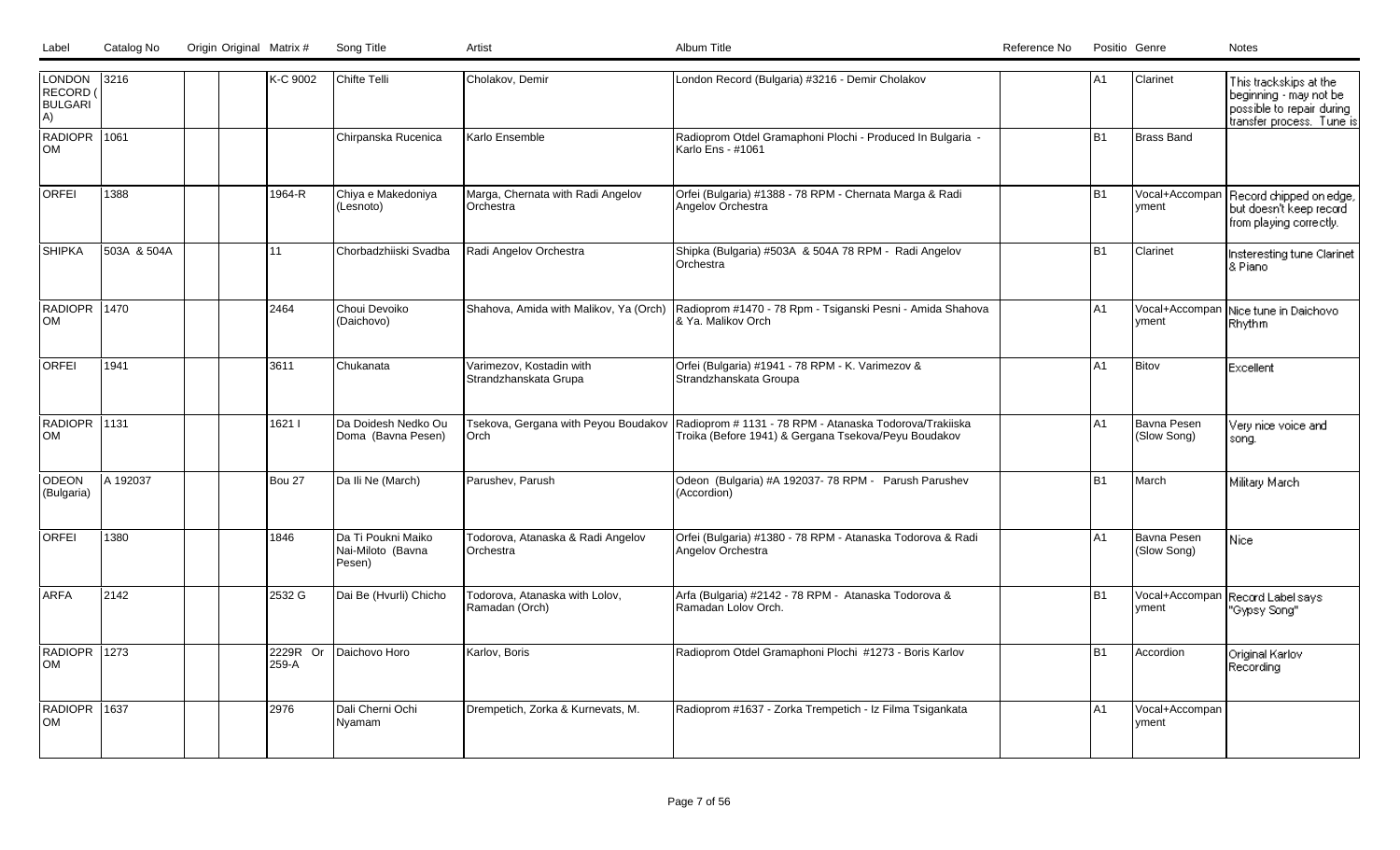| Label | Catalog No | Origin Original Matrix # | Song Title |  |
|-------|------------|--------------------------|------------|--|
|       |            |                          |            |  |

| <b>ORFEI</b>                                           | 1324  | 1485-R             | Dali Gurmi, Ili Se Zemya   Bistrishka Chetvorka<br><b>Tursi</b>           |                                                                    | Orfei (Bulgaria) #1324 - 78 RPM - Bistrishka Chetvorka &<br>Yourdan Bonev               |         | A <sub>1</sub> | Bitov                                    | Interesting song, very<br>very early recording of<br>this type of music                                           |
|--------------------------------------------------------|-------|--------------------|---------------------------------------------------------------------------|--------------------------------------------------------------------|-----------------------------------------------------------------------------------------|---------|----------------|------------------------------------------|-------------------------------------------------------------------------------------------------------------------|
| <b>FLAMA</b>                                           | 346   | 261                | Danche (Daichovo)                                                         | Keva                                                               | Flama #346 - "Keva" - Vocalist                                                          |         | <b>B1</b>      | Vocal+Accompan<br>yment                  |                                                                                                                   |
| <b>ORFEI</b>                                           | 1169  | N 3112             | Tebe                                                                      | Danche More Izgoruh Za Georgieva, Ivanka with Kostika<br>Orchestra | Orfei (Bulgaria) #1169 - 78 RPM - Ivanka Georgieva & Kostika<br>Orchestra               |         | A1             | yment                                    | Vocal+Accompan   Not the sweetest voice in<br>the world. A tune<br>ostensibly in 7/8 (3+2+2+                      |
| <b>ORFEI</b>                                           | 1174  | 3104               | De Gidi Stani Mori<br>Houbava                                             | Georgieva, Ivanka with Kostika<br>Orchestra                        | Orfei (Bulgaria) #1174 - 78 RPM - Ivanka Georgieva & Kostika<br>Orchestra               | 78-07-V | lA1            | yment                                    | Vocal+Accompan   Not the sweetest voice in<br>the world. Perhaps an<br>  old city song (Stari<br>  Gradski) Pesen |
| <b>LONDON</b><br>RECORD (<br><b>BULGARI</b><br>A)      | 3343  | $C-27136$          | Deli Bashi Marko                                                          | Todorova, Atanaska                                                 | London Record (Bulgaria) - #3343 - Atanaska Todorova                                    | 78-07-V | <b>B1</b>      | Bavna Pesen<br>(Slow Song)               |                                                                                                                   |
| <b>LONDON</b><br><b>RECORD</b><br><b>BULGARI</b><br>A) | 3343  |                    | Deli Bashi Marko                                                          | Todorova, Atanaska                                                 | London Record (Bulgaria) - #3343 - Atanaska Todorova                                    |         | <b>B1</b>      | Bavna Pesen<br>(Slow Song)               |                                                                                                                   |
| MEDEYA                                                 | 5020  | M 1296             | Devet Godini<br>Chobanouvame                                              | Avdzhiev, Atanas                                                   | Medya (Bulgaria) #5020 - 78 RPM - Atanas Avdzhiev &<br>Fizharmonika                     |         | A1             | Bavna Pesen<br>(Slow Song)               |                                                                                                                   |
| <b>ARFA</b>                                            | 2087  | 1846 C             | Devet Mashini Minaha                                                      | Lolov, Ramadan with Georgieva, Ivanka                              | Arfa (Bulgaria) #2087-78 RPM - Ramadan Lolov (Clarinet) &<br>Ivanka Georgieva           |         | A1             | Vocal+Accompan Excellent tune -<br>yment | Kasapsko like                                                                                                     |
| MIKROPH 4197<br>lon                                    |       | 53337              | Dilyana Moma<br>(Mislabeled As:<br>"Razbolyal Se Stoyan<br>Dobur Younak") | Stoicheva, Mita & Kavaldzhiev (Ivan)<br>Orchestra                  | Mikrophon (Bulgaria) #4197 - 78 RPM - Mita Stoicheva & Ork<br>Kavaldzhiev (Bavna Pesen) |         | A1             |                                          |                                                                                                                   |
| <b>ORFEI</b>                                           | 1219  | 1445               | Dimitur Donka<br>Doumashe (Pravo<br>Trakysko Horo)                        | Delcheva, Stoika with Radi Angelov<br>Orchestra                    | Orfei (Bulgaria) #1219- 78 RPM - Stoika Dulcheva & Radi<br>Angelov Orchestra            |         | <b>B1</b>      | yment                                    | Vocal+Accompan   Old style song with<br>clarinet lead.                                                            |
| <b>ARFA</b>                                            | 2068  | 1810E              | Dimitur Rano Podrani                                                      | Payakov, Stanil                                                    | Arfa (Bulgaria) #2068 - 78 RPM - Stanil Payakov                                         |         | A1             | Kaval                                    | Slow Improvisational<br>melody.                                                                                   |
| <b>COLUMBI</b><br>A (England<br>/Bulgaria-P<br>urple)  | D8436 | H 1143 Or<br>26592 | Dimitur Rano Podrani                                                      | Kehaiov, Georgi                                                    | Columbia (England-Bulgaria) #D8436 - Georgi A. Kehaiov -<br>Kaval                       |         | A1             | Kaval                                    | Slow Improvisational<br>melody.                                                                                   |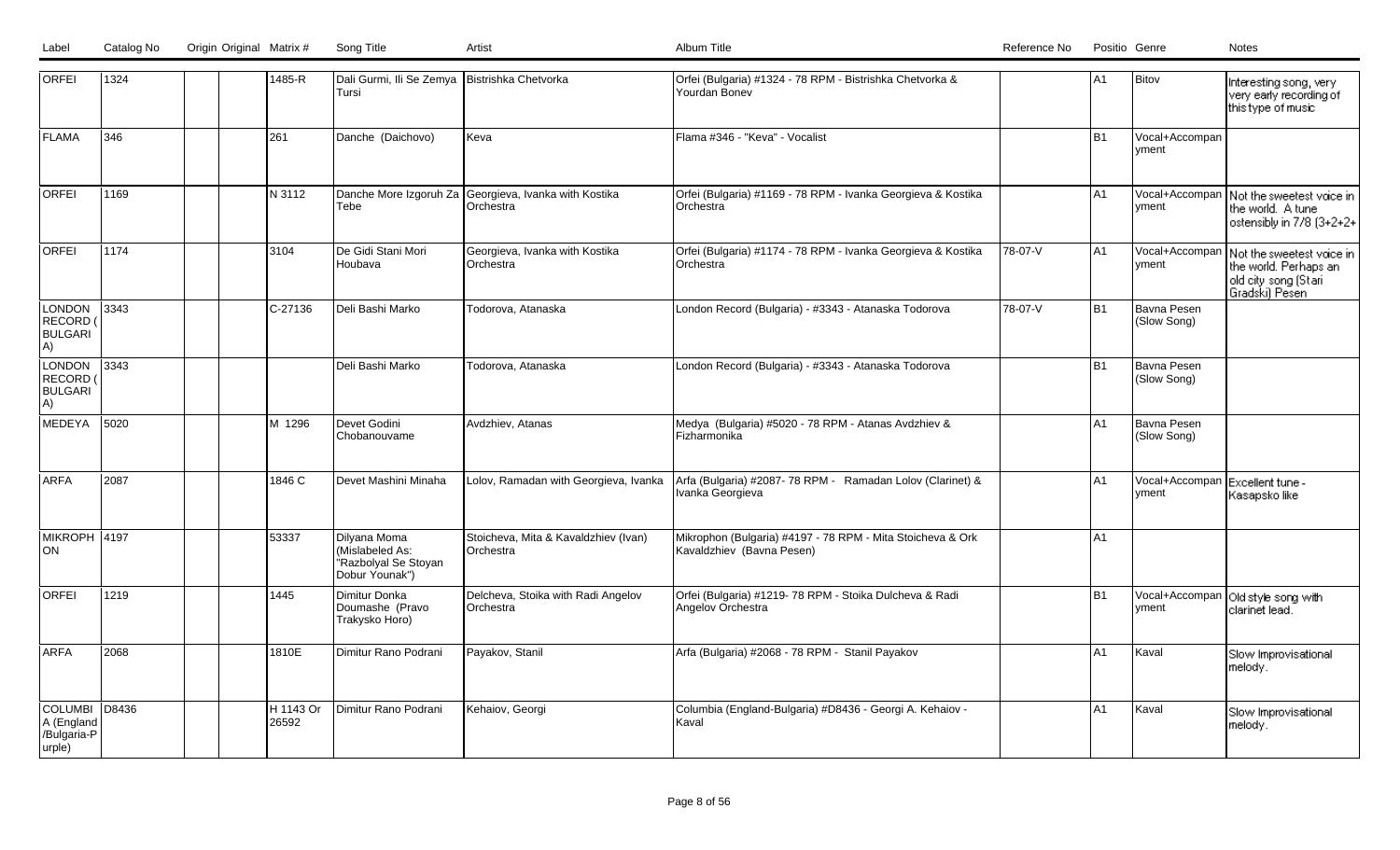| <b>ARFA</b>               | 2156 & 2064 |  | 213    | Dimitur Rano Podrani                       | Todorova, Atanaska & Lolov, Ramadan<br>(Orch)            | Arfa (Bulgaria) #2156 & 2064 - 78 RPM - Atanaska Todorova &<br>Ramadan Lolov Orch.  |         | lA1            | Bavna Pesen<br>(Slow Song) |                                                                                                   |
|---------------------------|-------------|--|--------|--------------------------------------------|----------------------------------------------------------|-------------------------------------------------------------------------------------|---------|----------------|----------------------------|---------------------------------------------------------------------------------------------------|
| PATHE<br>(Bulgaria)       | 74780       |  | 19238  | Dimitur Rano Podrani &<br>Ruchenitsa       | Lolov, Ramadan                                           | Pathe (Bulgaria) #74780 - 78 RPM - Ramadan Lolov & Orch                             |         | A1             | Bavna Pesen<br>(Slow Song) |                                                                                                   |
| LIFA                      | 536         |  | 170B   | Dimitur Rano Podrani<br>(Bavna Pesen)      | Tsigancheva, Mara                                        | Lifa (Bulgaria) #536 - 78 RPM - Mara Tsigancheva                                    | 78-07-V | A1             | Bavna Pesen<br>(Slow Song) | Fair rendition of this tune                                                                       |
| RADIOPR 1024<br><b>OM</b> |             |  | 1532P  | Dimitur Tovari Gimin<br>(Bavna Pesen)      | Stoyanova, Vulkana with Radi Angelov<br><b>Orchestra</b> | Radioprom Otdel Gramaphoni Plochi #1024 - Vulkana<br>Stoyanova & Radi Angelov Orch  |         | B <sub>1</sub> | Bavna Pesen<br>(Slow Song) | Excellent tune                                                                                    |
| <b>ORFEI</b>              | 1228        |  | 1533   | Dimitur Tovari Gimin<br>(Bavna Pesen)      | Stoyanova, Vulkana & Radi Angelov<br>Orchestra           | Orfei (Bulgaria) #1228 - 78 RPM - Vulkana Stoyanova & Radi<br>Angelov Orchestra     |         | B <sub>1</sub> | Bavna Pesen<br>(Slow Song) |                                                                                                   |
| <b>ARFA</b>               | 2232        |  | 1708   | Dimitur Tovari Gimin<br>(Bavna Pesen)      | Lolov, Ramadan feat. Stoyanova,<br>Vulkana               | Arfa (Bulgaria) #2232 - 78 RPM - Ramadan Lolov (Clarinet) &<br>Vulkana Stoyanova    |         | B <sub>1</sub> | Bavna Pesen<br>(Slow Song) | Excellent, Excellent --- a<br>Very young Vulkana<br>Stoyanova                                     |
| <b>ARFA</b>               | 2232        |  | 1208   | Dimitur Tovari Gimin<br>(Bavna Pesen)      | Stoyanova, Vulkana with Lolov,<br><b>IRamadan</b>        | Arfa (Bulgaria) #2232 - 78 RPM - Ramadan Lolov (Clarinet) &<br>Vulkana Stoyanova    | 78-07-V | <b>B1</b>      | Bavna Pesen<br>(Slow Song) | Excellent, Excellent --- a<br>Very young Vulkana<br>Stoyanova                                     |
| RADIOPR 1072<br><b>OM</b> |             |  | 2073 R | Dimitur Yanka<br>Doumashe (Bavna<br>Pesen) | Dimitrova, Yordanka with Radi Angelov<br>IOrchestra      | Radioprom Otdel Gramaphoni Plochi #1072 - Yordanka<br>Dimitrova & Radi Angelov Orch |         | A1             | Bavna Pesen<br>(Slow Song) | Sometimes her sounds<br>quite flat, or sharp, or<br>something. singer has<br>very childlike voice |
| ORFEI                     | 1228        |  | 1532-R | Dimo Na Rada<br>Doumashe (Bavna<br>Pesen)  | Stoyanova, Vulkana & Radi Angelov<br><b>Orchestra</b>    | Orfei (Bulgaria) #1228 - 78 RPM - Vulkana Stoyanova & Radi<br>Angelov Orchestra     |         | A1             | Bavna Pesen<br>(Slow Song) |                                                                                                   |
| RADIOPR 1024<br><b>OM</b> |             |  | 1533   | Dimo Na Rada<br>Doumashe<br>(BavnaPesen)   | Stoyanova, Vulkana with Radi Angelov<br>Orchestra        | Radioprom Otdel Gramaphoni Plochi #1024 - Vulkana<br>Stoyanova & Radi Angelov Orch  |         | A1             | Bavna Pesen<br>(Slow Song) | Excellent recording                                                                               |
| ARFA                      | 2232        |  | 207    | Dimou Na Rada<br>Doumashe (Bavna<br>Pesen) | Stoyanova, Vulkana with Lolov,<br><b>Ramadan</b>         | Arfa (Bulgaria) #2232 - 78 RPM - Ramadan Lolov (Clarinet) &<br>Vulkana Stoyanova    | 78-07-V | A1             | Bavna Pesen<br>(Slow Song) | Excellent, Excellent --- a<br>Very young Vulkana.<br>Stoyanova                                    |
| <b>ARFA</b>               | 2232        |  | 207    | Dimou Na Rada<br>Doumashe (Bavna<br>Pesen) | Lolov, Ramadan feat. Stoyanova,<br>Vulkana               | Arfa (Bulgaria) #2232 - 78 RPM - Ramadan Lolov (Clarinet) &<br>Vulkana Stoyanova    |         | A1             | Bavna Pesen<br>(Slow Song) | Excellent, Excellent --- a<br>Very young Vulkana<br>Stoyanova                                     |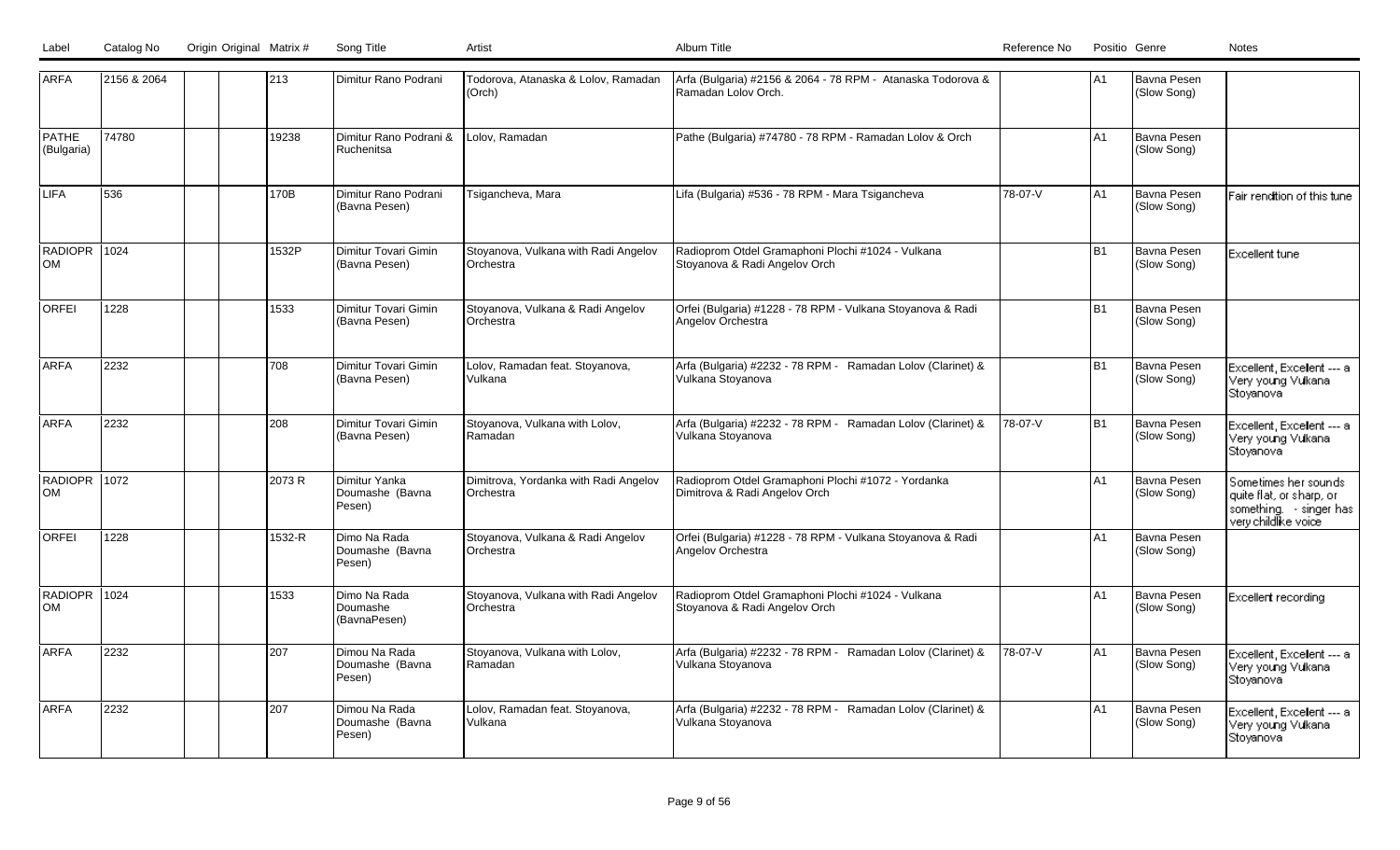| RADIOPR 1266<br>lом                                    |                        | 2215R Or<br>173b       | (Ruchenitsa)                                           | Dobra Iz Putya Vurveshe Karaivanov, Yovcho with Kosta Kolev<br>Orchestra | Radioprom - #1266 - Yovcho Karaivanov & Kosta Kolev - #1266 78-07-V                          | IA1             | Ivment                     | Vocal+Accompan Excellent voice - slow<br>tempo - instrumentation<br>not great                          |
|--------------------------------------------------------|------------------------|------------------------|--------------------------------------------------------|--------------------------------------------------------------------------|----------------------------------------------------------------------------------------------|-----------------|----------------------------|--------------------------------------------------------------------------------------------------------|
| RADIOPR<br><b>OM</b>                                   | 1266                   | 2215R Or<br>173b       | (Ruchenitsa)                                           | Dobra Iz Putya Vurveshe Karaivanov, Yovcho with Kosta Kolev<br>Orchestra | Radioprom Otdel Gramaphoni Plochi - #1266 - Yovcho<br>Karaivanov & Kosta Kolev - #1266       | A1              | Vocal+Accompan<br> vment   | Excellent voice - slow<br>tempo - instrumentation<br>not great                                         |
| <b>ORFEI</b>                                           | 1271                   | 1624-R                 | Dobro Le.<br>Dobroudzhanke Le<br>(Pravo Trakysko Horo) | Todorova, Atanaska with Boudakov,<br>Peyou                               | Orfei (Bulgaria) #1271-78 RPM - Atanaska Todorova & Peyu<br>Boudakov Orchestra               | lA1             | Vocal+Accompan<br> vment   | Great tune, lively,<br>excellent old time<br>clarinet.brass.band, very<br>good singer                  |
| PARLOPH B. 10522<br>ON<br>(Bulgaria)                   |                        | 88106                  | Dobroudzhanska<br>Sedenka                              | Douhov Orkestur Na Gradeiskiya                                           | Parlophon (Bulgaria) - #B. 10522 - Douhov Orkestur Na<br>Gradeiskiya - Konen Polk            | lB <sub>1</sub> | <b>Bulg Duhov</b>          |                                                                                                        |
| <b>ARFA</b>                                            | 1566/5                 | 1566                   | Doicho Chileta Paseche                                 | Lolov, Ramadan & Atanasov, Atanas                                        | Arfa (Bulgaria) #1566/5 - 78 RPM - Ramadan Lolov (Clarinet) &<br>Atanas Atanasov (Accordion) | IB <sub>1</sub> | Clarinet                   | Slow Improvisational<br>melody followed by 2/4<br>horo - quite nice. (Same<br>tune found on Arfa 2010) |
| <b>ARFA</b>                                            | 2010                   | 1566B                  | Doicho Chileta Paseche                                 | Lolov, Ramadan & Atanasov, Atanas                                        | Arfa (Bulgaria) #2010 - 78 RPM - Ramadan Lolov (Clarinet) &<br>Atanas Atanasov (Accordion)   | IB1             | <b>Clarinet</b>            | Slow Improvisational<br>melody followed by 2/4<br>horo - quite nice.                                   |
| <b>LONDON</b><br>RECORD<br><b>BULGARI</b><br>A)        | 3208                   | C8986                  | Doicho Shileta Pasashe                                 | Parushev, Parush                                                         | London Record (Bulgaria) - #3208 - Parous M. Paroushev                                       | lB1             | Bavna Pesen<br>(Slow Song) | Nice Voice                                                                                             |
| COLUMBI D8435<br>A (England<br>/Bulgaria-P<br>urple)   |                        | 1H 1141 Or<br>26638    | Doicho Shileta Paseshe<br>(Bavna Pesen)                | Kehaiov, Georgi                                                          | Columbia (England-Bulgaria) #D8435 - Georgi A. Kehaiov                                       | A1              | Kaval                      | Excellent slow song                                                                                    |
| <b>PATHE</b><br>(Bulgaria)                             | 74805                  | N 19288 -<br> AR       | Doma Li Si Sevdo<br>(Bavna Pesen)                      | Tsigancheva, Mara                                                        | Pathe (Bulgaria) #74805 - 78 RPM - Mara Tsigancheva                                          | lA1             | Bavna Pesen<br>(Slow Song) | Not quite a "Bavna<br>Pesen" but sounds<br>similar - instrumental<br>music sounds Turkish              |
| FAVORIT<br><b>REKORD</b>                               | 1-105563 &<br>1-105564 | 1-105563<br>IOr 5203-T | Dona Mami Douma<br>lMamo Ozheni Me<br>(Daichovo)       | Velev. Slavi                                                             | Favorit Rekord (Bulgaria) #1-105563 & 1-105564 - 78 RPM                                      | lA1             | Gajda                      | Salvi Velev singing and<br>accompanying himself on<br>Gaida. Very old<br>recording                     |
| <b>LONDON</b><br><b>RECORD</b><br><b>BULGARI</b><br>A) | 3215                   | C 8998 2               | Dona Mami Mami<br>Douma                                | Velev, Slavi                                                             | London Record (Bulgaria) #3215 - Slavi Velev (Gaida) & Vocals                                | lB1             | Gajda                      | Not a dance tune, and<br>not a slow song,  I dont<br>know what to call it.                             |
| RADIOPR 1266<br><b>OM</b>                              |                        | 2216R Or<br>174b       | Dona Na Porti Stoeshe                                  | Karaivanov, Yovcho with Kosta Kolev<br>Orchestra                         | Radioprom Otdel Gramaphoni Plochi - #1266 - Yovcho<br>Karaivanov & Kosta Kolev - #1266       | lB1             | Ivment                     | Vocal+Accompan   Over Orchestrated                                                                     |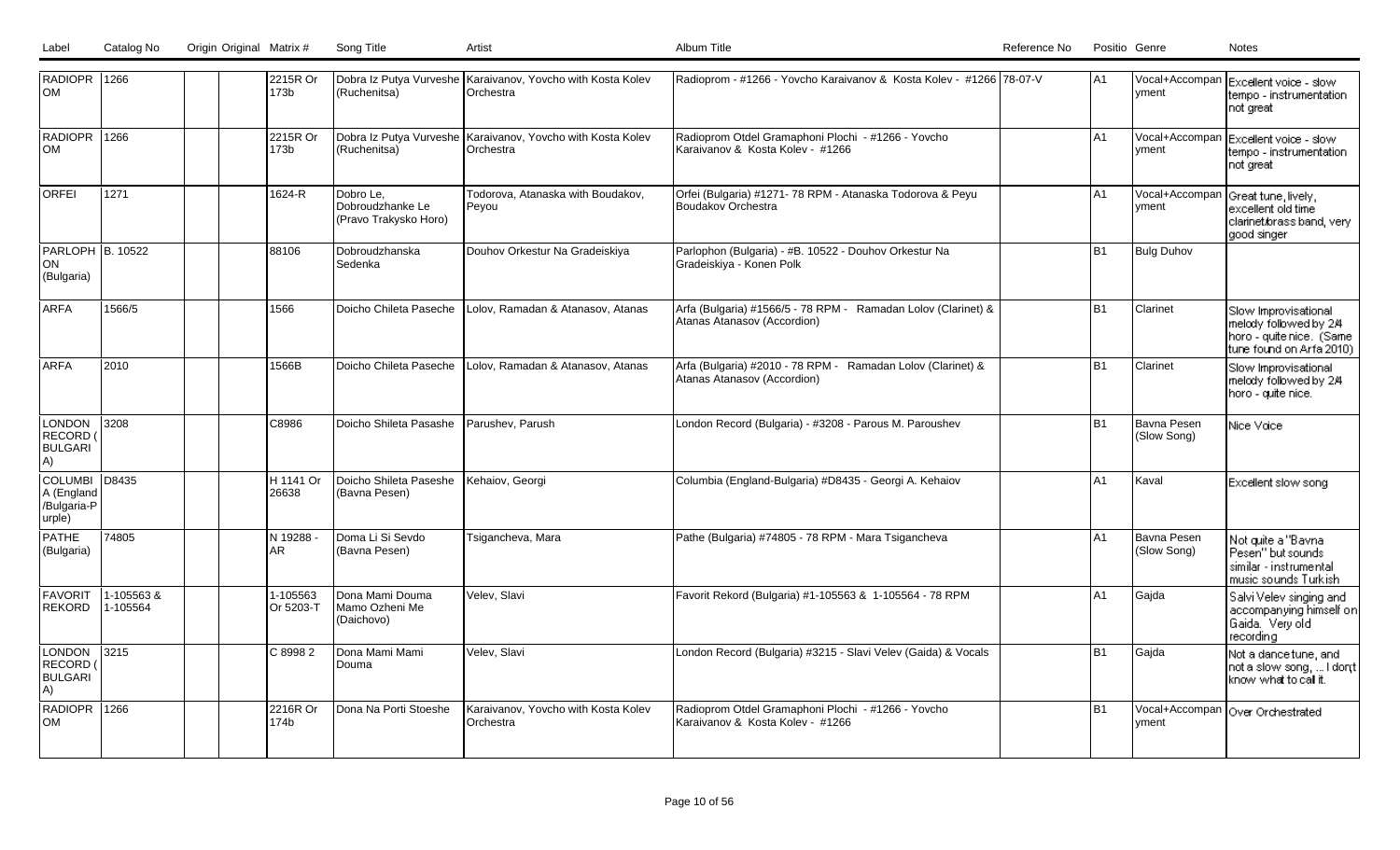| RADIOPR 1266<br>Іом                               |                    |  | 2216R Or<br>174b | Dona Na Porti Stoeshe                          | Karaivanov, Yovcho with Kosta Kolev<br>Orchestra     | Radioprom - #1266 - Yovcho Karaivanov & Kosta Kolev - #1266 78-07-V                                         | lB1            | Ivment                                        | Vocal+Accompan   Over Orchestrated                                                              |
|---------------------------------------------------|--------------------|--|------------------|------------------------------------------------|------------------------------------------------------|-------------------------------------------------------------------------------------------------------------|----------------|-----------------------------------------------|-------------------------------------------------------------------------------------------------|
| RADIOPR 1244<br>lом                               |                    |  | 53176            | Donka Sedi Na Prozorka<br>(Bavna Pesen)        | Stoicheva, Mita with Kavaldzhiev (Ivan)<br>Orchestra | Radioprom Otdel Gramaphoni Plochi #1244 - 78 RPM - Mita<br>Stoicheva & Ivan Kavaldzhiev Orch.               | <b>B1</b>      | Bavna Pesen<br>(Slow Song)                    | Very nice slow song                                                                             |
| <b>ORFEI</b>                                      | 1391               |  | 2012R            | Dragalevska Ruchenitsa<br>(Shopska Ruchenitsa) | Karlo Ensemble                                       | Orfei (Bulgaria) #1391 - 78 RPM - Sofiiska Korenyashka Groupa<br>"Karlo" (Karlo Iliev)                      | <b>B1</b>      | Brass Band                                    | <b>EXcellent tune</b>                                                                           |
| RADIOPR<br><b>OM</b>                              | 1302               |  | 2296 Or<br>369   | Dremka Mi Se Dreme<br>(Bavna Pesen)            | Veluv, Atanas with Radi Angelov<br>Orchestra         | Radioprom F-KA Za Gramafonski Plochi #1302 - Atanas Veluv<br>& Radi Angelov Orch - Makedonska Narodna Pesen | <b>B1</b>      | Bavna Pesen<br>(Slow Song)                    | Very nice slow-<br>Macedonian song                                                              |
| HOMOCO  BU. 4-0161<br>RD<br>ELECTRO<br>(Germany-  |                    |  | T.C. 286         | H-C286B Or Drunovskitu Momi<br>(Ruchenitsa)    | Nankov, Hristo                                       | Homocord Electro (Germany-Bulgaria) #Bu. 4-0161 - 78 RPM -<br>Hristo Nankov                                 | <b>B1</b>      | Vocal+Accompan Nice old tune<br><b>Ivment</b> |                                                                                                 |
| <b>ARFA</b>                                       | 2011               |  | 1560B            | Drunovsko Horo                                 | Lolov, Ramadan & Atanasov, Atanas                    | Arfa (Bulgaria) #2011 - 78 RPM - Ramadan Lolov (Clarinet) &<br>Atanas Atanasov (Accordion)                  | A1             | Clarinet                                      | Sounds like Dunavsko -<br>quite nice.                                                           |
| PATHE<br>(Bulgaria)                               | 74585              |  | 16032            | Drunovsko Horo (Pravo<br>Severnyashko Horo)    | Mouzik Na Voemnoto Ushte                             | Pathe (Bulgaria) #74585 - 78 RPM                                                                            | <b>B1</b>      | Bulg Duhov                                    | Svishtovsko like                                                                                |
| <b>LONDON</b><br>RECORD (<br><b>BULGARI</b><br>A) | 3220               |  | C9010            | Drunovsko Horo (Pravo<br>Severnyashko Horo)    | Cholakov, Demir                                      | London Record (Bulgaria) #3220 - Demir Cholakov - Clarinet<br>And Modern Orchestra                          | A <sub>1</sub> | Clarinet                                      | Pravo type but doesn't<br>really sounds Thracian,<br>sounds more Romanian.<br>Has a distinctive |
| ARFA                                              | 1 60/1 &<br>1556/7 |  | 1560 B           | Drunovsko Horo<br>(Svishtovsko Horo)           | Lolov, Ramadan (Orch) with Atanasov,<br>Atanas       | Arfa (Bulgaria) #1 60/1 & 1556/7 - 78 RPM - Ramadan Lolov<br>Orch.                                          | A <sub>1</sub> | Clarinet                                      | Very Nice clairnet                                                                              |
| <b>ORFEI</b>                                      | 1273               |  | 1608-R           | Durt Ergen (Ruchenitsa)                        | Tsekova, Gergana with Boudakov,<br>Peyou             | Orfei (Bulgaria) #1273 - 78 RPM - Gergana Tsekova & Peyou<br><b>Boudakov Orch</b>                           | <b>B1</b>      | Vocal+Accompan<br>Ivment                      |                                                                                                 |
| lorfei                                            | 1277               |  | M 1447-R         | Dva Se Orli Biyat                              | Mashalov, Boris with Radi Angelov<br>Orchestra       | Orfei (Bulgaria) #1277- 78 RPM - Boris Mashalov & Radi<br>Angelov Orchestra                                 | A <sub>1</sub> | Vocal+Accompan<br>vment                       | don't particularly like<br>this tune - not one of<br>Masholov's strong<br>performances.         |
| <b>ORFEI</b>                                      | 1219               |  | 1435             | Dvama Se Bratya Skarali<br>(Bavna Pesen)       | Delcheva, Stoika with Radi Angelov<br>Orchestra      | Orfei (Bulgaria) #1219- 78 RPM - Stoika Dulcheva & Radi<br>Angelov Orchestra                                | A1             | Bavna Pesen<br>(Slow Song)                    | Nice slow song                                                                                  |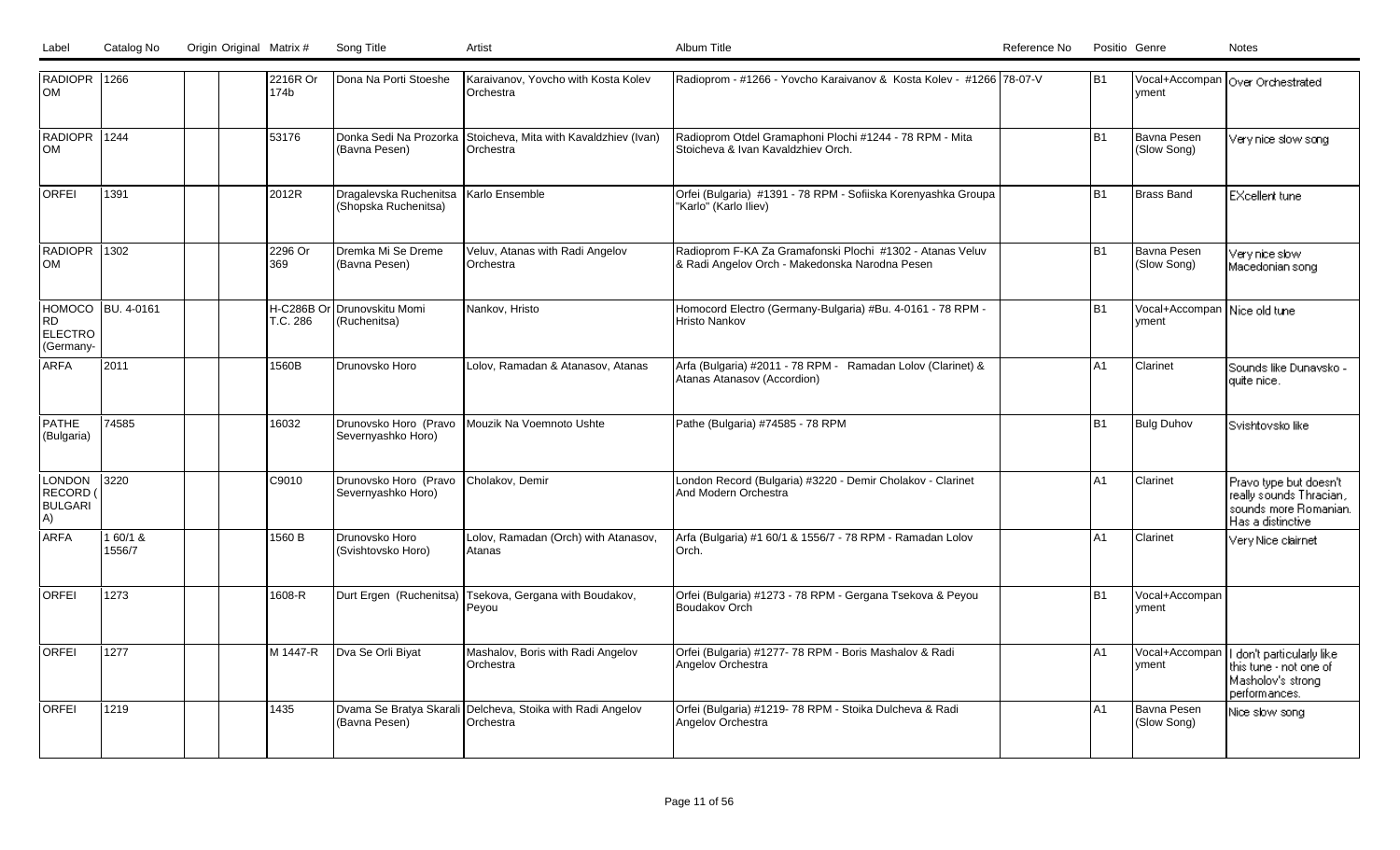|  | Label Catalog No Origin Original Matrix # | Sona Title | Album Title | Reference No | Positio Genre | Notes |
|--|-------------------------------------------|------------|-------------|--------------|---------------|-------|
|  |                                           |            |             |              |               |       |

| <b>ODEON</b><br>(Bulgaria)                            | A 192119                |  | <b>Buo 226</b>       | Dveti Svati                             | Penchev, Stefan. G.                                                          | Odeon (Bulgaria) #A 192119 - 78 RPM - Stefan G. Penchev -<br>Vocals & Gudulka | 78-07-V | A1.            | Gudulka                    | Singer-Storyteller-Gudula                                                     |
|-------------------------------------------------------|-------------------------|--|----------------------|-----------------------------------------|------------------------------------------------------------------------------|-------------------------------------------------------------------------------|---------|----------------|----------------------------|-------------------------------------------------------------------------------|
| <b>GRAMOP</b><br><b>HONE</b><br>CONCERT<br>RECORD     | G.C.-4-13849 &<br>13850 |  | 4-13850 Or<br>112471 | Dyushtyu Gyuzleri<br>(Turkish)          | Vodinicharova, Pula Luba                                                     | Gramophone Concert Record (Bulgaria) G.C.-4-13849 & 13850 -<br><b>78 RPM</b>  |         | B <sub>1</sub> | Vocal+Accompan<br>yment    | Record label indicates<br>"Vana".                                             |
| LONDON<br>RECORD<br><b>BULGARI</b><br>A)              | 3226                    |  | C 9024               | Dzhenisha (Daichovo)                    | Georgieva, Ivanka                                                            | London Record (Bulgaria) - #3226 - Ivanka Georgieva & Orch                    |         | A <sub>1</sub> | Vocal+Accompan<br>yment    | so-so tune going into<br>nice (but short) daichovo<br>horo                    |
| <b>LONDON</b><br>RECORD<br><b>BULGARI</b><br>A)       | 3321                    |  | C27078               | Edno Se Konche<br>Prodava               | Payakov, Stanil                                                              | London Record (Bulgaria) - #3221 - Kaval - Stanil                             |         | A <sub>1</sub> | Kaval                      | Excellent solo kaval.                                                         |
| <b>RADIOPR</b><br><b>OM</b>                           | 1438                    |  | 2581                 | Elenino Horo                            | Karlov, Boris                                                                | Radioprom #1438 - Boris Karlov - Accordion                                    |         | B <sub>1</sub> | Accordion                  | Original Karlov<br>Recording - excellent                                      |
| <b>PATHE</b><br>(Bulgaria)                            | 74504                   |  | 53351                | Elenka Boulka Houbava<br>(Bavna Pesen)  | Paroushev, Marin                                                             | Pathe (Bulgaria) #74504 - 78 RPM                                              |         | B <sub>1</sub> | <b>Accordion</b>           | Record in Very Poor<br>Condition                                              |
| RADIOPR<br><b>OM</b>                                  | 1059                    |  | 2004 R               | Eleno Mome                              | Karlo Ensemble feat. Iliev, Karlo                                            | Radioprom Otdel Gramaphoni Plochi - #1059 - Korenyashkata<br>Groupa Karlo     |         | B <sub>1</sub> | Brass Band                 | Original recording                                                            |
| <b>COLUMBI</b><br>A (England<br>/Bulgaria-P<br>urple) | D8425                   |  | H1122<br>26623       | Or Eleno Mome (Not For<br>Dancing)      | Vasilev. Dorotei                                                             | Columbia (England-Bulgaria) #D8425 - Dorotei Vasilev                          |         | <b>B1</b>      | Vocal+Accompar<br>yment    | Very strange rhythm like<br>$2+2+1+2+2+1+2$ or<br>S-S-Q-S-S-Q-S               |
| <b>RADIOPR</b><br><b>OM</b>                           | 1794                    |  | 3295                 | Enicheri Hodyat, Mamo<br>(Bavna Pesen)  | Panovski, Ivan with Kosta Kolev<br><b>Orchestra</b>                          | Radioprom #1794 - Ivan Panovski & Kosta Kolev Orch                            |         | B <sub>1</sub> | Bavna Pesen<br>(Slow Song) |                                                                               |
| <b>ORFEI</b>                                          | 1090                    |  | C2827                | Ferman Mi Doide                         | Georgieva, Ivanka with Kostika<br><b>Orchestra</b>                           | Orfei (Bulgaria) #1090 - 78 RPM - Ivanka Georgieva & Kostika<br>Orchestra     |         | A1             | Vocal+Accompan<br>yment    | Sounds like Stari Gradski<br>music to me  this one.<br>in 6/8 (or 3/4) meter. |
| <b>PATHE</b><br>(Bulgaria)                            | 74651                   |  | N 16136              | Ganka Izuphta Vurveshe Vasilev, Dorotei |                                                                              | Pathe (Bulgaria) #74651 - 78 RPM - Doprotei Vasilev /<br>Simonavna            |         | B <sub>1</sub> | Vocal+Accompan<br>vment    | record Cracked, may not<br>track                                              |
| RADIOPR  <br><b>OM</b>                                | 1524                    |  | 2751                 | Gankino Horo                            | Karlov, Boris with Kosta Kolev Orchestra Radioprom #1524 - Boris Karlov Orch |                                                                               |         | A1             | Accordion                  | Used for Dick Crum's<br>version of Plovdivska<br>Kopanica                     |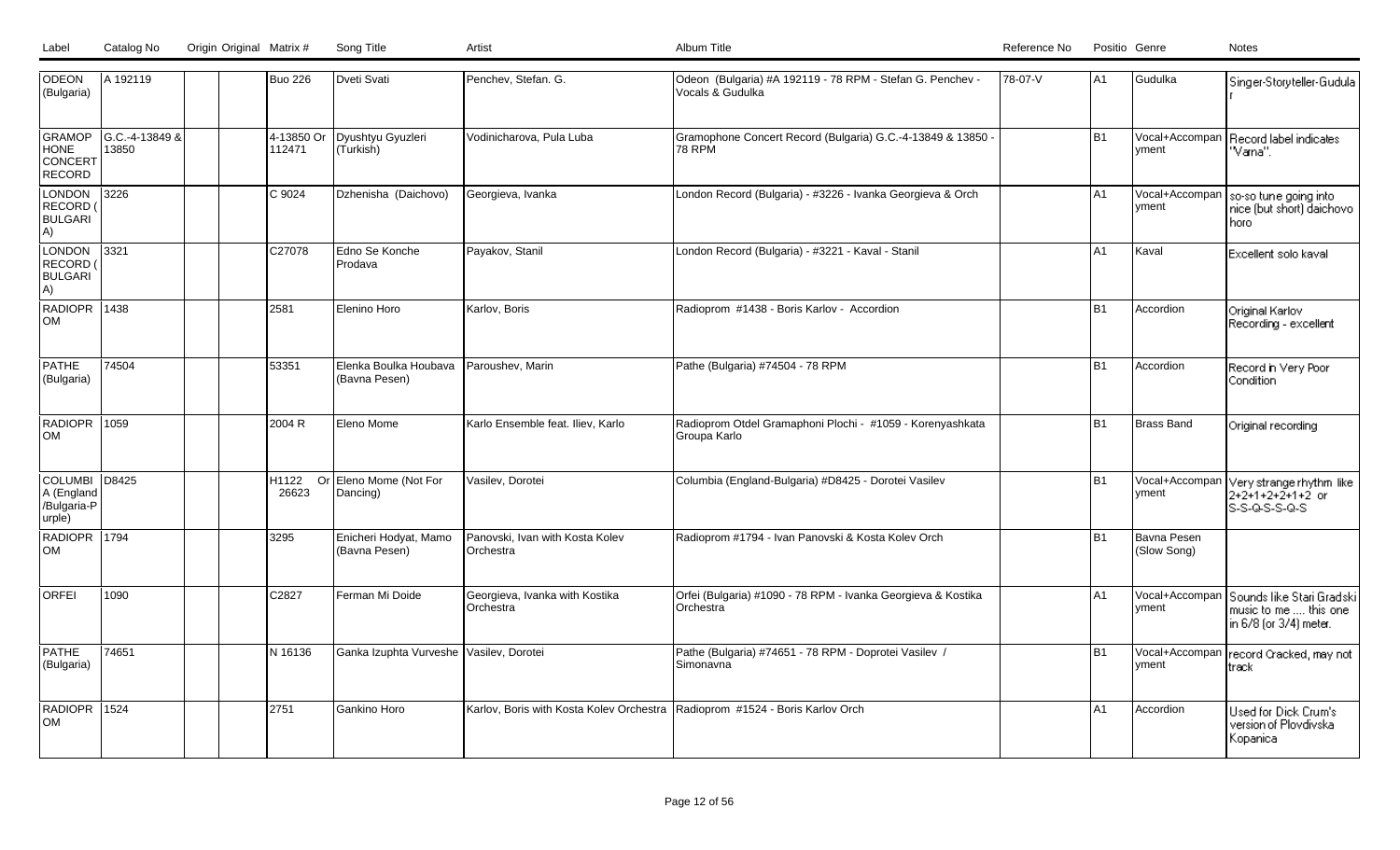| RADIOPR 1272<br>Іом        |       |                             |      | 2228-R Or<br>258b | Gankino Horo                                 | Karlov, Boris & Boris Karlov Orchestra                                  | Radioprom F-KA Za Gramafonski Plochi #1272 - Boris Karlov                                                       | lB1  | Accordion                  | Excellent recording                                                                        |
|----------------------------|-------|-----------------------------|------|-------------------|----------------------------------------------|-------------------------------------------------------------------------|-----------------------------------------------------------------------------------------------------------------|------|----------------------------|--------------------------------------------------------------------------------------------|
| RADIOPR 1078<br><b>OM</b>  |       |                             |      | 19921             | Gankino Horo                                 | Karlo Ensemble                                                          | Radioprom Otdel Gramaphoni Plochi - Produced In Bulgaria -<br>Karlo Ens - #1078                                 | lB1  | <b>Brass Band</b>          | Excellent                                                                                  |
| RADIOPR 1149<br>Іом        |       |                             |      |                   | P Bu-28379 Gankino Horo                      | Karlo Ensemble                                                          | Radioprom Otdel Gramaphoni Plochi - Produced In Bulgaria -<br>Karlo Ens - #1149                                 | lB1  | Brass Band                 |                                                                                            |
| PATHE<br>(Bulgaria)        | 74845 |                             |      | N 19369 R<br>"A"  | Georgi Grozniya (Side 1) Penchev, Stefan. G. |                                                                         | Pathe (Bulgaria) #74845 - 78 RPM - St. G. Penchev - Georgi<br>Grozniya (Sides 1 & 2)                            | lA1  | Bavna Pesen<br>(Slow Song) | Singer-Storyteller-Gudula                                                                  |
| <b>PATHE</b><br>(Bulgaria) | 74845 |                             |      | IN 19370-A        | Georgi Grozniya (Side 2) Penchev, Stefan. G. |                                                                         | Pathe (Bulgaria) #74845 - 78 RPM - St. G. Penchev - Georgi<br>Grozniya (Sides 1 & 2)                            | l B1 | Vocal+Accompan<br>yment    | Singer-Storyteller-Gudula                                                                  |
| <b>ARFA</b>                | 2075  |                             |      | 1824D             | Georgi Mlade Voiniche<br>(Side 1)            | Penchev, Stefan. G.                                                     | Arfa (Bulgaria) #2075 - 78 RPM - St. G. Penchev - Georgi Mlade<br>Voiniche                                      | lA1  | Bavna Pesen<br>(Slow Song) | Singer-Storyteller-Gudula                                                                  |
| larfa                      | 2075  |                             |      | 1825D             | Georgi Mlade Voiniche<br>(Side 2)            | Penchev, Stefan. G.                                                     | Arfa (Bulgaria) #2075 - 78 RPM - St. G. Penchev - Georgi Mlade<br>Voiniche                                      | B1   | Vocal+Accompan<br>vment    | Singer-Storyteller-Gudula                                                                  |
| <b>PATHE</b><br>(Bulgaria) | 74855 |                             |      | N 19389 A         | Georgi Mlado Voiniche<br>(Side 1)            | Penchev, Stefan. G.                                                     | Pathe (Bulgaria) #74855 - 78 RPM - St. G. Penchev - Georgi<br>Mlado Voiniche                                    | lA1  | Bavna Pesen<br>(Slow Song) | Singer-Storyteller-Gudula                                                                  |
| PATHE<br>(Bulgaria)        | 74855 |                             |      | N 19390 A         | Georgi Mlado Voiniche<br>(Side 2)            | Penchev, Stefan. G.                                                     | Pathe (Bulgaria) #74855 - 78 RPM - St. G. Penchev - Georgi<br>Mlado Voiniche                                    | lB1  | Vocal+Accompan<br>yment    | Singer-Storyteller-Gudula                                                                  |
| RADIOPR 1131<br>lom        |       | Orfei<br>(Bulg<br>$ $ aria) | 1203 | 1427-A            | Gimiya Plava Po More<br>(Bavna Pesen)        | Todorova, Atanaska, Trakiiska Troika<br>(Before 1941) & Payakov, Stanil | Radioprom # 1131 - 78 RPM - Atanaska Todorova/Trakiiska<br>Troika (Before 1941) & Gergana Tsekova/Peyu Boudakov | lB1  | Bitov                      | Interesting<br>Instrumentation -<br>Originally recorded on<br>Orfei 1203                   |
| lorfei                     | 1203  |                             |      | 1427-A            | Gimiya Plava Po More<br>(Bavna Pesen)        | Todorova, Atanaska, Trakiiska Troika<br>(Before 1941) & Payakov, Stanil | Orfei (Bulgaria) #1203 - 78 RPM - Atanaska Todorova &<br>Trakiiska Troika (Before 1941)                         | lB1  | Bitov                      | Record Skips -<br>Interesting<br>Instrumentation                                           |
| ARFA                       | 2127  |                             |      | 1869c             | Gledai Me, Gledai Aishe                      | Lolov, Ramadan with Georgieva, Ivanka                                   | Arfa (Bulgaria) #2127-78 RPM - Ramadan Lolov (Clarinet) &<br>Ivanka Georgieva                                   | lA1  | Vocal+Accompan<br>yment    | Neat tune, all in 9/8 but<br>structured very differently<br>than most Bulgarian<br>ltunes. |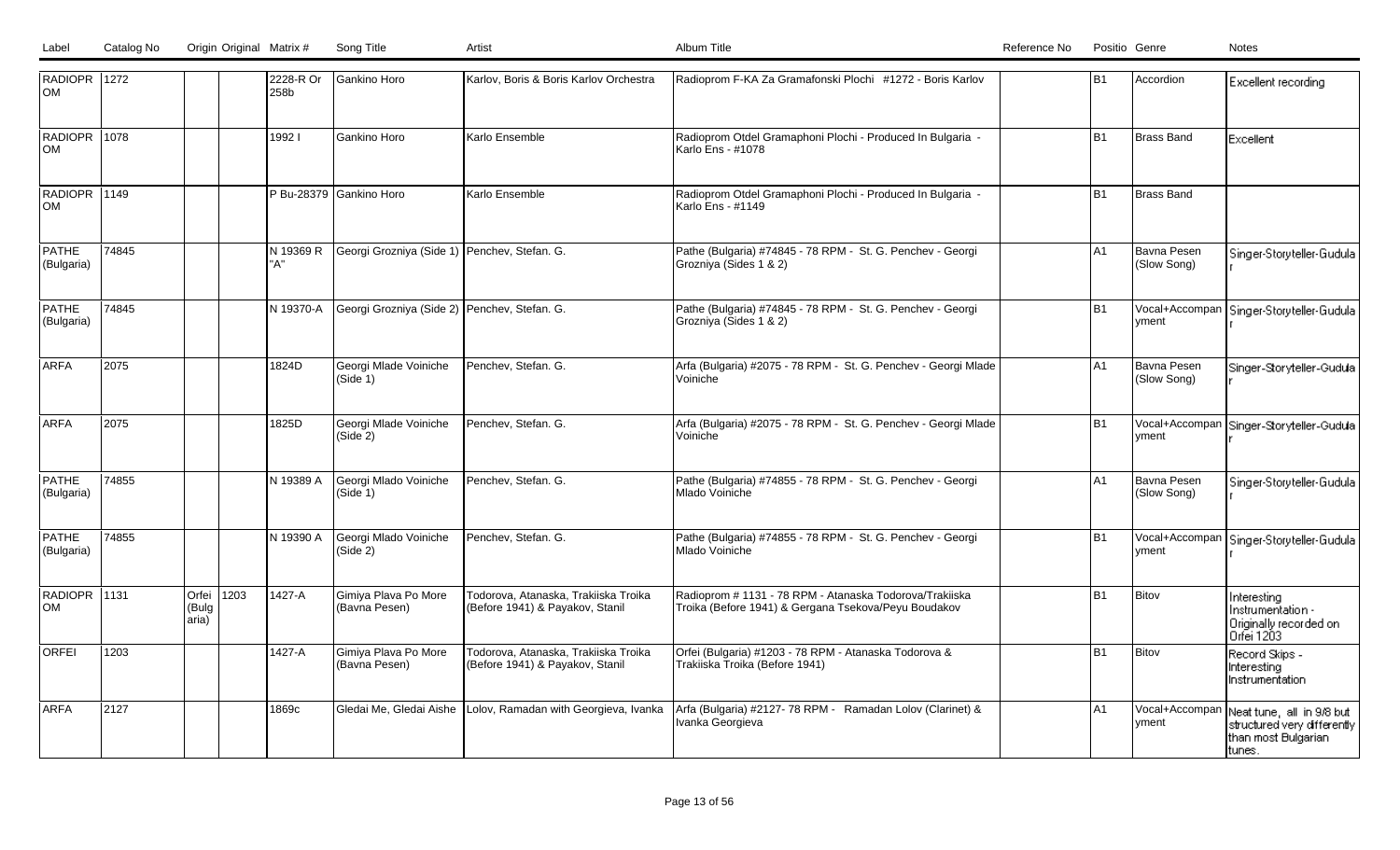| ORFEI                                                | 1357     | 1890       | Gledaime, Gledai Lyube<br>(Paidushko)     | Marga, Chernata with Radi Angelov<br>Orchestra                                          | Orfei (Bulgaria) #1357 - 78 RPM - Chernata Marga & Radi<br>Angelov Orchestra                              |         | lA1            | vment                      | Vocal+Accompan   Ostensibly a Paidushko,<br>but in 3/4 time                                     |
|------------------------------------------------------|----------|------------|-------------------------------------------|-----------------------------------------------------------------------------------------|-----------------------------------------------------------------------------------------------------------|---------|----------------|----------------------------|-------------------------------------------------------------------------------------------------|
| BALKANT 1803<br><b>ON</b>                            |          | 3323       | Gore Na Balkana<br>(Bavna Pesen)          | Gemedzhiev, Yordan with Hristo Todorov Balkanton #1803 - Yordan Gemedzhiev<br>Orchestra |                                                                                                           |         | A1             | Bavna Pesen<br>(Slow Song) | Record in excellent<br>condition. Very operatic<br>voice - not so much to<br>my liking          |
| <b>KRISTAL</b>                                       | 148      | K-Bu 27096 | Grozdanka Douma<br>Dimitrou (Bavna Pesen) |                                                                                         | Todorova, Atanaska with Payakov, Stanil  Kristal (Bulgaria) - #48 - Atanaska Todorova & Stanil Payakov    | 78-07-V | A1             | Bavna Pesen<br>(Slow Song) | Very nice singing and<br>excellent kaval playing                                                |
| PATHE<br>(Bulgaria)                                  | 74847    | N 19373 R  | Grushen Haidutin (Part<br>1)              | Penchev, Stefan. G.                                                                     | Pathe (Bulgaria) #74847 - 78 RPM - St. - Stephan B. Penchev<br>(Gudulka) - Grushen Haidutin (Sides 1 & 2) |         | A <sub>1</sub> | Gudulka                    | Gudular & Story Teller                                                                          |
| <b>PATHE</b><br>(Bulgaria)                           | 74847    | N 19374 R  | Grushen Haidutin (Part<br>12)             | Penchev, Stefan. G.                                                                     | Pathe (Bulgaria) #74847 - 78 RPM - St. - Stephan B. Penchev<br>(Gudulka) - Grushen Haidutin (Sides 1 & 2) |         | <b>B1</b>      | Gudulka                    | Gudular & Story Teller                                                                          |
| RADIOPR 1138<br><b>OM</b>                            |          | 1306       | Gulubovska Ruchenitsa                     | Kehayata, Gencho Kolev                                                                  | Radioprom Otdel Gramaphoni Plochi - Produced In Bulgaria -<br>Gencho Kolev Kehayata - Kaval - #1138       |         | A <sub>1</sub> | Kaval                      |                                                                                                 |
| RADIOPR 1138<br><b>OM</b>                            |          | 1310       | Gulubovsko Horo                           | Kehayata, Gencho Kolev                                                                  | Radioprom Otdel Gramaphoni Plochi - Produced In Bulgaria -<br>Gencho Kolev Kehayata - Kaval - #1138       |         | <b>B1</b>      | Kaval                      |                                                                                                 |
| <b>ORFEI</b>                                         | 1183     | 1384       | Gyubek - Havas                            | Saliev, Zapryan                                                                         | Orfei (Bulgaria) #1183 - 78 RPM - Zapryan Saliev                                                          |         | A1             | Clarinet                   | Turkish tune                                                                                    |
| COLUMBI D8633<br>A (England<br>/Bulgaria-P<br>urple) |          | 30254      | H 1143 Or Hadzhi Mincho                   | Vasilev, Dorotei                                                                        | Columbia (England-Bulgaria) #D8633 - Dorotei Vasilev                                                      |         | <b>B1</b>      | Vocal+Accompan<br>yment    | Interesting songs -<br>sounds a bit turkish (not<br>surprising given the titles<br>of the tune) |
| <b>ODEON</b><br>(Bulgaria)                           | A 192010 | Buo 72     | Hadzhi Minchoi                            | Vasilev, Dorotei                                                                        | Odeon (Bulgaria) #A 192010 - 78 RPM - Dorotei Vasilev & Orch                                              |         | A1             | Vocal+Accompan<br>yment    | Interesting song                                                                                |
| <b>ORFEI</b>                                         | 1125     | 1152-AA    | Haide Shto Ti Tekna                       | Ostoich, Mitsa with Kostika Orchestra                                                   | Orfei (Bulgaria) #1125 - 78 RPM - Mitsa Ostoich & Kostika<br>Orchestra                                    | 78-07-V | A1             | Vocal+Accompan<br>vment    | Very Serbian sounding<br>(not surprising given<br>vocalists name) - under i<br>title label says |
| <b>ORFEI</b>                                         | 1125     | 1152-AA    | Haide Shto Ti Tekna                       | Ostoich, Mitsa with Kostika Orchestra                                                   | Orfei (Bulgaria) #1125 - 78 RPM - Mitsa Ostoich & Kostika<br>Orchestra                                    |         | A1             | Vocal+Accompan<br>vment    | Very Serbian sounding<br>(not surprising given<br>vocalists name) - under<br>title label says   |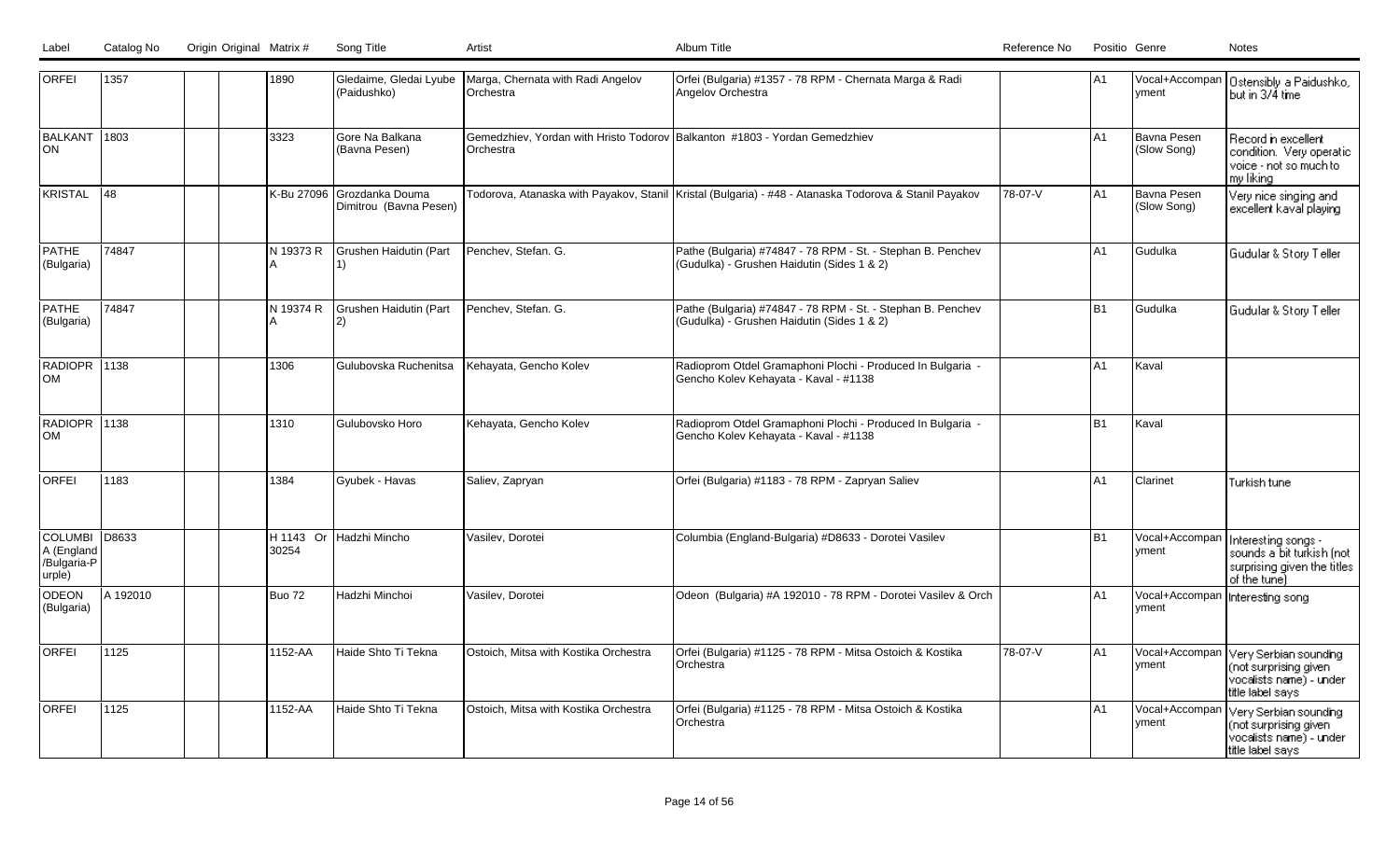| PARLOPH B. 10527<br>ON<br>(Bulgaria)                 |                        |  | 88097                 | Haidushka Pesen                                        | Tabakova, Tzv.                                          | Parlophon (Bulgaria) - #B. 10527                                                | A <sub>1</sub> | Opera           | Opera singer                                                                                       |
|------------------------------------------------------|------------------------|--|-----------------------|--------------------------------------------------------|---------------------------------------------------------|---------------------------------------------------------------------------------|----------------|-----------------|----------------------------------------------------------------------------------------------------|
| RADIOPR 1061<br>OM                                   |                        |  |                       | Haskovsko Horo (Pravo Karlo Ensemble<br>Trakysko Horo) |                                                         | Radioprom Otdel Gramaphoni Plochi - Produced In Bulgaria -<br>Karlo Ens - #1061 | A1             | Brass Band      |                                                                                                    |
| <b>FAVORIT</b><br><b>REKORD</b>                      | 1-102511 &<br>1-102512 |  | 1-102512<br>Or 5243-T | Haskovsko Horo (Pravo<br>Trakysko Horo)                |                                                         | Favorit Rekord (Bulgaria) #1-102511 & 1-102512 - 78 RPM                         | B <sub>1</sub> | Modern Orchestr |                                                                                                    |
| MIKROPH 4033<br>ON                                   |                        |  | 3032                  | Haskovsko Horo (Pravo Trundev, Belyu<br>Trakysko Horo) |                                                         | Mikrophon (Bulgaria) #4033-78 RPM - Gaida & Village Scene                       | A <sub>1</sub> | Gajda           | Excellent tune and<br>playing                                                                      |
| RADIOPR 1008<br><b>OM</b>                            |                        |  | C-2171                | l Horo                                                 | Penchev, Stefan. G.                                     | Radioprom Otdel Gramaphoni Plochi - #1008 - Stefan G.<br>Penchev - Gudulka      | lA1            | İGudulka        | Excellent 2/4 Pravo<br>Shopsko or Pravo<br>Trakysko horo                                           |
| BALKANT 1081<br>ON                                   |                        |  | 3130                  | Horo                                                   | Angelov, Radi                                           | Balkanton #1081 - Radi Angelov - Clarinet                                       | A1             | <b>Clarinet</b> |                                                                                                    |
| <b>ORFEI</b>                                         | 1031                   |  | $C-2402$              | Horo                                                   | Lolov, Gosho                                            | Orfei (Bulgaria) #1031 - 78 RPM - Gosho Lolov (Clarinet)                        | A1             | Clarinet        | 2/4 - either pravo<br>trakysko or pravo<br>shopsko                                                 |
| COLUMBI D8415<br>A (England<br>/Bulgaria-P<br>urple) |                        |  | H 1101 Or<br>26601    | Horo (Pravo Horo &<br>Ruchenitsa)                      | Atanasov, Iliya                                         | Columbia (England-Bulgaria) #D8415 - Iliya Atanasov - Gaida                     | B <sub>1</sub> | Gajda           | Pravo Horo followed by<br>medium tempo<br>Ruchentsa                                                |
| RADIOPR 1184<br>OM                                   |                        |  | 2191 &<br>138-A       | Horo (Pravo Shopsko<br>Horo)                           | Ougurchinskata Groupa                                   | Radioprom #1184 - Ougurchinskata Groupa (Tsvyatko Blavoev's<br>Folk Group)      | A <sub>1</sub> | Bitov           | Excellent Pravo Shopsko<br>Horo - Record is badly<br>cracked but was able to<br>make digital copy. |
| <b>PATHE</b><br>(Bulgaria)                           | 74502                  |  | IN 53333              | Horo (Pravo Shopsko)                                   | Georgiev, Boncho with Georgiev, Ivan<br>(Son Of Boncho) | Pathe (Bulgaria) #74502 - 78 RPM - Gaidari & Sofiiski "Shope"<br>Ensemble       | B <sub>1</sub> | Gajda           | Sounds like medium<br>tempo Pravo Shopsko<br>Horo, father and son<br>playing 2 gaide,              |
| <b>PATHE</b><br>(Bulgaria)                           | 74728                  |  | 19126                 | Horo Sitno                                             | A. De Skryain Orch                                      | Pathe (Bulgaria) #74728 - 78 RPM - A. De Skryain Orch & M.<br>Minkov (Soloist)  | lA1            |                 | Very strange<br>orchestration - sounds<br>like "old city" music                                    |
| POLYDOR   L 30040<br>(BULGARI<br>A)                  |                        |  | 5080                  | Horovo                                                 | Kehaiov, Georgi                                         | Polydor (Bulgaria) L 30040 - Iliya Atanasov (Gaida) & Georgi<br>Kehaiov (Kaval) | B <sub>1</sub> | Kaval           | Excellent kaval playing                                                                            |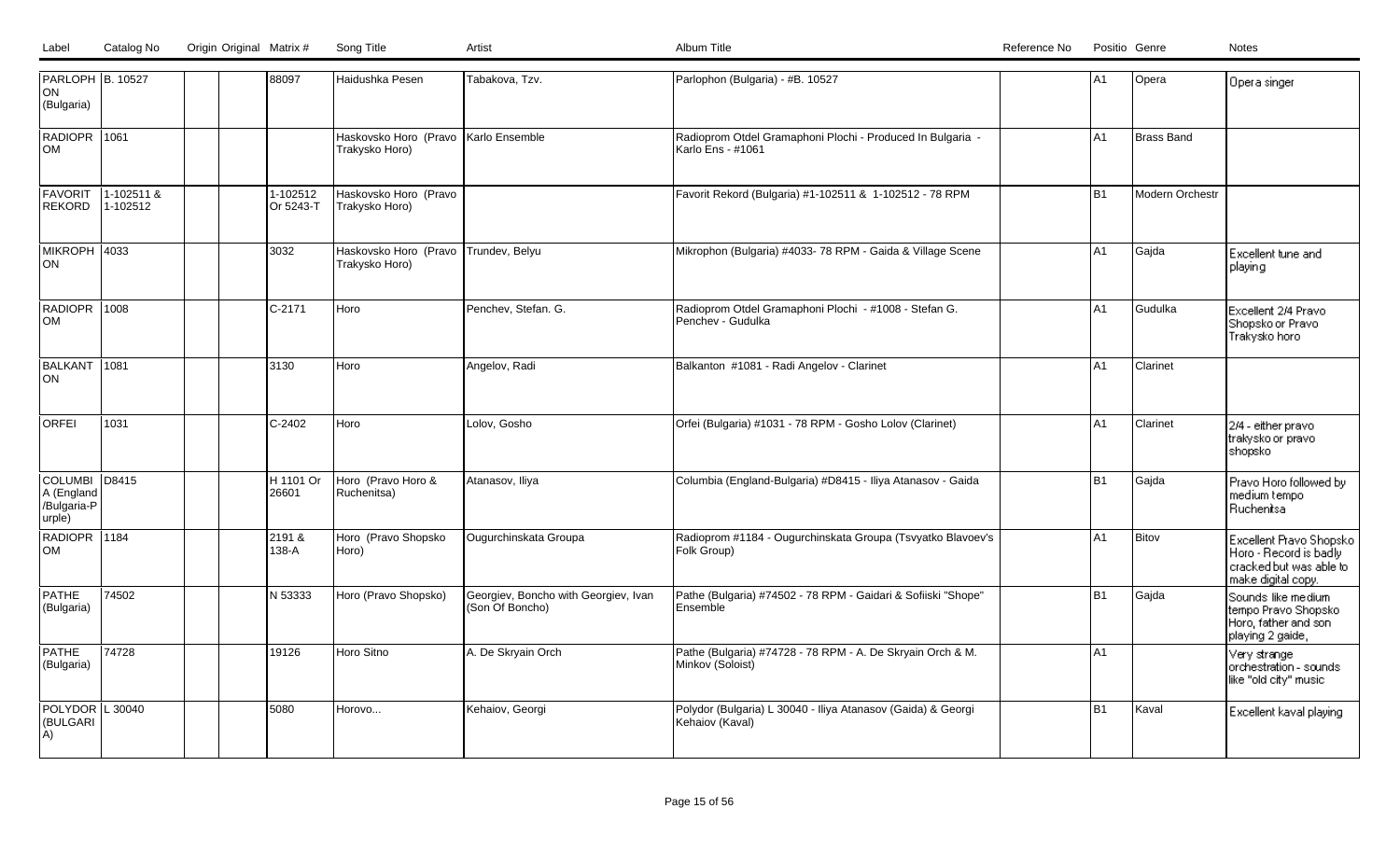| <b>ORFEI</b>                               | 1093                     | C-2831                | Houbavata Varna                          | Georgieva, Ivanka with Kostika<br>Orchestra          | Orfei (Bulgaria) #1093 - 78 RPM - Ivanka Georgieva & Kostika<br><b>Orchestra</b>                                   | 78-07-V | IA1            | vment                      | Vocal+Accompan   Kind of like a chetvorno,<br>but doesn't have the<br>same feeling.                |
|--------------------------------------------|--------------------------|-----------------------|------------------------------------------|------------------------------------------------------|--------------------------------------------------------------------------------------------------------------------|---------|----------------|----------------------------|----------------------------------------------------------------------------------------------------|
| <b>PATRIA</b><br>(ORFEI)                   | 3020                     | 1048                  | Ihtimansko Horo                          | Iliev, Karlo with Sofiskata Tsiganskata<br>Douhova   | Patria (Orfei) - #3020 - Karlo & Sofiskata Tsiganskata Douhova                                                     |         | lA1            | <b>Brass Band</b>          |                                                                                                    |
| RADIOPR 1183<br>lOM                        |                          | 2196 Or<br>143A       | Iliya Na Put Otiva<br>(Daichovo)         | Botsova, Raina with Kosta Kolev<br>Orchestra         | Radioprom F-KA Za Gramafonski Plochi - Produced In Bulgaria<br>#1183 - Raina Botsova & Kosta Koley Orch            |         | B <sub>1</sub> | Vocal+Accompan<br>vment    | Very nice Singing<br>Daichovo                                                                      |
| GRAMOP<br><b>HONE</b><br>CONCERT<br>RECORD | G.C.-4-12394 &<br>12395  | 4-12395 Or<br>1928r   | loustin Pope                             | Brashlyanov, Ts.                                     | Gramophone Concert Record (Bulgaria) G.C.-4-12394 & 12395<br>78 RPM - Brushlayanov ?? -                            |         | lA1            | A Cappella                 | Cannot quite deceipher<br>title of song. Very old<br>record. Very nicely<br>ornamented song. Label |
| MIKROPH 4080<br>ON                         |                          | 53185                 | Irino Le Irinke (Pravo<br>Trakysko Horo) | Stoicheva, Mita with Kavaldzhiev (Ivan)<br>Orchestra | Mikrophon (Bulgaria) #4080 - 78 RPM - Mita Stoicheva &<br>Kavaldzhiev Orchestra                                    | 78-07-V | B <sub>1</sub> | Vocal+Accompan<br>yment    | Nice Lively tune.                                                                                  |
| RADIOPR 1151<br>lom                        |                          | 27083                 | Irucha Stado Paseshe<br>(Bavna Pesen)    | Payakov, Stanil                                      | Radioprom Otdel Gramaphoni Plochi - Produced In Bulgaria -<br>Stanil Payakov - #1151                               |         | lA1            | Kaval                      | Record chipped on edge,<br>cannot play first 15<br>seconds  otherwise<br>excellent. Great kaval    |
| GRAMOP<br><b>HONE</b><br>CONCERT<br>RECORD | G.C.-11-12213<br>8 12214 | 11-12213<br>Or 11232I | Ivano, Ivanke                            | Dorotei. Pavel Vassil                                | Gramophone Concert Record (Bulgaria) G.C.-11-12213 & 12214<br>- 78 RPM                                             |         | A1             | Vocal+Accompan<br>yment    | Very Very old recording<br>Record Label indicates<br>"Orhane" (old name for<br>"Botevgrad")        |
| <b>ORFEI</b>                               | 1503                     | 2119-1                | Izgryala E Mesechikna                    |                                                      | Taneva, Katya & Radi Angelov Orchestra Orfei (Bulgaria) #1503 - 78 RPM - Katya Taneva & Radi Angelov<br>IOrchestra |         | B <sub>1</sub> |                            | Sounds like ift should be<br>Paidushko, but this is<br>played in 6/8 time                          |
| ODEON<br>(Bulgaria)                        | A 192119                 | <b>Buo 230</b>        | Izlez Mamo Pogleadi<br>(Bavna Pesen)     | Penchev, Stefan. G.                                  | Odeon (Bulgaria) #A 192119 - 78 RPM - Stefan G. Penchev -<br>Vocals & Gudulka                                      | 78-07-V | B <sub>1</sub> | Gudulka                    | Singer-Storyteller-Gudula                                                                          |
| <b>ORFEI</b>                               | 1404                     | 2036-R                | Izlezoh Da Se<br>Proshetam               | Marga, Chernata with Radi Angelov<br>Orchestra       | Orfei (Bulgaria) #1404 - 78 RPM - Chernata Marga & Radi<br>Angelov Orchestra                                       | 78-07-V | lA1            | Vocal+Accompan<br>yment    | Not quite sure on type of<br>tune, but I like it                                                   |
| MIKROPH 4134<br>ION                        |                          | 53314                 | Izprovikna Se Yabulka<br>(Bavna Pesen)   | Stoicheva, Mita with Mikrophon<br>Orchestra          | Mikrophon (Bulgaria) #4134 - 78 RPM - Mita Stoicheva & Ork<br>Mikrophon                                            | 78-07-V | lA1            | Bavna Pesen<br>(Slow Song) | Excellent tune                                                                                     |
| POLYDOR L 30036<br>(BULGARI<br>A)          |                          | 5033                  | Izvazhdaneto Na<br>Boulkata              | Sofiskata Troupa "Shope"                             | Polydor (Bulgaria) L 30036 - Shope Tune & Humorist                                                                 |         | A <sub>1</sub> | Various                    | Taking out the Bride -<br>slow song followed by<br>horo                                            |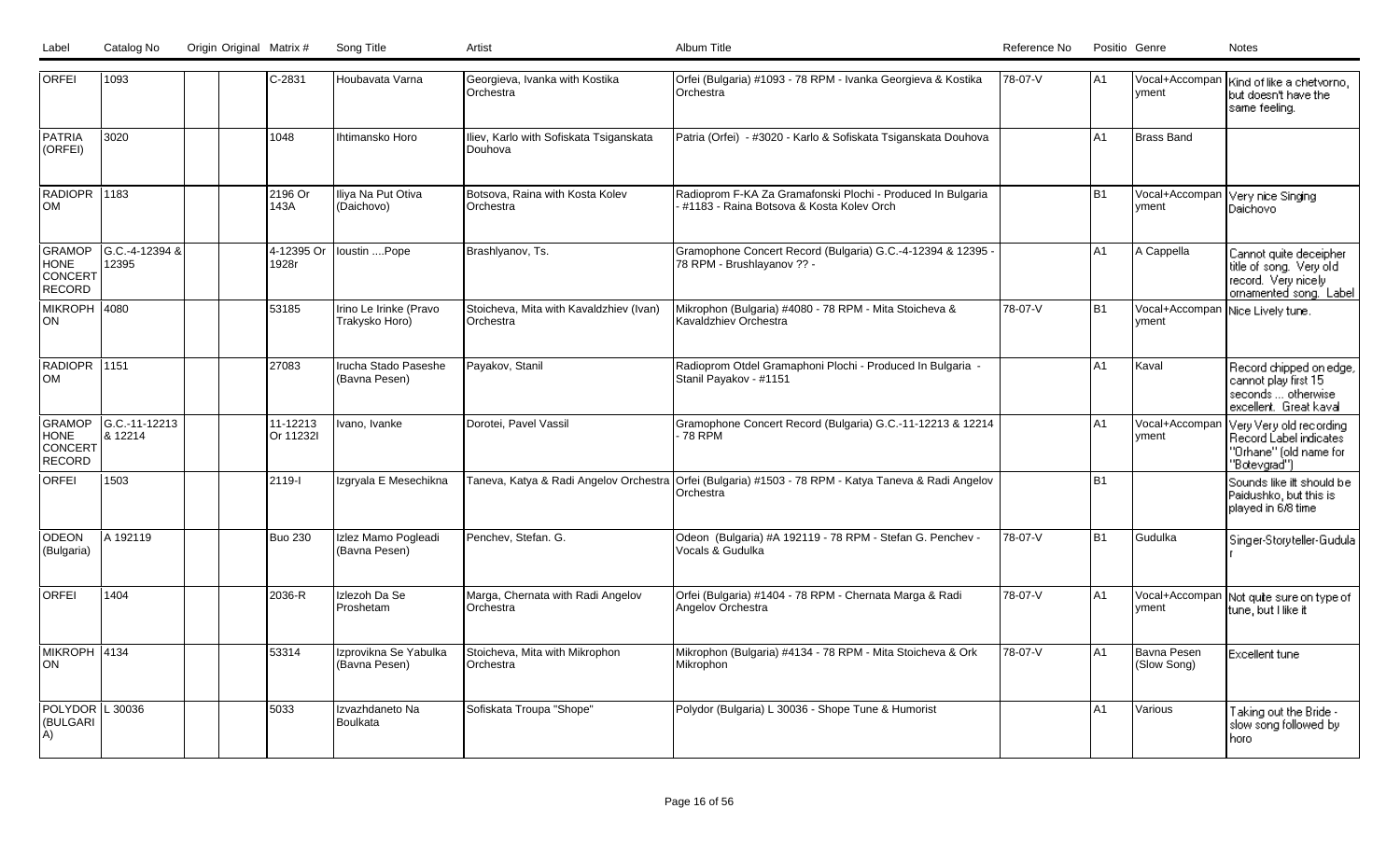| ODEON<br>(Bulgaria)                        | A 192120                |  | <b>Buo 246</b>       | Izvezhdane Boulkata                                         | Penchev, Stefan. G.                                      | Odeon (Bulgaria) #A 192120 - 78 RPM - Stefan G. Penchev -<br>Vocals & Gudulka                                                            | 78-07-V | lB1            | Gudulka                           | Singer-Storyteller-Gudula                                                   |
|--------------------------------------------|-------------------------|--|----------------------|-------------------------------------------------------------|----------------------------------------------------------|------------------------------------------------------------------------------------------------------------------------------------------|---------|----------------|-----------------------------------|-----------------------------------------------------------------------------|
| lorfei                                     | 1022                    |  | C-2170               | Izvezhdane Na Boulkata   Penchev, Stefan. G.<br>(Slow Song) |                                                          | Orfei (Bulgaria) #1022 - 78 RPM - Stefan G. Penchev                                                                                      |         | B <sub>1</sub> | Gudulka                           | Singer-Storyteller-Gudula<br>r - song for leading out<br>the Bride.         |
| LONDON<br>RECORD (<br><b>BULGARI</b><br>A) | $\overline{118}$        |  | P K Bu<br>26443      | Kach Gyunboldou                                             | Efendi, Ahmed                                            | London Record (Bulgaria) - #118 - Ahmed Efendi                                                                                           |         | B <sub>1</sub> | Vocal+Accompan<br>yment           | Very Interesting tune,<br>sounds Turkish.                                   |
| <b>BALKANT</b><br> ON                      | 1663                    |  | 3002                 | (Lesnoto)                                                   | <b>Boris Karlov Orchestra</b>                            | Kako Sho E Baya Chasa  Ivanov, Stefan feat. Dokova, Lilyana with  Balkanton #1663 - Stefan Ivanov, Liliana Dokova & Boris Karlov<br>Orch |         | IA1            | Vocal+Accompan<br>yment           | Same song as "Kako"<br>Shto e Taa Chasha"                                   |
| RADIOPR 1344<br>Іом                        |                         |  | 2374                 | Kakuv Beshe                                                 |                                                          | Radioprom F-KA Za Gramafonski Plochi - Produced In Bulgaria<br>#1344 - Movie Film Songs                                                  |         | IA1            | Film (Movie)<br>Song              | Movie film song                                                             |
| MIKROPH 4121<br><b>ON</b>                  |                         |  | 53178                | Kakvo E Chudo Stanalo<br>(V. S. Batak)                      | Stoicheva, Mita & Kavaldzhiev (Ivan)<br>lOrchestra       | Mikrophon (Bulgaria) #4121 - 78 RPM - Mita Stoicheva &<br>Kavaldzhiev Orchestra                                                          |         | A1             | Bavna Pesen<br>(Slow Song)        |                                                                             |
| MIKROPH 4121<br>ON                         |                         |  | 53179<br>(Maybe)     | Kakvo E Chudo Stanalo<br>(V. S. Batak) (Side 2)             | Stoicheva, Mita & Kavaldzhiev (Ivan)<br><b>Orchestra</b> | Mikrophon (Bulgaria) #4121 - 78 RPM - Mita Stoicheva &<br>Kavaldzhiev Orchestra                                                          |         | B <sub>1</sub> | <b>Bavna Pesen</b><br>(Slow Song) |                                                                             |
| GRAMOP<br><b>HONE</b><br>CONCERT<br>RECORD | G.C.-4-13859 &<br>13860 |  | 4-13860 Or<br>112481 | Kara  Turski (Turkish)                                      | Vodinicharova, Pula Luba                                 | Gramophone Concert Record (Bulgaria) G.C.-4-13859 & 13860 -<br><b>78 RPM</b>                                                             |         | B <sub>1</sub> | Vocal+Accompan<br>yment           | Very Old Record - tune in<br>(9/8)<br>Record Labels indicate<br>"Vana"      |
| <b>PATHE</b><br>(Bulgaria)                 | 74585                   |  | 16031                | Karamfilke Mome                                             | Mouzik Na Voemnoto Ushte                                 | Pathe (Bulgaria) #74585 - 78 RPM                                                                                                         |         | IA1            | <b>Bulg Duhov</b>                 | Mixed Meter tune                                                            |
| PARLOPH B. 10522<br>ON <br>(Bulgaria)      |                         |  | 88107                | Karamfilke Mome                                             | Douhov Orkestur Na Gradeiskiya                           | Parlophon (Bulgaria) - #B. 10522 - Douhov Orkestur Na<br>Gradeiskiya - Konen Polk                                                        |         | A1             | <b>Bulg Duhov</b>                 | Interesting unmetered<br>tune                                               |
| <b>PATHE</b><br>(Bulgaria)                 | 74730                   |  | 19129                | Karamfilke Mome - Side   A. De Skryain Orch                 |                                                          | Pathe (Bulgaria) #74730 - 78 RPM - A. De Skryain Orch & M.<br>Minkov (Soloist)                                                           |         | IA1            | Tamburitza                        | Ruchenits played in waltz<br>time!                                          |
| PATHE<br>(Bulgaria)                        | 74730                   |  | 19137                | Karamfilke Mome - Side   A. De Skryain Orch                 |                                                          | Pathe (Bulgaria) #74730 - 78 RPM - A. De Skryain Orch & M.<br>Minkov (Soloist)                                                           |         | B1             | Tamburitza                        | Very strangel<br>orchestration - sounds<br>like "old Serbian city"<br>music |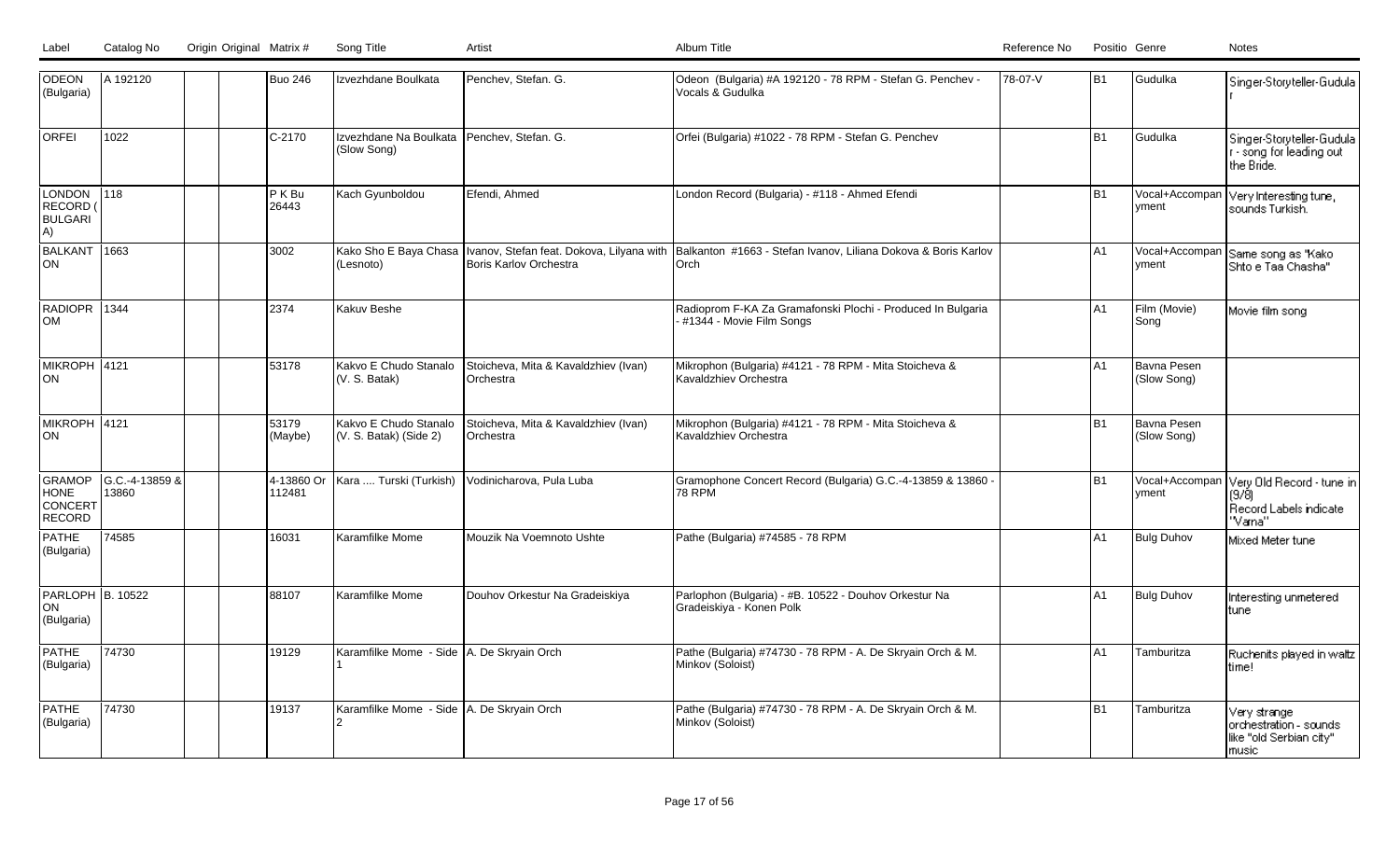| RADIOPR 1395<br>lом                          |                        |                       | Karamfilo                                  | Terziev, Petur with Karlov, Boris                  | Radioprom F-KA Za Gramafonski Plochi #1395 - Petur Terziev<br>& Boris Karlov                         |         | IB1            | yment                                   | Vocal+Accompan   Old City Song - Vocal an<br>Mandolin                                   |
|----------------------------------------------|------------------------|-----------------------|--------------------------------------------|----------------------------------------------------|------------------------------------------------------------------------------------------------------|---------|----------------|-----------------------------------------|-----------------------------------------------------------------------------------------|
| lorfei                                       | 1408                   | 2031 R                | Kasap Havusa                               | Babakov, Ahmed                                     | Orfei (Bulgaria) #1408 - 78 RPM - Ahmed Babakov (Clarinet)                                           |         | lB1            | Clarinet                                | Nice Tune - like<br>kasapsko - lead-in-<br>broken                                       |
| FAVORIT<br><b>REKORD</b>                     | 1-104504 &<br>1-104505 | 1-104505<br>Or 3684-T | Kasapsko Horo                              | unknown                                            | Favorit Rekord (Bulgaria) #1-104504 & 1-104505 - 78 RPM -<br> Zurna & Tupan                          |         | B <sub>1</sub> | Zurna/Zurla                             | Excellent old recording of<br>this tune with zurna $\,\tilde{\!x}$<br>tupan             |
| <b>PATRIA</b><br>(ORFEI)                     | 3020                   | 1049                  | Kasapsko Horo                              | Iliev, Karlo with Sofiskata Tsiganskata<br>Douhova | Patria (Orfei) - #3020 - Karlo & Sofiskata Tsiganskata Douhova                                       |         | lB1            | Brass Band                              |                                                                                         |
| MEDEYA                                       | 5018                   | 1216 Or<br>1382       | Kasapsko Horo                              | Salimov, Zapryan, Pavlov, Anton &<br>unknown       | Medeya (Bulgaria) - #5018 - Zapryan Salimov (Clarinet) & Anton<br>Pavlov (Accordion)                 |         | lA1            | Clarinet                                | Label Reversed - Reads I<br>Svatbarska Trapeza -<br>Excellent Clarinet                  |
| <b>PARLOPH B. 10553</b><br>ON<br>(Bulgaria)  |                        | 88058                 | Kasapsko Horo                              | Hristov, P.                                        | Parlophon (Bulgaria) - #B. 10553 - P. Hristov - Played On<br>Xylophone With Piano Accompanyment      |         | IA1            | xylophone                               | Played On Xylophone<br>With Piano<br>Accompanyment - not a<br>  great "dance" recroding |
| <b>ORFEI</b>                                 | 1445                   | 2041 B                | Kato Sitnish Nedo                          | Simeonova, Marga & Radi Angelov<br>Orchestra       | Orfei (Bulgaria) #1445 - 78 RPM - Marga Simeonova & Radi<br>Angelov Orchestra                        |         | lB1            |                                         |                                                                                         |
| <b>PARLOPH B. 10548</b><br>ON <br>(Bulgaria) |                        | 88029                 | Kaval Sviri Na Lolyana<br>(Bavna Melodiya) | Atanasov, Iliya                                    | Parlophon (Bulgaria) - #B. 10548 - Iliya Atanasov - Gaida                                            |         | B <sub>1</sub> | Gajda                                   | Slow Melody                                                                             |
| <b>ARFA</b>                                  | 2150                   | 2528                  | Kavali Sviryat Vousoi<br>(Bavna Pesen)     | Todorova, Atanaska with Lolov,<br>Ramadan (Orch)   | Arfa (Bulgaria) #2150 - 78 RPM - Atanaska Todorova &<br>Ramadan Lolov Orch.                          | 78-07-V | A <sub>1</sub> | Bavna Pesen<br>(Slow Song)              | Very nice song-                                                                         |
| <b>ARFA</b>                                  | 2150                   | 2528 ?                | Kavali Sviryat Vousoi<br>(Bavna Pesen)     | Todorova, Atanaska with Lolov,<br>Ramadan (Orch)   | Arfa (Bulgaria) #2150 - 78 RPM - Atanaska Todorova &<br>Ramadan Lolov Orch.                          |         | lA1            | Bavna Pesen<br>(Slow Song)              | Pretty bad scratches,<br>very nice song-                                                |
| RADIOPR 1343<br>lom                          |                        | 2372 Or<br>476        | Kavkazka Nazdravitsa                       |                                                    | Radioprom F-KA Za Gramafonski Plochi #1343 - R. Beiboutov -<br>Vocalist -Azer & Kavkazka Nazdravitsa |         | B1             | Vocal+Accompan   Kavkaz song?<br>lyment |                                                                                         |
| <b>ARFA</b>                                  | 1556/6 &<br>1556/7     | 1555B                 | Kazanlushka Ruchenitsa Velev, Slavi        |                                                    | Arfa (Bulgaria) #1556/6 & 1556/7 - 78 RPM - Slavi Velev - Gaida                                      |         | lA1            | Gajda                                   | Very interesting tune,<br>sometimes rhythm gets<br>obscure                              |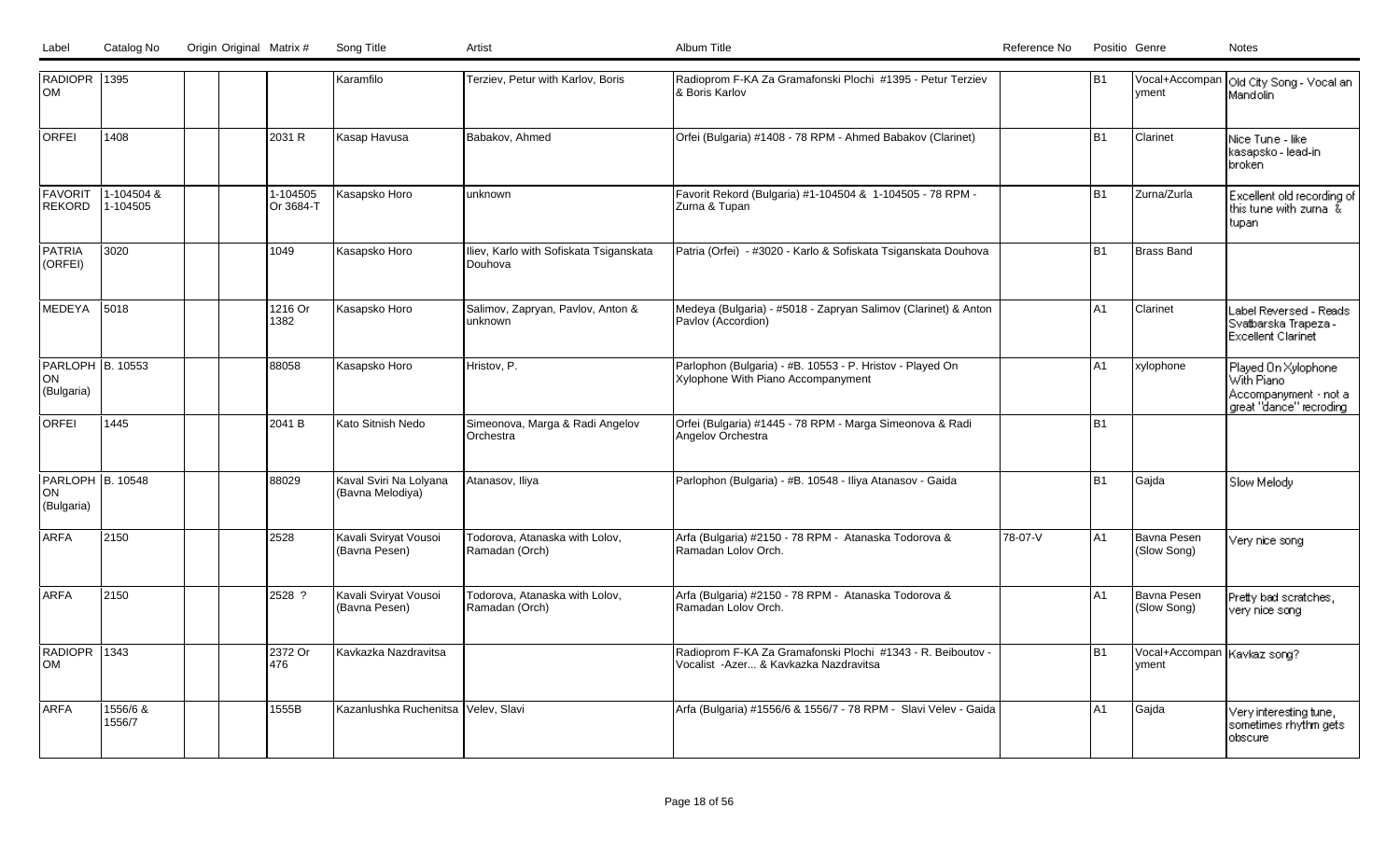| Label | Catalog No | Origin Original Matrix # | Song Title |  |
|-------|------------|--------------------------|------------|--|
|       |            |                          |            |  |

| <b>FAVORIT</b><br><b>REKORD</b>                   | 1-104519 &<br>1-104520 |  | 1-104520<br>Or 5198-T | Kazanlushko Horo<br>(Pravo Trakysko Horo)  | Velev, Slavi                                             | Favorit Rekord (Bulgaria) #1-104519 & 1-104520 - 78 RPM -<br>Slavi Velev - Gaida - Kalofer                          |         | B1             | Gajda                      | Very nice tune. I've not<br>heard this melody before.                                            |
|---------------------------------------------------|------------------------|--|-----------------------|--------------------------------------------|----------------------------------------------------------|---------------------------------------------------------------------------------------------------------------------|---------|----------------|----------------------------|--------------------------------------------------------------------------------------------------|
| FAVORIT<br><b>REKORD</b>                          | 1-105558 &<br>1-106526 |  | 1-106526<br>Or 5168-T | Kazhi Nane Nanche<br>(Bavna Pesen)         | Vasilieva, Tsonka D.                                     | Favorit Rekord (Bulgaria) #1-105558 & 1-106526 - 78 RPM                                                             |         | l B1           | A Cappella                 | Record is quite old - lots<br>of surface noise - but<br>very nice recording.                     |
| RADIOPR 1955<br>lom                               |                        |  | 3634                  | Kazulbashka Narodna<br>llara               | Mokolo, M.                                               | Radioprom #1955 -                                                                                                   |         | B <sub>1</sub> | Cymbal/Santori             | Interesting tune featuring<br>Tsimbal player                                                     |
| <b>ORFEI</b>                                      | 1081                   |  | $ C-2837$             | Kichitse Bouina Loboda<br>(Ruchenitsa)     | Kostika Orchestra feat. Georgieva,<br>Ivanka             | Orfei (Bulgaria) #1081- 78 RPM - Ivanka Georgieva & Kostika<br>Orch                                                 |         | l B1           | Vocal+Accompan<br>yment    |                                                                                                  |
| <b>ORFEI</b>                                      | 1081                   |  |                       | Kichitse Bouina Loboda<br>(Ruchenitsa)     | Kostika Orchestra feat. Georgieva,<br>Ivanka             | Orfei (Bulgaria) #1081- 78 RPM - Ivanka Georgieva & Kostika<br>Orch                                                 |         | lB1            | Vocal+Accompan<br>vment    |                                                                                                  |
| <b>PATHE</b><br>(Bulgaria)                        | 74625                  |  | N 16083               | Kircho Na Chardak<br>Sedeshe (Bavna Pesen) | Georgiev, Krusto                                         | Pathe (Bulgaria) #74625 - 78 RPM - Krusto Georgiev /<br>Simonavna                                                   |         | A1             | Gudulka                    | Interesting tune - record<br>indicates musician :<br>playing "gusle" which<br>would surprise me. |
| <b>ODEON</b><br>(Bulgaria)                        | A 192027               |  |                       | Kitka Bulgarsko Horo<br>(Pravo Horo)       | Parushev, Parush                                         | Odeon (Bulgaria) #A 192027 - 78 RPM - Parush Paroushev -<br>Accordion                                               |         | B <sub>1</sub> | Accordion                  | Nice tune but nothing<br>really special here.                                                    |
| <b>LONDON</b><br>RECORD (<br><b>BULGARI</b><br>A) | 3213                   |  | K-C 8995              | Kitka Hora                                 | Velev, Slavi                                             | London Record (Bulgaria) #3213 - Slavi Velev (Gaida)                                                                | 78-07-V | l B1           | Gajda                      | Very nice medley of 2/4<br>shope?tunes                                                           |
| PATHE<br>(Bulgaria)                               | 74647                  |  | 16128                 | Kitka Hora<br>(Svishtovsko)                | Parushev, Parush                                         | Pathe (Bulgaria) #74647 - 78 RPM - P. M. Parushev                                                                   |         | B <sub>1</sub> | Accordion                  | Sounds like North<br>Bulagian tune.                                                              |
| <b>ORFEI</b>                                      | 1435                   |  | N 2058 B              | Kitka Hora (Pravo Horo)                    | Cholakov, Demir                                          | Orfei (Bulgaria) #1435 - Demir Cholakov - Clarinet And Tuba                                                         |         | B <sub>1</sub> | Clarinet                   | Very nice upbeat pravo<br>horo                                                                   |
| RADIOPR 1229<br><b>OM</b>                         |                        |  | 13287/3 NT<br>F-1574  | Kitka Rouzha<br>(Kopanica)                 | Baldzhiiska, Zorka with Tsvyatko<br>Blagoev's Folk Group | Radioprom Otdel Gramaphoni Plochi - Produced In Bulgaria -<br>#1229 - Zorka Baldzhkiiska & Tsvyatko Blagoev's Group |         | lB1            | Vocal+Accompan<br>vment    | Very Nice instrumental - I<br>don;t like the vocalists<br>voice                                  |
| <b>ORFEI</b>                                      | 1153                   |  | 1269                  | Kito Mome (Bavna<br>Pesen)                 | Petkova, Tsonka with Kostika Orchestra                   | Orfei (Bulgaria) #1153 - 78 RPM -Tsonka Petkova & Kostika<br>Orch                                                   | 78-07-V | lB1            | Bavna Pesen<br>(Slow Song) |                                                                                                  |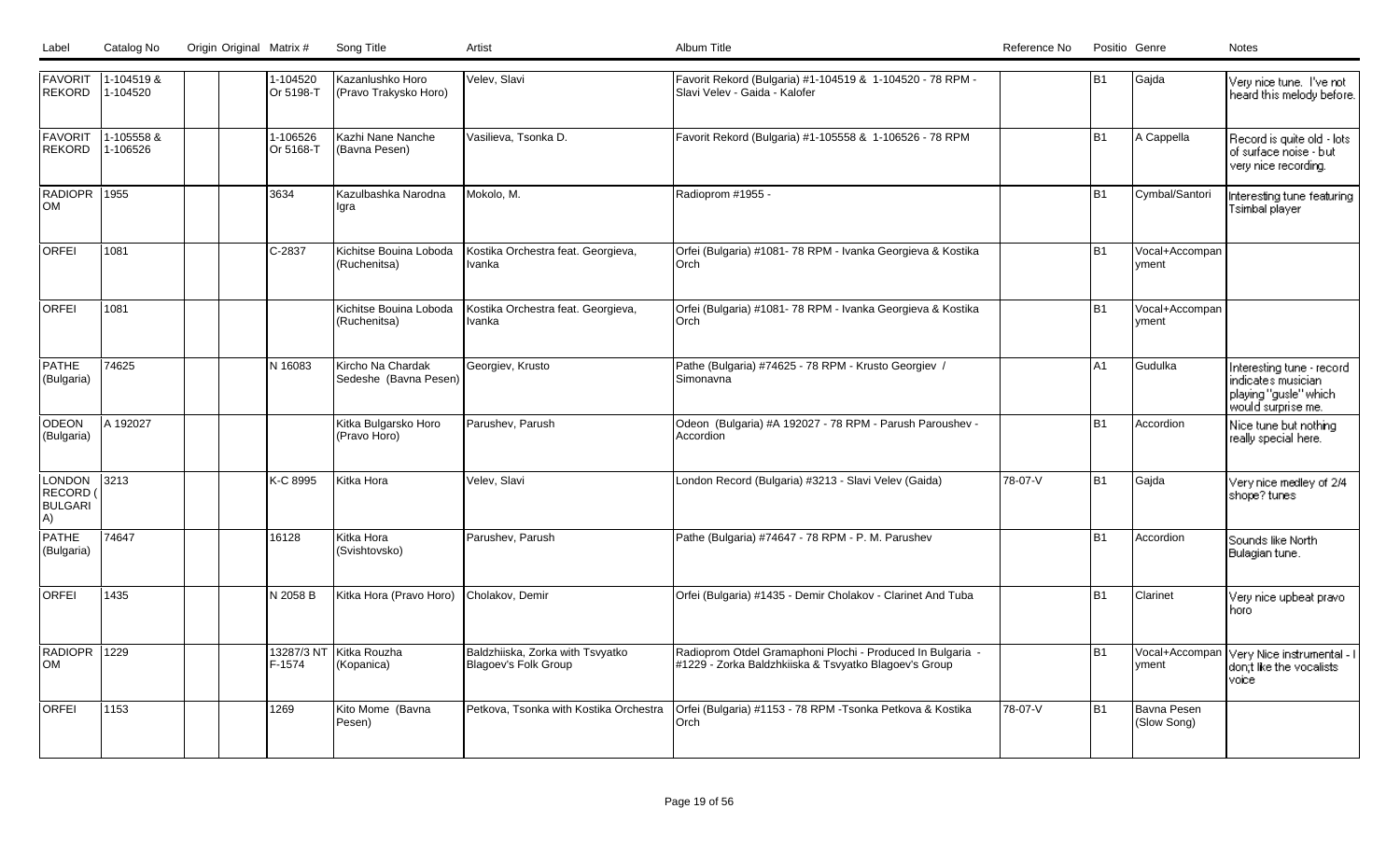|  | Label Catalog No Origin Original Matrix # | Song Title | Artist | Album Title | Positio Genre<br>Reference No<br>Notes |
|--|-------------------------------------------|------------|--------|-------------|----------------------------------------|

| <b>ORFEI</b>                               | 1153                    |  | 1269                 | Kito Mome (Bavna<br>Pesen)               | Petkova, Tsonka with Kostika Orchestra                              | Orfei (Bulgaria) #1153 - 78 RPM -Tsonka Petkova & Kostika<br>Orch                        |         | B <sub>1</sub> | Bavna Pesen<br>(Slow Song)              |                                                                                                  |
|--------------------------------------------|-------------------------|--|----------------------|------------------------------------------|---------------------------------------------------------------------|------------------------------------------------------------------------------------------|---------|----------------|-----------------------------------------|--------------------------------------------------------------------------------------------------|
| <b>ORFEI</b>                               | 1154                    |  | 1271                 | Koga Mama Oumirashe                      | Petkova, Tsonka & Kostika Orchestra                                 | Orfei (Bulgaria) #1154 - 78 RPM -Tsonka Petkova & Kostika<br>Orch                        |         | B1             |                                         |                                                                                                  |
| RADIOPR 1018<br><b>OM</b>                  |                         |  | 1414P                | Koi Shte Yazdi Koncheta<br>(Bavna Pesen) | Stoyanova, Vulkana with Radi Angelov<br>Orchestra                   | Radioprom Otdel Gramaphoni Plochi #1018 - Vulkana<br>Stovanova & Radi Angelov Orch       |         | B <sub>1</sub> | Bavna Pesen<br>(Slow Song)              | <b>Excellent tune</b>                                                                            |
| ODEON<br>(Bulgaria)                        | A 192037                |  | Bou 25               | Kokonsko Horo                            | Parushev, Parush                                                    | Odeon (Bulgaria) #A 192037-78 RPM - Parush Parushev<br>(Accordion)                       |         | A1             | Vocal+Accompan<br>yment                 | Sounds more Russian<br>than Bulgarian                                                            |
| PARLOPH B. 10527<br>ON <br>(Bulgaria)      |                         |  | 88096                | Kolko Te Lyubya<br>Devoiko               | Tabakova, Tzv.                                                      | Parlophon (Bulgaria) - #B. 10527                                                         |         | B <sub>1</sub> | Opera                                   | Opera singer - sings folk<br>sona                                                                |
| ORFEI                                      | 1941                    |  | 3612                 | Kopanica                                 | Varimezov, Kostadin with<br>Strandzhanskata Grupa                   | Orfei (Bulgaria) #1941 - 78 RPM - K. Varimezov &<br>Strandzhanskata Groupa               |         | B <sub>1</sub> | Bitov                                   |                                                                                                  |
| <b>ORFEI</b>                               | 1396                    |  | 1977-R               | Kopilovska Ruchenitsa                    | Sevlievska Troika                                                   | Orfei (Bulgaria) #1396 - 78 RPM - Sevlievska Troika (Bitov)                              |         | B <sub>1</sub> | Bitov                                   | Spelled "Rzhchenitsa" -<br>Very nice tune - medium<br>tempo Shopska<br>ruchenitsa                |
| <b>ORFEI</b>                               | 1119                    |  | N 1137               | Kouli Mi Mamo Top                        | Ostoich, Mitsa with Al. Pozanov Orch                                | Orfei (Bulgaria) #1119 - 78 RPM - Mitsa Ostoich & Kostika<br>Orchestra                   |         | A <sub>1</sub> | Vocal+Accompar<br>yment                 | Very Serbian sounding<br>(not surprising given<br>∣vocalists name) - under i<br>title label says |
| RADIOPR 1274<br><b>OM</b>                  |                         |  | 2231 Or<br>273-B     | Koya Beshe                               | Terziev, Petur with Karlov, Boris                                   | Radioprom F-KA Za Gramafonski Plochi #1274 - Petur Terziev -<br>Makedonska Narodna Pesen |         | A1             | Vocal+Accompan<br>lyment                |                                                                                                  |
| <b>ORFEI</b>                               | 1089                    |  | 1079                 | Koya Kitka Da Ti Vzema<br>(Ruchenitsa)   | Kostika Orchestra feat. Georgieva,<br>Ivanka                        | Orfei (Bulgaria) #1089 - 78 RPM - Kostika Orch                                           | 78-07-V | B <sub>1</sub> | Vocal+Accompan Very good tune<br>vment  |                                                                                                  |
| <b>ORFEI</b>                               | 1089                    |  | 1079                 | (Ruchenitsa)                             | Koya Kitka Da Ti Vzema Kostika Orchestra feat. Georgieva,<br>Ivanka | Orfei (Bulgaria) #1089 - 78 RPM - Kostika Orch                                           |         | B <sub>1</sub> | Vocal+Accompan Very good tune<br> vment |                                                                                                  |
| GRAMOP<br><b>HONE</b><br>CONCERT<br>RECORD | G.C.-4-13849 &<br>13850 |  | 4-13849 Or<br>112441 | (Waltz)                                  | Krai Morskite Bouni Vulni Vodinicharova, Pula Luba                  | Gramophone Concert Record (Bulgaria) G.C.-4-13849 & 13850 -<br><b>78 RPM</b>             |         | A <sub>1</sub> | Vocal+Accompan<br>yment                 | Record label indicates<br>'Vana''.<br>Waltz                                                      |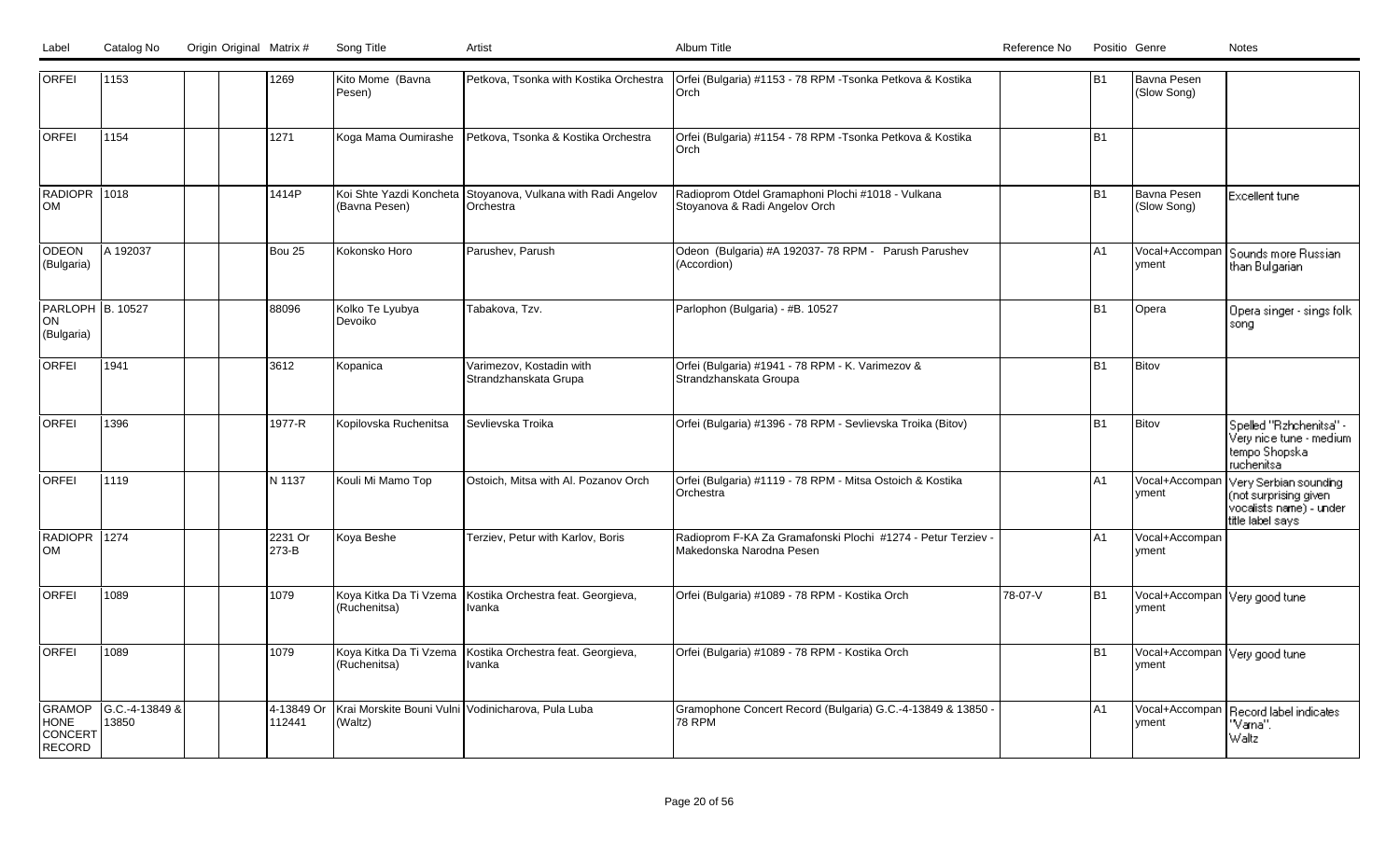| Label | Catalog No | Origin Original Matrix # | Song Title |  |
|-------|------------|--------------------------|------------|--|
|       |            |                          |            |  |

| RADIOPR 1274<br>lом                               |       | 2232 Or<br>274        | Krai Vardaro                                | Terziev, Petur with Karlov, Boris                                     | Radioprom F-KA Za Gramafonski Plochi #1274 - Petur Terziev -<br>Makedonska Narodna Pesen                                | IB1            | Vocal+Accompan 2/4 song<br> vment |                                                                                                   |
|---------------------------------------------------|-------|-----------------------|---------------------------------------------|-----------------------------------------------------------------------|-------------------------------------------------------------------------------------------------------------------------|----------------|-----------------------------------|---------------------------------------------------------------------------------------------------|
| <b>ORFEI</b>                                      | 1481  | 1968R                 | Kralj Marko (Bavna<br>Pesen)                | Orchestra                                                             | Byalmoustakova, Masha & Radi Angelov Orfei (Bulgaria) #1481 - 78 RPM - Masha Byalmoustakova &<br>Radi Angelov Orchestra | A <sub>1</sub> | Bavna Pesen<br>(Slow Song)        |                                                                                                   |
| BALKANT<br>ON                                     | 1334  | 2335                  | Krivo Horo (Kopanica)                       |                                                                       | Koev, Georgi with Boris Karlov Orchestra Balkanton #1334 - Georgi Koev & Boris Karlov Orch                              | A <sub>1</sub> | Clarinet                          | Escellent tune                                                                                    |
| <b>ORFEI</b>                                      | 1435  | IN 2054 R             | Kulska Trapeza                              | Cholakov, Demir                                                       | Orfei (Bulgaria) #1435 - Demir Cholakov - Clarinet And Tuba                                                             | lA1            | Clarinet                          | Very nice slow table song                                                                         |
| <b>LONDON</b><br>RECORD<br><b>BULGARI</b><br>A)   | 3203  | C 8962                | Kuncho Plenika (Side 1) Penchev, Stefan. G. |                                                                       | London Record (Bulgaria) #3203 - 78 RPM - Stefan G. Penchev<br>"Kuncho Plenika" - Sides 1 & 2                           | A1             | Gudulka                           | Singer-Storyteller-Gudula                                                                         |
| LONDON<br>RECORD<br><b>BULGARI</b><br>A)          | 3203  | C 8963                | Kuncho Plenika (Side 2)                     | Penchev. Stefan. G.                                                   | London Record (Bulgaria) #3203 - 78 RPM - Stefan G. Penchev<br>"Kuncho Plenika" - Sides 1 & 2                           | l B1           | l Gudulka                         | Singer-Storyteller-Gudula                                                                         |
| <b>LONDON</b><br>RECORD (<br><b>BULGARI</b><br>A) | 3204  | K C 8964<br>Or C 8962 | Kuncho Plenika (Side 3)                     | Penchev, Stefan. G.                                                   | London Record (Bulgaria) #3204 - 78 RPM - Stefan G. Penchev<br>"Kuncho Plenika" - Sides 3 & 4                           | A <sub>1</sub> | Gudulka                           | Singer-Storyteller-Gudula<br>r - Record may be same<br>as Orfei #1024                             |
| <b>PATHE</b><br>(Bulgaria)                        | 74861 | N 19401               | Kuncho Plenika (Side 3) Penchev, Stefan. G. |                                                                       | Pathe (Bulgaria) #74861 - 78 RPM - Stefan G. Penchev -<br>"Kuncho Plenika" - Sides 3 & 4                                | lA1            | Gudulka                           | Singer-Storyteller-Gudula<br>r - Record may be same<br>as Orfei #1024                             |
| <b>PATHE</b><br>(Bulgaria)                        | 74861 | N 19402               | Kuncho Plenika (Side 4) Penchev, Stefan. G. |                                                                       | Pathe (Bulgaria) #74861 - 78 RPM - Stefan G. Penchev -<br>"Kuncho Plenika" - Sides 3 & 4                                | l B1           | Gudulka                           | Singer-Storyteller-Gudula<br>r - Record may be same<br>as Orfei #1024                             |
| LONDON 3204<br>RECORD (<br><b>BULGARI</b><br>A)   |       | K C 8965              | Kuncho Plenika (Side 4)                     | Penchev, Stefan. G.                                                   | London Record (Bulgaria) #3204 - 78 RPM - Stefan G. Penchev<br>"Kuncho Plenika" - Sides 3 & 4                           | B1             | Gudulka                           | Singer-Storyteller-Gudula<br>r - Record may be same<br>as Orfei#1024                              |
| RADIOPR 1455<br> OM                               |       | 2617                  | Horo)                                       | Kuncho, Kuncho (Pravo Boris Karlov Orchestra feat. Mashalov,<br>Boris | Radioprom #1455 - Boris Mashalov & Boris Karlov Orch                                                                    | l B1           | Vocal+Accompan<br>yment           | Very nice song - a bit too<br>heavy on the "bass" in<br>the recording, but<br>otherwise very nice |
| PARLOPH B. 21088<br>ON <br>(Bulgaria)             |       | 18755                 | Kurduli Hicazkar Sharki                     |                                                                       | Parlophon (Bulgaria) - #B. 21088 - Turkish Music                                                                        | l B1           |                                   |                                                                                                   |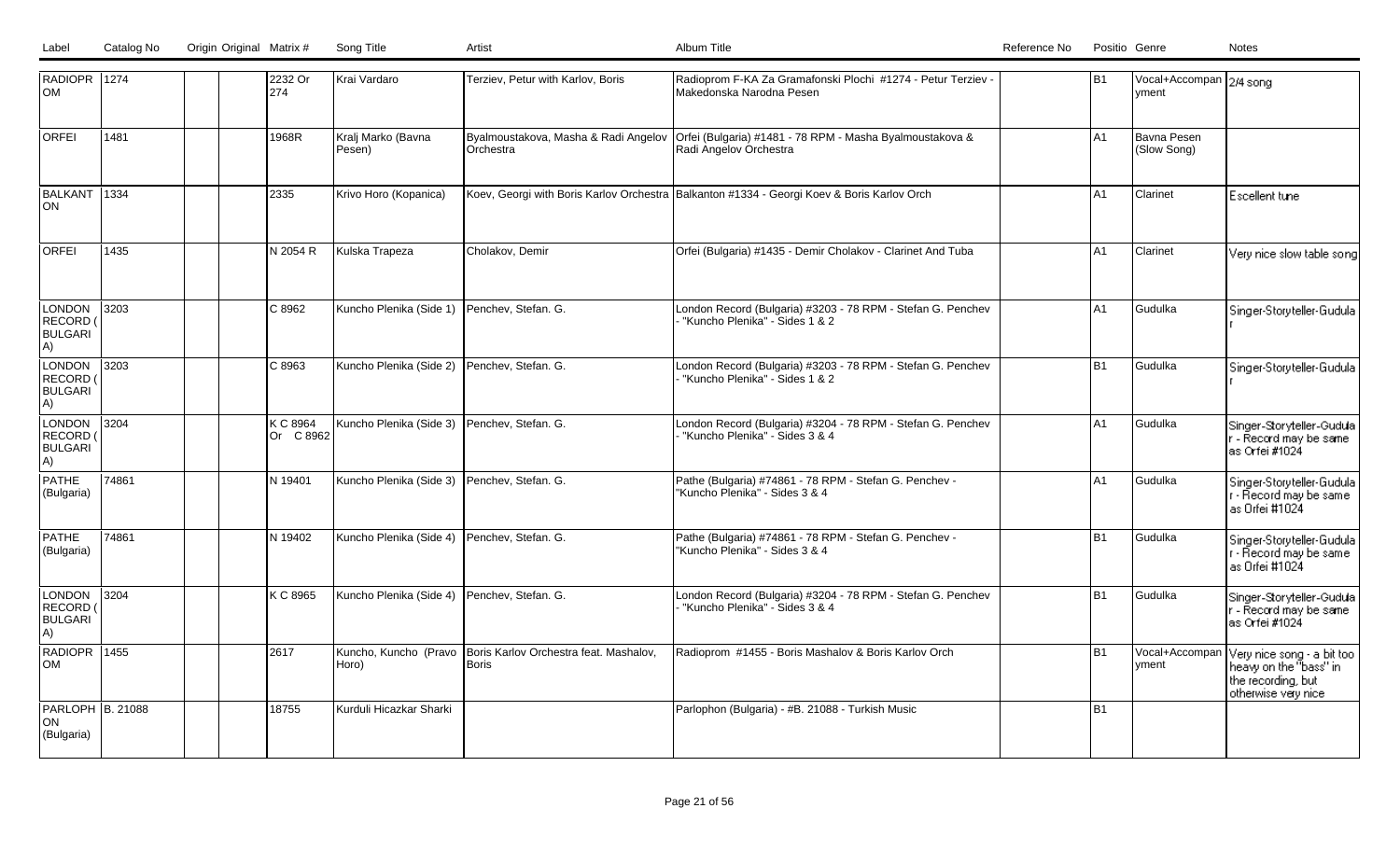| PARLOPH B. 10575<br>ON<br>(Bulgaria)         |             |  | 88155            | Kyuchek                                | T. Hadzhiev Orch                              | Parlophon (Bulgaria) - #B. 10575 - Classical Orchestra Platying<br>Folk Melodies   | A <sub>1</sub> | Classical<br>Orchestra -<br>Playing Folk<br>Music | Classical orchestra<br>playaing folk melody in<br>9/8                                                        |
|----------------------------------------------|-------------|--|------------------|----------------------------------------|-----------------------------------------------|------------------------------------------------------------------------------------|----------------|---------------------------------------------------|--------------------------------------------------------------------------------------------------------------|
| RADIOPR 1271<br>lом                          |             |  |                  | Kyustendilska<br>Ruchenitsa            | Karlov, Boris                                 | Radioprom #1271 - Boris Karlov                                                     | IB1            | Accordion                                         |                                                                                                              |
| RADIOPR 1271<br><b>OM</b>                    |             |  | 2225             | Kyustendilsko Horo                     | Karlov, Boris                                 | Radioprom #1271 - Boris Karlov                                                     | A1             | Accordion                                         |                                                                                                              |
| ODEON<br>(Bulgaria)                          | A 192067    |  | <b>W Buo 204</b> | Ladoum Se Goro                         | Mandolinen Orkestur - Tale Stoyanov           | Odeon (Bulgaria) #A 192067 - 78 RPM - Mandolinen Orkestur<br><b>Tale Stovanov</b>  | lA1            | Mandolin                                          | Medley of tunes for<br>mandolin                                                                              |
| <b>ORFEI</b>                                 | 1217        |  | 1457 Or<br>1447  | Lenche Le, Lenche                      | Tsekova, Gergana & Radi Angelov<br>Orchestra  | Orfei (Bulgaria) #1217 - 78 RPM - Gergana Tsekova & Radi<br>Angelov Orchestra      | IA1            | Bavna Pesen<br>(Slow Song)                        | Sounds like it should be<br>a paidushko, but this is l<br>played in 6/8 time                                 |
| <b>ARFA</b>                                  | 2152 & 2150 |  | 2545C            | Libe, Libe Purvo Libe<br>(Bavna Pesen) | Todorova, Atanaska & Lolov, Ramadan<br>(Orch) | Arfa (Bulgaria) #2152 & 2150 - 78 RPM - Atanaska Todorova &<br>Ramadan Lolov Orch. | lA1            | Bavna Pesen<br>(Slow Song)                        | Nice clairnet                                                                                                |
| <b>IFLAMA</b>                                | 346         |  | 260              | Lola                                   | Keva                                          | Flama #346 - "Keva" - Vocalist                                                     | lA1            | Vocal+Accompan<br>vment                           |                                                                                                              |
| MIKROPH 4035<br>ION.                         |             |  | 3071             | Lovchanska Ruchenitsa                  | Blagoev, Tsvyatko                             | Mikrophon (Bulgaria) #4035 - 78 RPM - Tsvyatko Blagoev &<br><b>Other Atrists</b>   | IB1            | Kaval                                             | Excellent Kaval Playing                                                                                      |
| RADIOPR 1237<br><b>OM</b>                    |             |  | 3069             | Loveshko Horo                          | Blagoev, Tsvyatko                             | Radioprom #1237 - Tsvyatko Blagoev (Kaval)                                         | lB1            | İKaval                                            | <b>Excelent tune</b>                                                                                         |
| MIKROPH 4034<br>lon                          |             |  | 3069             | Loveshko Horo                          | Blagoev, Tsvyatko                             | Mikrophon #4034 - Tsvyatko Blagoev (Kaval)                                         | IB1            | Kaval                                             | <b>Excelent tune</b>                                                                                         |
| RADIOPR 1059<br>lom                          |             |  | 1991 R           | Lukovitsko Horo                        | Karlo Ensemble feat. Iliev, Karlo             | Radioprom Otdel Gramaphoni Plochi - #1059 - Korenyashkata<br>Groupa Karlo          | IA1            | Brass Band                                        |                                                                                                              |
| <b>PARLOPH B. 10507</b><br>ON <br>(Bulgaria) |             |  | 88017            | Lyuta Zakana                           | Paichev, Petur                                | Parlophon (Bulgaria) - #B. 10507 - Petur Paichev (Operatic)                        | IB1            | Classical<br>Orchestra -<br>Playing Folk<br>Music | Interesting recording - It<br>sound like an opera<br>singer, but I don't know if<br>these are folk melodies. |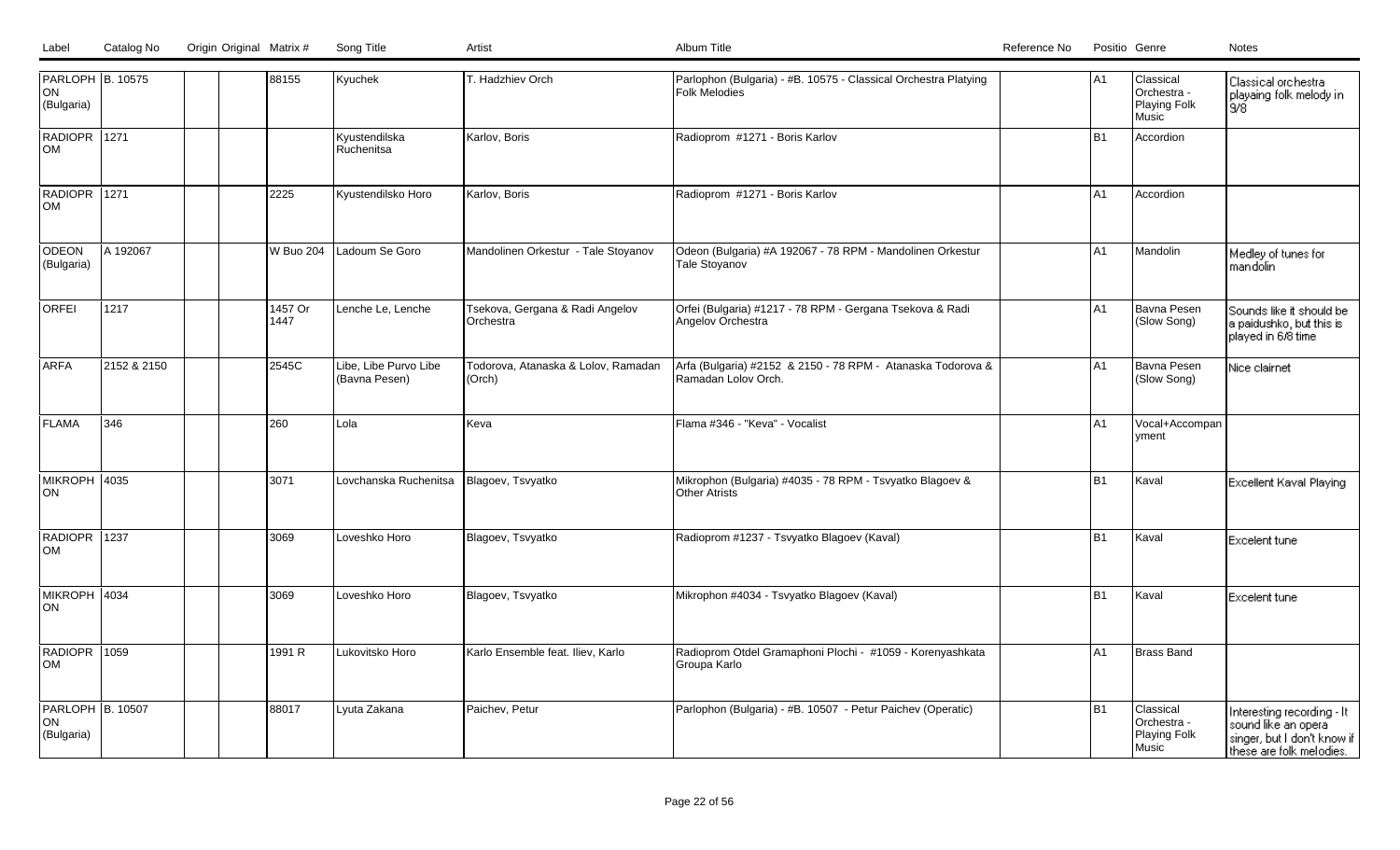| RADIOPR 1686<br>OM              |                        |  | 3049                  | Magde, Magde<br>Magdaleno (Paidishko)       | Ivanova, Binka, Kokareshkova, Maria &<br>Kosta Kolev Orchestra | Radioprom #1686 - B. Ivanova & M. Kareshkova                                                  |         | IA1            | Vocal+Accompan Nice recording<br>vment   |                                                                                                           |
|---------------------------------|------------------------|--|-----------------------|---------------------------------------------|----------------------------------------------------------------|-----------------------------------------------------------------------------------------------|---------|----------------|------------------------------------------|-----------------------------------------------------------------------------------------------------------|
| RADIOPR 1452<br>OM              |                        |  | 2609                  | Maiski Din                                  |                                                                | Radioprom #1452 - Duhov Orkestur                                                              |         | B <sub>1</sub> | <b>Bulg Duhov</b>                        |                                                                                                           |
| ODEON<br>(Bulgaria)             | A 192115               |  | <b>Buo 219</b>        | <b>Maistor Pavle</b>                        | Kondov, Hristo                                                 | Odeon (Bulgaria) #A 192115 - 78 RPM - Hristo Kondov (Kaval)<br>8 Subina Lebedinska            |         | B1             | Kaval                                    | Excellent slow song on<br>kaval                                                                           |
| RADIOPR 1273<br><b>OM</b>       |                        |  | 2230 R<br>lOr 260-B   | Makedonsko Horo<br>(Bavno Oro)              | Karlov, Boris                                                  | Radioprom Otdel Gramaphoni Plochi #1273 - Boris Karlov                                        |         | lA1            | Accordion                                | Same Recording as<br>"Bavno Oro"                                                                          |
| <b>FAVORIT</b><br><b>REKORD</b> | 1-106511 &<br>1-106515 |  | 1-106511<br>Or 3758-T | Male Rechi Tato                             | Kouzmanova, Sofitsa                                            | Favorit Rekord (Bulgaria) #1-106511 & 1-106515 - 78 RPM                                       |         | A1             | Vocal+Accompan<br>yment                  | Very interesting 5/8+9/8<br>$(2+3+2+2+2+3)$ song.<br>can't determine the<br>instrumental                  |
| <b>ODEON</b><br>(Bulgaria)      | A 192092               |  | <b>Buo 136</b>        | <b>Malino Mome</b>                          | Vasilev, Dorotei                                               | Odeon (Bulgaria) #A 192092 - 78 RPM                                                           |         | B <sub>1</sub> | Bavna Pesen<br>(Slow Song)               |                                                                                                           |
| <b>ORFEI</b>                    | 1252                   |  | 1450                  | Malumka Kravi Doeshe                        | Todorova, Atanaska & Radi Angelov<br>Orchestra                 | Orfei (Bulgaria) #1252 - 78 RPM - Atanaska Todorova & Radi<br>Angelov Orchestra               |         | IA1            |                                          |                                                                                                           |
| <b>ORFEI</b>                    | 1253                   |  | 1432                  | Mama Gencho Tursi                           | Delcheva, Stoika & Radi Angelov<br>Orchestra                   | Orfei (Bulgaria) #1253 - 78 RPM - Stoika Dulcheva & Radi<br>Angelov Orchestra                 |         | A1             |                                          |                                                                                                           |
| <b>ORFEI</b>                    | 1211                   |  | 1424-R                | Mama Na Stoyan<br>Doumashe (Bavna<br>Pesen) | Stoyanova, Vulkana with Radi Angelov<br>Orchestra              | Orfei (Bulgaria) #1211 - 78 RPM - Vulkana Stoyanova & Radi<br>Angelov Orchestra               | 78-07-N | lA1            | Bavna Pesen<br>(Slow Song)               | Excellent voice, good<br>instrumentation. Record<br>is chipped on the lead-in<br>and therefore you cannot |
| MIKROPH 4091<br>ON              |                        |  | 53195                 | Mama Petranka<br>Doumashe (Bavna<br>Pesen)  | Stoicheva, Mita & Kavaldzhiev (Ivan)<br>Orchestra              | Mikrophon (Bulgaria) #4091 - 78 RPM - Mita Stoicheva &<br>Kavaldzhiev Orchestra               |         | lB1            | Bavna Pesen<br>(Slow Song)               |                                                                                                           |
| <b>ARFA</b>                     | 2155                   |  | 2548 G                | Mama Rada Sitno Plete<br>(Ruchenitsa)       | Todorova, Atanaska & Lolov, Ramadan<br>(Orch)                  | Arfa (Bulgaria) #2155 - 78 RPM - Atanaska Todorova &<br>Ramadan Lolov Orch.                   |         | B1             | Vocal+Accompan   Very Nice Song<br>yment |                                                                                                           |
| RADIOPR 1244<br>OM              |                        |  | 53175                 | Mama Yana Boudi<br>(Bavna Pesen)            | Stoicheva, Mita with Kavaldzhiev (Ivan)<br>Orchestra           | Radioprom Otdel Gramaphoni Plochi #1244 - 78 RPM - Mita<br>Stoicheva & Ivan Kavaldzhiev Orch. |         | A1             | Bavna Pesen<br>(Slow Song)               | Excellent slow song &<br>clarinet accompanyment                                                           |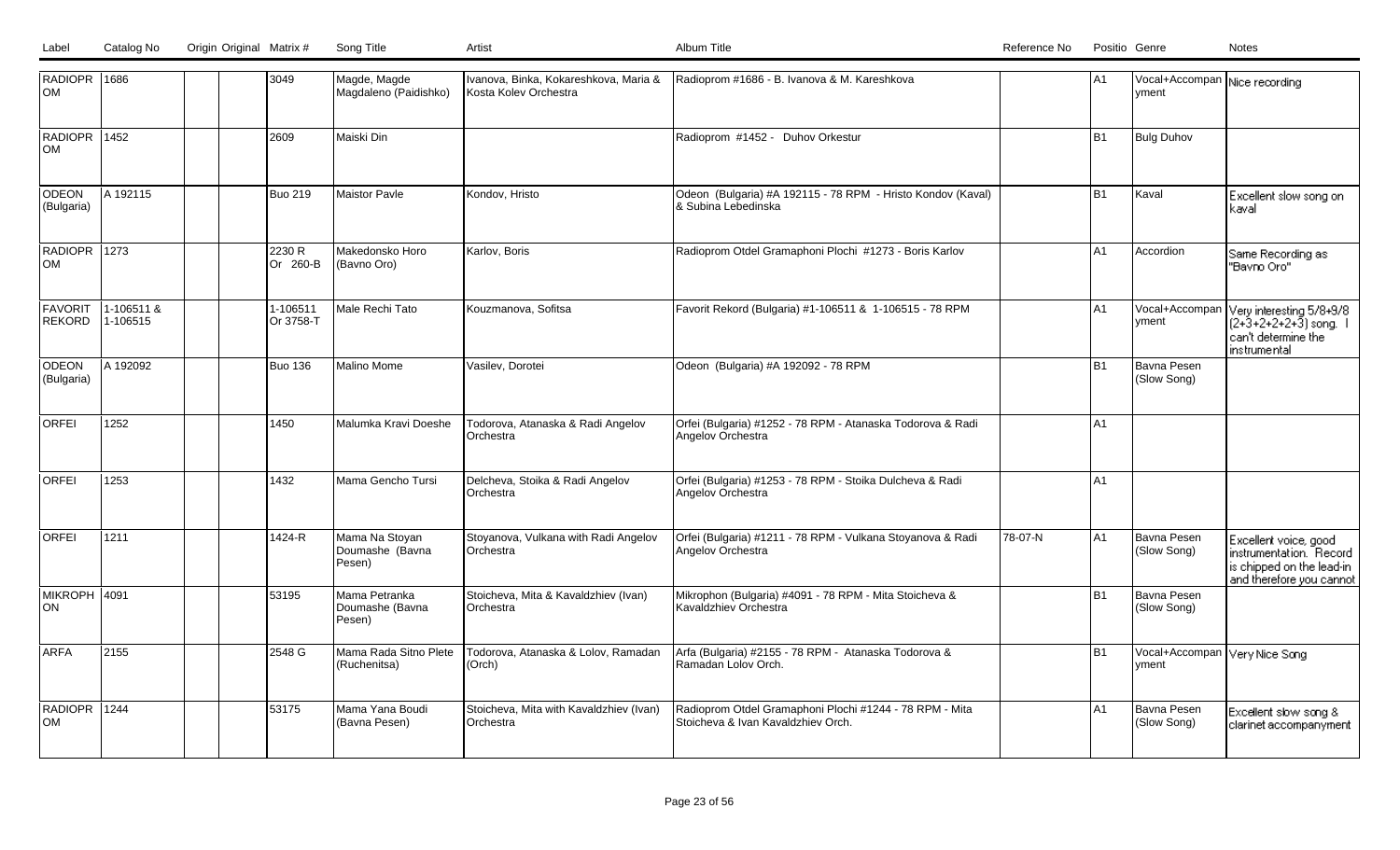| Label | Catalog No | Origin Original Matrix # | Song Title |  |
|-------|------------|--------------------------|------------|--|

| MIKROPH  4080<br>ON                        |           |  | 53177      | Mama Zlatounka<br>Doumashe (Bavna<br>Pesen)        | Stoicheva, Mita & Kavaldzhiev (Ivan)<br>Orchestra    | Mikrophon (Bulgaria) #4080 - 78 RPM - Mita Stoicheva &<br>Kavaldzhiev Orchestra                                 | 78-07-V | lA1            | Bavna Pesen<br>(Slow Song)      | Escellent slow song                                                                                |
|--------------------------------------------|-----------|--|------------|----------------------------------------------------|------------------------------------------------------|-----------------------------------------------------------------------------------------------------------------|---------|----------------|---------------------------------|----------------------------------------------------------------------------------------------------|
| <b>PATRIA</b><br>(ORFEI)                   | 3013-3014 |  | NZ 1034    | Mamo Harizhi Mi (Bavna Moldovanov, Totyu<br>Pesen) |                                                      | Patria (Orfei) - Totyu Moldovanov - #3013-3014                                                                  |         | B <sub>1</sub> | Kaval                           | <b>Excellent Instrumental</b><br>slow melody on Kaval                                              |
| LONDON<br>RECORD (<br><b>BULGARI</b><br>A) | 3314      |  | K-Bu-27101 | Mamo Hlopa Tropa                                   | Todorova, Atanaska with unknown                      | London Record (Bulgaria) - #3314 - Atanaska Todorova                                                            | 78-07-V | B <sub>1</sub> | Vocal+Accompan<br>yment         | Mixed temp tune -<br>instrumental 9/8<br>(2+2+2+3); vocal - bavna<br>pesen                         |
| ARFA                                       | 2137      |  | 2523D      | Mamo Hlopa Tropa Kikoi<br>(Bavna Pesen)            | Todorova, Atanaska & Lolov, Ramadan<br>(Orch)        | Arfa (Bulgaria) #2137 - 78 RPM - Atanaska Todorova &<br>Ramadan Lolov Orch.                                     |         | A <sub>1</sub> | Bavna Pesen<br>(Slow Song)      | Nice clairnet                                                                                      |
| <b>ORFEI</b>                               | 1204      |  | 1839       | Mamo Neno Rano Boudi                               | Todorova, Atanaska & Radi Angelov<br>Orchestra       | Orfei (Bulgaria) #1204 - 78 RPM - Atanaska Todorova & Radi<br>Angelov Orchestra                                 |         | B <sub>1</sub> | Vocal+Accompan<br><u>lvment</u> | Not realy in love with her<br>voice.                                                               |
| <b>ARFA</b>                                | 2158      |  | 2537E      | Mamo, Pechi Tato                                   | Tabakova, Tinka with Lolov, Ramadan<br>(Orch)        | Arfa (Bulgaria) #2158 - 78 RPM - Tinka Tabakova & Ramadan<br>Lolov Orch.                                        |         | A1             | Vocal+Accompan<br>vment         | Interesting Rhythm<br>$2+3+2+2+2+3$<br>Q-S-Q-Q-Q-S                                                 |
| RADIOPR 1734<br><b>OM</b>                  |           |  | 3146       | Mariche Le (Devetorka)                             | <b>Boris Karlov Orchestra</b>                        | Ivanov, Stefan feat. Dokova, Lilyana with Radioprom #1734- Stefan Ivanov, Liliana Dokova & Boris Karlov<br>Orch |         | A1             | Vocal+Accompan<br><b>Ivment</b> | Excellent rendition of this<br>tune.                                                               |
| RADIOPR 1456<br><b>OM</b>                  |           |  | 2618       | Mariika Moma Houbava<br>(Bavna Pesen)              | Boris Karlov Orchestra feat. Mashalov,<br>Boris      | Radioprom #1456 - Boris Mashalov & Boris Karlov Orch                                                            |         | B <sub>1</sub> | Ivment                          | Vocal+Accompan   Very nice slow song                                                               |
| MIKROPH 4030<br>ON                         |           |  | 3072       | Mariika Moma Houbava<br>(Bavna Pesen)              | Kavaldzhiev (Ivan) Orchestra feat.<br>Stanev, Georgi | Mikrophon (Bulgaria) #4030-78 RPM - Tsareva Tserkovska,<br>Georgi Stanev & Orch Kavaldzhiev                     |         | B <sub>1</sub> | Bavna Pesen<br>(Slow Song)      | Nice slow song - voice<br>sounds a bit too operatic<br>formytaste                                  |
| <b>ORFEI</b>                               | 1388      |  | 1962-l     | Mario (Lesnoto)                                    | Marga, Chernata with Radi Angelov<br>Orchestra       | Orfei (Bulgaria) #1388 - 78 RPM - Chernata Marga & Radi<br>Angelov Orchestra                                    |         | A <sub>1</sub> | Vocal+Accompan<br>vment         | Recocard chipped on<br>edge, but doesn't keep<br>record from playing<br>correctly. Tune feels like |
| <b>ORFEI</b>                               | 1272      |  | 1619-R     | Mashteha Radka<br>Chesheshe (Bavna<br>Pesen)       | Tsekova, Gergana & Boudakov, Peyou                   | Orfei (Bulgaria) #1272 - 78 RPM - Gergana Tsekova & Peyou<br>Boudakov Orch                                      |         | A <sub>1</sub> | Bavna Pesen<br>(Slow Song)      |                                                                                                    |
| MIKROPH 4075<br>ON                         |           |  | 53183      | Mesechinka Na Prevala                              | Stoicheva, Mita & Kavaldzhiev (Ivan)<br>Orchestra    | Mikrophon (Bulgaria) #4075 - 78 RPM - Mita Stoicheva &<br>Kavaldzhiev Orchestra                                 |         | B <sub>1</sub> |                                 |                                                                                                    |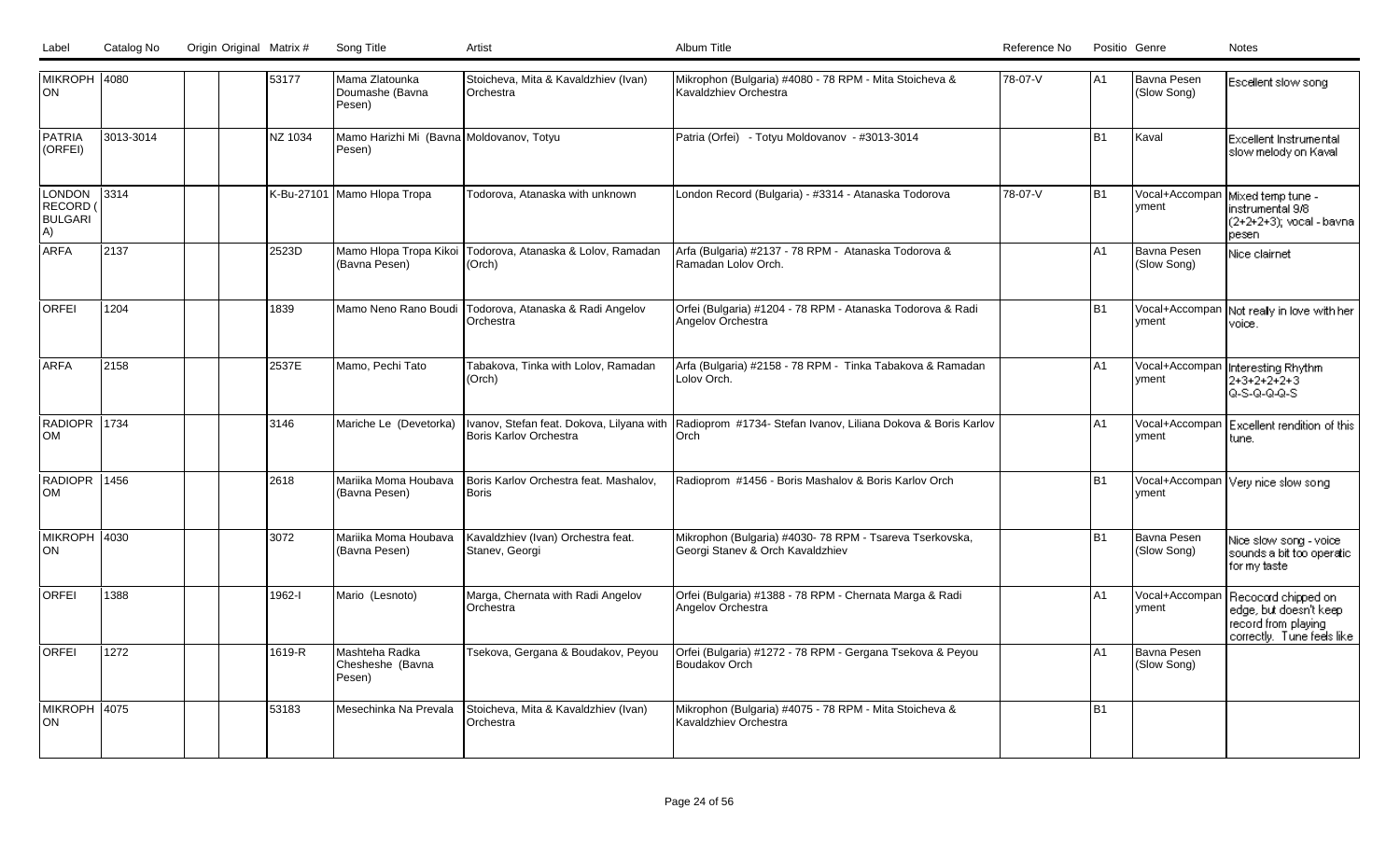| RADIOPR 1111<br>Іом                            |                        |  | 2139R                 | Mesechinko Le, Denino                                                  | Stoicheva, Mita with Ougurchinskata<br>Groupa                                 | Radioprom Otdel Gramaphoni Plochi - Produced In Bulgaria -<br>#1111 - Mita Stoicheva & Ougurchinstata Groupa    |         | B <sub>1</sub> | Bitov                                  | very nice tune                                                                             |
|------------------------------------------------|------------------------|--|-----------------------|------------------------------------------------------------------------|-------------------------------------------------------------------------------|-----------------------------------------------------------------------------------------------------------------|---------|----------------|----------------------------------------|--------------------------------------------------------------------------------------------|
| RADIOPR 1734<br>lom                            |                        |  | 3147                  | Mi Go Zatvorile<br>(Lesnoto)                                           | Boris Karlov Orchestra                                                        | Ivanov, Stefan feat. Dokova, Lilyana with Radioprom #1734- Stefan Ivanov, Liliana Dokova & Boris Karlov<br>Orch |         | B <sub>1</sub> | Vocal+Accompan Excellent Tune<br>yment |                                                                                            |
| <b>ORFEI</b>                                   | 1357                   |  | 1900-R                | Mile Pop Yordanov<br>(Bolen Mi Lezhi Mile Pop   Orchestra<br>Yordanov) | Marga, Chernata with Radi Angelov                                             | Orfei (Bulgaria) #1357 - 78 RPM - Chernata Marga & Radi<br>Angelov Orchestra                                    |         | B <sub>1</sub> | Vocal+Accompan<br>yment                | Sounds like a<br>Macedonian<br>something-or-other.                                         |
| LONDON<br>RECORD (<br><b>BULGARI</b><br>A)     | 3341                   |  | C 27137               | Milin Milina Doumashe<br>(Bavna Pesen)                                 | Todorova, Atanaska with Babaka Orch                                           | London Record (Bulgaria) - #3341 - Atanaska Todorova &<br>Babaka Orch                                           |         | A1             | Bavna Pesen<br>(Slow Song)             | Nice slow song                                                                             |
| <b>ARFA</b>                                    | 2052                   |  | 1649C                 | Milkini Izvori                                                         | Lolov, Ramadan                                                                | Arfa (Bulgaria) #2052 - 78 RPM - Ramadan Lolov (Clarinet) &<br>Orchestra                                        |         | A1             | Clarinet                               | Very Interesting tune,<br>sounds very Romanian<br>(many with piano or<br>cymballom)        |
| <b>ORFEI</b>                                   | 1329                   |  | 3105                  | Milknikoto Kolanche                                                    | Georgieva, Ivanka with Kostika<br>lOrchestra                                  | Orfei (Bulgaria) #1329 - 78 RPM - Ivanka Georgieva                                                              |         | B <sub>1</sub> | Vocal+Accompar<br>yment                | Interesting tune - not<br>really a dance tune nor a<br>slow song - somewhere<br>in between |
| <b>COLUMBI</b><br>A (78 RPM<br>Green<br>Label) | $ 29004-F$             |  | W H1147               | Mlad Stoyan                                                            | Parushev. Parush                                                              | Columbia (Bulgaria) #29004-F - Parush Parushev                                                                  |         | B <sub>1</sub> | Vocal+Accompan<br>yment                |                                                                                            |
| <b>RADIOPR 1303</b><br>lom                     |                        |  | 2297R Or<br>370-B     | Mlada Partizanka<br>(Lesnoto)                                          | Veluv, Atanas with Radi Angelov<br>lOrchestra                                 | Radioprom F-KA Za Gramafonski Plochi #1303 - Atanas Veluv<br>& Radi Angelov Orch - Makedonska Narodna Pesen     |         | IA1            | Vocal+Accompan<br>yment                | Nice voice but song<br>probably has Communist<br>political overtones                       |
| <b>FAVORIT</b><br>REKORD                       | 1-102511 &<br>1-102512 |  | 1-102511<br>Or 5242-T | Moldavansko Horo                                                       |                                                                               | Favorit Rekord (Bulgaria) #1-102511 & 1-102512 - 78 RPM                                                         |         | A1             | <b>Modern Orchestr</b>                 | Sounds like North<br>Bulgarian melody                                                      |
| MIKROPH 4083<br> ON                            |                        |  | 53167                 | Moma Momko<br>(Mislabeled)                                             | Stoicheva, Mita & Kavaldzhiev (Ivan)<br>lOrchestra                            | Mikrophon (Bulgaria) #4083 - 78 RPM - Mita Stoicheva &<br>Kavaldzhiev Orchestra                                 |         | B <sub>1</sub> |                                        |                                                                                            |
| larfa                                          | 2187                   |  | 4 D                   | Moma Stoina (Bavna<br>Pesen)                                           | Goudev, Goudi feat. Dimitrova, Elena<br>As. with Kavaldzhiev (Ivan) Orchestra | Arfa (Bulgaria) #2187-78 RPM - Elena As. Dimitrova, Goudi<br>Goudev & Kavaldzhiev Orch.                         | 78-07-V | A1             | Vocal+Accompan<br>yment                | Macedonian songs?<br>Stari Gradski? No matter<br>what  I don't like their<br>singing.      |
| <b>ARFA</b>                                    | 2048                   |  |                       | Momchil Se Konche<br>Kobeshe (Bavna Pesen)   (Orch)                    | Todorova, Atanaska & Lolov, Ramadan                                           | Arfa (Bulgaria) #2048 - 78 RPM - Atanaska Todorova &<br>Ramadan Lolov Orch.                                     |         | B <sub>1</sub> | Vocal+Accompan<br>vment                | Very Nice Song                                                                             |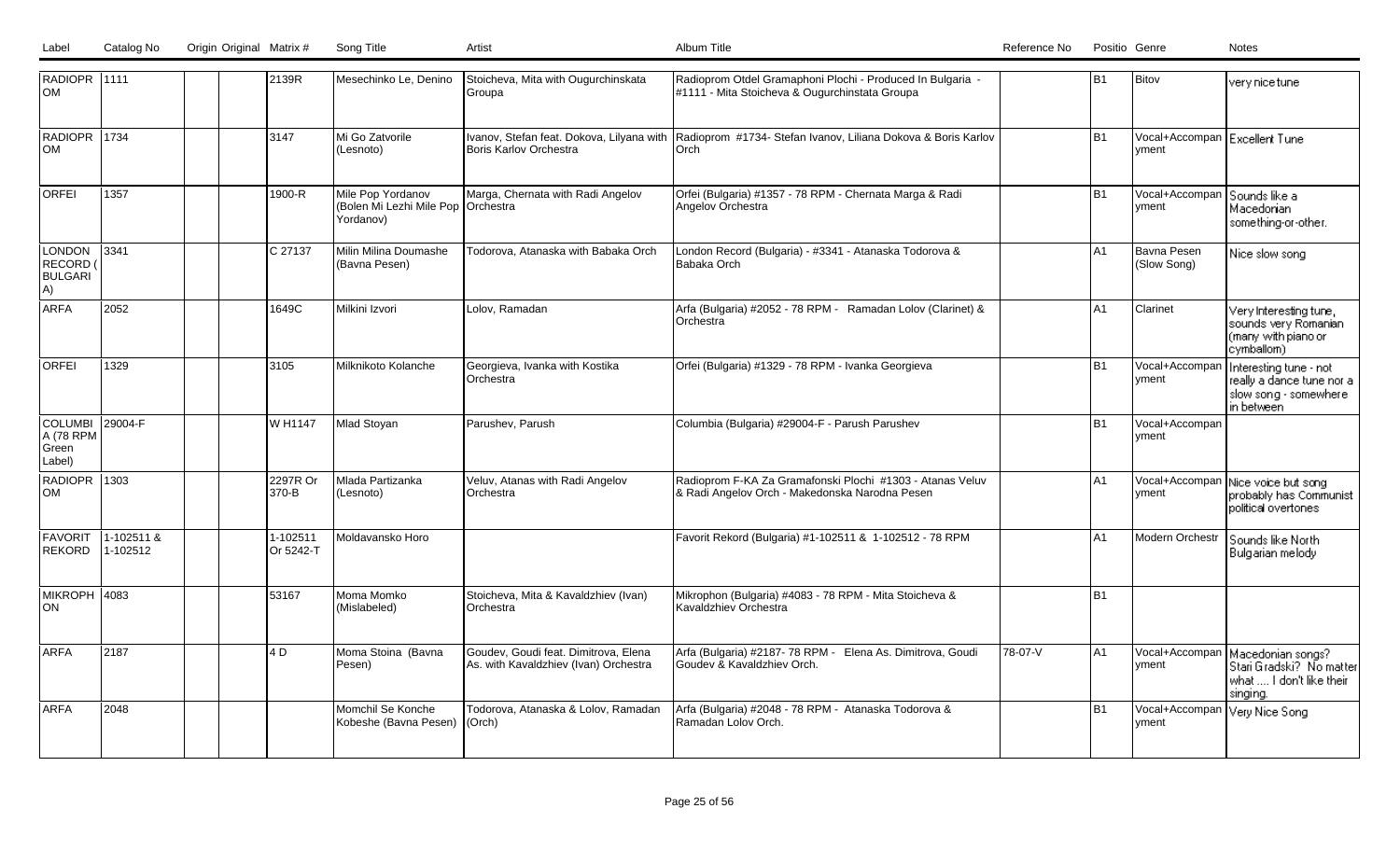| LONDON<br>RECORD (<br><b>BULGARI</b><br>A)        | 3317   |  |                   | K-Bu 27099 Momchil Si Konche<br>Koveche (Bavna Pesen) | Todorova, Atanaska                                                  | London Record (Bulgaria) - #3317 - Atanaska Todorova                                                    |         | lB1            | Bavna Pesen<br>(Slow Song)        | Somewhat operatic<br>sounding voice                                                            |
|---------------------------------------------------|--------|--|-------------------|-------------------------------------------------------|---------------------------------------------------------------------|---------------------------------------------------------------------------------------------------------|---------|----------------|-----------------------------------|------------------------------------------------------------------------------------------------|
| COLUMBI<br>A (78 RPM<br>Green<br>Label)           | 29011F |  | H <sub>1133</sub> | Momchil Si Konche<br>Koveshe                          | Mavrodieva, Mara                                                    | Columbia (Bulgaria) #29011F - Mara Mavrodieva                                                           |         | A <sub>1</sub> | Vocal+Accompan<br>vment           |                                                                                                |
| <b>ORFEI</b>                                      | 1421   |  | 1568 R            | Momchil Si Konche<br>Koveshe (Side 1)                 | Avdzhiev, Atanas                                                    | Orfei (Bulgaria) #1421 - 78 RPM - Atanas Avdzhiev<br>(Fizharmonika)                                     |         | A <sub>1</sub> |                                   |                                                                                                |
| <b>ORFEI</b>                                      | 1421   |  | 1569              | Momchil Si Konche<br>Koveshe (Side 2)                 | Avdzhiev, Atanas                                                    | Orfei (Bulgaria) #1421 - 78 RPM - Atanas Avdzhiev<br>(Fizharmonika)                                     |         | B <sub>1</sub> |                                   |                                                                                                |
| RADIOPR 1341<br><b>OM</b>                         |        |  | 2367 Or<br>474    | (Ruchenitsa)                                          | Momiche Dilber Houbavo Botsova, Raina with Kosta Kolev<br>Orchestra | Radioprom F-KA Za Gramafonski Plochi - Produced In Bulgaria<br>#1341 - Raina Botsova & Kosta Kolev Orch |         | A1             | Vocal+Accompan<br>Ivment          | Very nice medium temp<br>ruchenitsa                                                            |
| <b>ORFEI</b>                                      | 1217   |  | 1459-l            | Mozhesh Tato Pozhena<br>(Bavna Pesen))                | Tsekova, Gergana & Radi Angelov<br>Orchestra                        | Orfei (Bulgaria) #1217 - 78 RPM - Gergana Tsekova & Radi<br>Angelov Orchestra                           |         | B <sub>1</sub> | Vocal+Accompan<br>vment           |                                                                                                |
| MIKROPH 4134<br>ON                                |        |  | 53315             | Murzelivata Tsona<br>(Daichovo)                       | Stoicheva, Mita with Mikrophon<br>Orchestra                         | Mikrophon (Bulgaria) #4134 - 78 RPM - Mita Stoicheva & Ork<br>Mikrophon                                 | 78-07-V | B <sub>1</sub> | Vocal+Accompan<br>vment           | Very nice medium tempo<br>Daichovo                                                             |
| RADIOPR 1456<br><b>OM</b>                         |        |  | 2616              | Myatalo Lenche Yabulka<br>(Ruchenitsa)                | Boris Karlov Orchestra with Kosta Kolev<br>Orchestra                | Radioprom #1456 - Boris Mashalov & Boris Karlov Orch                                                    |         | A <sub>1</sub> | Vocal+Accompan Nice tune<br>vment |                                                                                                |
| ARFA                                              | 2127   |  | 1877D             | Na Bash Bounar                                        | Lolov, Ramadan with Georgieva, Ivanka                               | Arfa (Bulgaria) #2127-78 RPM - Ramadan Lolov (Clarinet) &<br>Ivanka Georgieva                           |         | B <sub>1</sub> | Vocal+Accompan<br><b>Ivment</b>   | Nothing too special about<br>this tune                                                         |
| <b>ORFEI</b>                                      | 1269   |  | 1528              | Na Chernio Gosti<br>Doidoha (Bavna Pesen) Orchestra   | Stoyanova, Vulkana with Radi Angelov                                | Orfei (Bulgaria) #1269 - 78 RPM - Vulkana Stoyanova & Radi<br>Angelov Orchestra                         |         | B <sub>1</sub> | Vocal+Accompan<br><u>lvment</u>   | Excellent song and<br>singing, nice musical<br>arrangement - sounds<br>like Vulkana Stoyanoval |
| <b>LONDON</b><br>RECORD (<br><b>BULGARI</b><br>A) | 3255   |  | C8966             | Na Chernio Gosti<br>Doidoha (Side 1)                  | Penchev, Stefan. G.                                                 | London Record (Bulgaria) - #3255 - "Na Chernio Gosti Doidoha"<br>Stephan G. Penchev                     |         | A1             | Vocal+Accompan<br>vment           | Nice Voice and Gudulka                                                                         |
| <b>LONDON</b><br>RECORD (<br><b>BULGARI</b><br>A) | 3255   |  | C8967             | Na Chernio Gosti<br>Doidoha (Side 2)                  | Penchev, Stefan. G.                                                 | London Record (Bulgaria) - #3255 - "Na Chernio Gosti Doidoha"<br>Stephan G. Penchev                     |         | B <sub>1</sub> | Vocal+Accompan<br>yment           | Very Nice Voice &<br>Gudulka                                                                   |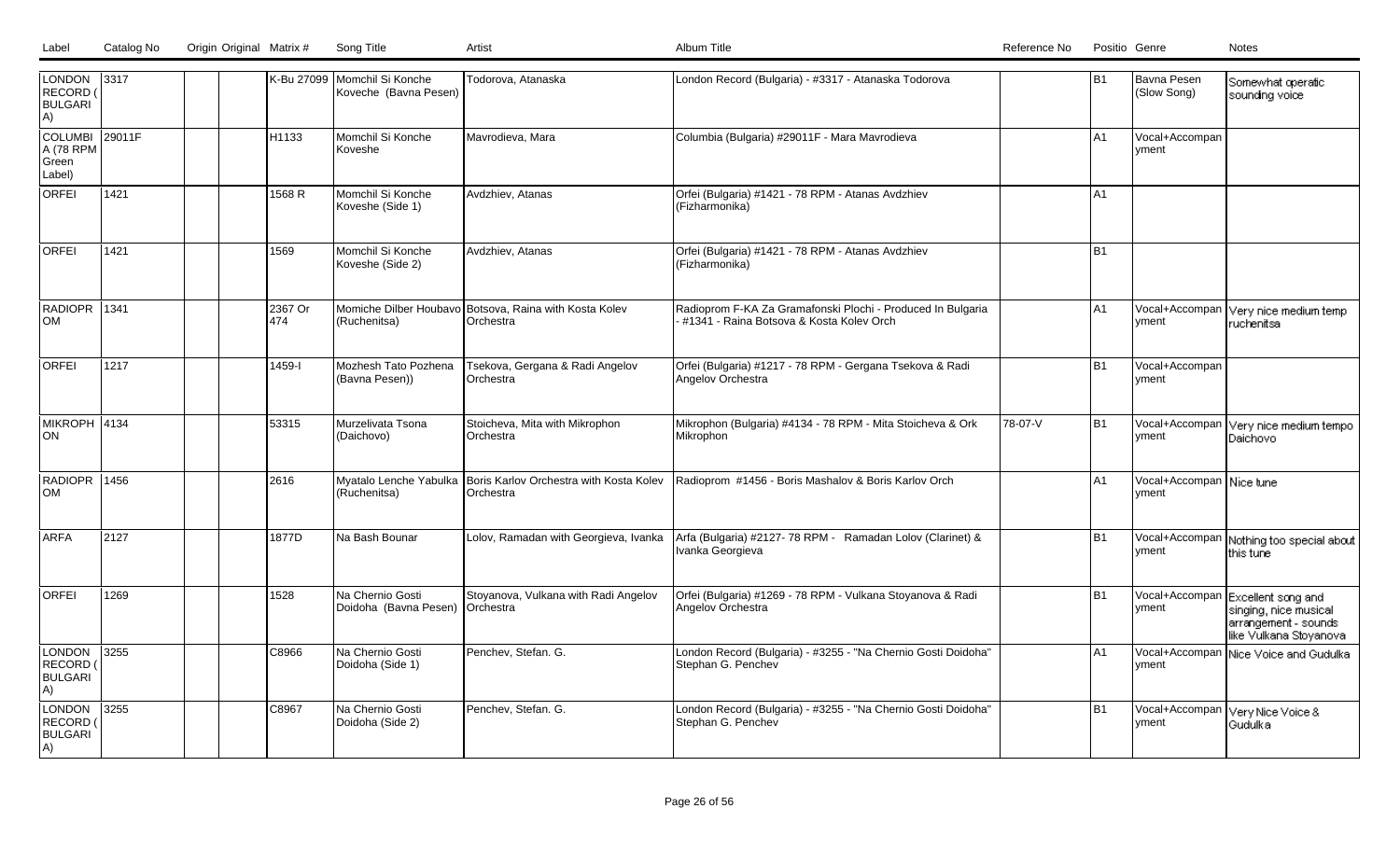| HOMOCO BU. 4-0161<br><b>RD</b><br><b>ELECTRO</b><br>(Germany- |       |                       | T.C. 285        | H-C285B Or Na Chernya Gosti<br>Doidoha (Bavna Pesen) | Nankov, Hristo                        | Homocord Electro (Germany-Bulgaria) #Bu. 4-0161 - 78 RPM -<br>Hristo Nankov                         |         | A1             | vment                   | Vocal+Accompan   Record in surprisingly<br>good condition for 1929                            |
|---------------------------------------------------------------|-------|-----------------------|-----------------|------------------------------------------------------|---------------------------------------|-----------------------------------------------------------------------------------------------------|---------|----------------|-------------------------|-----------------------------------------------------------------------------------------------|
| ORFEI                                                         | 1125  |                       | 1163-A          | Na Droum Legnah                                      | Ostoich, Mitsa with Kostika Orchestra | Orfei (Bulgaria) #1125 - 78 RPM - Mitsa Ostoich & Kostika<br><b>Orchestra</b>                       |         | <b>B1</b>      | Vocal+Accompan<br>yment | Very Serbian sounding<br>(not surprising given<br>vocalists name) - under<br>title label says |
| <b>ORFEI</b>                                                  | 1125  |                       | 1163-A          | Na Droum Legnah                                      | Ostoich, Mitsa with Kostika Orchestra | Orfei (Bulgaria) #1125 - 78 RPM - Mitsa Ostoich & Kostika<br><b>Orchestra</b>                       | 78-07-V | <b>B1</b>      | Vocal+Accompan<br>yment | Very Serbian sounding<br>(not surprising given<br>vocalists name) - under<br>title label says |
| RADIOPR 1040<br><b>OM</b>                                     |       |                       | 1623 R          | Na Dulga Trapeza<br>(Kasapsko Horo)                  | Babakov, Ahmed                        | Radioprom #1040 - 78 RPM - Ahmed Babakov (Clarinet)                                                 |         | B <sub>1</sub> | Clarinet                | Very Nice Tune - like<br>kasapsko -                                                           |
| <b>ORFEI</b>                                                  | 1170  |                       | 1987 -<br>V3118 | Na Dulga Trapeza<br>(Narodni Obichai)                | Kostika Orchestra                     | Orfei (Bulgaria) #1170 - 78 RPM - Kostika Orchestra                                                 |         | <b>B1</b>      |                         |                                                                                               |
| POLYDOR L 30040<br>(BULGARI<br>A)                             |       |                       | 5039            | Na Sofra (Bavna<br>Melodiya)                         | Atanasov, Iliya                       | Polydor (Bulgaria) L 30040 - Iliya Atanasov (Gaida) & Georgi<br>Kehaiov (Kaval)                     |         | A1             | Gajda                   | Excellent slow melody                                                                         |
| RADIOPR 1137<br><b>OM</b>                                     |       |                       | 1307            | Na Svata (Trapeza)                                   | Kehayata, Gencho Kolev                | Radioprom Otdel Gramaphoni Plochi - Produced In Bulgaria -<br>Gencho Kolev Kehayata - Kaval - #1137 |         | A1             | Kaval                   | <b>Excellent tune</b>                                                                         |
| RADIOPR 1144<br><b>OM</b>                                     |       |                       | 1041            | Na Trapeza                                           | Saliev, Ahmed                         | Radioprom Otdel Gramaphoni Plochi - Produced In Bulgaria -<br>Ahmed Saliev - Gaida - #1144          |         | <b>B1</b>      | Gajda                   | Recording probably the<br>same as Patria 3016                                                 |
| BALKANT 1334<br>ON                                            |       |                       | 2336            | Na Trapeza &<br>Ruchenitsa                           |                                       | Koev, Georgi with Boris Karlov Orchestra Balkanton #1334 - Georgi Koev & Boris Karlov Orch          |         | <b>B1</b>      | Clarinet                | Excellent slow song                                                                           |
| <b>PATHE</b><br>(Bulgaria)                                    | 74644 |                       | N 16121         | Na Trapeza                                           | Netoviot, Yoncho                      | Pathe (Bulgaria) #74644 - 78 RPM - Yoncho Netoviot - Gaida                                          | 78-07-V | A1             | Gajda                   | Excellent tune - recording<br>has a pronounced<br>background hum (not the<br>drone).          |
| <b>PATRIA</b><br>(ORFEI)                                      | 3016  | Radio<br>prom<br>1144 | NZ-1041         | Na Trapeza                                           | Saliev, Ahmed                         | Patria - Produced In Bulgaria - Ahmed Saliev - Gaida - #3016                                        |         | <b>B1</b>      | Gajda                   | Recording probably the<br>same as Radioprom<br>1144                                           |
| <b>PATHE</b><br>(Bulgaria)                                    | 74649 |                       | N 16131         | Na Trapeza                                           | Atanasov, Iliya                       | Pathe (Bulgaria) #74649 - 78 RPM - Iliya Atanasov - Gaida                                           |         | A1             | Gajda                   | Excellent tune - recording<br>l has a pronounced<br>background hum (not the<br>drone).        |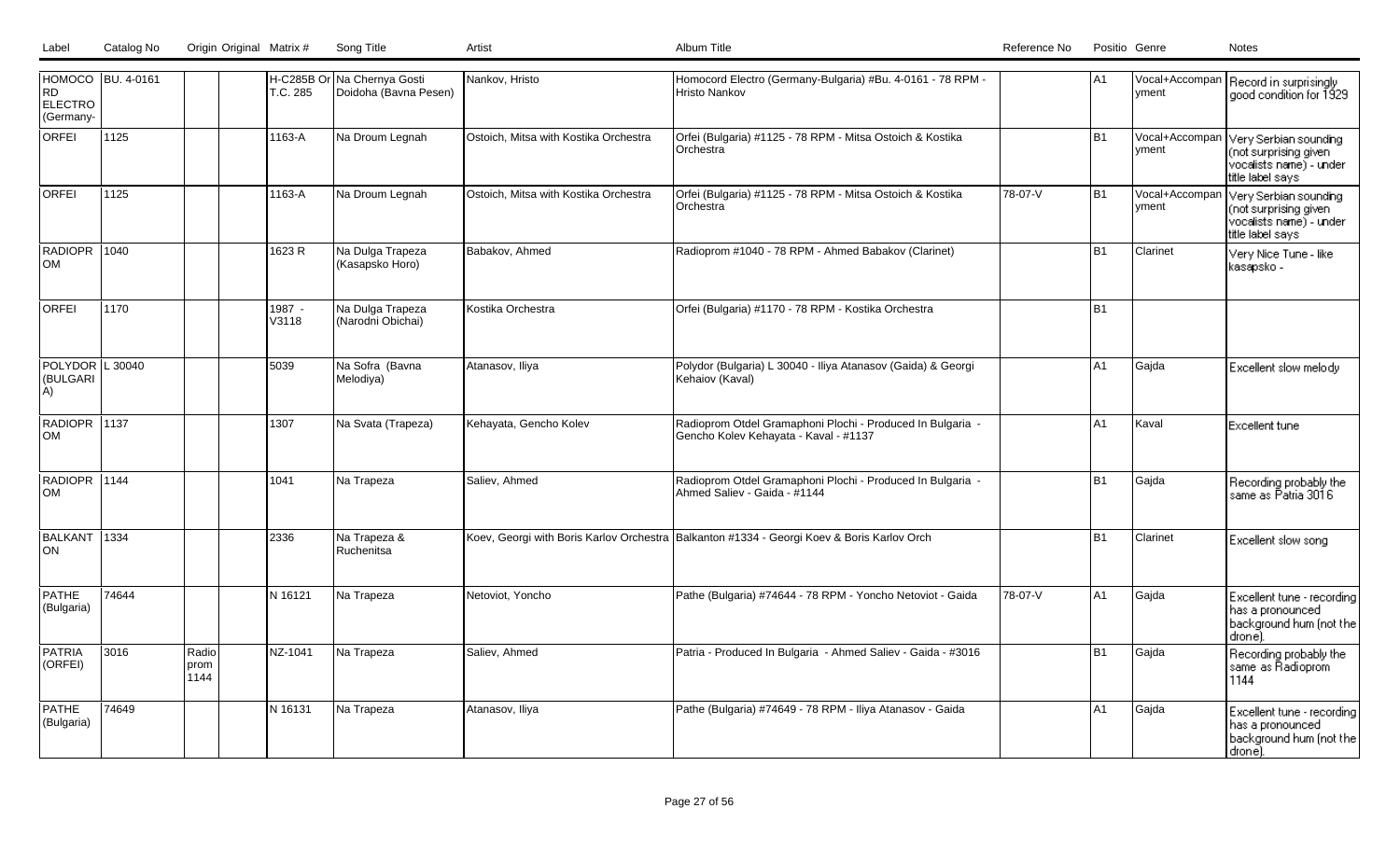| Label | Catalog No | Origin Original Matrix # | Song Title |  |
|-------|------------|--------------------------|------------|--|
|       |            |                          |            |  |

| LONDON 3214<br>RECORD (<br><b>BULGARI</b><br>A)   |                |  | K-C 8996         | Na Trapezata                                                            | Velev, Slavi                                       | London Record (Bulgaria) #3214 - Slavi Velev (Gaida)                                                               | 78-07-V | A1        | Gaida                       | Very Nice tune                                                                          |
|---------------------------------------------------|----------------|--|------------------|-------------------------------------------------------------------------|----------------------------------------------------|--------------------------------------------------------------------------------------------------------------------|---------|-----------|-----------------------------|-----------------------------------------------------------------------------------------|
| LONDON<br>RECORD<br><b>BULGARI</b><br>A)          | $ 3214\rangle$ |  | K-C 8996         | Na Trapezata                                                            | Velev, Slavi                                       | London Record (Bulgaria) #3214 - Slavi Velev (Gaida)                                                               |         | A1        | Gajda                       | Very Nice tune                                                                          |
| <b>ORFEI</b>                                      | 1170           |  | 1986R<br>V3131   | Na Venchavka (Narodni<br>Obichai)                                       | Kostika Orchestra                                  | Orfei (Bulgaria) #1170 - 78 RPM - Kostika Orchestra                                                                |         | A1        |                             |                                                                                         |
| <b>MIKROPH 4057</b><br>ION                        |                |  | 53158            | Nado Nadke<br>(Ruchenitsa)                                              | Beshovishka, Ven & Kavaldzhiev (Ivan)<br>Orchestra | Mikrophon (Bulgaria) #4057 - 78 RPM - Ven. Beshovishka & Ork<br>Kavaldzhiev                                        |         | <b>B1</b> | Vocal+Accompan<br>yment     |                                                                                         |
| PARLOPH B. 10664<br>ON<br>(Bulgaria)              |                |  | 88306            | Nalei Raino Rouino Vino Hristov, Gencho<br>(Severnyashko Pravo<br>Horo) |                                                    | Parlophon (Bulgaria) - #B. 10664 - Gencho Hristov - Clarinet &<br>Orchestra                                        | 78-07-V | A1        | Clarinet                    | Nice tune but not well<br>recorded and, in my<br>opinion, a very average<br>clarinetist |
| <b>ORFEI</b>                                      | 1093           |  | C2833            | Nalei Yano                                                              | Georgieva, Ivanka & Kostika Orchestra              | Orfei (Bulgaria) #1093 - 78 RPM - Ivanka Georgieva & Kostika<br>IOrchestra                                         | 78-07-V | <b>B1</b> | Vocal+Accompan<br>vment     | Doesn't really sound like<br>a folk tune                                                |
| LONDON<br>RECORD (<br><b>BULGARI</b><br>A)        | 3374           |  | P K-Bu<br>27999  | Nalesal Stoyan Devet<br>Koumitsi (Bavna Pesen)<br>Side 1                | Todorova, Atanaska with Babaka Orch                | London Record (Bulgaria) - #3374 - Atanaska Todorova &<br>Babaka Orch - Nalesal Stoyan Devet Koumitsi (Side 1 & 2) |         | A1        | Bavna Pesen<br>(Slow Song)  | Record skips a little at<br>beginning of this side.                                     |
| <b>LONDON</b><br>RECORD (<br><b>BULGARI</b><br>A) | 3374           |  | P K- Bu<br>28000 | Nalesal Stoyan Devet<br>Koumitsi (Bavna Pesen)<br>Side 2                | Todorova, Atanaska with Babaka Orch                | London Record (Bulgaria) - #3374 - Atanaska Todorova &<br>Babaka Orch - Nalesal Stoyan Devet Koumitsi (Side 1 & 2) |         | <b>B1</b> | IBavna Pesen<br>(Slow Song) |                                                                                         |
| ORFEI                                             | 1474           |  | 2003             | Nancheto                                                                | Karlo Ensemble                                     | Orfei (Bulgaria) #1474 - 78 RPM - Karlo Ens                                                                        |         | <b>B1</b> | Brass Band                  | Same recording as<br>"Chamcheto"                                                        |
| <b>ORFEI</b>                                      | 1036           |  | $C-2418$         | Nanourkinata                                                            | Lolov, Gosho                                       | Orfei (Bulgaria) #1036 - 78 RPM - Gosho Lolov (Clarinet)                                                           |         | <b>B1</b> | <b>Clarinet</b>             |                                                                                         |
| <b>LONDON</b><br>RECORD (<br><b>BULGARI</b><br>A) | 3220           |  | C9011            | Narodna Ruchenitsa                                                      | Cholakov, Demir                                    | London Record (Bulgaria) #3220 - Demir Cholakov - Clarinet<br>And Modern Orchestra                                 |         | <b>B1</b> | Clarinet                    | Very nice Ruchenitsa<br>(lots of energy) - medium<br>tempo                              |
| <b>PARLOPH B. 10548</b><br>ON<br>(Bulgaria)       |                |  | 88028            | Narodno Horo                                                            | Atanasov, Iliya                                    | Parlophon (Bulgaria) - #B. 10548 - Iliya Atanasov - Gaida                                                          |         | A1        | Gaida                       | Very Nice tune - fair<br>amount of surface noise                                        |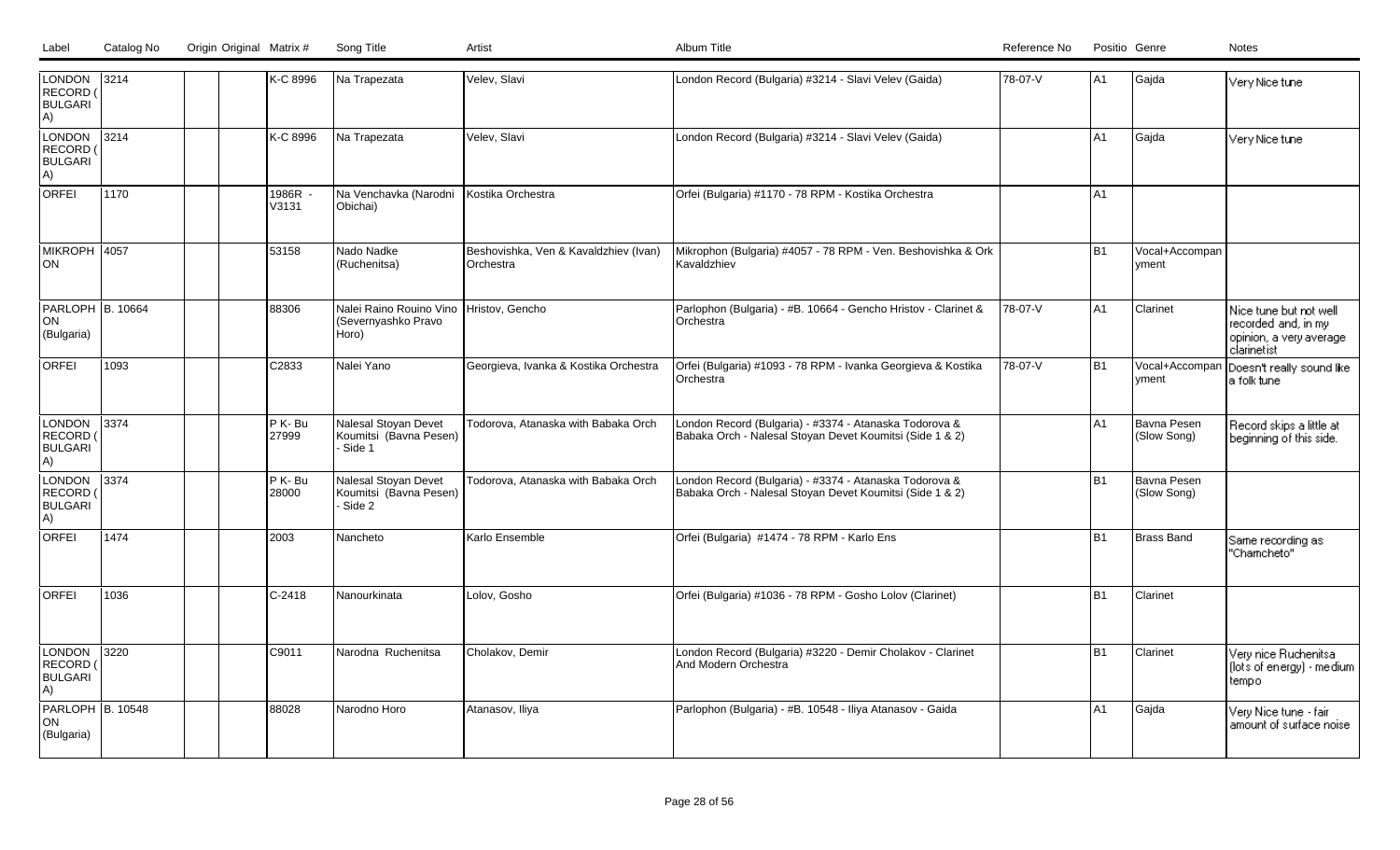| Label | Catalog No | Origin Original Matrix # | Song Title |  |
|-------|------------|--------------------------|------------|--|
|       |            |                          |            |  |

| <b>FAVORIT</b><br>REKORD                              | 1-105558 &<br>1-106526 |                             |     | 1-105558<br>Or 5167-T | Nastupni Me Poladiya                                       | Vasilev, Dorotei                                                              | Favorit Rekord (Bulgaria) #1-105558 & 1-106526 - 78 RPM                                                           |         | IA1            | vment                                      | Vocal+Accompan   Record label indicates<br>that the accompanyment<br>is "violin" but I think it is a<br>"gudulka". And recorded |
|-------------------------------------------------------|------------------------|-----------------------------|-----|-----------------------|------------------------------------------------------------|-------------------------------------------------------------------------------|-------------------------------------------------------------------------------------------------------------------|---------|----------------|--------------------------------------------|---------------------------------------------------------------------------------------------------------------------------------|
| <b>ORFEI</b>                                          | 1238                   |                             |     | 1515-R                |                                                            | Natovari Stoyan Kervana Stoyanova, Vulkana & Radi Angelov<br>Orchestra        | Orfei (Bulgaria) #1238 - 78 RPM - Vulkana Stoyanova & Radi<br>Angelov Orchestra                                   |         | IA1            |                                            |                                                                                                                                 |
| lorfei                                                | 1238                   |                             |     | 1535-R                | Natovari Stoyan Kervana<br>(Bavna Pesen)                   | Stoyanova, Vulkana & Radi Angelov<br>Orchestra                                | Orfei (Bulgaria) #1238 - 78 RPM - Vulkana Stoyanova & Radi<br>Angelov Orchestra                                   | 78-07-V | lA1            | Vocal+Accompan<br>yment                    | Excellent slow song                                                                                                             |
| <b>ORFEI</b>                                          | 1238                   |                             |     | 1515-R                | (Bavna Pesen)                                              | Natovari Stoyan Kervana Stoyanova, Vulkana & Radi Angelov<br>Orchestra        | Orfei (Bulgaria) #1238 - 78 RPM - Vulkana Stoyanova & Radi<br>Angelov Orchestra                                   | 78-07-V | A1             | Bavna Pesen<br>(Slow Song)                 |                                                                                                                                 |
| RADIOPR 1028<br>lom                                   |                        | Orfei<br>(Bulg<br>$\arctan$ | 238 | 1535-R                | (Bavna Pesen)                                              | Natovari Stoyan Kervana Stoyanova, Vulkana & Radi Angelov<br><b>Orchestra</b> | Radioprom #1028 - 78 RPM - Vulkana Stoyanova & Radi<br>Angelov Orchestra                                          | 78-07-V | lA1            | yment                                      | Vocal+Accompan   Excellent slow song                                                                                            |
| <b>COLUMBI</b><br>A (78 RPM<br>Green<br>Label)        | 29004-F                |                             |     | W H1146               | Nazko                                                      | Parushev, Parush                                                              | Columbia (Bulgaria) #29004-F - Parush Parushev                                                                    |         | IA1            | Vocal+Accompan   Interesting tune<br>vment |                                                                                                                                 |
| <b>COLUMBI</b><br>A (England<br>/Bulgaria-P<br>urple) | D8437                  |                             |     | H1146 Or<br>26598     | Nazko                                                      | Parushev, Parush                                                              | Columbia (Bulgaria) #D 8437 - Parush Parushev                                                                     |         | IA1            | Vocal+Accompan<br>yment                    | Interesting tune - this<br>same tune by same<br>performer can also be<br>found on Green Label                                   |
| PATHE<br>(Bulgaria)                                   | 74838                  |                             |     | 19358                 | Ne Boi Se Rado Mome                                        | Kehaiov, Georgi                                                               | Pathe (Bulgaria) #74838 - 78 RPM - G. Kehaiov (Kaval)                                                             |         | B <sub>1</sub> | Kaval                                      |                                                                                                                                 |
| <b>ORFEI</b>                                          | 1285                   |                             |     | 1536                  | Ne Hodi Minke, Chesto<br>Na Banya (Pravo<br>Trakysko Horo) | <b>Fodorova, Atanaska with Radi Angelov</b><br>Orchestra                      | Orfei (Bulgaria) #1285 - 78 RPM - Atanaska Todorova & Radi<br>Angelov Orchestra                                   | 78-07-V | A <sub>1</sub> | Vocal+Accompan Very Nice tune<br>yment     |                                                                                                                                 |
| COLUMBI<br>A (England<br>/Bulgaria-P<br>urple)        | D8425                  |                             |     | H 1121 Or<br>26605    | Ne Iskam Da Rabotish                                       | Vasilev, Dorotei                                                              | Columbia (England-Bulgaria) #D8425 - Dorotei Vasilev                                                              |         | A <sub>1</sub> | Vocal+Accompan<br>yment                    |                                                                                                                                 |
| RADIOPR 1470<br>lom                                   |                        |                             |     | 2645                  |                                                            | Ne Me Davai (Kyuchek) Shahova, Amida with Malikov, Ya (Orch)                  | Radioprom #1470 - 78 Rpm - Tsiganski Pesni - Amida Shahova<br>& Ya. Malikov Orch                                  |         | B <sub>1</sub> | Vocal+Accompan<br>vment                    | Really rice voice - band<br>is so-sol                                                                                           |
| BALKANT<br>ION.                                       | 1663                   |                             |     | 3003                  | Ne Se Fakyai, Donke<br>(Lesnoto)                           | Boris Karlov Orchestra                                                        | Ivanov, Stefan feat. Dokova, Lilyana with Balkanton #1663 - Stefan Ivanov, Liliana Dokova & Boris Karlov<br>lOrch |         | B <sub>1</sub> | Vocal+Accompan Excellent<br>vment          |                                                                                                                                 |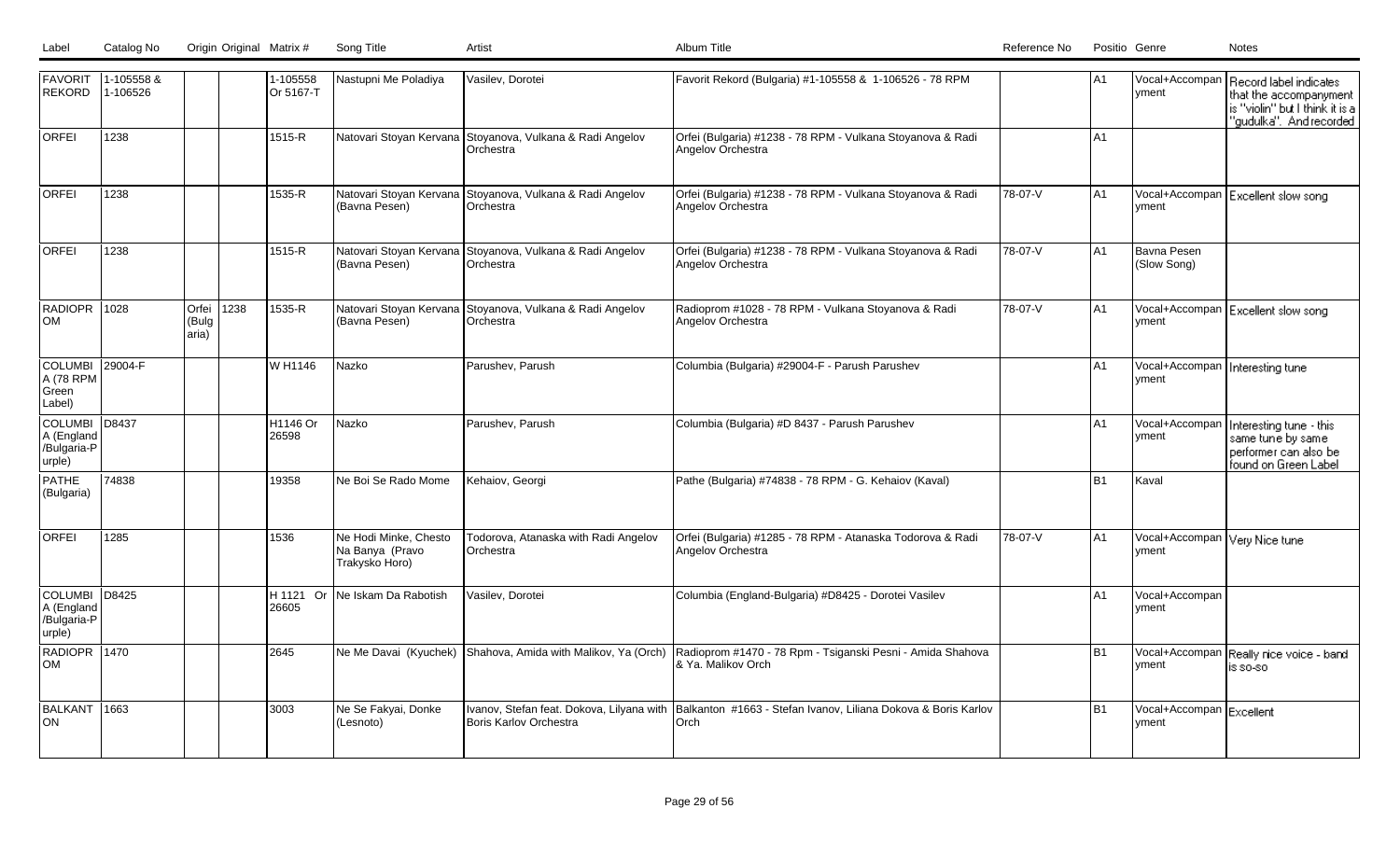| <b>ORFEI</b>                             | 1152                  |  | 1266                  | Ne Se Nadouvai Nedo                                                  | Georgieva, Ivanka & Kostika Orchestra             | Orfei (Bulgaria) #1152 - 78 RPM - Ivanka Georgieva & Kostika<br>Orchestra          | IA1            | yment                                    | Vocal+Accompan Funky - Sounds like<br>l Klezmer instrumenta‼                     |
|------------------------------------------|-----------------------|--|-----------------------|----------------------------------------------------------------------|---------------------------------------------------|------------------------------------------------------------------------------------|----------------|------------------------------------------|----------------------------------------------------------------------------------|
| LONDON<br>RECORD<br><b>BULGARI</b><br>A) | $ 3319\rangle$        |  | P K B u<br>27104      | Nedei Se Radka<br>Potourchi - Side 1                                 | Todorova, Atanaska                                | London Record (Bulgaria) #3319 - Atanaska Todorova - "Nedei<br>Se Radka Potourchi" | lA1            | Bavna Pesen<br>(Slow Song)               | Very nice slow song and<br>l instrumental :<br>accompanyment                     |
| LONDON<br>RECORD<br><b>BULGARI</b><br>A) | 3319                  |  | P K B u<br>27105      | Nedei Se Radka<br>Potourchi - Side 2                                 | Todorova, Atanaska                                | London Record (Bulgaria) #3319 - Atanaska Todorova - "Nedei<br>Se Radka Potourchi" | B1             | Bavna Pesen<br>(Slow Song)               | Very nice slow song and<br>l instrumental :<br>  accompanyment_                  |
| <b>ORFEI</b>                             | 1021                  |  | 2157                  | Nedulcho Cholaka<br>(Purva Chast)                                    | Penchev, Stefan. G.                               | Orfei (Bulgaria) #1021 - 78 RPM - Stefan G. Penchev (Nedulcho<br>Cholaka)          | A1             | Gudulka                                  | Singer-Storyteller-Gudula                                                        |
| <b>ORFEI</b>                             | 1021                  |  | 2158                  | Nedulcho Cholaka (Vtora Penchev, Stefan. G.<br>Chast)                |                                                   | Orfei (Bulgaria) #1021 - 78 RPM - Stefan G. Penchev (Nedulcho<br>Cholaka)          | lB1            | Gudulka                                  | Singer-Storyteller-Gudula                                                        |
| ARFA                                     | 2152 & 2150           |  | 2552 D                | Nencho Gidiya (Bavna<br>Pesen)                                       | Todorova, Atanaska & Lolov, Ramadan<br>(Orch)     | Arfa (Bulgaria) #2152 & 2150 - 78 RPM - Atanaska Todorova &<br>Ramadan Lolov Orch. | lB1            | Vocal+Accompan<br>yment                  | Very Nice Song - Record<br>chopped on leadin                                     |
| lorfei                                   | 1087                  |  | 1081                  | Nenkovata Maika<br>(Paidushko)                                       | Georgieva, Ivanka with Kostika<br>Orchestra       | Orfei (Bulgaria) #1087- 78 RPM - Ivanka Georgieva & Kostika<br>Orch                | lA1            | Vocal+Accompan   Nice Paidushko<br>yment |                                                                                  |
| <b>FAVORIT</b><br>REKORD                 | 1-104515&<br>1-104516 |  | 5193-T Or<br>1-104515 | Neshata Maiko Na<br>Soultana Vergiya Da<br>Plashtam (Bavna<br>Pesen) | Velev, Slavi                                      | Favorit Rekord (Bulgaria) #1-104515 & 1-104516 - 78 RPM -<br>Slavi Velev (Gaida)   | IA1            | Gajda                                    | Very Old Recording -<br>excellent gaida player                                   |
| <b>ARFA</b>                              | 2056                  |  | 1659C                 | Neshtastnitsa                                                        | Lolov, Ramadan & Georgieva, Ivanka                | Arfa (Bulgaria) #2056 - 78 RPM - Ramadan Lolov (Clarinet) &<br>Orchestra           | A <sub>1</sub> | Clarinet                                 | Sounds like a<br>l Serbian/Croatian ∶<br>"Becarac" style with<br>∏Romanian sγtle |
| MIKROPH 4091<br> ON                      |                       |  | 53194                 | Nikola Douma Militsa<br>(Bavna Pesen)                                | Stoicheva, Mita & Kavaldzhiev (Ivan)<br>Orchestra | Mikrophon (Bulgaria) #4091 - 78 RPM - Mita Stoicheva &<br>Kavaldzhiev Orchestra    | A <sub>1</sub> |                                          |                                                                                  |
| RADIOPR 1677<br><b>OM</b>                |                       |  | 3033                  | Novozagorska<br>Ruchenitsa                                           | Nedyalkov, Milcho                                 | Radioprom #1677 - Mincho Nedyalkov - Gudulka                                       | A1             | Gudulka                                  |                                                                                  |
| <b>PATHE</b><br>(Bulgaria)               | 74780                 |  | 19239                 | O, Prosti Oi Doushitse                                               | Lolov, Ramadan                                    | Pathe (Bulgaria) #74780 - 78 RPM - Ramadan Lolov & Orch                            | lB1            | Clarinet                                 | Slow song melody                                                                 |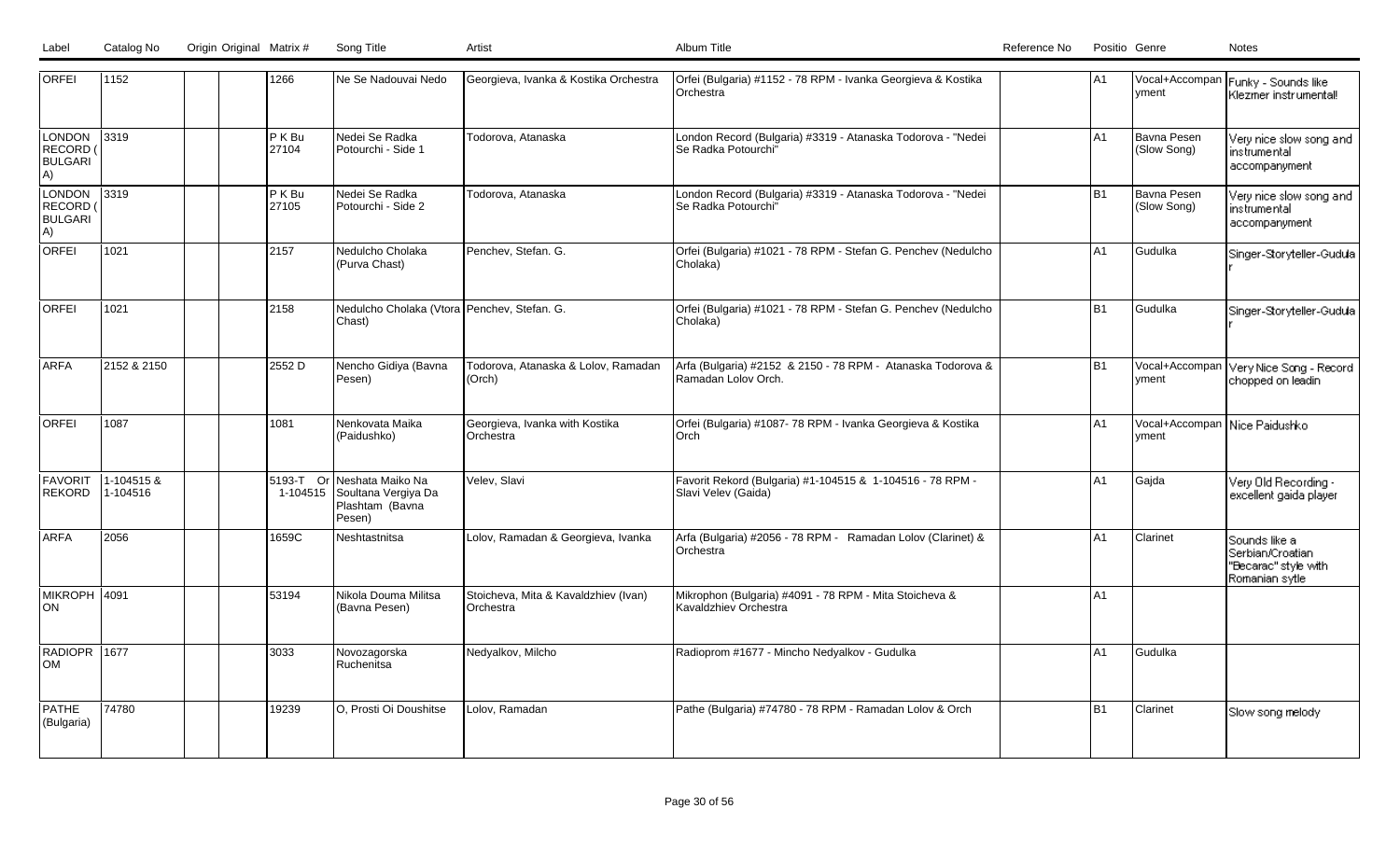| Origin Original Matrix # |  | Song Title |  |  | Catalog No | Label |
|--------------------------|--|------------|--|--|------------|-------|
|--------------------------|--|------------|--|--|------------|-------|

| LONDON<br><b>RECORD</b><br><b>BULGARI</b><br>A)        | 3215   | C 8997 2  | Obicham Mamo<br>Obicham                   | Velev, Slavi                                      | London Record (Bulgaria) #3215 - Slavi Velev (Gaida) & Vocals                    |         | A <sub>1</sub> | Gajda                                 | Not a dance tune, and<br>not a slow song,  I dont  <br>know what to call it.                                      |
|--------------------------------------------------------|--------|-----------|-------------------------------------------|---------------------------------------------------|----------------------------------------------------------------------------------|---------|----------------|---------------------------------------|-------------------------------------------------------------------------------------------------------------------|
| <b>ZENITH</b>                                          | 12     | K-C-26035 | Odrinski Kyuchek                          | Lolov, Gosho                                      | Zenith (Bulgaria) #12 - 78 RPM - Gosho Lolov (Clarinet)                          | 78-07-V | B1             | Clarinet                              | Very nice tune in a slow<br>$9/8$ (2+2+2+3)                                                                       |
| <b>ZENITH</b>                                          | 12     | K-C-26035 | Odrinski Kyuchek                          | Lolov, Gosho                                      | Zenith (Bulgaria) #12 - 78 RPM - Gosho Lolov (Clarinet)                          |         | l B1           | Clarinet                              | Very nice tune in a slow<br> 9/8 (2+2+2+3)                                                                        |
| <b>COLUMBI</b><br>A (78 RPM<br>Green<br>Label)         | 29011F | H1138     | Odzdola Ide Alil - Aga                    | Mavrodieva, Mara                                  | Columbia (Bulgaria) #29011F - Mara Mavrodieva                                    |         | l B1           | Vocal+Accompan<br>vment               |                                                                                                                   |
| LONDON<br>RECORD (<br><b>BULGARI</b><br>A)             | 3287   | 6006      | Of, Of, Of!                               | Nikolova, Olga with Gosho Lolov Orch              | London Record (Bulgaria) - #3287 - Olga Nikolova & Gosho<br>Lolov Orch.          |         | IB1            | vment                                 | Vocal+Accompan Sounds like old city song                                                                          |
| BALKANT<br><b>ON</b>                                   | 1697   | 3074      | Ogin Go Gori Brezovo<br>(Lesnoto)         | Gougov, Kostadin with Boris Karlov<br>Orchestra   | Balkanton #1697 - Kostadin Gougov & Boris Karlov Orch                            |         | A <sub>1</sub> | Vocal+Accompan<br>vment               | Excellent rendition of this<br>tune (while played in 7/8<br>it is hard to tell if it is<br>really 3+2+2 or 2+2+3) |
| RADIOPR 1794<br><b>OM</b>                              |        | 3294      | Ogreyala Mesechinka                       | Panovski, Ivan with Kosta Kolev<br>Orchestra      | Radioprom #1794 - Ivan Panovski & Kosta Kolev Orch                               |         | A <sub>1</sub> | Vocal+Accompan<br>yment               |                                                                                                                   |
| <b>ORFEI</b>                                           | 1380   | 1846      | Ogreyala Mesechinka<br>(Ruchentisa)       | Todorova, Atanaska with Radi Angelov<br>Orchestra | Orfei (Bulgaria) #1380 - 78 RPM - Atanaska Todorova & Radi<br>Angelov Orchestra  |         | lB1            | yment                                 | Vocal+Accompan   Nice version of this song.                                                                       |
| <b>ORFEI</b>                                           | 1991   | 37373     | Oi Devoiche, Belo I<br>Tsurveno (Lesnoto) | Argirov, Iliya with Hristo Todorov<br>Orchestra   | Orfei - New (Bulgaria) #1991 - 78 RPM -                                          |         | A <sub>1</sub> | Vocal+Accompan Nice Lesnoto<br> yment |                                                                                                                   |
| <b>ORFEI</b>                                           | 1174   | 3109      | Oi, Vela Vela                             | Georgieva, Ivanka with Kostika<br>Orchestra       | Orfei (Bulgaria) #1174 - 78 RPM - Ivanka Georgieva & Kostika<br><b>Orchestra</b> | 78-07-V | lB1            | Vocal+Accompan<br>yment               | Not the sweetest vaice in<br>the world. Song in Waltz<br>time (3/4). Perhaps on<br>old city song.                 |
| RADIOPR 1745<br><b>OM</b>                              |        | 3178-3    | Okol Pleven                               | Morarova, Magdalena with Kosta Kolev<br>Orchestra | Radioprom #1745 - Magdalena Morarova & Kosta Kolev Orch                          |         | A1             | Vocal+Accompan<br> yment              | This has never been one<br>of my favorite songs                                                                   |
| <b>LONDON</b><br><b>RECORD</b><br><b>BULGARI</b><br>A) | 118    |           | K-Bu 26414 Olan, Olan                     | Efendi, Ahmed                                     | London Record (Bulgaria) - #118 - Ahmed Efendi                                   |         | A <sub>1</sub> | Calgija                               | Very Interesting tune,<br>sounds Turkish/Greek<br>but sound like it is sung<br>in Bulgarian                       |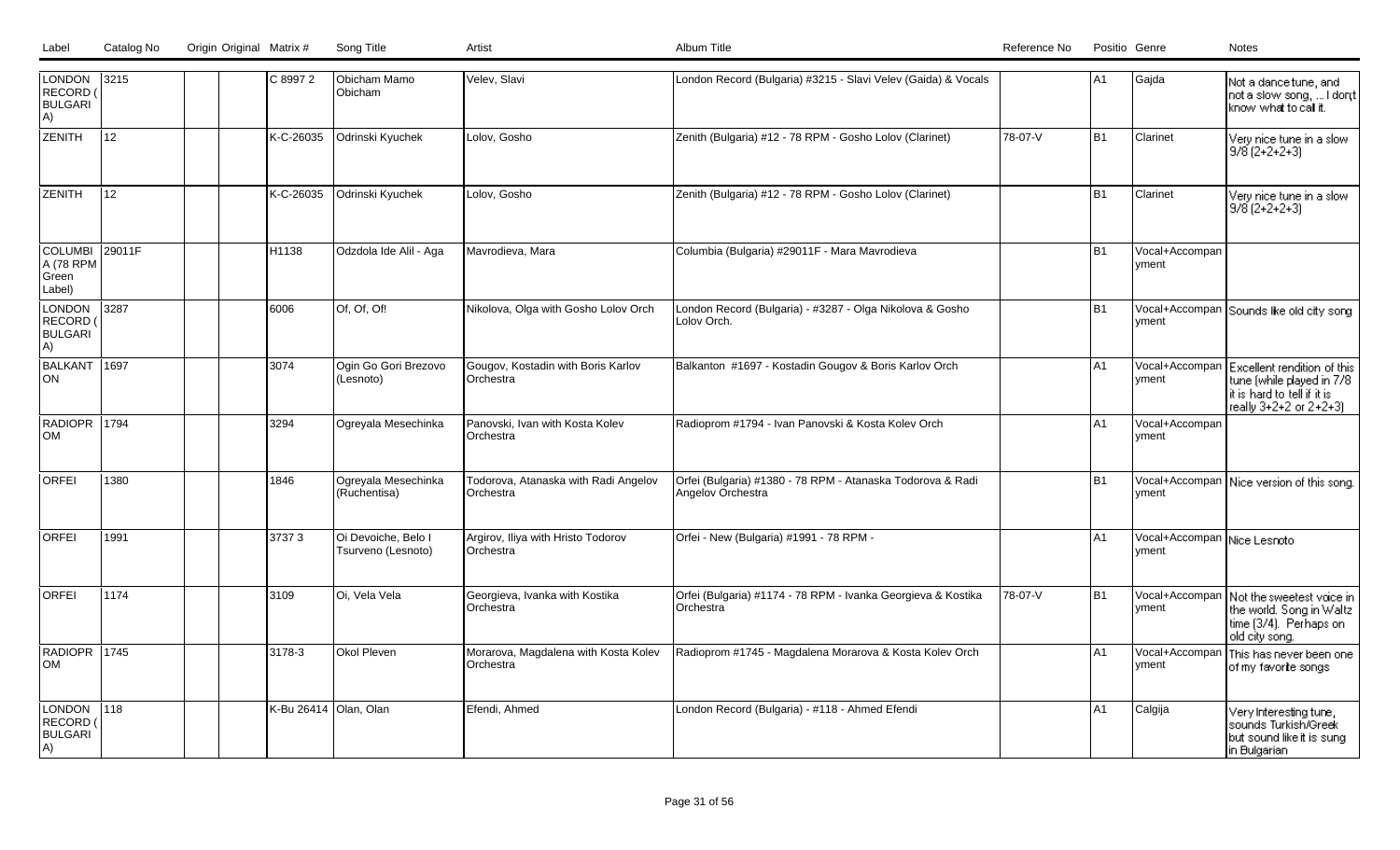| <b>ORFEI</b>                                | 1238  |                         |      | 1534 R   | Opil Mi, Tropni Mi                                    | Stoyanova, Vulkana & Radi Angelov<br>Orchestra                           | Orfei (Bulgaria) #1238 - 78 RPM - Vulkana Stoyanova & Radi<br>Angelov Orchestra         |         | lB1            |                                                   |                                                                                                        |
|---------------------------------------------|-------|-------------------------|------|----------|-------------------------------------------------------|--------------------------------------------------------------------------|-----------------------------------------------------------------------------------------|---------|----------------|---------------------------------------------------|--------------------------------------------------------------------------------------------------------|
| <b>ORFEI</b>                                | 1238  |                         |      | 1534 R   | Trakysko Horo)                                        | Opil Mi, Tropni Mi (Pravo Stoyanova, Vulkana & Radi Angelov<br>Orchestra | Orfei (Bulgaria) #1238 - 78 RPM - Vulkana Stoyanova & Radi<br>Angelov Orchestra         | 78-07-V | l B1           | Vocal+Accompan<br> vment                          |                                                                                                        |
| lorfei                                      | 1238  |                         |      | 1534 R   | Opil Mi, Tropni Mi (Pravo<br>Trakysko Horo)           | Stoyanova, Vulkana & Radi Angelov<br>Orchestra                           | Orfei (Bulgaria) #1238 - 78 RPM - Vulkana Stoyanova & Radi<br>Angelov Orchestra         | 78-07-V | B1             | Vocal+Accompan<br>yment                           | I don't like this as much<br>as some of Vulkana<br>Stoyanova's other tunes                             |
| <b>RADIOPR</b><br>lom                       | 1028  | Orfei<br>(Bulg<br>aria) | 1238 | 1534 R   | Opni Mi, Tropni Mi<br>(Pravo Trakysko Horo)           | Stoyanova, Vulkana & Radi Angelov<br>Orchestra                           | Radioprom #1028 - 78 RPM - Vulkana Stoyanova & Radi<br>Angelov Orchestra                | 78-07-V | B1             | Vocal+Accompan<br>vment                           | I don't like this as much<br>as some of Vulkana<br>Stoyanova's other tunes                             |
| <b>ORFEI</b>                                | 1036  |                         |      | $C-2417$ | Orientalski Kyouchek                                  | Lolov, Gosho                                                             | Orfei (Bulgaria) #1036 - 78 RPM - Gosho Lolov (Clarinet)                                |         | A1             | Clarinet                                          |                                                                                                        |
| <b>PARLOPH B. 10575</b><br>ON<br>(Bulgaria) |       |                         |      | 88156    | <b>Orientalski Tants</b>                              | T. Hadzhiev Orch                                                         | Parlophon (Bulgaria) - #B. 10575 - Classical Orchestra Platying<br><b>Folk Melodies</b> |         | lB1            | Classical<br>Orchestra -<br>Playing Folk<br>Music | Classical orchestra<br>playaing folk melody                                                            |
| <b>RADIOPR</b><br>lom                       | 1055  |                         |      | 1458     | Ot Dolou Idat Cherni<br>Tatari (Bavna Pesen)          | Radi Angelov Orchestra feat. Tsekova,<br>Gergana                         | Radioprom # 1055 - 78 RPM - Gergana Tsekova/Peyu Boudakov                               |         | A <sub>1</sub> | IBavna Pesen<br>(Slow Song)                       | Very nice voice and<br>song.                                                                           |
| RADIOPR<br>lom                              | 1275  |                         |      | 2233     | Ot Kak Sum Ergen<br>(Lesnoto)                         | Terziev, Petur with Karlov, Boris                                        | Radioprom #1275 - Petur Terziev - Makedonska Narodna Pesen                              |         | A <sub>1</sub> | Vocal+Accompan<br>vment                           |                                                                                                        |
| RADIOPR<br><b>OM</b>                        | 1637  |                         |      | 2977     | Otvori Mi Byalo Lenche<br>Vratata                     | Drempetich, Zorka & Kurnevats, M.                                        | Radioprom #1637 - Zorka Trempetich - Iz Filma Tsigankata                                |         | B <sub>1</sub> | Vocal+Accompan<br>vment                           |                                                                                                        |
| <b>PATHE</b><br>(Bulgaria)                  | 74502 |                         |      | N 38864  | Ovcharka                                              | Sofiiski "Shope"                                                         | Pathe (Bulgaria) #74502 - 78 RPM - Gaidari & Sofiiski "Shope"<br>Ensemble               |         | lA1            | Bitov                                             | Kind of Musical fantasy -<br>fanfares, sheep bells,<br>kaval, goats and finally a<br>short ruchenitsal |
| MIKROPH 4035<br>lon                         |       |                         |      | 3070     | Ovcharska Idiliya                                     | Blagoev, Tsvyatko                                                        | Mikrophon (Bulgaria) #4035 - 78 RPM - Tsvyatko Blagoev &<br>Other Atrists               |         | A <sub>1</sub> | Kaval                                             | Excellent solo kaval<br>bells and animal sounds<br>in backgrou.d                                       |
| <b>ORFEI</b>                                | 1089  |                         |      | 1075     | Ovcharska Idiliya<br>(Shephred Scene &<br>Ruchenitsa) | Kostika Orchestra                                                        | Orfei (Bulgaria) #1089 - 78 RPM - Kostika Orch                                          | 78-07-V | A <sub>1</sub> | Brass Band                                        | Nice solo kaval , bels<br>and animal sounds in<br>backgroud moves into<br>brass band ruchenits a       |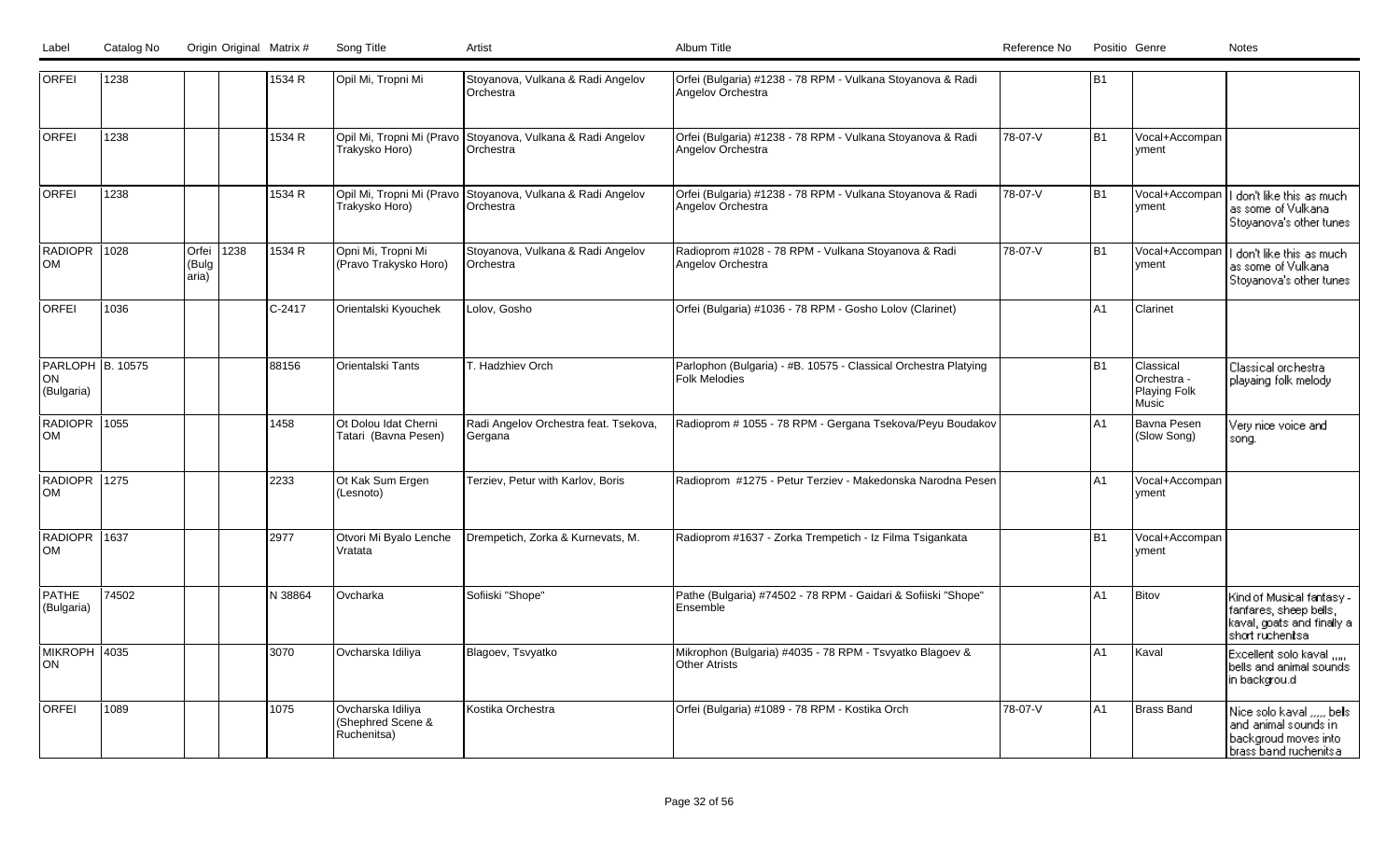| Label | Catalog No | Origin Original Matrix # Song Title |  | Album Title | Reference No | Positio Genre | Notes |
|-------|------------|-------------------------------------|--|-------------|--------------|---------------|-------|
|       |            |                                     |  |             |              |               |       |

| <b>ORFEI</b>                               | 1089                  |                        | 1075                  | Ovcharska Idiliya<br>(Shephred Scene &<br>Ruchenitsa) | Kostika Orchestra         | Orfei (Bulgaria) #1089 - 78 RPM - Kostika Orch                                             | lA1            | Brass Band                                        | Nice solo kaval , bels<br>and animal sounds in<br>backgroud moves into<br>brass band ruchenits a           |
|--------------------------------------------|-----------------------|------------------------|-----------------------|-------------------------------------------------------|---------------------------|--------------------------------------------------------------------------------------------|----------------|---------------------------------------------------|------------------------------------------------------------------------------------------------------------|
| <b>PATHE</b><br>(Bulgaria)                 | 74592                 |                        | 52394                 | Ovcharska Melodia<br>Vecherna                         | unknown                   | Pathe (Bulgaria) #74592 - 78 RPM - Solo Oboe                                               | lA1            |                                                   | Verry interesting<br>oboe tune                                                                             |
| <b>PATHE</b><br>(Bulgaria)                 | 74592                 |                        | 52395                 | Ovcharska Melodiya<br>Soutrina                        | unknown                   | Pathe (Bulgaria) #74592 - 78 RPM - Solo Oboe                                               | lB1            |                                                   | Very Interesting  oboe                                                                                     |
| RADIOPR 1151<br><b>OM</b>                  |                       |                        | 27085                 | Ovcharska Pesen                                       | Payakov, Stanil           | Radioprom Otdel Gramaphoni Plochi - Produced In Bulgaria -<br>Stanil Payakov - #1151       | B1             | Kaval                                             | Record chipped on edge,<br>cannot play first 15<br>seconds  otherwise<br>excellent. Great kaval            |
| <b>PATRIA</b><br>(ORFEI)                   | 3016                  | Radio<br> prom<br>1144 | NZ-1040               | Ovcharskata                                           | Saliev, Ahmed             | Patria - Produced In Bulgaria - Ahmed Saliev - Gaida - #3016                               | lA1            | Gajda                                             | Excellent tune.<br>Recording probably the<br>same as Radioprom<br>1144                                     |
| RADIOPR 1144<br><b>OM</b>                  |                       |                        | 1040                  | Ovcharskata                                           | Saliev, Ahmed             | Radioprom Otdel Gramaphoni Plochi - Produced In Bulgaria -<br>Ahmed Saliev - Gaida - #1144 | lA1            | Gajda                                             | Excellent tune.<br>Recording probably the<br>same as Patria 3016.                                          |
| <b>FAVORIT</b><br>REKORD                   | 1-100501&<br>1-109502 |                        | 1-100501<br>Or 3692-T | Ovcharski Zhivot                                      | Orkestur "Shope"          | Favorit Rekord (Bulgaria) #1-100501 & 1-109503 - 78 RPM                                    | l A1           | Kaval                                             | Very interesting tune -<br>starts out with a modern<br>instrument orchestra -<br>that stops and a kaval or |
| <b>PATHE</b><br>(Bulgaria)                 | 74838                 |                        | 19357                 | Ovsvaneto Na Vasil<br>Levski                          | Kehaiov, Georgi           | Pathe (Bulgaria) #74838 - 78 RPM - G. Kehaiov (Kaval)                                      | A <sub>1</sub> | Kaval                                             |                                                                                                            |
| <b>ARFA</b>                                | 2052                  |                        | 1650F                 | Paidushko                                             | Lolov, Ramadan            | Arfa (Bulgaria) #2052 - 78 RPM - Ramadan Lolov (Clarinet) &<br>Orchestra                   | lB1            | Clarinet                                          | Very Nice medium tempo<br>Paidushko                                                                        |
| PARLOPH B. 10512<br>ON<br>(Bulgaria)       |                       |                        | 88046                 | Paidushko Horo                                        | Operniya Orkestur - Sofia | Parlophon (Bulgaria) - #B. 10512 - Operniya Orkestur - Sofia                               | lA1            | Classical<br>Orchestra -<br>Playing Folk<br>Music | Despite this being a<br>classical orchestra is it a<br>nice recording of the<br>"standandard"              |
| <b>PATHE</b><br>(Bulgaria)                 | 74836                 |                        | 19354                 | Paidushko Horo                                        | Kehaiov, Georgi           | Pathe (Bulgaria) #74836 - 78 RPM - G. Kehaiov (Kaval)                                      | lB1            | Kaval                                             | Very Nice solo Kaval;<br>volume level varies.                                                              |
| LONDON<br>RECORD (<br><b>BULGARI</b><br>A) | $ 3208\rangle$        |                        | C8979                 | Panaioti Boiki<br>Doumashe (Bavna<br>Pesen)           | Parushev, Parush          | London Record (Bulgaria) - #3208 - Parous M. Paroushev                                     | A1             | Bavna Pesen<br>(Slow Song)                        | Nice Voice                                                                                                 |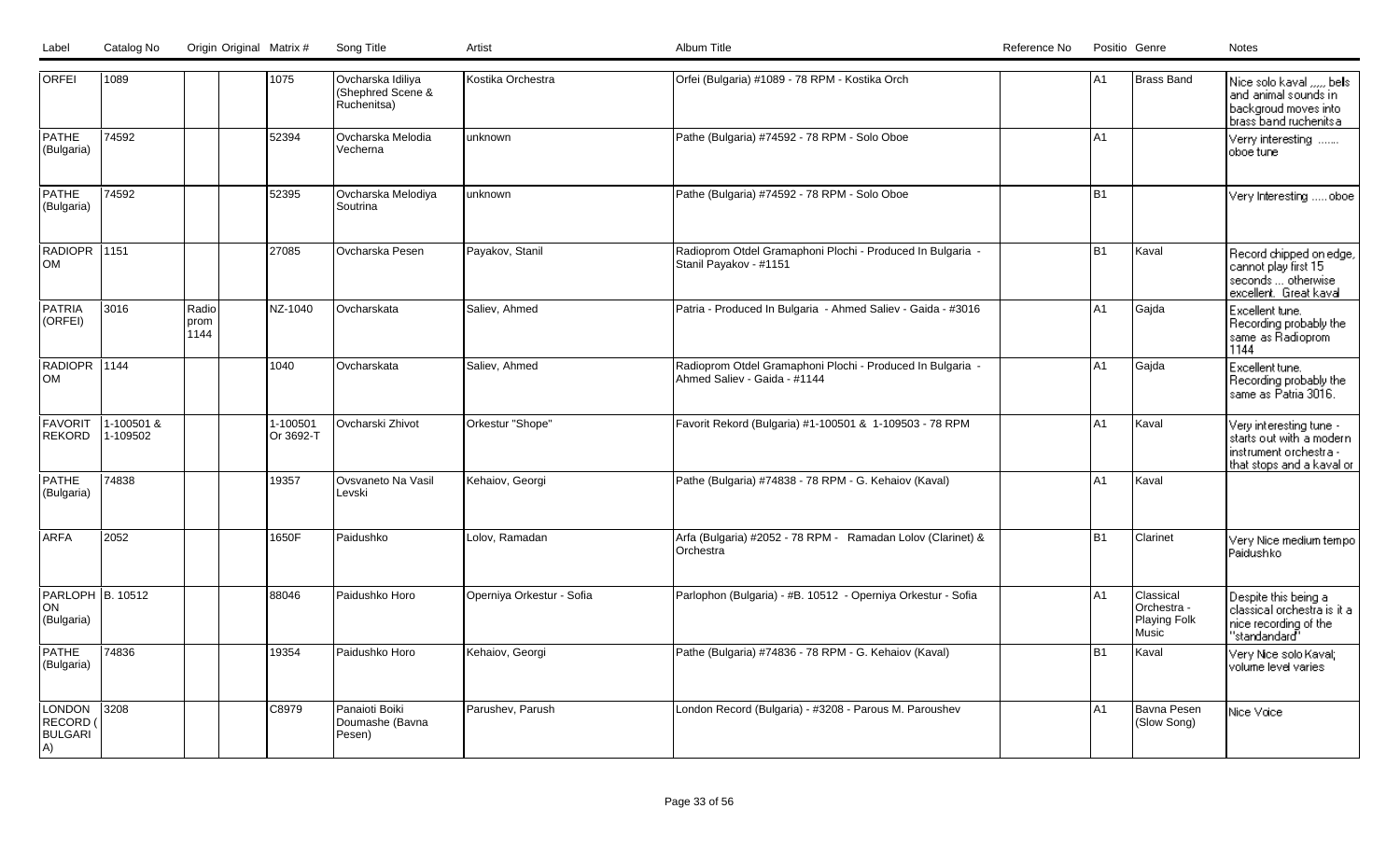| Label | Catalog No | Origin Original Matrix # | Song Title |  |
|-------|------------|--------------------------|------------|--|
|       |            |                          |            |  |

| <b>ARFA</b>                                | 2150                   |  | 2539                  | (Bavna Pesen)                                   | Panaioti Boiki Doumashe Todorova, Atanaska with Lolov,<br>Ramadan (Orch) | Arfa (Bulgaria) #2150 - 78 RPM - Atanaska Todorova &<br>Ramadan Lolov Orch.                |         | B <sub>1</sub> | Bavna Pesen<br>(Slow Song) | Excellent slow song, very<br>nice clarinet                                           |
|--------------------------------------------|------------------------|--|-----------------------|-------------------------------------------------|--------------------------------------------------------------------------|--------------------------------------------------------------------------------------------|---------|----------------|----------------------------|--------------------------------------------------------------------------------------|
| <b>ARFA</b>                                | 2150                   |  | 2539F                 | (Bavna Pesen)                                   | Panaioti Boiki Doumashe Todorova, Atanaska with Lolov,<br>Ramadan (Orch) | Arfa (Bulgaria) #2150 - 78 RPM - Atanaska Todorova &<br>Ramadan Lolov Orch.                | 78-07-V | <b>B1</b>      | Bavna Pesen<br>(Slow Song) | Excellent slow song, very<br>nice clarinet                                           |
| LONDON<br>RECORD (<br><b>BULGARI</b><br>A) | 3343                   |  |                       | Pavel I Radka (Bavna<br>Pesen)                  | Todorova, Atanaska                                                       | London Record (Bulgaria) - #3343 - Atanaska Todorova                                       |         | A1             | Bavna Pesen<br>(Slow Song) |                                                                                      |
| LONDON<br>RECORD (<br><b>BULGARI</b><br>A) | 3343                   |  | $C-27135$             | Pavel I Radka (Bavna<br>Pesen)                  | Todorova, Atanaska                                                       | London Record (Bulgaria) - #3343 - Atanaska Todorova                                       | 78-07-V | A <sub>1</sub> | Bavna Pesen<br>(Slow Song) |                                                                                      |
| <b>ORFEI</b>                               | 1346                   |  | 1822-R                | Pepil Se Stoyan Pazaril<br>(Bavna Pesen)        | Kirilova, Kina with Radi Angelov<br>Orchestra                            | Orfei (Bulgaria) #1346 - 78 RPM - Kina Kirilova & Radi Angelov<br>Orchestra                |         | A1             | Bavna Pesen<br>(Slow Song) | Not a particularly good<br>voice - very chidlike                                     |
| <b>FAVORIT</b><br>REKORD                   | 1-104519 &<br>1-104520 |  | 1-104519<br>Or 5197-T | Pesen Na Moabet (Slow Velev, Slavi<br>Song)     |                                                                          | Favorit Rekord (Bulgaria) #1-104519 & 1-104520 - 78 RPM -<br>Slavi Velev - Gaida - Kalofer |         | A1             | Gajda                      | Excellent free metered<br>tune. I'm not sure what<br>this tune really<br>represents. |
| RADIOPR 1745<br>lom                        |                        |  | 3179-3                | Petruno Pile Shareno<br>(Petrunino Horo)        | Morarova, Magdalena with Kosta Kolev<br><b>IOrchestra</b>                | Radioprom #1745 - Magdalena Morarova & Kosta Kolev Orch                                    |         | <b>B1</b>      | Vocal+Accompan<br>vment    | Same as old original<br>"horo" recording.                                            |
| ODEON<br>(Bulgaria)                        | A 192120               |  | <b>Buo 245</b>        | Petur Lovchaliyata                              | Penchev, Stefan. G.                                                      | Odeon (Bulgaria) #A 192120 - 78 RPM - Stefan G. Penchev -<br>Vocals & Gudulka              | 78-07-V | A1             | Gudulka                    | Singer-Storyteller-Gudula                                                            |
| POLYDOR L 30036<br>(BULGARI<br>A)          |                        |  |                       | Pismo Na Baba Pepa Do Hranov, B.<br>Ina I Kolyu |                                                                          | Polydor (Bulgaria) L 30036 - Shope Tune & Humorist                                         |         | <b>B1</b>      | Humor                      |                                                                                      |
| <b>ARFA</b>                                | 2142                   |  | 2527D                 | Piyan Ida Ot Grada<br>(Tsiganska Pesen)         | Todorova, Atanaska with Lolov,<br>Ramadan (Orch)                         | Arfa (Bulgaria) #2142 - 78 RPM - Atanaska Todorova &<br>Ramadan Lolov Orch.                |         | A1             | Vocal+Accompan<br>yment    | Record Label says<br>"Gypsy Song"                                                    |
| <b>ORFEI</b>                               | 1172                   |  | 3128 Or<br>1985R      | Plevenska Ruchenitsa                            | Radi Angelov Orchestra                                                   | Orfei (Bulgaria) #1172 - 78 RPM - Radi Angelov Orchestra                                   |         | <b>B1</b>      | Clarinet                   | Beautiful played tune!                                                               |
| RADIOPR 1186<br>lOM                        |                        |  | 2200 R                | Plevensko Horo                                  | Tsvyatko Blagoev's Folk Group                                            | Radioprom #1186 - Tsvyatko Blagoev's Folk Group                                            |         | <b>B1</b>      | Bitov                      |                                                                                      |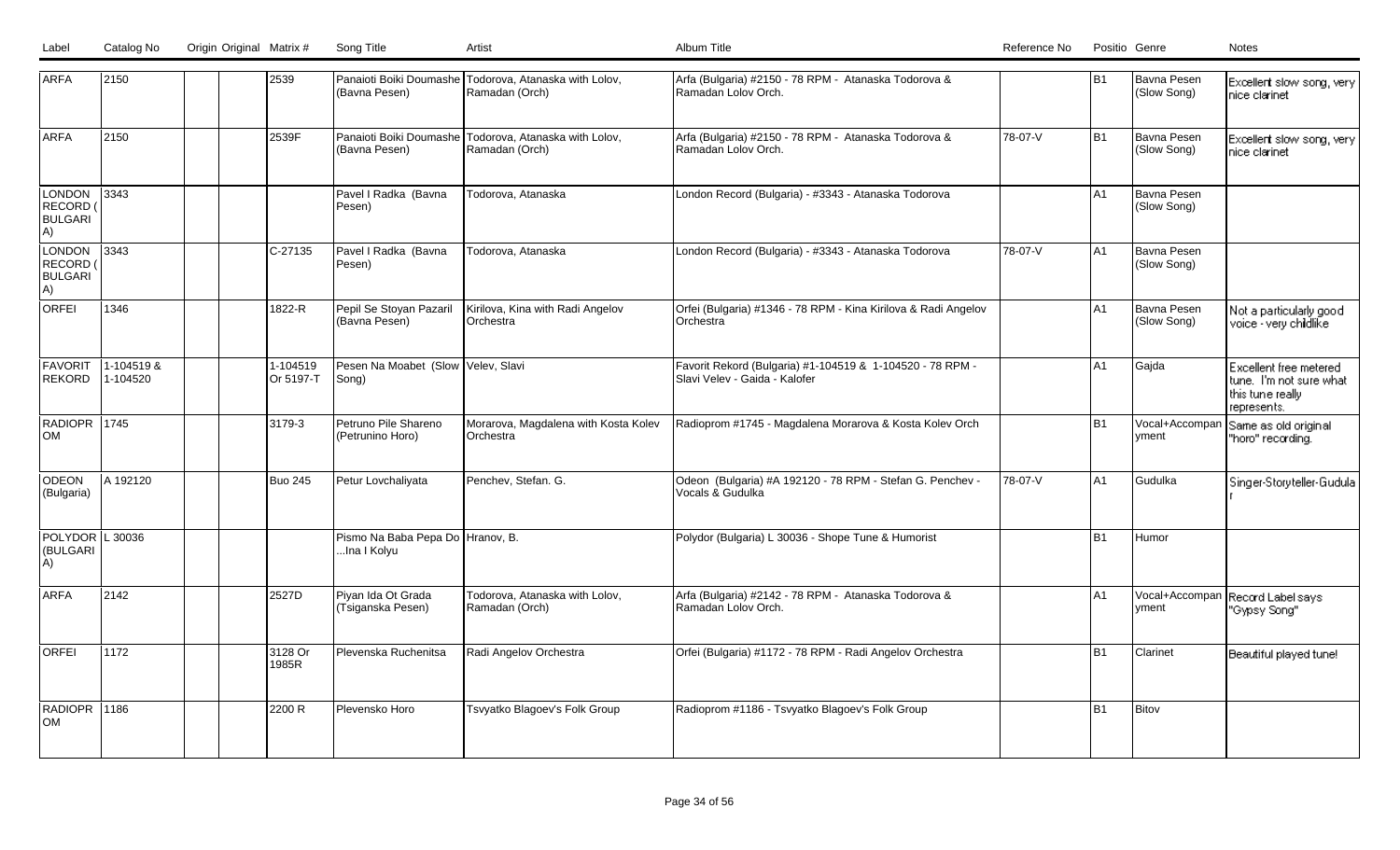| Label | Catalog No | Origin Original Matrix # | Song Title |  |
|-------|------------|--------------------------|------------|--|
|       |            |                          |            |  |

| <b>RADIOPR 1010</b><br><b>OM</b>                      |             |        | 2056 R    | Plovdidsko Horo                                             | Cholakov, Demir & Stanev, T.                      | Radioprom F-KA Za Gramafonski Plochi - Produced In Bulgaria<br>#1010 - Demir Cholakov - Clarinet And Modern Orchestra |         | lA1            | <b>Clarinet</b>                         |                                                                                                               |
|-------------------------------------------------------|-------------|--------|-----------|-------------------------------------------------------------|---------------------------------------------------|-----------------------------------------------------------------------------------------------------------------------|---------|----------------|-----------------------------------------|---------------------------------------------------------------------------------------------------------------|
| RADIOPR 1010<br><b>OM</b>                             |             | C9005  |           | Plovdivska Ruchenitsa                                       | Cholakov, Demir & Stanev, T.                      | Radioprom F-KA Za Gramafonski Plochi - Produced In Bulgaria<br>#1010 - Demir Cholakov - Clarinet And Modern Orchestra |         | B <sub>1</sub> | Clarinet                                | Very nice Ruchenitsa<br>(lots of energy) - medium<br>tempo                                                    |
| <b>ORFEI</b>                                          | 1269        |        | 1525R     | Pochina, Yana Yano Be                                       | Stoyanova, Vulkana with Radi Angelov<br>Orchestra | Orfei (Bulgaria) #1269 - 78 RPM - Vulkana Stoyanova & Radi<br><b>Angelov Orchestra</b>                                |         | lA1            | yment                                   | Vocal+Accompan Excellent song and<br>singing, nice musical<br>arrangement - sounds<br>like Vulkana Stoyanoval |
| <b>ORFEI</b>                                          | 1211        | 1425R  |           | Pogledni Me V Ochit                                         | Stoyanova, Vulkana with Radi Angelov<br>Orchestra | Orfei (Bulgaria) #1211 - 78 RPM - Vulkana Stoyanova & Radi<br>Angelov Orchestra                                       | 78-07-N | lB1            | Vocal+Accompan<br>vment                 | Excellent voice, good<br>instrumentation, but I<br>don't particularly like the<br>song. Record is chipped     |
| <b>ORFEI</b>                                          | 1444        | 2070   |           | Pokani Gendo<br>Koumichki (Bavna<br>Pesen)                  | Byalmoustakova, Masha & Radi Angelov<br>Orchestra | Orfei (Bulgaria) #1444 - 78 RPM - Masha Byalmoustakova &<br>Radi Angelov Orchestra                                    |         | lA1            |                                         |                                                                                                               |
| lorfei                                                | 1154        | 1270   |           | Pomnish Li Libe<br>Gergano (Bavna Pesen)                    | Petkova, Tsonka & Kostika Orchestra               | Orfei (Bulgaria) #1154 - 78 RPM - Tsonka Petkova & Kostika<br>Orch                                                    |         | A1             | Bavna Pesen<br>(Slow Song)              |                                                                                                               |
| <b>SHIPKA</b>                                         | 501A & 502A | 15     |           | Ponedulnik Na Blaga<br>Rakiya (Bavna Pesen &<br>Ruchenitsa) | Angelov, Radi                                     | Shipka (Bulgaria) #501A & 502A 78 RPM - Radi Angelov<br>Orchestra                                                     |         | A <sub>1</sub> | Clarinet                                | Beautiful Playing (Bavna<br>Pesen & Ruchenitsa) - I<br>don't like the piano!                                  |
| <b>ORFEI</b>                                          | 1022        |        | C-2169    | Ponedulnik Na Blaga<br>Rakiya (Ruchenitsa)                  | Penchev, Stefan. G.                               | Orfei (Bulgaria) #1022 - 78 RPM - Stefan G. Penchev                                                                   |         | IA1            | Gudulka                                 | Very nice ruchenitsa -<br>record has scrath about<br>2/3 into song and<br>currently does not track            |
| <b>COLUMBI</b><br>A (England<br>/Bulgaria-P<br>urple) | D8633       | 30249  | H 1344 Or | Postilai Miko                                               | Vasilev, Dorotei                                  | Columbia (England-Bulgaria) #D8633 - Dorotei Vasilev                                                                  |         | A1             | Vocal+Accompan<br>lyment                | Interesting songs -<br>sounds a bit turkish (not<br>surprising given the titles<br>of the tunel               |
| <b>COLUMBI</b><br>A (England<br>/Bulgaria-P<br>urple) | D30919      | 41818  | H 1984 Or | Poustit Momi Lovchanki Georgieva, Anka<br>(Ruchenitsa)      |                                                   | Columbia (England-Bulgaria) #D30919                                                                                   |         | B1             | Vocal+Accompan Very nice song.<br>yment |                                                                                                               |
| LONDON<br>RECORD (<br><b>BULGARI</b><br>A)            | 3212        | C9001  |           | Pozharinkarsko Horo                                         | Parushev, Parush                                  | London Record (Bulgaria) - #3212 - Parous M. Paroushev                                                                |         | B <sub>1</sub> | <b>Harmonium</b>                        | Interesting                                                                                                   |
| RADIOPR 1186<br>lom                                   |             | 2199 R |           | Pravo Horo                                                  | Tsvyatko Blagoev's Folk Group                     | Radioprom #1186 - Tsvyatko Blagoev's Folk Group                                                                       |         | lA1            | Bitov                                   |                                                                                                               |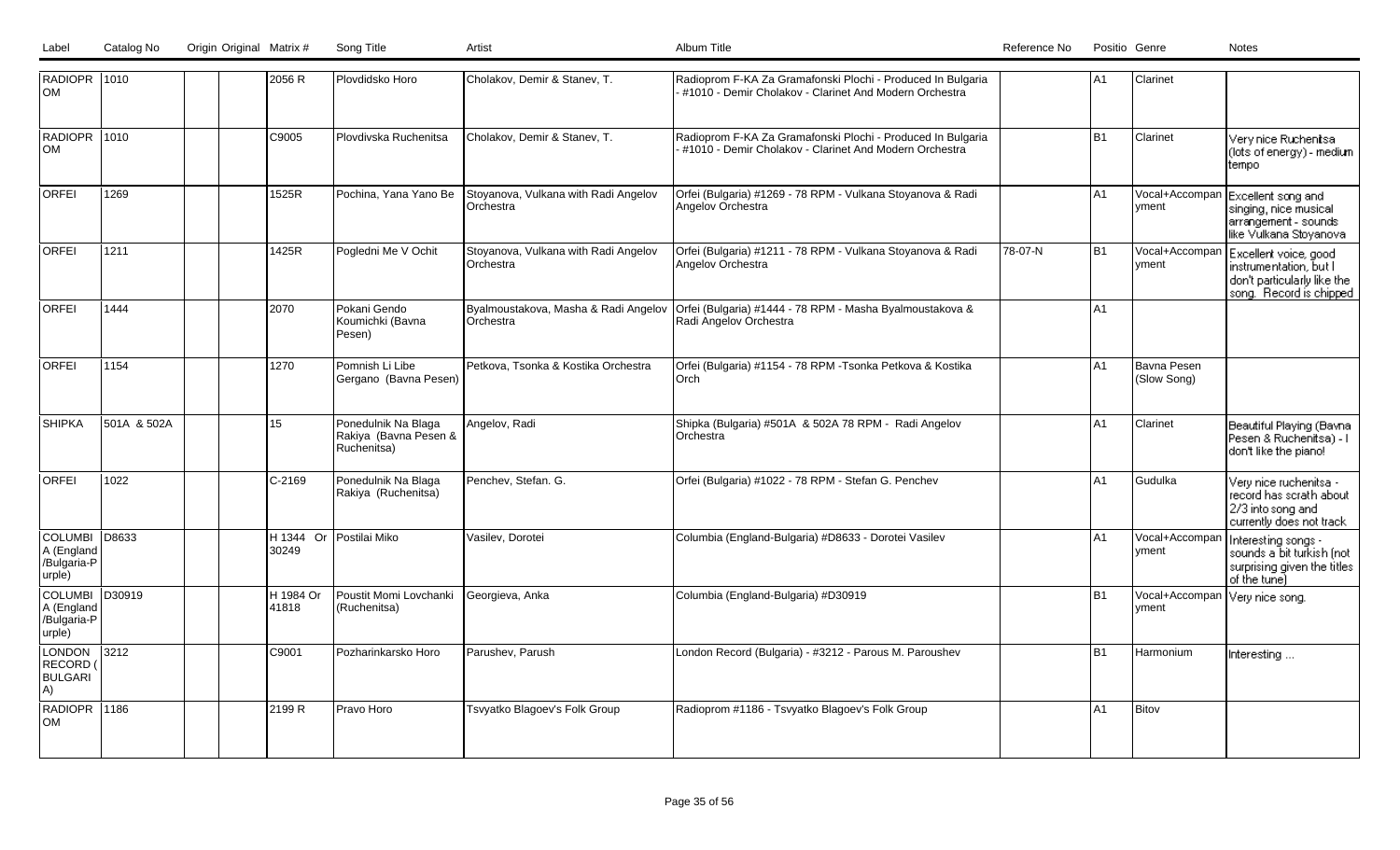| RADIOPR 1677<br>lом                               |          |  | 3034           | Pravo Horo                                          | Nedyalkov, Milcho                                      | Radioprom #1677 - Mincho Nedyalkov - Gudulka                                                                      |         | B <sub>1</sub> | Gudulka                    |                                                                                                                |
|---------------------------------------------------|----------|--|----------------|-----------------------------------------------------|--------------------------------------------------------|-------------------------------------------------------------------------------------------------------------------|---------|----------------|----------------------------|----------------------------------------------------------------------------------------------------------------|
| RADIOPR 1524<br> OM                               |          |  | 2752           | Pravo Horo                                          | Karlov, Boris, Kolev, Kosta & Kosta<br>Kolev Orchestra | Radioprom #1524 - Boris Karlov Orch                                                                               |         | B <sub>1</sub> | Accordion                  | Excellent accordion<br>recordina                                                                               |
| RADIOPR 1078<br><b>OM</b>                         |          |  | 1997R          | Pred Tsekini Ruchenica                              | Karlo Ensemble                                         | Radioprom Otdel Gramaphoni Plochi - Produced In Bulgaria -<br>Karlo Ens - #1078                                   |         | A <sub>1</sub> | <b>Brass Band</b>          | Ruchenitsa for 3-<br>Wonderful tune                                                                            |
| LONDON<br>RECORD (<br><b>BULGARI</b><br>A)        | $3254$   |  | K C 8977       | Prevzemaneto Na Odrin Penchev, Stefan. G.<br>Side 2 |                                                        | London Record (Bulgaria) #3254 - Stefan G. Penchev -<br>Prevzemaneto Na Odrin                                     |         | B <sub>1</sub> | Gudulka                    | Gudular-Storyteller-Singe                                                                                      |
| <b>LONDON</b><br>RECORD (<br><b>BULGARI</b><br>A) | 3254     |  | K C 8976       | Prevzemaneto Na Odrin Penchev, Stefan. G.<br>Side 1 |                                                        | London Record (Bulgaria) #3254 - Stefan G. Penchev -<br>Prevzemaneto Na Odrin                                     |         | A1             | Gudulka                    | Gudular-Storyteller-Singe                                                                                      |
| RADIOPR 1018<br>lом                               |          |  | 1412           | Prismya Se Yanka Na<br>Stoyan (BavnaPesen)          | Stoyanova, Vulkana with Radi Angelov<br>Orchestra      | Radioprom Otdel Gramaphoni Plochi #1018 - Vulkana<br>Stoyanova & Radi Angelov Orch                                |         | A1             | Bavna Pesen<br>(Slow Song) | Excellent recording                                                                                            |
| <b>ORFEI</b>                                      | 1169     |  | N 3129         | Prochoul Se E Georgi<br>Maistora (Ruchenitsa)       | Georgieva, Ivanka with Kostika<br>Orchestra            | Orfei (Bulgaria) #1169 - 78 RPM - Ivanka Georgieva & Kostika<br>Orchestra                                         |         | B1             | Vocal+Accompan<br>yment    | Not the sweetest voice in<br>the world.                                                                        |
| <b>ORFEI</b>                                      | 1251     |  | 1530           | Prokleta Maiko, Trikleta<br>(Bavna Pesen)           | Stoyanova, Vulkana with Radi Angelov<br>Orchestra      | Orfei (Bulgaria) #1251- 78 RPM - Vulkana Stoyanova & Radi<br>Angelov Orchestra                                    |         | B <sub>1</sub> | Bavna Pesen<br>(Slow Song) | Excellent slow song.                                                                                           |
| <b>ODEON</b><br>(Bulgaria)                        | A 192065 |  | <b>Buo 228</b> | Radka I Ovcharche<br>(Ruchenitsa)                   | Penchev, Stefan. G.                                    | Odeon (Bulgaria) #A 192065 - 78 RPM - Stefan G. Penchev -<br>Vocals & Gudulka                                     | 78-07-V | B <sub>1</sub> | Gudulka                    | Singer-Storyteller-Gudula<br>r - Ruchenitsa rhythm                                                             |
| <b>ORFEI</b>                                      | 1503     |  | 2118-1         | Radka Na Dounav<br>Prodouma (Bavna<br>Pesen)        |                                                        | Taneva, Katya & Radi Angelov Orchestra Orfei (Bulgaria) #1503 - 78 RPM - Katya Taneva & Radi Angelov<br>Orchestra |         | A1             |                            |                                                                                                                |
| LONDON<br>RECORD (<br><b>BULGARI</b><br>A)        | 13341    |  | C 27138        | Radka Na Porti Sedeshe<br>(Ruchenitsa)              | Todorova, Atanaska with Babaka Orch                    | London Record (Bulgaria) - #3341 - Atanaska Todorova &<br>Babaka Orch                                             |         | B1             | yment                      | Vocal+Accompan   I'm not in love with<br>Atanaska voice in this<br>tune; but I really like the<br>instrumental |
| ORFEI                                             | 1153     |  | 1268           | Raina Hubavitsa                                     | Petkova, Tsonka with Kostika Orchestra                 | Orfei (Bulgaria) #1153 - 78 RPM -Tsonka Petkova & Kostika<br>Orch                                                 | 78-07-V | lA1            | Vocal+Accompan<br>yment    |                                                                                                                |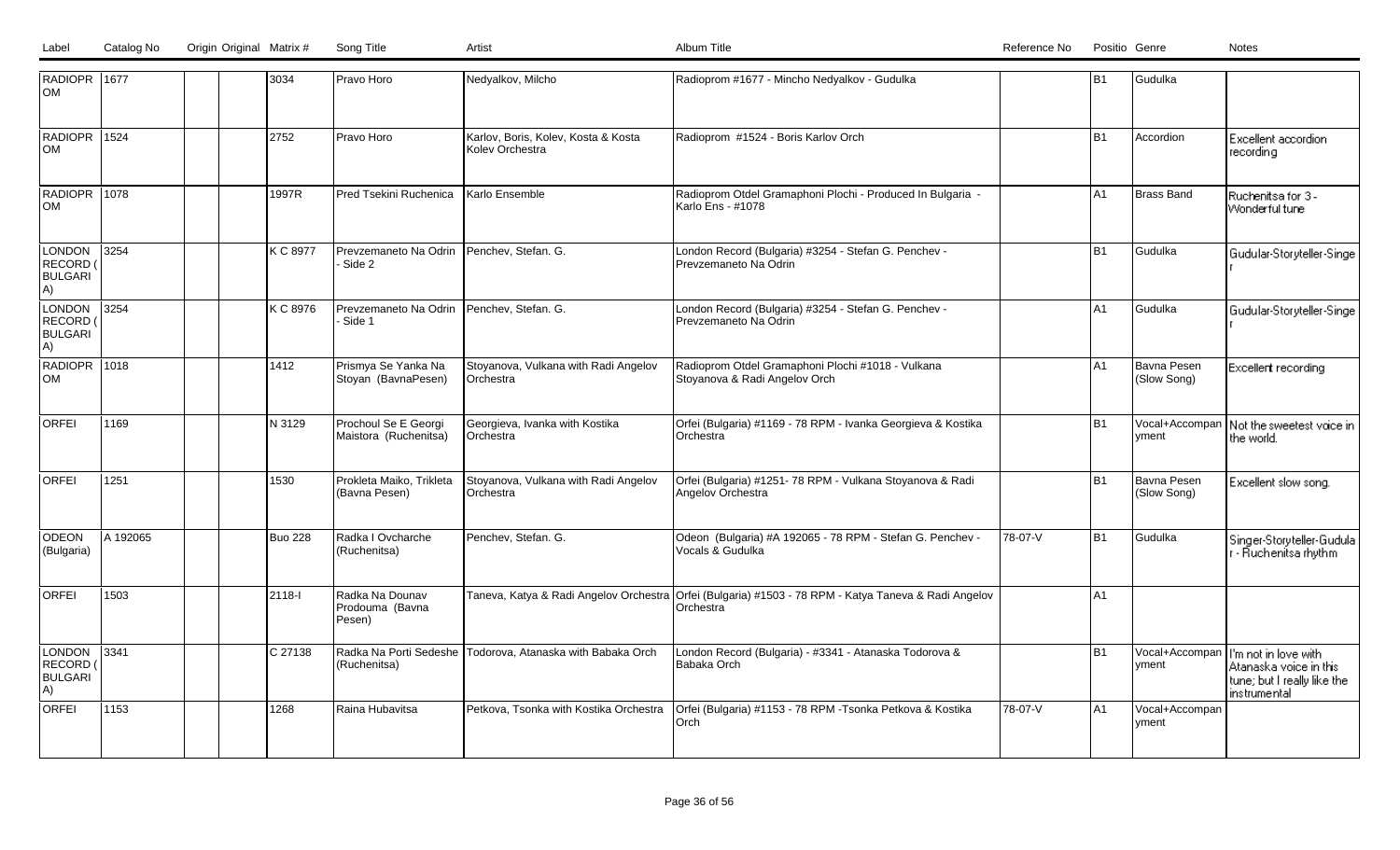| ORFEI                                | 1153        |  | 1268    | Raina Hubavitsa                                                                         |                                                   | Petkova, Tsonka with Kostika Orchestra   Orfei (Bulgaria) #1153 - 78 RPM -Tsonka Petkova & Kostika<br>l Orch | A1        | Vocal+Accompan<br>yment                           |                                                                      |
|--------------------------------------|-------------|--|---------|-----------------------------------------------------------------------------------------|---------------------------------------------------|--------------------------------------------------------------------------------------------------------------|-----------|---------------------------------------------------|----------------------------------------------------------------------|
| <b>PATHE</b><br>(Bulgaria)           | 74651       |  | N 16135 | Rano E Radka Ranila                                                                     | Vasilev, Dorotei                                  | Pathe (Bulgaria) #74651 - 78 RPM - Doprotei Vasilev /<br>l Simonavna                                         | A1        | vment                                             | Vocal+Accompan Record Cracked - may<br>not track                     |
| PARLOPH B. 10512<br>ON<br>(Bulgaria) |             |  | 88054   | Rano E Radka Ranila<br>(Bavna Melodiya)                                                 | Operniya Orkestur - Sofia                         | Parlophon (Bulgaria) - #B. 10512 - Operniya Orkestur - Sofia                                                 | <b>B1</b> | Classical<br>Orchestra -<br>Playing Folk<br>Music | Not a tune I particularly<br>like                                    |
| MIKROPH 4197<br>ON                   |             |  | 53957   | Razbolyal Se Stoyan<br>Dobur Younak (Bavna<br>Pesen) (Mislabeled As:<br>"Dilyana Moma") | Stoicheva, Mita & Kavaldzhiev (Ivan)<br>Orchestra | Mikrophon (Bulgaria) #4197 - 78 RPM - Mita Stoicheva & Ork<br>Kavaldzhiev (Bavna Pesen)                      | <b>B1</b> | Bavna Pesen<br>(Slow Song)                        | Played as 3/4 time, but<br>probably should have<br>been a paidushko. |
| RADIOPR 1017<br><b>OM</b>            |             |  | 1411    | Razbolyala Se Houbava<br>Yana (Bavna Pesen)                                             | Stoyanova, Vulkana with Radi Angelov<br>Orchestra | Radioprom #1017 - Vulkana Stoyanova & Radi Angelov Orch                                                      | <b>B1</b> | Bavna Pesen<br>(Slow Song)                        | Excellent slow song                                                  |
| BALKANT 1017<br>ON                   |             |  | 1411    | Razbolyala Se Houbava<br>Yana (Bavna Pesen)                                             | Stoyanova, Vulkana with Radi Angelov<br>Orchestra | Balkanton #1017 - Vulkana Stoyanova & Radi Angelov Orch                                                      | <b>B1</b> | Bavna Pesen<br>(Slow Song)                        | Excellent slow song                                                  |
| <b>ORFEI</b>                         | 1163        |  | 1292    | Razkayal Se Marko<br>(Side 1)                                                           | Avdzhiev, Atanas                                  | Orfei (Bulgaria) #1163 - 78 RPM - Atanas Avdzhiev<br>(Fizharmonika)                                          | A1        |                                                   |                                                                      |
| <b>ORFEI</b>                         | 1163        |  | 1293    | Razkayal Se Marko<br>(Side 2)                                                           | Avdzhiev, Atanas                                  | Orfei (Bulgaria) #1163 - 78 RPM - Atanas Avdzhiev<br>(Fizharmonika)                                          | <b>B1</b> |                                                   |                                                                      |
| <b>ORFEI</b>                         | 1252        |  | 1462    | Razplakad Se Stari<br>l Dedo                                                            | Todorova, Atanaska & Radi Angelov<br>Orchestra    | Orfei (Bulgaria) #1252 - 78 RPM - Atanaska Todorova & Radi<br>Angelov Orchestra                              | <b>B1</b> |                                                   |                                                                      |
| RADIOPR 1560<br><b>OM</b>            |             |  | 2832    | Roufinka Bolna Legnala<br>(Bavna Pesen)                                                 | Chilingirov, Georgi with Kosta Kolev<br>Orchestra | Radioprom #1560 - 78 RPM - Georgi Chinilgirov & Kosta Kolev<br>lOrch                                         | <b>B1</b> | vment                                             | Vocal+Accompan Dther versions better that<br>have kaba gaida         |
| <b>ORFEI</b>                         | 1408        |  | 2030 R  | Roumeliiski Kyouchek                                                                    | Babakov, Ahmed                                    | Orfei (Bulgaria) #1408 - 78 RPM - Ahmed Babakov (Clarinet)                                                   | A1        | Clarinet                                          | Lead-in chipped - very l<br>nice tune                                |
| <b>SHIPKA</b>                        | 503A & 504A |  | 16      | Roumeliiski Kyouchek                                                                    | Radi Angelov Orchestra                            | Shipka (Bulgaria) #503A & 504A 78 RPM - Radi Angelov<br>lOrchestra                                           | A1        | Clarinet                                          | Clairnet & Piano<br>Instrumentation (9/8)<br>q-q-q-s                 |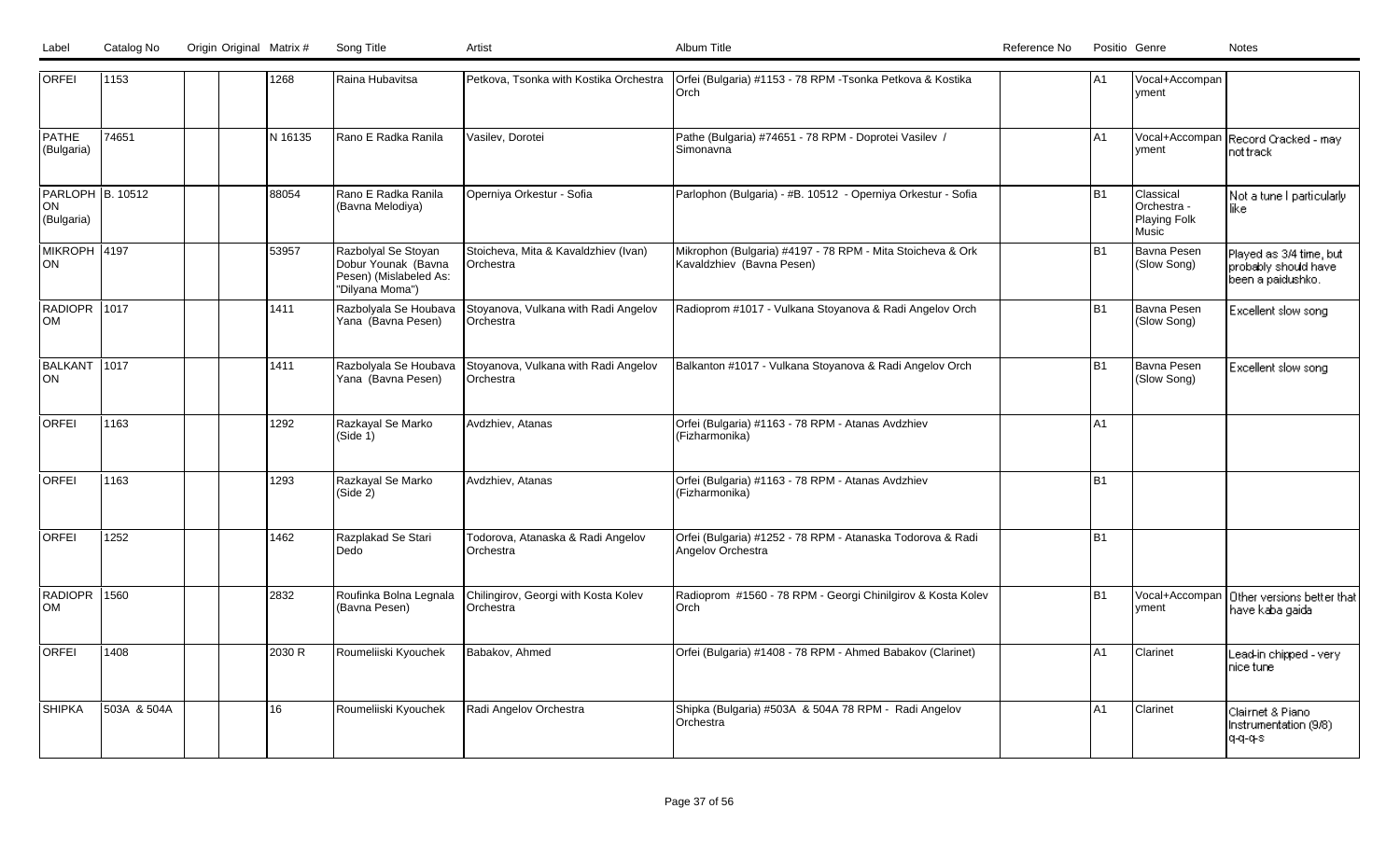|  | Label Catalog No Origin Original Matrix # | Sona Title | Artist | Album Title | Positio Genre<br>Reference No<br>Notes |
|--|-------------------------------------------|------------|--------|-------------|----------------------------------------|

| (Czech)                                               | GRAMOLA 10850 & 10851 |  | 10850 Or<br>13697b | Rousensko Horo (Pravo<br>Severnyashko Horo) | Grigori Nikolev Orchestra (Sofia)                   | Gramola (Czech) #10851 & #10851 - 78 RPM - Grigori Nikolev<br>Orchestra (Sofia)                         |         | A <sub>1</sub> | <b>Bulg Duhov</b>          | Very Nice recording                                                                                          |
|-------------------------------------------------------|-----------------------|--|--------------------|---------------------------------------------|-----------------------------------------------------|---------------------------------------------------------------------------------------------------------|---------|----------------|----------------------------|--------------------------------------------------------------------------------------------------------------|
| RADIOPR 1183<br>lom                                   |                       |  | 2195 Or<br>142a    | Rousiya Pismo Pisala<br>(Bavna Pesen)       | Botsova, Raina with Kosta Kolev<br><b>Orchestra</b> | Radioprom F-KA Za Gramafonski Plochi - Produced In Bulgaria<br>#1183 - Raina Botsova & Kosta Koley Orch |         | A1             | Bavna Pesen<br>(Slow Song) |                                                                                                              |
| (Czech)                                               | GRAMOLA 10850 & 10851 |  | 10851 Or<br>13698b | Ruchenitsa                                  | Grigori Nikolev Orchestra (Sofia)                   | Gramola (Czech) #10851 & #10851 - 78 RPM - Grigori Nikolev<br>Orchestra (Sofia)                         |         | B <sub>1</sub> | <b>Bulg Duhov</b>          |                                                                                                              |
| LONDON<br>RECORD (<br><b>BULGARI</b><br>A)            | 3214                  |  | K-C 8999           | Ruchenitsa                                  | Velev, Slavi                                        | London Record (Bulgaria) #3214 - Slavi Velev (Gaida)                                                    | 78-07-V | B <sub>1</sub> | Gajda                      | Very nice Ruchenitsa                                                                                         |
| LONDON<br><b>RECORD</b><br><b>BULGARI</b><br>A)       | 3214                  |  | K-C 8999           | Ruchenitsa                                  | Velev, Slavi                                        | London Record (Bulgaria) #3214 - Slavi Velev (Gaida)                                                    |         | B <sub>1</sub> | Gajda                      | Very nice Ruchenitsa                                                                                         |
| <b>ODEON</b><br>(Bulgaria)                            | A 192081              |  | <b>Buo 216</b>     | Ruchenitsa                                  | Kondov, Hristo                                      | Odeon (Bulgaria) #A 192081- 78 RPM - Hristo Kondov (Kaval)                                              |         | A1             | Kaval                      | Label says ruchenitsa,<br>but I think that sometime<br>he is playing something<br>else                       |
| PATHE<br>(Bulgaria)                                   | 74644                 |  | N 16122            | Ruchenitsa                                  | Netoviot, Yoncho                                    | Pathe (Bulgaria) #74644 - 78 RPM - Yoncho Netoviot - Gaida                                              | 78-07-V | B <sub>1</sub> | Gajda                      | Excellent medium temp<br>tune. Recording has a<br>pronounced background<br>hum (not the drone).              |
| <b>PATHE</b><br>(Bulgaria)                            | 74811                 |  | 19301              | Ruchenitsa                                  | Mouzikata Na 6 Sofiiski Puhotna<br>Drouzhina        | Pathe (Bulgaria) #74811 - 78 RPM - Mouzikata Na 6 Sofiiski<br>Puhotna Drouzhina                         |         | B <sub>1</sub> | Bulg Wind Band             |                                                                                                              |
| <b>COLUMBI</b><br>A (England<br>/Bulgaria-P<br>urple) | D30919                |  | H 1919 0r<br>41782 | Ruchenitsa                                  | unknown                                             | Columbia (England-Bulgaria) #D30919                                                                     |         | A1             | Accordion                  | Slow Improvisational<br>melody followed by a<br>ruchenitsa (although<br>sometimes it doesn't                 |
| <b>ORFEI</b>                                          | 1031                  |  | $C-2403$           | Ruchenitsa                                  | Lolov, Gosho                                        | Orfei (Bulgaria) #1031 - 78 RPM - Gosho Lolov (Clarinet)                                                |         | B <sub>1</sub> | Clarinet                   | Spelled "Rzhchenitsa"                                                                                        |
| BALKANT<br> ON                                        | 1081                  |  | 2077               | Ruchenitsa                                  | Angelov, Radi                                       | Balkanton #1081 - Radi Angelov - Clarinet                                                               |         | B <sub>1</sub> | Vocal+Accompan<br>yment    |                                                                                                              |
| <b>PATHE</b><br>(Bulgaria)                            | 74648                 |  | N 16130            | Ruchenitsa                                  | Parushev, Parush                                    | Pathe (Bulgaria) #74648 - 78 RPM - P. M. Parushev                                                       |         | B <sub>1</sub> | Accordion                  | Nice tune - interesting in<br>that there is only a drone<br>playing on the left hand -<br>wonder if that was |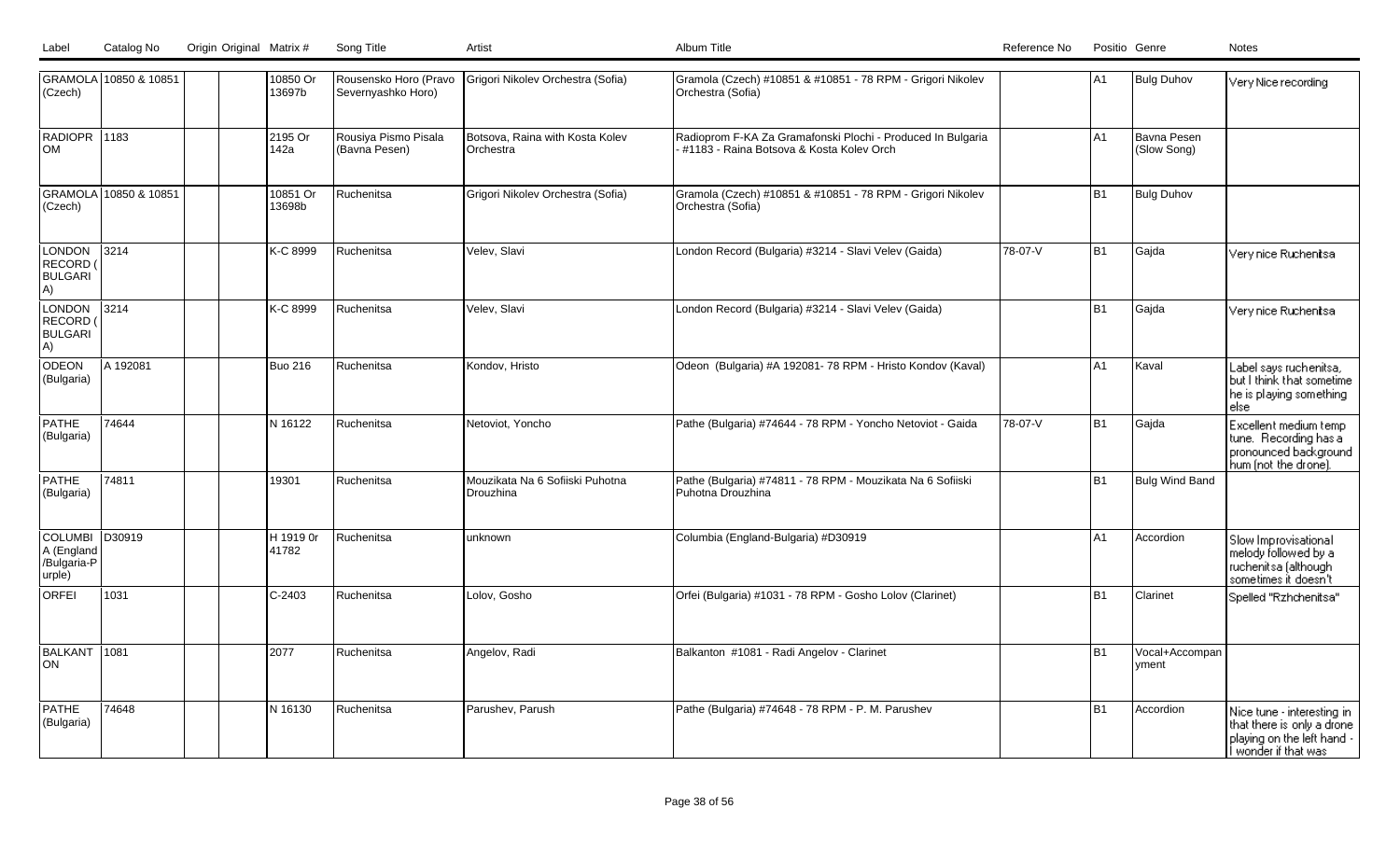| Label | Catalog No | Origin Original Matrix # | Song Title |  |
|-------|------------|--------------------------|------------|--|
|       |            |                          |            |  |

| PARLOPH B. 10553<br>ON<br>(Bulgaria) |                        | 88039                 | <b>Ruchenitsa</b>                                         | Hristov, P.                                      | Parlophon (Bulgaria) - #B. 10553 - P. Hristov - Played On<br>Xylophone With Piano Accompanyment | B1             | xylophone               | Played On Xylophone<br>With Piano<br>Accompanyment - not a<br>great "dance" recroding                 |
|--------------------------------------|------------------------|-----------------------|-----------------------------------------------------------|--------------------------------------------------|-------------------------------------------------------------------------------------------------|----------------|-------------------------|-------------------------------------------------------------------------------------------------------|
| RADIOPR<br><b>OM</b>                 | 11070                  | 2013                  | Ruchenitsa                                                | Karlov, Boris                                    | Radioprom Otdel Gramaphoni Plochi #1070 - Boris Karlov                                          | B <sub>1</sub> | Accordion               |                                                                                                       |
| RADIOPR 1184<br><b>OM</b>            |                        | 2192&<br>139-A        | Ruchenitsa                                                | Ougurchinskata Groupa                            | Radioprom #1184 - Ougurchinskata Groupa (Tsvyatko Blavoev's<br>Folk Group)                      | B1             | Bitov                   | Excellent Ruchenitsa<br>(probably from Shope)<br>region) - Record is badly<br>cracked but was able to |
| <b>RADIOPR</b><br><b>OM</b>          | 1008                   | C-2172                | Ruchenitsa                                                | Penchev, Stefan. G.                              | Radioprom Otdel Gramaphoni Plochi - #1008 - Stefan G.<br>Penchev - Gudulka                      | B1             | Gudulka                 | Very nice Ruchenitsa<br>(lots of energy) - medium<br>to fast tempo                                    |
| <b>PATHE</b><br>(Bulgaria)           | 74649                  | IN 16132              | <b>Ruchenitsa</b>                                         | Atanasov, Iliya                                  | Pathe (Bulgaria) #74649 - 78 RPM - Iliya Atanasov - Gaida                                       | B <sub>1</sub> | Gajda                   | Excellent medium temp<br>tune. Recording has a<br>pronounced background<br>hum (not the drone).       |
| PARLOPH B. 10625<br>ON<br>(Bulgaria) |                        | 88315                 | Ruchenitsa - From The<br>Opera "Samodivskoto<br>Izvorche: | Voennoto Uchilishte - Douhov Music               | Parlophon (Bulgaria) - #B. 10625 - Brass Band Music From<br>Operas                              | B <sub>1</sub> | <b>Bulg Duhov</b>       | Not My Kind of Music                                                                                  |
| <b>PATHE</b><br>(Bulgaria)           | 74728                  | 19140                 | Ruchenitsa (3/4 Time)                                     | A. De Skryain Orch                               | Pathe (Bulgaria) #74728 - 78 RPM - A. De Skryain Orch & M.<br>Minkov (Soloist)                  | lB1            |                         | Ruchenits played in waltz<br>time!                                                                    |
| <b>ODEON</b><br>(Bulgaria)           | A 192027               | Buo 23                | Ruchenitsa (Accordion<br>Immitating A Gaida)              | Parushev, Parush                                 | Odeon (Bulgaria) #A 192027 - 78 RPM - Parush Paroushev -<br>Accordion                           | lA1            | Accordion               | Excellent tune -<br>Accordion Immitating A<br>Gaida                                                   |
| <b>FAVORIT</b><br><b>REKORD</b>      | 1-106511 &<br>1-106515 | 1-106515<br>Or 3754-T | Sadila E Moma Krai<br>More Loze (Bavna<br>Pesen)          | Kouzmanova, Sofitsa feat. Tod. Efremov<br>lOrch. | Favorit Rekord (Bulgaria) #1-106511 & 1-106515 - 78 RPM                                         | lB1            | yment                   | Vocal+Accompan Very old recording. I<br>can't quite figur out the<br>instrumental<br>accompanyment    |
| ODEON<br>(Bulgaria)                  | A 192010               | Buo 73                | Sadila Moma                                               | Vasilev, Dorotei                                 | Odeon (Bulgaria) #A 192010 - 78 RPM - Dorotei Vasilev & Orch                                    | lB1            | Vocal+Accompan<br>yment | Interesting song - 2 male<br>voices:                                                                  |
| PARLOPH B. 10625<br>ON<br>(Bulgaria) |                        | 88309                 | Samodivski Tants - From<br>The Opera "Gergana"            | Voennoto Uchilishte - Douhov Music               | Parlophon (Bulgaria) - #B. 10625 - Brass Band Music From<br>Operas                              | lA1            | <b>Bulg Duhov</b>       | Not my kind of music                                                                                  |
| POLYDOR L 30028<br>(BULGARI<br>A)    |                        | 5021                  | Samodivsko Izvorche<br>(Ruchenitsa)                       | Atanasov - Brass Band                            | Polydor (Bulgaria) L 30028 - Brass Band (Duhov Orchestra)                                       | IA1            | <b>Bulg Duhov</b>       | Old styple big brass band<br>pretty good                                                              |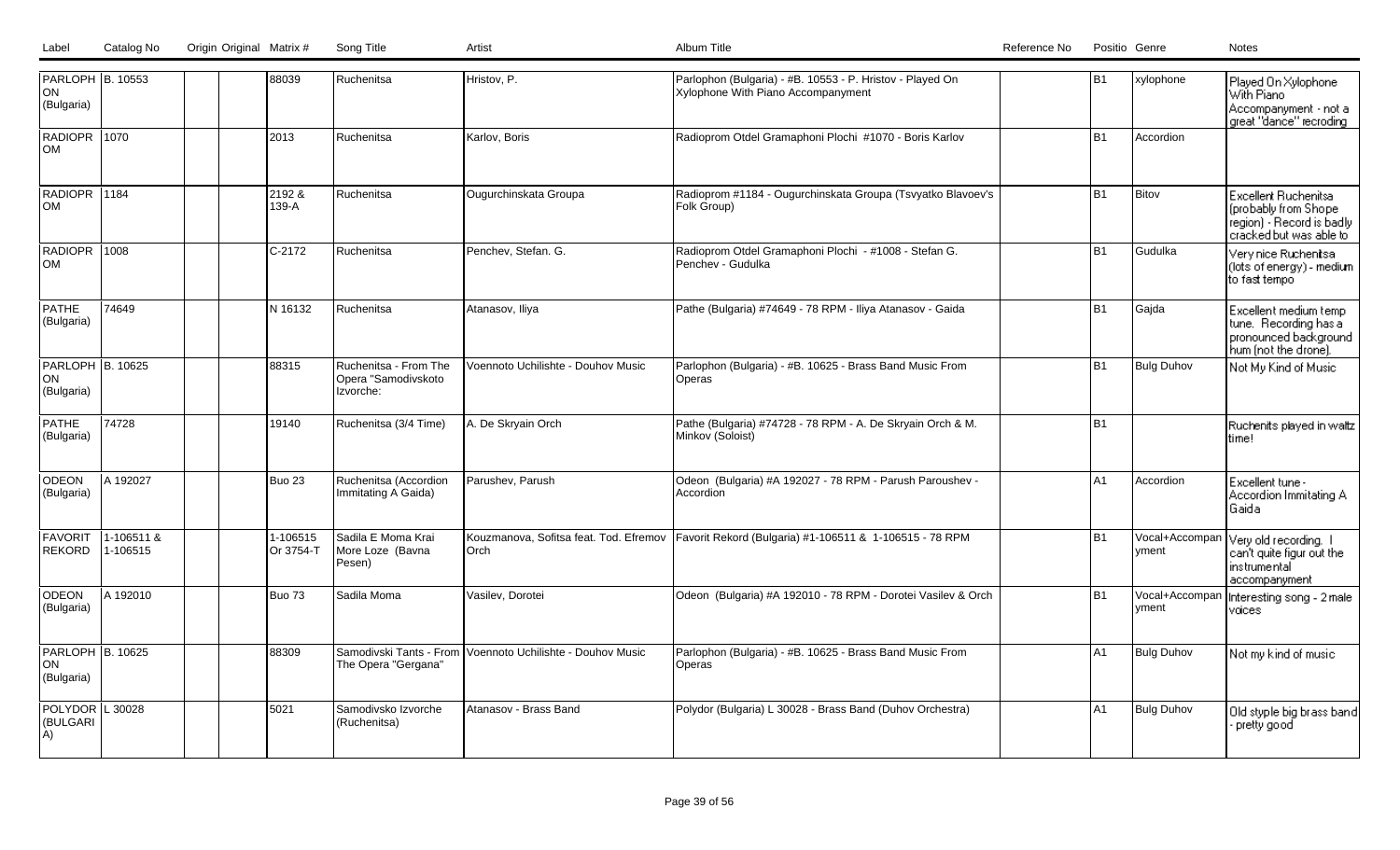| DIKTATO 809<br>IR.                       |       | 6007                        | Sandolana Mehana                            | Nikolova, Olga with Gosho Lolov Orch                            | Diktator #809 - 78 RPM - Olga Nikolova                                                                              | 78-07-V | lA1            | vment                      | Vocal+Accompan Sounds like old Serbian<br>city song                                          |
|------------------------------------------|-------|-----------------------------|---------------------------------------------|-----------------------------------------------------------------|---------------------------------------------------------------------------------------------------------------------|---------|----------------|----------------------------|----------------------------------------------------------------------------------------------|
| <b>ORFEI</b>                             | 1271  | 1625-R                      | Sednal E Manol (Bavna<br>Pesen)             | Todorova, Atanaska with Boudakov,<br>Peyou                      | Orfei (Bulgaria) #1271-78 RPM - Atanaska Todorova & Peyu<br>Boudakov Orchestra                                      |         | <b>B1</b>      | Vocal+Accompan<br>yment    | Nice slow song - Could<br>this "actually" be a song<br>by Atanaska about her<br>son "Manol"? |
| MIKROPH 4056<br>ON                       |       | 53153                       | Sednal E Manol, Da<br>Yade                  | Dobreva, Doika & Kavaldzhiev (Ivan)<br>Orchestra                | Mikrophon (Bulgaria) #4056 - 78 RPM - Doika Dobreva &<br>Kavaldzhiev Orchestra                                      |         | <b>B1</b>      |                            | Not an orchestra of Kaval<br>players : ~)                                                    |
| <b>ORFEI</b>                             | 1204  | 1429 AR                     | Sednala Maika Da Se<br>Veseli (Bavna Pesen) | Todorova, Atanaska with Radi Angelov<br><b>IOrchestra</b>       | Orfei (Bulgaria) #1204 - 78 RPM - Atanaska Todorova & Radi<br>Angelov Orchestra                                     |         | A <sub>1</sub> | Bavna Pesen<br>(Slow Song) | Bavna Pesen. Not really<br>in love with her voice                                            |
| RADIOPR 1229<br>lom                      |       | 13286/3 NT<br>F-1573        | Sedni Libe (Daichovo)                       | Baldzhiiska, Zorka with Tsvyatko<br>Blagoey's Folk Group        | Radioprom Otdel Gramaphoni Plochi - Produced In Bulgaria -<br>#1229 - Zorka Baldzhkiiska & Tsvyatko Blagoev's Group |         | A <sub>1</sub> | Vocal+Accompan<br>vment    | Very Nice instrumental - I<br>don't like the vocalists<br>voicel                             |
| MIKROPH   4033<br>ON                     |       | 3043                        | Scene)                                      | Selska Sedenka (Village Groupa Artisti Sustavil Goudi Goudev    | Mikrophon (Bulgaria) #4033-78 RPM - Gaida & Village Scene                                                           |         | <b>B1</b>      | Various                    | like everyone in the<br>"scene" except the "<br>"operatic" voice.                            |
| <b>ARFA</b>                              | 2121  | 1885d                       | Motif)                                      | Selska Sedenka (Village   Lolov, Ramadan with Georgieva, Ivanka | Arfa (Bulgaria) #2127-78 RPM - Gyurga Pindzhourova<br>(Trichkova) & Ramadan Lolov (Clarinet) & Ivanka Georgieva     | 78-07-V | A <sub>1</sub> | Books & Spoken             | A Village gathering -<br>talking, some singing,<br>some instrumentals.                       |
| LONDON<br>RECORD<br><b>BULGARI</b><br>A) | 3221  | C 9012                      | Selska Svadba                               | Cholakov, Demir                                                 | London Record (Bulgaria) - #3221 - Demir Cholakov (Clarinet),<br>St Penchev (Gudular & Vocal) & Orch                |         | A1             | Clarinet                   | Sound like "leading out<br>the bride" followed by a<br><b>Ruchenitsa</b>                     |
| <b>ARFA</b>                              | 2056  | 1660C                       | Selska Svadba<br>(Ruchenitsa)               | Lolov, Ramadan                                                  | Arfa (Bulgaria) #2056 - 78 RPM - Ramadan Lolov (Clarinet) &<br>Orchestra                                            |         | <b>B1</b>      | Clarinet                   | Slow unmetered tune.<br>lots of yelling, becomes<br>ruchenitsa, gunshots.                    |
| <b>PATHE</b><br>(Bulgaria)               | 74625 | N 16084                     | Selsko Horo (Pravo<br>Shopsko Horo)         | Georgiev, Krusto                                                | Pathe (Bulgaria) #74625 - 78 RPM - Krusto Georgiev /<br>Simonavna                                                   |         | <b>B1</b>      | Gudulka                    | Excellent tune - label<br>indicates "gusla" but this<br>sounds like gudulka                  |
| <b>ORFEI</b>                             | 1183  | 3128 Or<br>1985R Or<br>1383 | Selyamski Kyuchek                           | Saliev, Zapryan                                                 | Orfei (Bulgaria) #1183 - 78 RPM - Zapryan Saliev                                                                    |         | <b>B1</b>      | Clarinet                   | Beautiful played tune!                                                                       |
| RADIOPR 1139<br><b>OM</b>                |       | 1313                        | Severnyashka<br>Ruchenitsa                  | Saliev, Ahmed                                                   | Radioprom Otdel Gramaphoni Plochi - Produced In Bulgaria -<br>Ahmed Saliev - Gaida - #1139                          |         | <b>B1</b>      | Gajda                      | Record in Very Poor<br>Condition                                                             |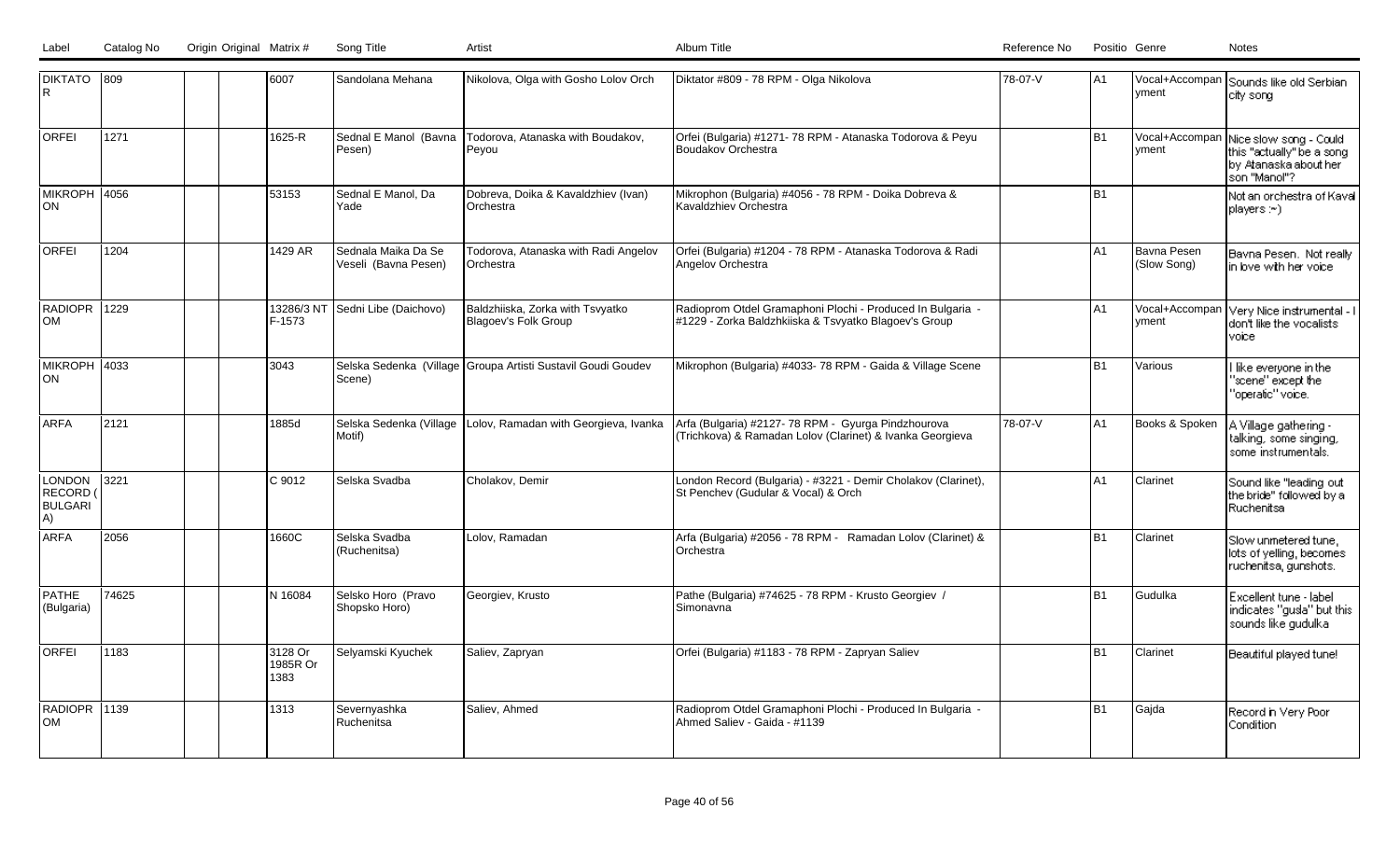| Label | Catalog No | Origin Original Matrix # | Song Title |  |
|-------|------------|--------------------------|------------|--|
|       |            |                          |            |  |

| <b>ORFEI</b>                                      | 1172                   |  | 3117 Or<br>1984R      | Severnyashko Horo<br>(Pravo Trakysko Horo)                 | Radi Angelov Orchestra                         | Orfei (Bulgaria) #1172 - 78 RPM - Radi Angelov Orchestra                                                |         | A1             | Clarinet                              | Sounds much more like a<br>Pravo Trakysko horo<br>than a Severnyashko<br>horo - nice medium     |
|---------------------------------------------------|------------------------|--|-----------------------|------------------------------------------------------------|------------------------------------------------|---------------------------------------------------------------------------------------------------------|---------|----------------|---------------------------------------|-------------------------------------------------------------------------------------------------|
| <b>FAVORIT</b><br><b>REKORD</b>                   | 1-105563&<br>1-105564  |  | 1-105564<br>Or 5204-T | Sgodila Mi Se<br>Lyubovnitsata (Bavna<br>Pesen)            | Velev, Slavi                                   | Favorit Rekord (Bulgaria) #1-105563 & 1-105564 - 78 RPM                                                 |         | <b>B1</b>      | Gajda                                 | Very old recording - Slavi<br>plays gaida and sings                                             |
| <b>ORFEI</b>                                      | 1020                   |  | 2155                  | Shanko Se Bonka<br>Zalyubi - Side 1                        | Penchev, Stefan. G.                            | Orfei (Bulgaria) #1020 - 78 RPM - Stefan G. Penchev - Shanko<br>Se Bonka Zalyubi                        |         | A1             | Gudulka                               | Nice Song                                                                                       |
| <b>ORFEI</b>                                      | 1020                   |  | 2156                  | Shanko Se Bonka<br>Zalyubi - Side 2                        | Penchev, Stefan. G.                            | Orfei (Bulgaria) #1020 - 78 RPM - Stefan G. Penchev - Shanko<br>Se Bonka Zalyubi                        |         | B <sub>1</sub> | Gudulka                               | Excellent                                                                                       |
| ODEON<br>(Bulgaria)                               | A 192092               |  | <b>Buo 135</b>        | Shanko Si Bonka Zalyubi Vasilev, Dorotei<br>(Bavna Pesen)  |                                                | Odeon (Bulgaria) #A 192092 - 78 RPM                                                                     |         | A1             | Bavna Pesen<br>(Slow Song)            |                                                                                                 |
| PARLOPH B. 10544<br>ON <br>(Bulgaria)             |                        |  | 88036                 | Shanko Si Voika Zalyubil Parushev, Parush<br>(Bavna Pesen) |                                                | Parlophon (Bulgaria) - #B. 10544 - Paroush Paroushev                                                    |         | A1             | Bavna Pesen<br>(Slow Song)            | Unmetered Song - Very<br><i>interesting</i>                                                     |
| <b>PATHE</b><br>(Bulgaria)                        | 74504                  |  | 16855                 | Shankovata Pesen<br>(Bavna Pesen)                          | Ishmiriev, Stoyan                              | Pathe (Bulgaria) #74504 - 78 RPM                                                                        |         | A1             | Bavna Pesen<br>(Slow Song)            | Record ibn VERY poor<br>condition - lots of groove<br>noise                                     |
| <b>FAVORIT</b><br><b>REKORD</b>                   | 1-100501 &<br>1-109502 |  | 1-109503<br>Or 3693-T | Shareno<br>(Ruchenitsa)                                    | Orkestur "Shope"                               | Favorit Rekord (Bulgaria) #1-100501 & 1-109503 - 78 RPM                                                 |         | <b>B1</b>      | Bitov                                 | Very VERY old<br>Recording - Cannot<br>make out name of song,<br>singers or musicians           |
| <b>ORFEI</b>                                      | 1404                   |  | 2037-R                | Shekerdzhitche<br>Yabandzhike                              | Marga, Chernata with Radi Angelov<br>Orchestra | Orfei (Bulgaria) #1404 - 78 RPM - Chernata Marga & Radi<br>Angelov Orchestra                            | 78-07-V | <b>B1</b>      | Vocal+Accompan Sounds like a<br>yment | Macedonian<br>something-or-other.                                                               |
| PARLOPH B. 21088<br><b>ON</b><br>(Bulgaria)       |                        |  | 18754                 | Shet Argaban Sharki                                        |                                                | Parlophon (Bulgaria) - #B. 21088 - Turkish Music                                                        |         | A1             |                                       |                                                                                                 |
| <b>KRISTAL</b>                                    | 19                     |  | K-Bu 27095            | Shilentse (Bavna<br>Pesen)                                 |                                                | Todorova, Atanaska with Payakov, Stanil   Kristal (Bulgaria) - #19 - Atanaska Todorova & Stanil Payakov |         | <b>B1</b>      | Bavna Pesen<br>(Slow Song)            | don't like her voice too<br>much but I like the kaval                                           |
| <b>LONDON</b><br>RECORD (<br><b>BULGARI</b><br>A) | $3223$                 |  | K C 9017              | Shopska Ruchenitsa                                         | Iliev, Karlo                                   | London Record (Bulgaria) #3223 - Karlo Iliev (Karlo Tsigancheto)                                        |         | <b>B1</b>      | Brass Band                            | This track has a skip<br>near the beginning. It<br>does not want to track<br>correctly builskip |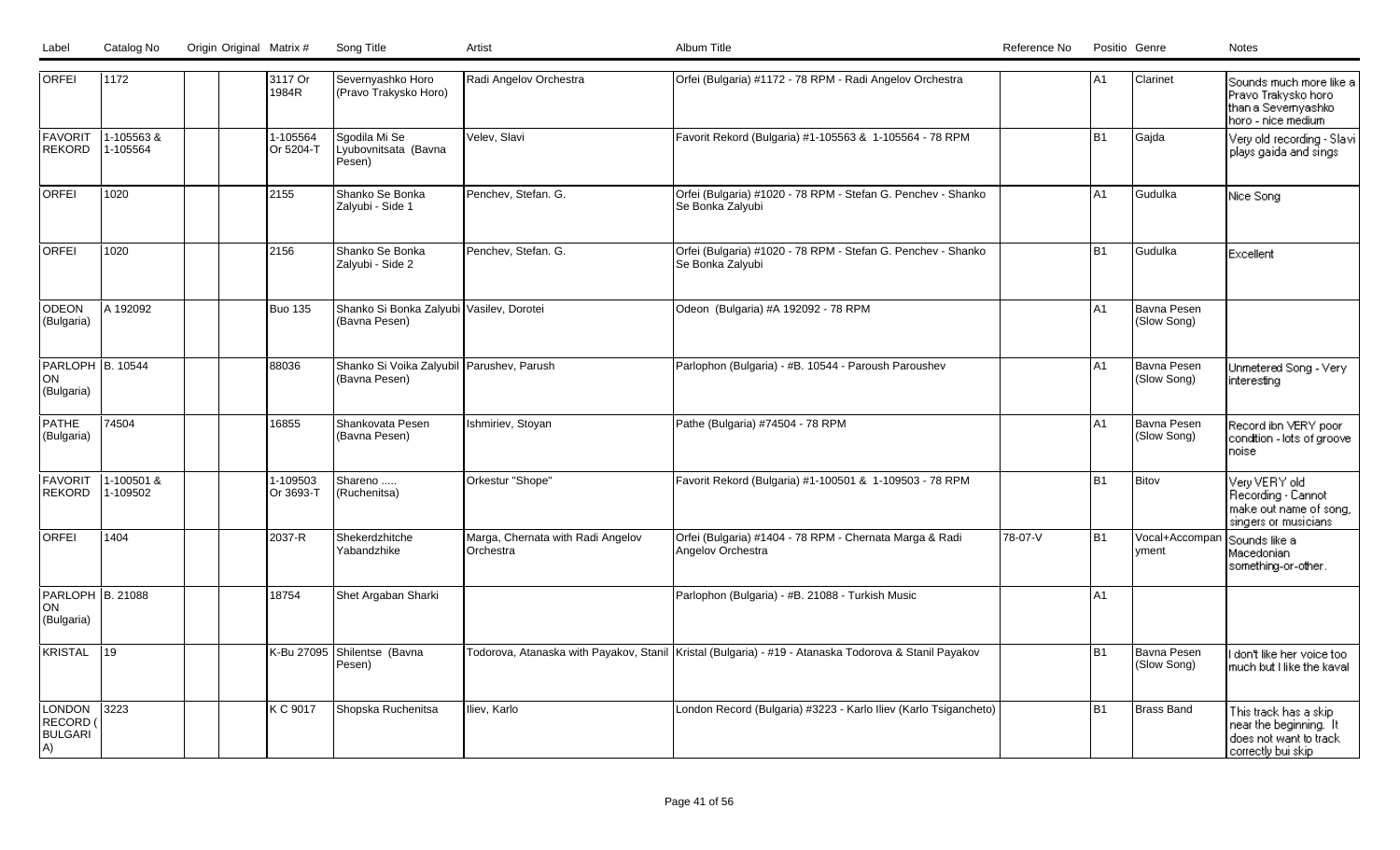| LONDON 3212<br>RECORD (<br><b>BULGARI</b><br>A) |          |  | C9000     | Shopska Ruchenitsa                        | Parushev, Parush                               | London Record (Bulgaria) - #3212 - Parous M. Paroushev                          | A1             | Harmonium                  | Very Interesting - actually<br>pretty good                                                            |
|-------------------------------------------------|----------|--|-----------|-------------------------------------------|------------------------------------------------|---------------------------------------------------------------------------------|----------------|----------------------------|-------------------------------------------------------------------------------------------------------|
| <b>ORFEI</b>                                    | 1390     |  | 2010      | Shopska Ruchenitsa                        | Karlo Ensemble                                 | Orfei (Bulgaria) #11390 - 78 RPM - Karlo Ens - Sofisko<br>Korenyashka Groupa    | A1             | Brass Band                 | Excellent tune - good<br>recording                                                                    |
| <b>ORFEI</b>                                    | 1253     |  | 1442      | Shteryou, Zhenski<br>Haturdzhiya          | Delcheva, Stoika & Radi Angelov<br>Orchestra   | Orfei (Bulgaria) #1253 - 78 RPM - Stoika Dulcheva & Radi<br>Angelov Orchestra   | B <sub>1</sub> |                            |                                                                                                       |
| <b>ORFEI</b>                                    | 1324     |  | 1488      | Shto Mi Nedo<br>Doxozhdash                | Bistrishka Chetvorka                           | Orfei (Bulgaria) #1324 - 78 RPM - Bistrishka Chetvorka &<br>Yourdan Boney       | B <sub>1</sub> | Bitov                      | Song in Daichavo and<br>free meter - very early l<br>recording                                        |
| <b>ODEON</b><br>(Bulgaria)                      | A 192069 |  | W Buo 159 | Shto Mi Se Naidouvash                     | Tsigancheva, Mara                              | Odeon (Bulgaria) #A 192069 - 78 RPM - Mara Tsigancheva                          | A1             | Vocal+Accompan<br> yment   | Interesting song -<br>probably a popular city<br>song but the melody is<br>one I've heard in a lot of |
| BALKANT 1019<br>lon                             |          |  | 1422R     | Shto Ne Me Ozhenish<br>Mamo (Bavna Pesen) | Stoyanova, Vulkana & Radi Angelov<br>Orchestra | Balkanton #1019 - 78 RPM - Vulkana Stoyanova & Radi<br>Angelov Orchestra        | B <sub>1</sub> | Bavna Pesen<br>(Slow Song) | Excellent slow song.                                                                                  |
| <b>ORFEI</b>                                    | 1212     |  | 1422R     | Shto Ne Me Ozhenish<br>Mamo (Bavna Pesen) | Stoyanova, Vulkana & Radi Angelov<br>Orchestra | Orfei (Bulgaria) #1212 - 78 RPM - Vulkana Stoyanova & Radi<br>Angelov Orchestra | B <sub>1</sub> | Bavna Pesen<br>(Slow Song) | Excellent slow song.                                                                                  |
| <b>ORFEI</b>                                    | 1152     |  | 1267      | Shto Si Libe Kahurliya<br>(Bavna Pesen)   | Georgieva, Ivanka & Kostika Orchestra          | Orfei (Bulgaria) #1152 - 78 RPM - Ivanka Georgieva & Kostika<br>Orchestra       | B <sub>1</sub> | Vocal+Accompan<br> yment   |                                                                                                       |
| ARFA                                            | 2078     |  | 1830C     | Simitliisko Navodnenie<br>(Side 1)        | Penchev, Stefan. G.                            | Arfa (Bulgaria) #2078 - 78 RPM - St. G. Penchev - "Simitliisko<br>l Navodnenie" | A1             | Bavna Pesen<br>(Slow Song) | Singer-Storyteller-Gudula                                                                             |
| <b>ARFA</b>                                     | 2078     |  | 1831C     | Simitliisko Navodnenie<br>(Gide 2)        | Penchev, Stefan. G.                            | Arfa (Bulgaria) #2078 - 78 RPM - St. G. Penchev - "Simitliisko<br>Navodnenie"   | B1             | Gudulka                    | Singer-Storyteller-Gudulal                                                                            |
| <b>FLAMA</b>                                    | 333      |  | 272b      | Siromah Andreya (Side                     | Deevski, Totyu                                 | Flama #333                                                                      | A <sub>1</sub> | Gudulka                    | Guldulka & Vocal<br>Storyteler                                                                        |
| FLAMA                                           | 333      |  | 273b      | Siromah Andreya (Side<br> 2)              | Deevski, Totyu                                 | Flama #333                                                                      | B <sub>1</sub> | Gudulka                    | Guldulka & Vocal<br>Storyteler                                                                        |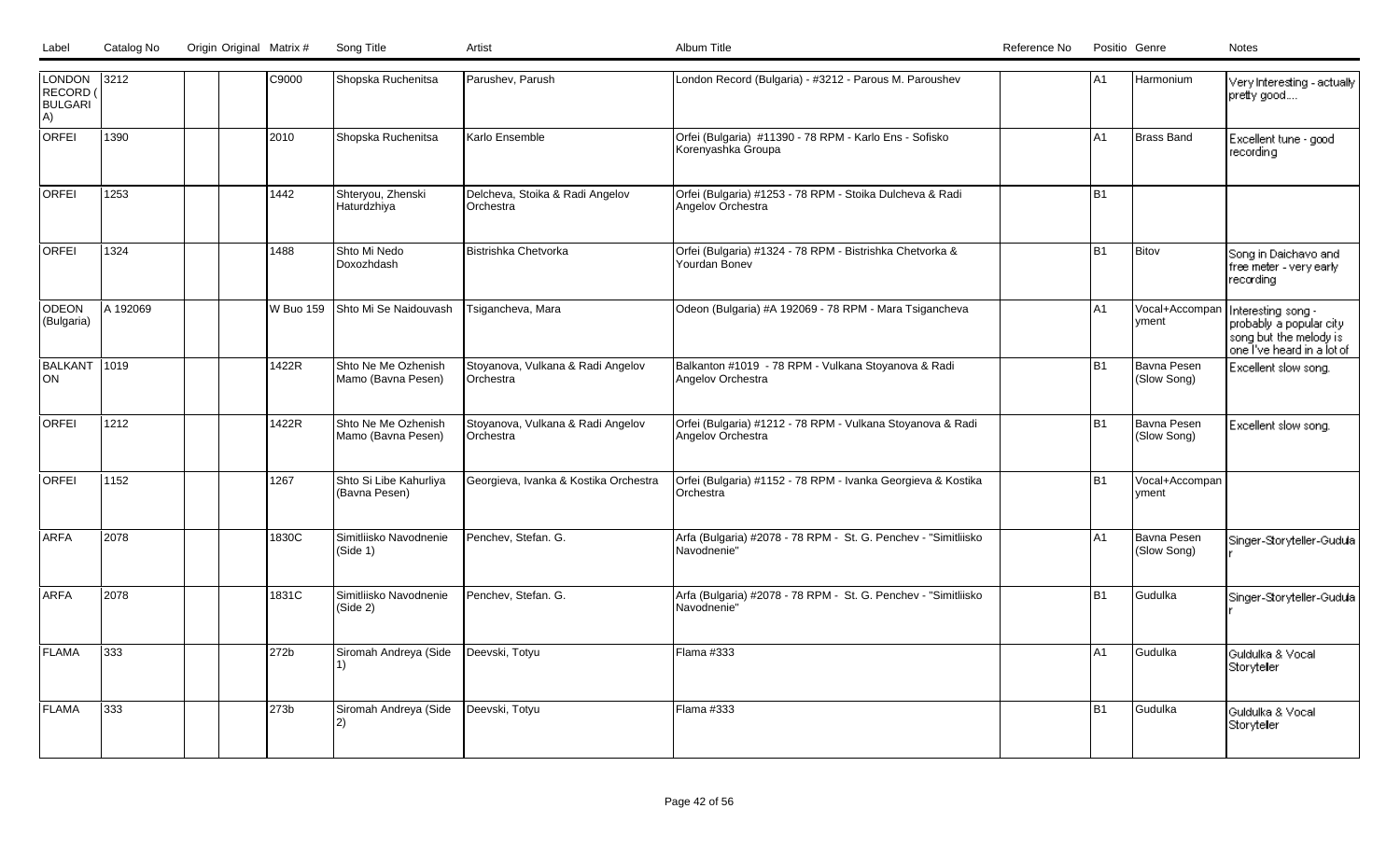| <b>ORFEI</b>                               | 1273                     | 1607-R               | Siromashka Nevolya<br>(Waltz)           | Tsekova, Gergana with Boudakov,<br>Peyou          | Orfei (Bulgaria) #1273 - 78 RPM - Gergana Tsekova & Peyou<br>Boudakov Orch           |         | A <sub>1</sub> | Ivment                     | Vocal+Accompan   Stari Gradski Bulgarian<br>waltz                                           |
|--------------------------------------------|--------------------------|----------------------|-----------------------------------------|---------------------------------------------------|--------------------------------------------------------------------------------------|---------|----------------|----------------------------|---------------------------------------------------------------------------------------------|
| RADIOPR 1070<br>lом                        |                          | 20081                | Sitno Horo                              | Karlov, Boris                                     | Radioprom Otdel Gramaphoni Plochi #1070 - Boris Karlov                               |         | A1             | Accordion                  |                                                                                             |
| <b>PATHE</b><br>(Bulgaria)                 | 74836                    | 19353                | Sitno Horo (Trite Puti)                 | Kehaiov, Georgi                                   | Pathe (Bulgaria) #74836 - 78 RPM - G. Kehaiov (Kaval)                                |         | A <sub>1</sub> | Kaval                      | Nice tune - volume level<br>varies                                                          |
| <b>ORFEI</b>                               | 1474                     | 2002R                | Skopsko Horo                            | Karlo Ensemble                                    | Orfei (Bulgaria) #1474 - 78 RPM - Karlo Ens                                          |         | A <sub>1</sub> | Brass Band                 |                                                                                             |
| MIKROPH 4083<br> ON                        |                          | 53187                | Skrishom Sa Stanka<br>Sgodili           | Stoicheva, Mita & Kavaldzhiev (Ivan)<br>Orchestra | Mikrophon (Bulgaria) #4083 - 78 RPM - Mita Stoicheva &<br>Kavaldzhiev Orchestra      |         | A <sub>1</sub> |                            |                                                                                             |
| <b>ORFEI</b>                               | 1196                     | 1408                 | Slavee Pee (Bavna<br>Pesen)             | Stoyanova, Vulkana with Radi Angelov<br>Orchestra | Orfei (Bulgaria) #1196 - 78 RPM - Vulkana Stoyanova                                  |         | A <sub>1</sub> | Bavna Pesen<br>(Slow Song) | Excellent slow song                                                                         |
| <b>ORFEI</b>                               | 1196                     | 1408                 | Slavee Pee (Bavna<br>Pesen)             | Stoyanova, Vulkana with Radi Angelov<br>Orchestra | Orfei (Bulgaria) #1196 - 78 RPM - Vulkana Stoyanova                                  | 78-07-V | A <sub>1</sub> | Bavna Pesen<br>(Slow Song) | Excellent slow song                                                                         |
| ZENITH                                     | 12                       | K-C-26025            | Slivensko Horo (Pravo<br>Trakysko Horo) | Lolov, Gosho                                      | Zenith (Bulgaria) #12 - 78 RPM - Gosho Lolov (Clarinet)                              | 78-07-V | A <sub>1</sub> | Clarinet                   | Very nice tune - sounds a<br>bit Klezmerish                                                 |
| <b>ZENITH</b>                              | 12                       | K-C-26025            | Slivensko Horo (Pravo<br>Trakysko Horo) | Lolov, Gosho                                      | Zenith (Bulgaria) #12 - 78 RPM - Gosho Lolov (Clarinet)                              |         | A <sub>1</sub> | Clarinet                   | Very nice tune - sounds a<br>bit Klezmerish                                                 |
| GRAMOP<br><b>HONE</b><br>CONCERT<br>RECORD | G.C.-11-12213<br>8 12214 | 11-12214<br>Or 11234 | Snoshti Boulka<br>Dovedochme            | Dorotei, Pavel Vassil                             | Gramophone Concert Record (Bulgaria) G.C.-11-12213 & 12214<br>78 RPM                 |         | B <sub>1</sub> | Vocal+Accompan<br>vment    | Very Very old recording<br>Record Label indicates<br>"Orhane" (old name for<br>"Botevgrad") |
| RADIOPR 1090<br>lом                        |                          | 2095                 | Snoshti E Yana                          | Voeno Predstanitelnia Choir I Orkestur            | Radioprom Otdel Gramaphoni Plochi #1090 - Voenio<br>Predstanitelnia Choir I Orkestur |         | l B1           | Classical                  | Classical Tune                                                                              |
| ODEON<br>(Bulgaria)                        | A 192088                 | W Bou 196            | Snoshti Si Mamo Otidoh<br>(Bavna Pesen) | Pavlov, N.                                        | Odeon (Bulgaria) #A 192088-78 RPM - N. Pavlov & Orch                                 |         | l B1           | Bavna Pesen<br>(Slow Song) | Slow song, kind of<br>operatic                                                              |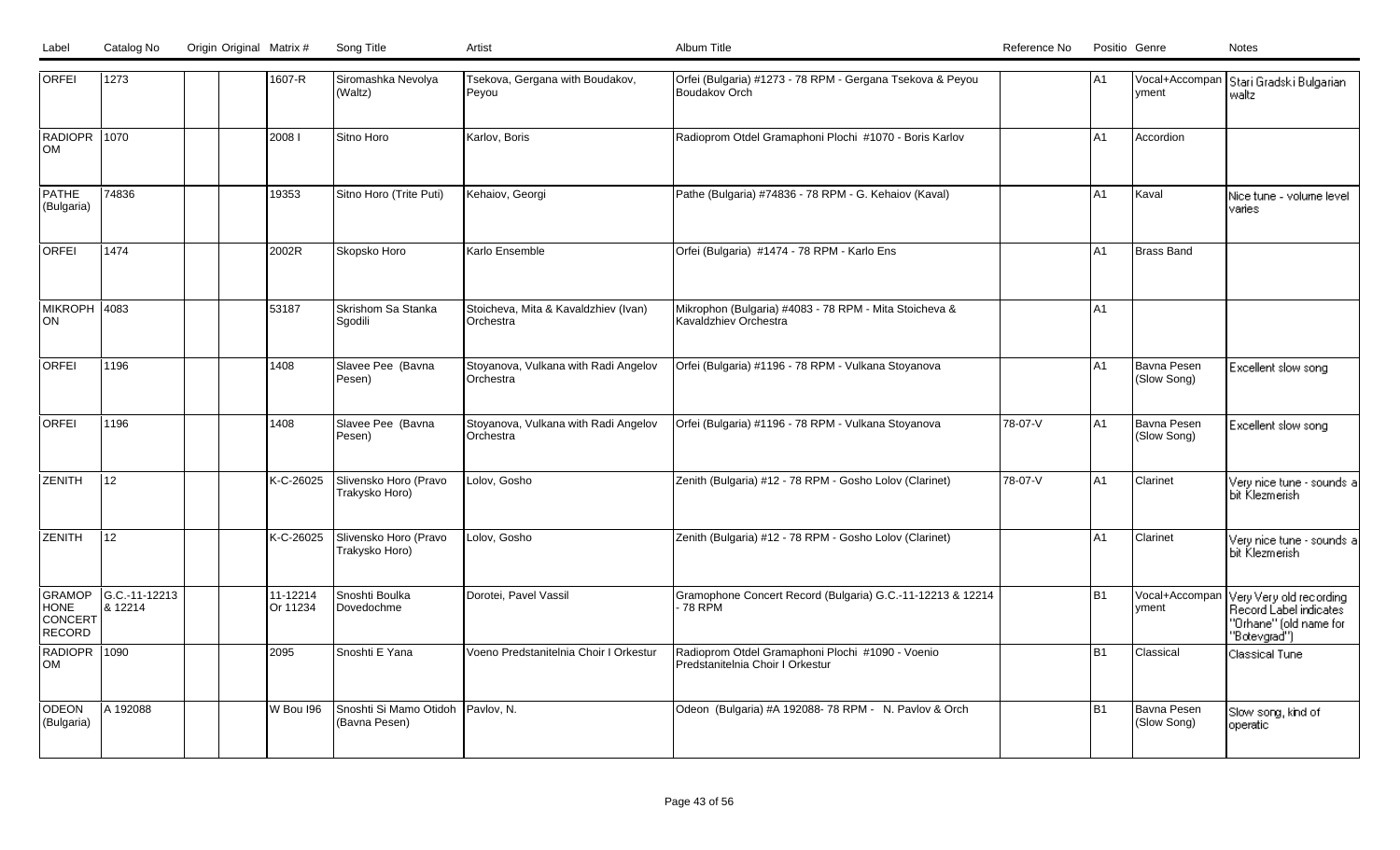| RADIOPR 1272<br><b>OM</b>                             |                        |  | 2227 Or<br>257-A      | Sofiisko Shopsko Horo                                    | Karlov, Boris & Boris Karlov Orchestra                         | Radioprom F-KA Za Gramafonski Plochi #1272 - Boris Karlov                                       |         | A <sub>1</sub> | Accordion                         | Original Recording -<br>excellent tune.                                                           |
|-------------------------------------------------------|------------------------|--|-----------------------|----------------------------------------------------------|----------------------------------------------------------------|-------------------------------------------------------------------------------------------------|---------|----------------|-----------------------------------|---------------------------------------------------------------------------------------------------|
| RADIOPR 1686<br><b>OM</b>                             |                        |  | 3050                  | Sokol Pie Voda Na<br>Vardaro (Lesnoto)                   | Ivanova, Binka, Kokareshkova, Maria &<br>Kosta Kolev Orchestra | Radioprom #1686 - B. Ivanova & M. Kareshkova                                                    |         | <b>B1</b>      | Vocal+Accompan<br>vment           | Same as "Mori Sokol Piel<br>" - excellent                                                         |
| <b>ORFEI</b>                                          | 1416                   |  | 1393-R                | Sreo Sam Te Purvi<br>Lyouta                              | Zdravkovich, Yovan & Radi Angelov<br>Orchestra                 | Orfei (Bulgaria) #1416 - 78 RPM - Yovan Zdravkovich & Radi<br>Angelov Orchestra - Serbian Songs |         | B <sub>1</sub> |                                   | Very Interesting, a Serbi<br>singing Serbian songs<br>with a Bulgarian Orch,<br>record pressed in |
| <b>ORFEI</b>                                          | 1196                   |  | 1409                  | Stank Na Dyulgerche<br>Doumashe (Pravo<br>Trakysko Horo) | Stoyanova, Vulkana with Radi Angelov<br>Orchestra              | Orfei (Bulgaria) #1196 - 78 RPM - Vulkana Stoyanova                                             | 78-07-V | B <sub>1</sub> | Vocal+Accompan<br>yment           | l Excellent tune.                                                                                 |
| <b>ORFEI</b>                                          | 1196                   |  | 1409                  | Stank Na Dyulgerche<br>Doumashe (Pravo<br>Trakysko Horo) | Stoyanova, Vulkana with Radi Angelov<br>Orchestra              | Orfei (Bulgaria) #1196 - 78 RPM - Vulkana Stoyanova                                             |         | <b>B1</b>      | Vocal+Accompan<br>vment           | Excellent tune                                                                                    |
| LIFA                                                  | 533                    |  | 176                   | Stanka Konak Saibiike<br>(Bavna Pesen)                   | Boichev, Dimitur                                               | Lifa (Bulgaria) #533 - 78 RPM - Dimitur Boichev                                                 |         | A1             | <b>Bavna Pesen</b><br>(Slow Song) |                                                                                                   |
| LONDON<br>RECORD (<br><b>BULGARI</b><br>A)            | 3317                   |  | K-Bu 27091            | Stanke Konak Saibiike<br>(Bavna Pesen)                   |                                                                | Todorova, Atanaska with Payakov, Stanil London Record (Bulgaria) - #3317 - Atanaska Todorova    |         | A1             | Bavna Pesen<br>(Slow Song)        | Excellent slow song with<br>Kaval accompanyment                                                   |
| <b>COLUMBI</b><br>A (England<br>/Bulgaria-P<br>urple) | D8435                  |  | H1142 Or<br>26607     | Stanke Konak Saibiike<br>(Bavna Pesen)                   | Kehaiov, Georgi                                                | Columbia (England-Bulgaria) #D8435 - Georgi A. Kehaiov                                          |         | <b>B1</b>      | Kaval                             | Excelent kaval slow song                                                                          |
| <b>ARFA</b>                                           | 2048                   |  | 2546D                 | Stanke Le Konak<br>Saibiike (Bavna Pesen)                | Todorova, Atanaska & Lolov, Ramadan<br>(Orch)                  | Arfa (Bulgaria) #2048 - 78 RPM - Atanaska Todorova &<br>Ramadan Lolov Orch.                     |         | A1             | Bavna Pesen<br>(Slow Song)        | Rovelent song Nice<br>claimet                                                                     |
| RADIOPR 1090<br><b>OM</b>                             |                        |  | 2089P                 | Stanke Le, Golyam<br>Dyavolo                             | Voeno Predstanitelnia Choir I Orkestur                         | Radioprom Otdel Gramaphoni Plochi #1090 - Voenio<br>Predstanitelnia Choir I Orkestur            |         | A <sub>1</sub> | Classical                         | Classical recording of<br>Folk Song                                                               |
| FAVORIT<br>REKORD                                     | 1-104504 &<br>1-104505 |  | 1-104504<br>Or 3683-T | Starobulgarsko<br>Svadbarska Pesen                       | unknown                                                        | Favorit Rekord (Bulgaria) #1-104504 & 1-104505 - 78 RPM -<br>Zurna & Tupan                      |         | A <sub>1</sub> | Zurna/Zurla                       |                                                                                                   |
| RADIOPR 1438<br><b>OM</b>                             |                        |  | 2580                  | Starozagorska<br>Ruchenitsa                              | Karlov, Boris                                                  | Radioprom #1438 - Boris Karlov - Accordion                                                      |         | A1             | Accordion                         | <b>Excellent tune</b>                                                                             |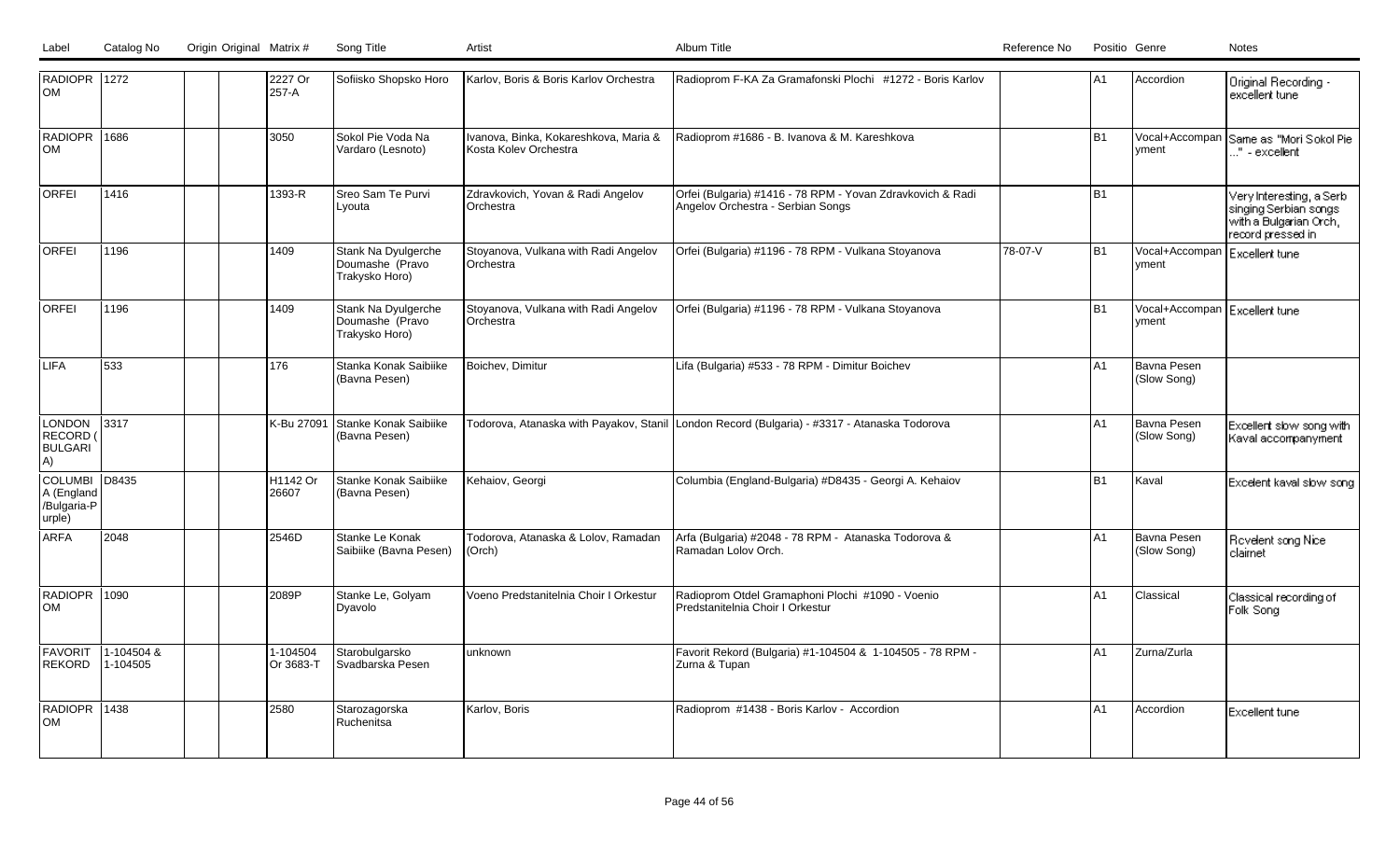| BALKANT 1240<br>ON        |      | 3037   | Starozagorsko Horo<br>(Pravo Trakysko Horo)     | Angelov, Radi with Radi Angelov<br>Orchestra   | Balkanton #1240 - 78 RPM - Radi Angelov                                                   |         | A <sub>1</sub> | Clarinet                   | Very Nice Tune                                                                                |
|---------------------------|------|--------|-------------------------------------------------|------------------------------------------------|-------------------------------------------------------------------------------------------|---------|----------------|----------------------------|-----------------------------------------------------------------------------------------------|
| RADIOPR 1240<br>Іом       |      | 3037   | Starozagorsko Horo<br>(Pravo Trakysko Horo)     | Angelov, Radi with Radi Angelov<br>Orchestra   | Radioprom (Bulgaria) #1240 - 78 RPM - Radi Angelov                                        |         | A1             | Clarinet                   | Very Nice Tune                                                                                |
| BALKANT 1240<br>lon       |      | 3037   | Starozagorsko Horo<br>(Pravo Trakysko Horo)     | Angelov, Radi                                  | Balkanton #1240 - Radi Angelov - Clarinet                                                 |         | A <sub>1</sub> | Clarinet                   | Very Nice Tune                                                                                |
| <b>ORFEI</b>              | 1023 | 2159   | Stoicho Plenikut (Side 1)   Penchev, Stefan. G. |                                                | Orfei (Bulgaria) #1023 - 78 RPM - Stefan G. Penchev - "Stoicho<br>Plenikut" - Sides 1 & 2 |         | A1             | Gudulka                    | Singer-Storyteller-Gudula                                                                     |
| <b>ORFEI</b>              | 1023 | 2160   | Stoicho Plenikut (Side 2) Penchev, Stefan. G.   |                                                | Orfei (Bulgaria) #1023 - 78 RPM - Stefan G. Penchev - "Stoicho<br>Plenikut" - Sides 1 & 2 |         | B <sub>1</sub> | Gudulka                    | Singer-Storyteller-Gudula                                                                     |
| <b>ORFEI</b>              | 1024 | 2161   | Stoicho Plenikut (Side 3) Penchev, Stefan. G.   |                                                | Orfei (Bulgaria) #1024 - 78 RPM - Stefan G. Penchev - "Stoicho<br>Plenikut" - Sides 3 & 4 |         | A <sub>1</sub> | Gudulka                    | Singer-Storyteller-Gudula                                                                     |
| <b>ORFEI</b>              | 1024 | 2162   | Stoicho Plenikut (Side 4) Penchev, Stefan. G.   |                                                | Orfei (Bulgaria) #1024 - 78 RPM - Stefan G. Penchev - "Stoicho<br>Plenikut" - Sides 3 & 4 |         | <b>B1</b>      | Gudulka                    | Singer-Storyteller-Gudula                                                                     |
| MEDEYA                    | 5007 | 1160   | Stoine, Mlada<br>Mehandzhiike<br>(Chetvorno)    | Ostoich, Mitsa with Kostika Orchestra          | Medeya # 5007 - 78 RPM - Mitsa Ostoich & Kostika Orchestra                                |         | <b>B1</b>      | Vocal+Accompan<br>yment    | Very Serbian sounding<br>(not surprising given<br>vocalists name) - under<br>title label says |
| <b>MIKROPH 4163</b><br>ON |      | 55318  | Stori Se Horo Golyamo<br>(Ruchenitsa)           | Stoicheva, Mita & Mikrophon Orchestra          | Mikrophon (Bulgaria) #4163 - 78 RPM - Mita Stoicheva & Ork<br>Mikrophon                   |         | B1             | Vocal+Accompan<br>yment    |                                                                                               |
| <b>ORFEI</b>              | 1019 | C2153  | Stoyan I Yanicharina -<br>Side 1                | Penchev, Stefan. G.                            | Orfei (Bulgaria) #1019 - 78 RPM - Stefan G. Penchev - Stoyan I<br>Yancharina              |         | A1             | Gudulka                    | Record has bad chip on<br>edge, however,<br>Instrumental can be<br>faded in and singing is    |
| <b>ORFEI</b>              | 1019 | C2154  | Stoyan I Yanicharina -<br>Side 2                | Penchev, Stefan. G.                            | Orfei (Bulgaria) #1019 - 78 RPM - Stefan G. Penchev - Stoyan I<br>Yancharina              |         | B <sub>1</sub> | Gudulka                    | Record has bad chip on<br>edge, however,<br>Instrumental can be<br>faded in and singing is    |
| <b>ORFEI</b>              | 1285 | 1537-R | Stoyan Na Oran Otide<br>(Bavna Pesen)           | Todorova, Atanaska & Radi Angelov<br>Orchestra | Orfei (Bulgaria) #1285 - 78 RPM - Atanaska Todorova & Radi<br>Angelov Orchestra           | 78-07-V | B <sub>1</sub> | Bavna Pesen<br>(Slow Song) | Very Nice slow song                                                                           |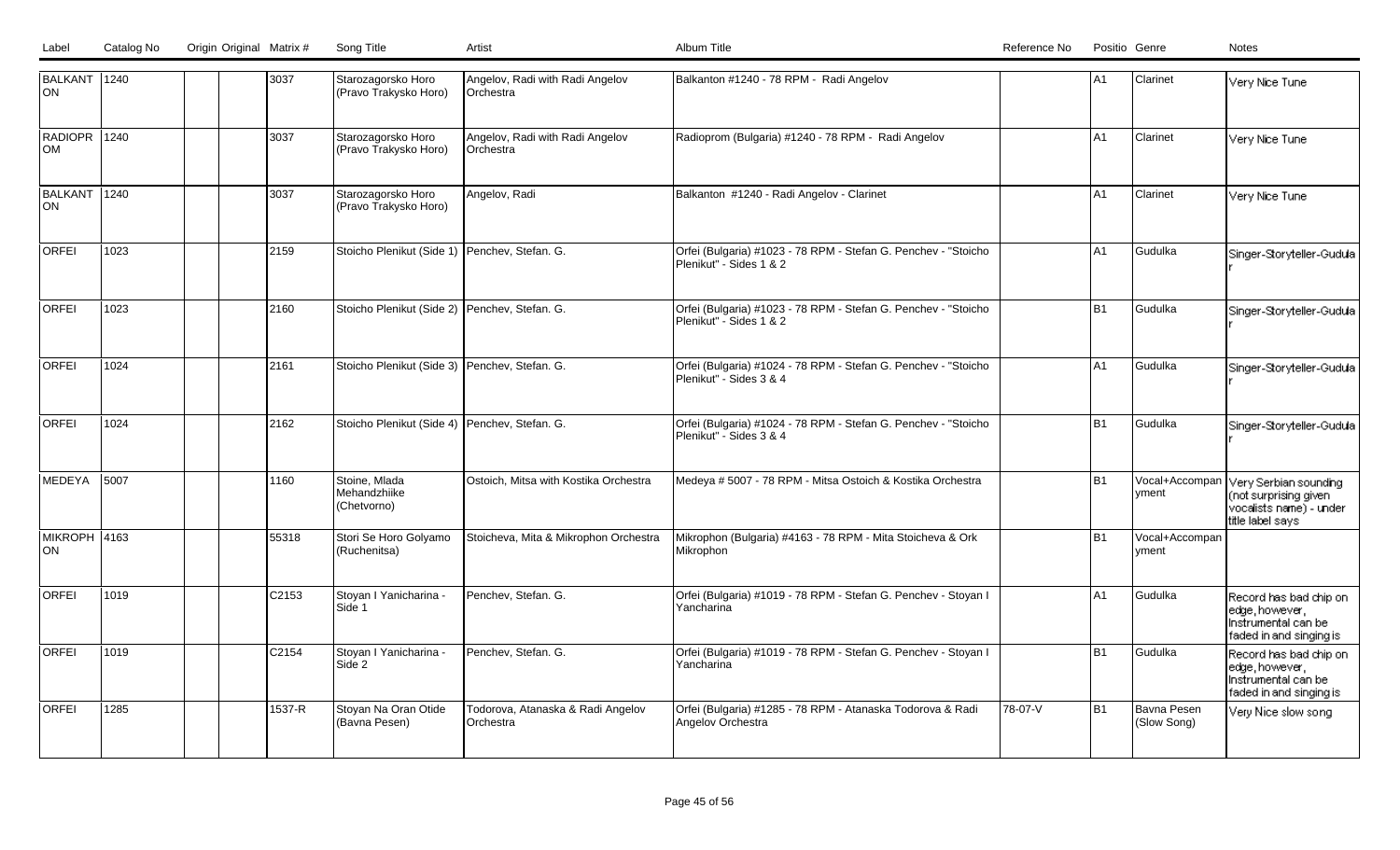LabelCatalog No Origin Original Matrix # Song Title Artist Artist Album Title Album Title Catalog No Positio Genre No Positio Genre Notes

| MIKROPH 4058<br>lon                        |                         |  | 53162                   | Stoyan Na Stanka<br>Doumashe (Bavna<br>Pesen) (Side 1)    | Stoicheva, Mita with Kavaldzhiev (Ivan)<br><b>IOrchestra</b> | Mikrophon (Bulgaria) #4058 - 78 RPM - Mita Stoicheva & Ork<br>Kavaldzhiev (Bavna Pesen)  | 78-07-V | IA1            | Bavna Pesen<br>(Slow Song)        |                                                                              |
|--------------------------------------------|-------------------------|--|-------------------------|-----------------------------------------------------------|--------------------------------------------------------------|------------------------------------------------------------------------------------------|---------|----------------|-----------------------------------|------------------------------------------------------------------------------|
| MIKROPH 4058<br> ON                        |                         |  | 53162                   | Stoyan Na Stanka<br>Doumashe (Bavna<br>Pesen) (Side 1)    | Stoicheva, Mita with Kavaldzhiev (Ivan)<br><b>Orchestra</b>  | Mikrophon (Bulgaria) #4058 - 78 RPM - Mita Stoicheva & Ork<br>Kavaldzhiev (Bavna Pesen)  |         | A1             | <b>Bavna Pesen</b><br>(Slow Song) |                                                                              |
| MIKROPH 4058<br>lon                        |                         |  | 53163                   | Stoyan Na Stanka<br>Doumashe (Bavna<br>Pesen) (Side 2)    | Stoicheva, Mita & Kavaldzhiev (Ivan)<br><b>IOrchestra</b>    | Mikrophon (Bulgaria) #4058 - 78 RPM - Mita Stoicheva & Ork<br>Kavaldzhiev (Bavna Pesen)  |         | B <sub>1</sub> | Bavna Pesen<br>(Slow Song)        | One of the matrix<br>numbers is incorrect.                                   |
| <b>MIKROPH 4058</b><br> ON                 |                         |  | 53163                   | Stoyan Na Stanka<br>Doumashe (Bavna<br>Pesen) (Side 2)    | Stoicheva, Mita & Kavaldzhiev (Ivan)<br><b>Orchestra</b>     | Mikrophon (Bulgaria) #4058 - 78 RPM - Mita Stoicheva & Ork<br>Kavaldzhiev (Bavna Pesen)  | 78-07-V | B <sub>1</sub> | Bavna Pesen<br>(Slow Song)        | One of the matrix<br>numbers is incorrect.                                   |
| <b>ORFEI</b>                               | 1483                    |  | 1438-R                  | Stoyan Nedelka<br>Doumashe (Bavna<br>Pesen)               | Delcheva, Stoika & Radi Angelov<br><b>IOrchestra</b>         | Orfei (Bulgaria) #1483 - 78 RPM -Stoika Delcheva & Radi<br>Angelov Orchestra             |         | A1             | <b>Bavna Pesen</b><br>(Slow Song) |                                                                              |
| GRAMOP<br>HONE<br>CONCERT<br>RECORD        | G.C.-2-12512 &<br>12513 |  | 2-12512 III<br>Or 2017X | Strahin Voivoda (Bavna<br>Pesen)                          | Brashlyanov, Ts.                                             | Gramophone Concert Record (Bulgaria) G.C.-2-12512 & 12513 -<br>78 RPM - Brashlyanov, Ts. |         | lA1            | A Cappella                        | Very old record. Very<br>nicely ornamented song.<br>Label indicates "Sofia"  |
| <b>ORFEI</b>                               | 1480                    |  | 1839                    | Strinka Stoini Douma                                      | Todorova, Atanaska & Radi Angelov<br><b>IOrchestra</b>       | Orfei (Bulgaria) #1480 - 78 RPM - Atanaska Todorova & Radi<br>Angelov Orchestra          |         | B1             |                                   |                                                                              |
| GRAMOP<br><b>HONE</b><br>CONCERT<br>RECORD | G.C.-4-13859 &<br>13860 |  | 4-13859 Or<br>112431    | Stuya Spla (Waltz)                                        | Vodinicharova, Pula Luba                                     | Gramophone Concert Record (Bulgaria) G.C.-4-13859 & 13860 -<br><b>78 RPM</b>             |         | A1             | Vocal+Accompar<br>vment           | Very Old Record<br>Record Labels indicate<br>"Varna"                         |
| <b>LIFA</b>                                | 536                     |  | 158B                    | Su Vurna Kletva                                           | Tsigancheva, Mara                                            | Lifa (Bulgaria) #536 - 78 RPM - Mara Tsigancheva                                         | 78-07-V | B <sub>1</sub> | Tango                             | Poor recording                                                               |
| ODEON<br>(Bulgaria)                        | A 192069                |  | W Buo 158               | Su Vurna Kletva Me<br>Izmami                              | Tsigancheva, Mara                                            | Odeon (Bulgaria) #A 192069 - 78 RPM - Mara Tsigancheva                                   |         | B <sub>1</sub> | Tango                             | Poor recording - probably<br>the same recording as on<br>LIFA (Bulgaria) 536 |
| <b>ORFEI</b>                               | 1173                    |  | 3125                    | Subrali Mi Se Subrali<br>(Radin Voivoda) (Bavna<br>Pesen) | Hristova, Ivanka & Kostika Orchestra                         | Orfei (Bulgaria) #1173 - 78 RPM -Ivanka Hristova & Kostika Orch                          |         | B <sub>1</sub> | Bavna Pesen<br>(Slow Song)        | Do not like her voice                                                        |
| DIKTATO                                    | $ 813\rangle$           |  | 6017                    | Sun Sunouvah                                              | Nikolova, Olga with Peyu Nikolov Orch                        | Diktator #813 - 78 RPM - Olga Nikolova                                                   | 78-07-V | IA1            | yment                             | Vocal+Accompan Some type of slow song.                                       |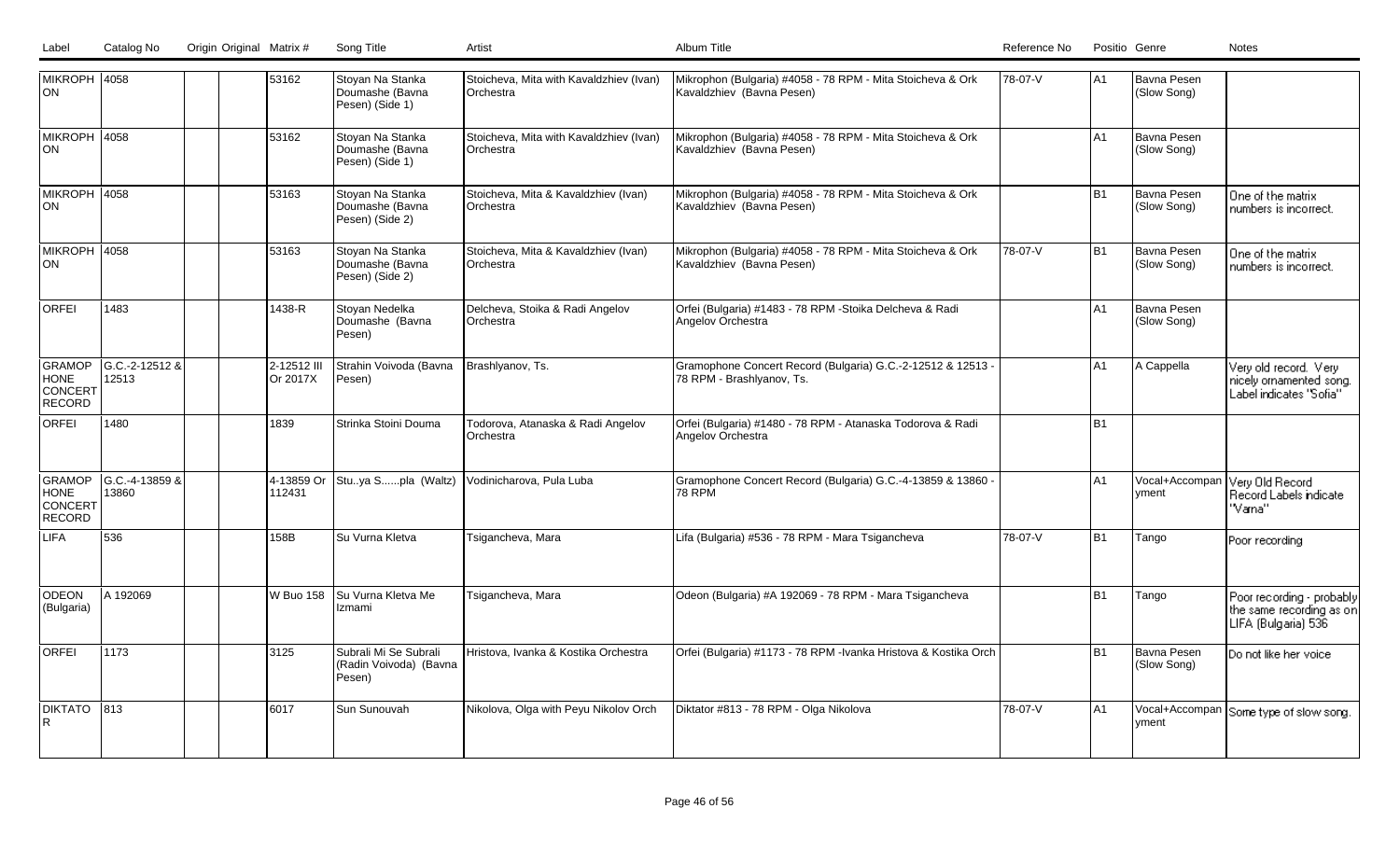| MEDEYA 5018                                       |          |  | 1217           | Svatbarska Trapeza                      | Salimov, Zapryan, Pavlov, Anton &<br>lunknown.                                   | Medeya (Bulgaria) - #5018 - Zapryan Salimov (Clarinet) & Anton<br>Pavlov (Accordion)                             |         | lB1 | Clarinet                                | Labels reversed - reads i<br>Kasapsko Horo -<br><b>Excellent Clarinet</b>                        |
|---------------------------------------------------|----------|--|----------------|-----------------------------------------|----------------------------------------------------------------------------------|------------------------------------------------------------------------------------------------------------------|---------|-----|-----------------------------------------|--------------------------------------------------------------------------------------------------|
| RADIOPR 1452<br>lom                               |          |  | 2608           | Svishtovsko Horo                        |                                                                                  | Radioprom #1452 - Duhov Orkestur                                                                                 |         | lA1 | <b>Bulg Duhov</b>                       |                                                                                                  |
| <b>ORFEI</b>                                      | 1992     |  | 37393          | Tamo Daleko Voda Li<br>Doteche          | Stoyanova, N. with Kosta Kolev<br><b>IOrchestra</b>                              | Orfei - New (Bulgaria) #1992 - 78 RPM -                                                                          |         | lA1 | Vocal+Accompan Fair recording.<br>yment |                                                                                                  |
| <b>ODEON</b><br>(Bulgaria)                        | A 192078 |  | <b>Buo 224</b> | Taz Vecher Nema<br>Boulya Ti            | Velikov, Stoyan                                                                  | Odeon (Bulgaria) #A 192078- 78 RPM - Potin (Humorist) &<br>Stoyan Velikov (Gaida)                                |         | B1  | Gajda                                   | Interesting tune. Namely<br>it appears to be in 3/4 or<br>6/7 meter, not common<br>in this area. |
| <b>ARFA</b>                                       | 2121     |  | 2115D          | Temenouzhke                             | Lolov, Ramadan feat. Pindzhourova,<br> Gyorga                                    | Arfa (Bulgaria) #2127- 78 RPM - Gyurga Pindzhourova<br>(Trichkova) & Ramadan Lolov (Clarinet) & Ivanka Georgieva | 78-07-V | B1  | Vocal+Accompan<br>vment                 | Nothing too special<br>about this tune - sounds<br>somewhat N. Bulgaria.                         |
| <b>ORFEI</b>                                      | 1480     |  | 1780 R         | Tezhka E Zima Ladnala                   | Todorova, Atanaska & Radi Angelov<br>Orchestra                                   | Orfei (Bulgaria) #1480 - 78 RPM - Atanaska Todorova & Radi<br>Angelov Orchestra                                  |         | lA1 |                                         |                                                                                                  |
| <b>ORFEI</b>                                      | 1090     |  | C2834          | Tinkinit Cherni Ochi                    | Georgieva, Ivanka with Kostika<br>Orchestra                                      | Orfei (Bulgaria) #1090 - 78 RPM - Ivanka Georgieva & Kostika<br>Orchestra                                        |         | lB1 | Vocal+Accompan<br>yment                 | Sounds like "Stari<br>Gradski" music. This<br>one in 4/4 rhythm                                  |
| MIKROPH 4056<br>lon                               |          |  | 53152          |                                         | Todor Dyulgeni Zatvarya  Dobreva, Doika & Kavaldzhiev (Ivan)<br><b>Orchestra</b> | Mikrophon (Bulgaria) #4056 - 78 RPM - Doika Dobreva &<br>Kavaldzhiev Orchestra                                   |         | lA1 |                                         | Not an orchestra of Kaval<br>players :∾).                                                        |
| <b>LONDON</b><br>RECORD (<br><b>BULGARI</b><br>A) | 3252     |  | C8972          | Todor I Elenka - Side 1                 | Penchev, Stefan. G.                                                              | London Record (Bulgaria) #3252 - Stefan G. Penchev - "Todor I<br>Elenka"                                         |         | lA1 | Gudulka                                 | Gudular-Storyteller-Singe                                                                        |
| LONDON<br>RECORD (<br><b>BULGARI</b><br>A)        | 3252     |  | C8973          | Todor I Elenka - Side 2                 | Penchev, Stefan. G.                                                              | London Record (Bulgaria) #3252 - Stefan G. Penchev - "Todor I<br>Elenka"                                         |         | lB1 | Gudulka                                 | Gudular-Storyteller-Singe                                                                        |
| <b>ORFEI</b>                                      | 1212     |  | 1418-R         | Todoro Todorke (Pravo<br>Trakysko Horo) | Stoyanova, Vulkana with Radi Angelov<br><b>Orchestra</b>                         | Orfei (Bulgaria) #1212 - 78 RPM - Vulkana Stoyanova & Radi<br>Angelov Orchestra                                  |         | lA1 | Vocal+Accompan<br>yment                 | Fabulous recording with<br>Brass Band Sound                                                      |
| BALKANT 1019<br>lon                               |          |  | 1418-R         | Todoro Todorke (Pravo<br>Trakysko Horo) | Stoyanova, Vulkana with Radi Angelov<br>Orchestra                                | Balkanton #1019 - 78 RPM - Vulkana Stoyanova & Radi<br>Angelov Orchestra                                         |         | lA1 | Vocal+Accompan<br>yment                 | Fabulous recording with<br>Brass Band Sound                                                      |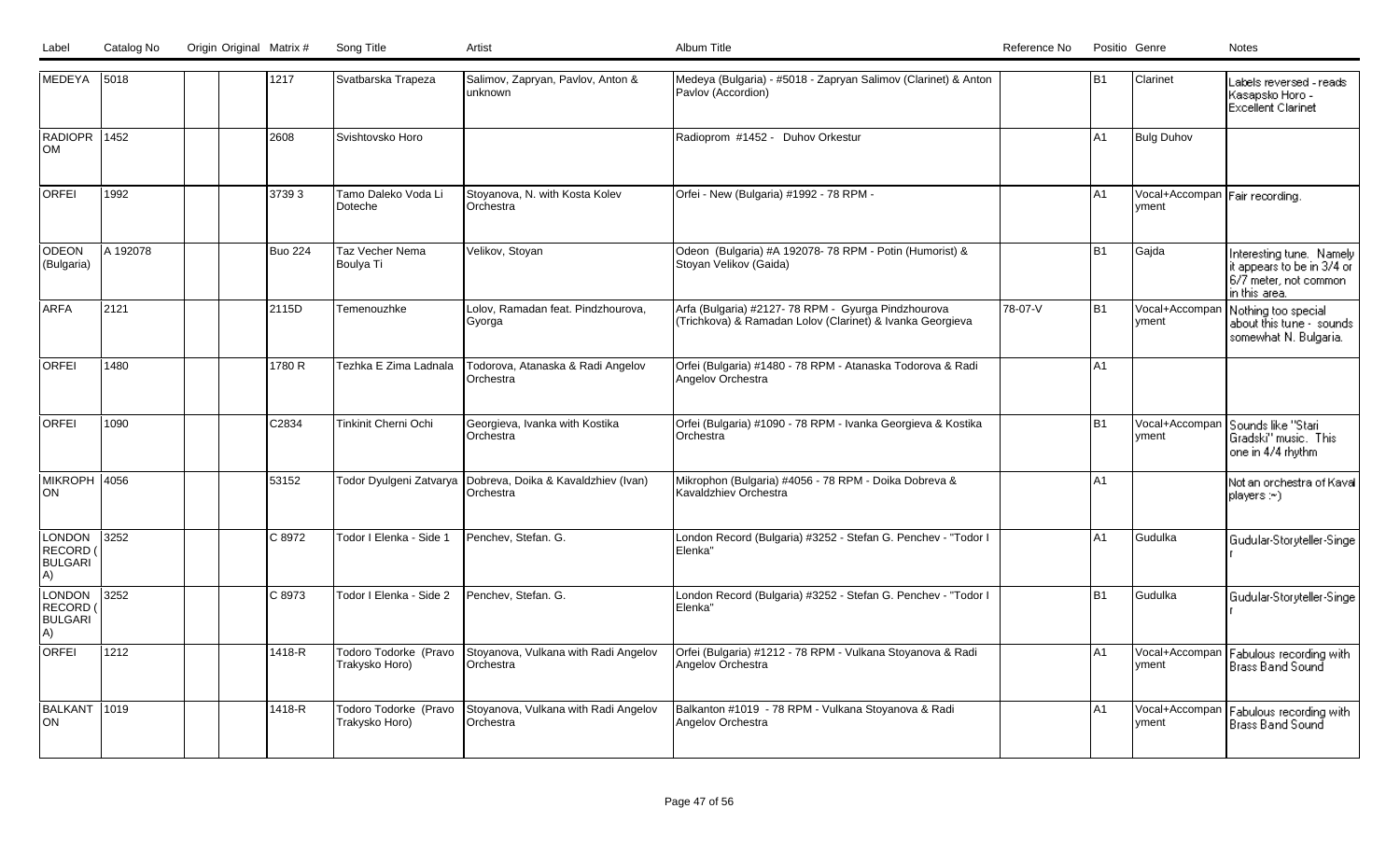| Label | Catalog No | Origin Original Matrix # | Song Title |  |
|-------|------------|--------------------------|------------|--|
|       |            |                          |            |  |

| <b>LIFA</b>                                          | 533                    |  | 177                   | Tourchin Robini Karashe Boichev, Dimitur<br>(Bavna Pesen) |                                                                        | Lifa (Bulgaria) #533 - 78 RPM - Dimitur Boichev                                                             |         | B1             | Bavna Pesen<br>(Slow Song) |                                                                                 |
|------------------------------------------------------|------------------------|--|-----------------------|-----------------------------------------------------------|------------------------------------------------------------------------|-------------------------------------------------------------------------------------------------------------|---------|----------------|----------------------------|---------------------------------------------------------------------------------|
| <b>ORFEI</b>                                         | 1416                   |  | $1391 - 1$            | Touzhna E Nedelya                                         | Zdravkovich, Yovan & Radi Angelov<br>Orchestra                         | Orfei (Bulgaria) #1416 - 78 RPM - Yovan Zdravkovich & Radi<br>Angelov Orchestra - Serbian Songs             |         | lA1            |                            |                                                                                 |
| <b>LONDON</b><br>RECORD (<br><b>BULGARI</b><br>A)    | $3213$                 |  | K-C 8994              | Trakiiska Ruchenitsa                                      | Velev, Slavi                                                           | London Record (Bulgaria) #3213 - Slavi Velev (Gaida)                                                        | 78-07-V | A1             | Gajda                      | Excdellent tune                                                                 |
| <b>CAROUS</b><br>lo                                  | $\overline{203}$       |  | 2123D                 | Trakiiski Hora                                            | Lolov, Ramadan (Orch)                                                  | Carouso (Bulgaria) #203 - 78 RPM - Ramadan Lolov                                                            |         | lA1            | Clarinet                   | Sounds much more<br>l North -<br>Bulgarian/Romanian than<br>Thracian to me, but |
| BALKANT 1240<br>lon                                  |                        |  | 3039                  | Trakiyska Ruchenitsa                                      | Angelov, Radi                                                          | Balkanton #1240 - Radi Angelov - Clarinet                                                                   |         | B1             | Clarinet                   |                                                                                 |
| RADIOPR 1240<br>lом                                  |                        |  | 3039                  | Trakiyska Ruchenitsa                                      | Angelov, Radi with Radi Angelov<br>Orchestra                           | Radioprom (Bulgaria) #1240 - 78 RPM - Radi Angelov                                                          |         | lB1            | Clarinet                   | <b>Excellent Tune</b>                                                           |
| BALKANT 1240<br>ON                                   |                        |  | 3039                  | Trakiyska Ruchenitsa                                      | Angelov, Radi with Radi Angelov<br>Orchestra                           | Balkanton #1240 - 78 RPM - Radi Angelov                                                                     |         | lB1            | Clarinet                   | <b>Excellent Tune</b>                                                           |
| RADIOPR 1208<br><b>OM</b>                            |                        |  | 2249R Or<br>281       | Traktorna Oran<br>(Paidushko)                             |                                                                        | Radioprom F-KA Za Gramafonski Plochi #1208 - Bulgarian<br>National Choir Conducted By Boris Petrov          |         | l A1           | yment                      | Vocal+Accompan Classical - Chorus                                               |
| COLUMBI D8415<br>A (England<br>/Bulgaria-P<br>urple) |                        |  | H 1101 Or<br>26596    | Trapeza                                                   | Atanasov, Iliya                                                        | Columbia (England-Bulgaria) #D8415 - Iliya Atanasov - Gaida                                                 |         | lA1            | Gajda                      | Slow Improvisational<br>melody.                                                 |
| RADIOPR 1302<br>lом                                  |                        |  | 2295 Or<br>368-B      |                                                           | Tri Godini Kate (Lesnoto) Veluv, Atanas with Radi Angelov<br>Orchestra | Radioprom F-KA Za Gramafonski Plochi #1302 - Atanas Veluv<br>& Radi Angelov Orch - Makedonska Narodna Pesen |         | l A1           | yment                      | Vocal+Accompan   Old Recording - pretty<br>but not great.                       |
| FAVORIT<br><b>REKORD</b>                             | 1-106518 &<br>1-106519 |  | 1-106519<br>Or 5152-T | Tri Puti Te Poglednah                                     | Kovacheva, Mariika                                                     | Favorit Rekord (Bulgaria) #1-106518 & 1-106519 - 78 RPM -<br>Marika Kovacheva                               |         | B <sub>1</sub> | Vocal+Accompan<br>yment    | Sounds like pop music of<br>the period                                          |
| MIKROPH 4074<br>ON.                                  |                        |  | 53188                 | Trima Bratya Dyoulgeri<br>(Bavna Pesen) (Side 1)          | Stoicheva, Mita & Kavaldzhiev (Ivan)<br>Orchestra                      | Mikrophon (Bulgaria) #4074 - 78 RPM - Mita Stoicheva & Ork<br>Kavaldzhiev (Bavna Pesen)                     |         | lA1            | Bavna Pesen<br>(Slow Song) |                                                                                 |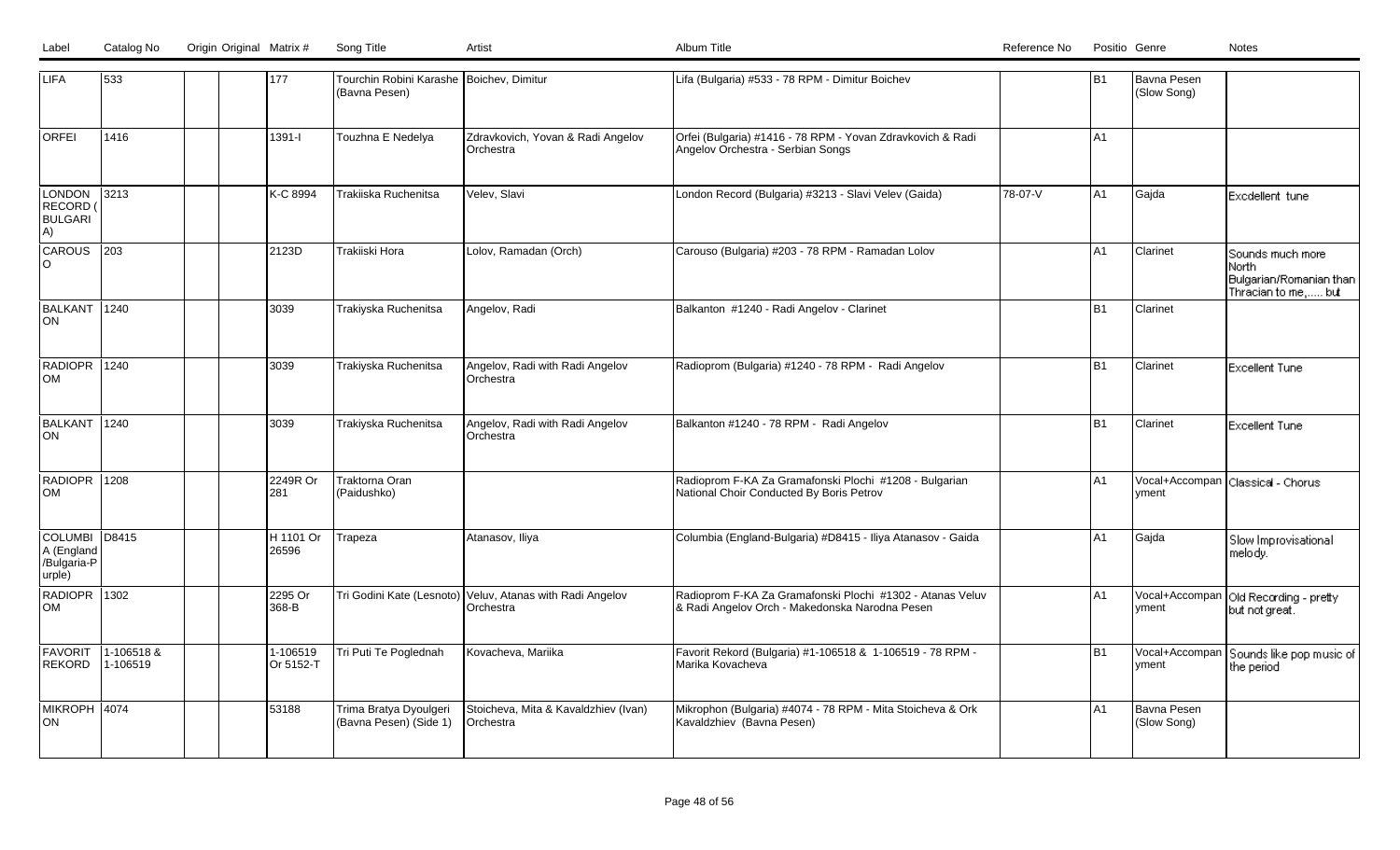|  | Label Catalog No Origin Original Matrix # Song Title | Artis | Album Title | Positio Genre<br>Reference No<br>Notes |
|--|------------------------------------------------------|-------|-------------|----------------------------------------|
|  |                                                      |       |             |                                        |

| MIKROPH 4074<br>ION.                       |             | 53189      | Trima Bratya Dyoulgeri<br>(Bavna Pesen) (Side 2)    | Stoicheva, Mita & Kavaldzhiev (Ivan)<br><b>IOrchestra</b>                | Mikrophon (Bulgaria) #4074 - 78 RPM - Mita Stoicheva & Ork<br>Kavaldzhiev (Bavna Pesen)            | lB1            | Bavna Pesen<br>(Slow Song)        |                                                                                               |
|--------------------------------------------|-------------|------------|-----------------------------------------------------|--------------------------------------------------------------------------|----------------------------------------------------------------------------------------------------|----------------|-----------------------------------|-----------------------------------------------------------------------------------------------|
| LONDON<br>RECORD (<br><b>BULGARI</b><br>A) | 3205        | C8968      | Trimata Bratya Plennitsi<br>(Side 1)                | Penchev, Stefan. G.                                                      | London Record (Bulgaria) - #3205 - "Trimata Bratya Plennitsi"<br>Stephan G. Penchev                | A1             | yment                             | Vocal+Accompan Nice Voice and Gudulka                                                         |
| LONDON<br>RECORD (<br><b>BULGARI</b><br>A) | 3205        | C8969      | Trimata Bratya Plennitsi<br>(Side 2)                | Penchev, Stefan. G.                                                      | London Record (Bulgaria) - #3205 - "Trimata Bratya Plennitsi"<br>Stephan G. Penchev                | B <sub>1</sub> | vment                             | Vocal+Accompan Very Nice Voice &<br>Gudulkal                                                  |
| LONDON<br>RECORD (<br><b>BULGARI</b><br>A) | 3287        | 6002       | Trugna Moma Za Voda<br>(Devetorka)                  | Nikolova, Olga with Gosho Lolov Orch                                     | London Record (Bulgaria) - #3287 - Olga Nikolova & Gosho<br>Lolov Orch.                            | A <sub>1</sub> | yment                             | Vocal+Accompan Slowish devetorka                                                              |
| <b>ORFEI</b>                               | 1329        | $V - 3103$ | Trugnal Donka Vu<br>Nedulya (Bavna Pesen) Orchestra | Georgieva, Ivanka with Kostika                                           | Orfei (Bulgaria) #1329 - 78 RPM - Ivanka Georgieva                                                 | A1             | <b>Bavna Pesen</b><br>(Slow Song) | Nice slow song - not<br>really a brass band but<br>more like a modern (old<br>time) orchestra |
| <b>ORFEI</b>                               | 1481        | 2065-l     | (Daichovo))                                         | Trugnal Mi Mlad Younak Byalmoustakova, Masha & Radi Angelov<br>Orchestra | Orfei (Bulgaria) #1481 - 78 RPM - Masha Byalmoustakova &<br>Radi Angelov Orchestra                 | B <sub>1</sub> | Vocal+Accompan<br>vment           |                                                                                               |
| larfa                                      | 2156 & 2064 | 216        | Trugnala Angelina                                   | Todorova, Atanaska & Lolov, Ramadan<br>(Orch)                            | Arfa (Bulgaria) #2156 & 2064 - 78 RPM - Atanaska Todorova &<br>Ramadan Lolov Orch.                 | B <sub>1</sub> | Vocal+Accompan<br>yment           |                                                                                               |
| RADIOPR 1208<br>lOM                        |             | 2095       | Trugnala E Radna Viva<br>(Daichovo)                 |                                                                          | Radioprom F-KA Za Gramafonski Plochi #1208 - Bulgarian<br>National Choir Conducted By Boris Petrov | B <sub>1</sub> | Vocal+Accompan<br>vment           | Classical Styling of folk<br>tune                                                             |
| <b>PATRIA</b><br>(ORFEI)                   | 3017        | 1042       | Trunsko Horo (Pravo<br>Shopsko Horo)                | Saliev, Ahmed                                                            | Patria - Produced in Bulgaria - - #3017 - Ahmed Saliev - Gaida                                     | A <sub>1</sub> | Gajda                             | Excellent PravoShopsko                                                                        |
| PATRIA<br>(ORFEI)                          | 3017        | 1043       | Tsaribrodska Ruchenitsa SSaliev, Ahmed              |                                                                          | Patria - Produced in Bulgaria - - #3017 - Ahmed Saliev - Gaida                                     | B <sub>1</sub> | Gajda                             | Very nice tune -                                                                              |
| <b>PATRIA</b><br>(ORFEI)                   | 3003        | NZ 1019    | Tsaribrodsko Horo                                   | Iliev, Karlo with Kostika Orchestra                                      | Patria (Orfei) - Karlo & Kostika Ens - #3003                                                       | B <sub>1</sub> | Brass Band                        | Really fast flugelhorn<br>fingering                                                           |
| MIKROPH 4075<br>ON.                        |             | 53182      | Tsaryou Na Slavka<br>Doumashe (Bavna<br>Pesen)      | Stoicheva, Mita & Kavaldzhiev (Ivan)<br>Orchestra                        | Mikrophon (Bulgaria) #4075 - 78 RPM - Mita Stoicheva &<br>Kavaldzhiev Orchestra                    | A1             |                                   |                                                                                               |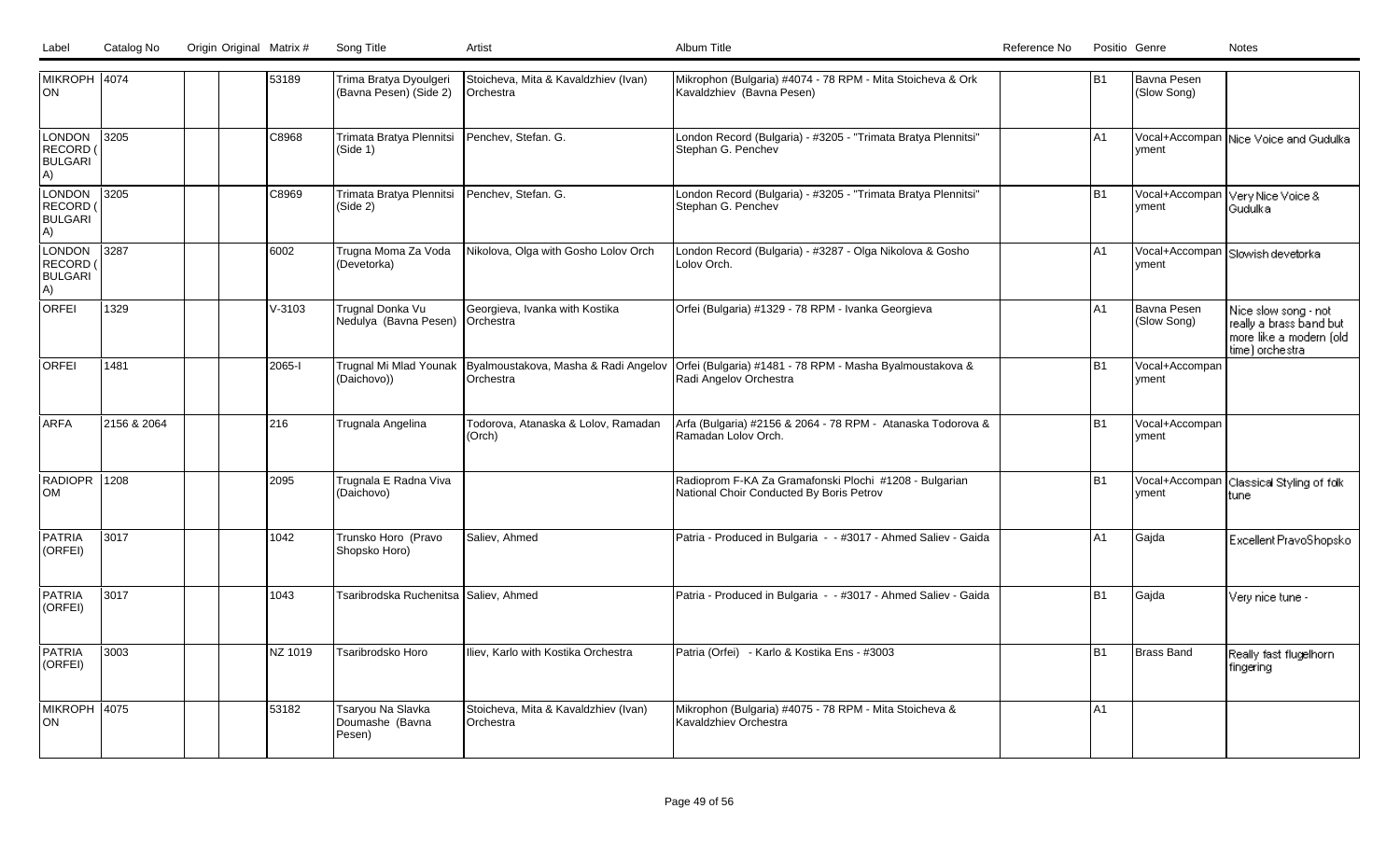| <b>ORFEI</b>                               | 1272  | 1623-R   | Tsevta Moma Houbava<br>(Lesnoto)       | Tsekova, Gergana & Boudakov, Peyou                                  | Orfei (Bulgaria) #1272 - 78 RPM - Gergana Tsekova & Peyou<br>Boudakov Orch                           | B1             | Vocal+Accompan<br>yment |                                                                                                    |
|--------------------------------------------|-------|----------|----------------------------------------|---------------------------------------------------------------------|------------------------------------------------------------------------------------------------------|----------------|-------------------------|----------------------------------------------------------------------------------------------------|
| LONDON<br>RECORD (<br><b>BULGARI</b><br>A) | 3216  | K-C 9003 | Tsiganka Karshilama<br>(Devetorka)     | Cholakov, Demir                                                     | London Record (Bulgaria) #3216 - Demir Cholakov                                                      | lB1            | Clarinet                | Excellent slow tune in 9/8<br>$(2+2+2+3)$                                                          |
| PATHE<br>(Bulgaria)                        | 74811 | 19300    | Tsiganska Idiliya                      | Mouzikata Na 6 Sofiiski Puhotna<br><b>IDrouzhina</b>                | Pathe (Bulgaria) #74811 - 78 RPM - Mouzikata Na 6 Sofiiski<br>Puhotna Drouzhina                      | IA1            | Bulg Wind Band          | Not very good                                                                                      |
| MIKROPH 4030<br>ION.                       |       | 3059     | Tsigouk Migouk (Pravo<br>Shopsko Horo) | Kavaldzhiev (Ivan) Orchestra feat.<br>Tserkovska, Tsareva           | Mikrophon (Bulgaria) #4030- 78 RPM - Tsareva Tserkovska,<br>Georgi Stanev & Orch Kavaldzhiev         | A <sub>1</sub> | yment                   | Vocal+Accompan Sounds like Pravo<br> Shopsko - nice song -<br>may have some skips in<br>record     |
| RADIOPR 1139<br>lом                        |       | 1312     | Tsonkinata (Kopachka -<br>Horo)        | Saliev, Ahmed                                                       | Radioprom Otdel Gramaphoni Plochi - Produced In Bulgaria -<br>Ahmed Saliev - Gaida - #1139           | A <sub>1</sub> | Gajda                   | Excellent tune (like<br>Eleno Mome - Petrunino)                                                    |
| lorfei                                     | 1446  | 2028     | Tsuvnal Mi E Karamfil                  | Zlateva, Nad. & Radi Angelov Orchestra                              | Orfei (Bulgaria) #1446 - 78 RPM - Nad. Zlateva & Radi Angelov<br>Orchestra                           | A <sub>1</sub> |                         |                                                                                                    |
| RADIOPR 1237<br><b>OM</b>                  |       | 3068     | Tui Li Sum Sinko                       | Blagoev, Tsvyatko                                                   | Radioprom #1237 - Tsvyatko Blagoev (Kaval)                                                           | A1             | Kaval                   | Slow Song                                                                                          |
| MIKROPH 4034<br>ION.                       |       | 3068     | Tui Li Sum, Sinka,<br>Mislila          | Blagoev, Tsvyatko                                                   | Mikrophon #4034 - Tsvyatko Blagoev (Kaval)                                                           | IA1            | Kaval                   | Slow Song                                                                                          |
| lorfei                                     | 1216  | 1482     | Turne Mome, Turne<br>(Daichovo)        | Bistrishka Chetvorka & Bonev, Yourdan                               | Orfei (Bulgaria) #1216 - 78 RPM - Bistrishka Chetvorka &<br>Yourdan Bonev                            | A1             | <b>Bitov</b>            | l Great Tune i                                                                                     |
| RADIOPR 1955<br>lom                        |       | 3633     | Turski Naroden Tants                   | unknown                                                             | Radioprom #1955 -                                                                                    | A <sub>1</sub> | Calgija                 | Turkish Dance tune in<br>19/8 - nicel                                                              |
| LONDON<br>RECORD (<br><b>BULGARI</b><br>A) | 3221  | C 9013   | Label                                  | Unknown - Cannot Read Penchev, Stefan. G. feat. Cholakov,<br> Demir | London Record (Bulgaria) - #3221 - Demir Cholakov (Clarinet),<br>St Penchev (Gudular & Vocal) & Orch | lB1            | Clarinet                | Cannot read this label -<br>tune consists of Penchev<br>playing Gudulka and<br>Singing (unmetered) |
| <b>ORFEI</b>                               | 1082  | C-2030   | Vasilke Mlada Nevesto<br>(Waltz)       | Georgieva, Ivanka with Kostika<br>lOrchestra                        | Orfei (Bulgaria) #1082- 78 RPM - Ivanka Georgieva & Kostika<br>lOrch                                 | A1             | Vocal+Accompai<br>yment | Interesting musical<br>interpretation of this song<br>$-3/4$ or 6/8 meter                          |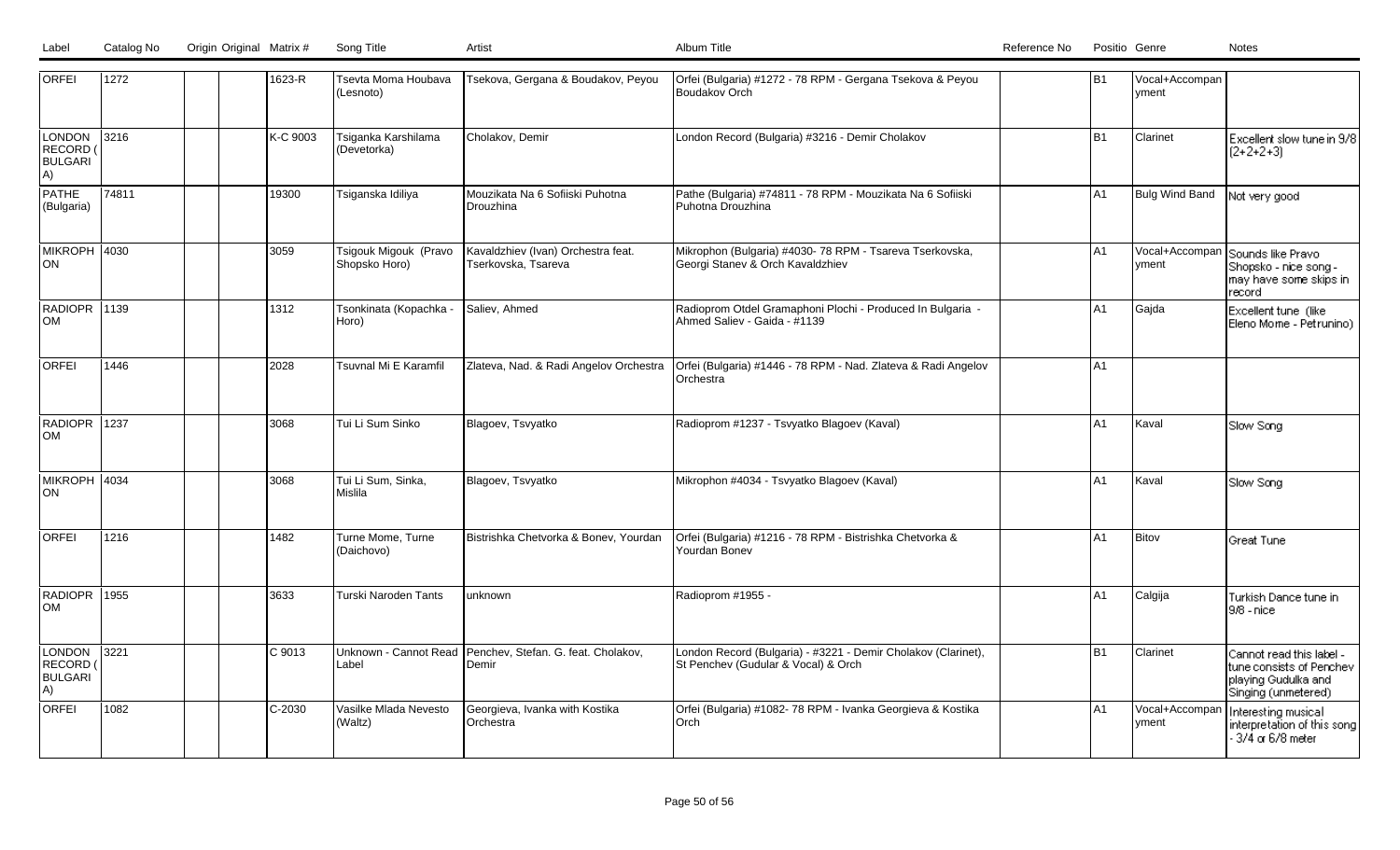| Label |  | Sona Title | Artist | Album Title | Reference No | Positio Genre | Notes |
|-------|--|------------|--------|-------------|--------------|---------------|-------|
|       |  |            |        |             |              |               |       |

| <b>ARFA</b>                                 | 2010          | 1565A          | Velichka Boulka<br>Houbava                           | Lolov, Ramadan & Atanasov, Atanas       | Arfa (Bulgaria) #2010 - 78 RPM - Ramadan Lolov (Clarinet) &<br>Atanas Atanasov (Accordion)   |         | lA1            | Clarinet                          | Slow Improvisational<br>melody followed by 2/4<br>horo - quite nice.                                         |
|---------------------------------------------|---------------|----------------|------------------------------------------------------|-----------------------------------------|----------------------------------------------------------------------------------------------|---------|----------------|-----------------------------------|--------------------------------------------------------------------------------------------------------------|
| <b>ARFA</b>                                 | 1566/5        | 1565A          | Velichka Boulka<br>Houbava                           | Lolov, Ramadan & Atanasov, Atanas       | Arfa (Bulgaria) #1566/5 - 78 RPM - Ramadan Lolov (Clarinet) &<br>Atanas Atanasov (Accordion) |         | A1             | Clarinet                          | Slow Improvisational<br>melody followed by 2/4<br>horo - quite nice. (Same<br>tune found on Arfa 2010)       |
| <b>DIKTATO</b><br>l R                       | $ 809\rangle$ | 6024           | Veliko Mome (Bavna<br>Pesen)                         | Nikolova, Olga with Gosho Lolov Orch    | Diktator #809 - 78 RPM - Olga Nikolova                                                       | 78-07-V | B1             | vment                             | Vocal+Accompan   not a very good tune                                                                        |
| ODEON<br>(Bulgaria)                         | A 192078      | <b>Buo 221</b> | Veturo (Shope Humor)                                 | Potin, I. G.                            | Odeon (Bulgaria) #A 192078-78 RPM - Potin (Humorist) &<br>Stoyan Velikov (Gaida)             |         | A1             | Humor                             | Humorist                                                                                                     |
| PARLOPH B. 10507<br><b>ON</b><br>(Bulgaria) |               | 88022          | Vino Piya                                            | Paichev, Petur                          | Parlophon (Bulgaria) - #B. 10507 - Petur Paichev (Operatic)                                  |         | lA1            | Opera                             | Interesting recording - It<br>sound like an opera<br>singer, but I don't know if<br>these are folk melodies. |
| <b>ODEON</b><br>(Bulgaria)                  | IA 192115     | <b>Buo 208</b> | Visha Gurkinya (Bavna<br>Pesen)                      | Kondov. Hristo feat. Lebedinska. Subina | Odeon (Bulgaria) #A 192115 - 78 RPM - Hristo Kondov (Kaval)<br>& Subina Lebedinska           |         | IA1            | <b>Bavna Pesen</b><br>(Slow Song) | Very nice kaval - strong<br>voice                                                                            |
| <b>ORFEI</b>                                | 1405          | 2005-1         | Vitoshko Horo                                        | Karlo Ensemble                          | Orfei (Bulgaria) #1405 - 78 RPM - Karlo Ens                                                  |         | <b>B1</b>      | <b>Brass Band</b>                 |                                                                                                              |
| <b>ORFEI</b>                                | 1391          | 20001          | Vladaisko Horo (Pravo<br>Horo)                       | Karlo Ensemble                          | Orfei (Bulgaria) #1391 - 78 RPM - Sofiiska Korenyashka Groupa<br>'Karlo" (Karlo Iliev)       |         | A <sub>1</sub> | Brass Band                        | This same tine can be<br>found on Folk Dances Of<br>The Worlds Peoples-Vol<br>1 Dances Of The Balkans        |
| PARLOPH B. 10543<br>ON<br>(Bulgaria)        |               | 88038          | Vse Koga Doida<br>Nashkele (Bavna<br>Pesen)          | Parushev, Parush                        | Parlophon (Bulgaria) - #B. 10543 - Parush Parushev                                           |         | B <sub>1</sub> | Harmonium                         |                                                                                                              |
| <b>PATHE</b><br>(Bulgaria)                  | 74775         | 19239          | Vse Me E Yad Mamo<br>(Bavna Melodia &<br>Ruchenitsa) | Lolov, Ramadan                          | Pathe (Bulgaria) #74775 - 78 RPM - Ramadan Lolov & Orch                                      | 78-07-V | lB1            | Clarinet                          | Very Nice tunes                                                                                              |
| <b>ORFEI</b>                                | 1119          | N 1138         | Vse Se Koulna                                        | Ostoich, Mitsa with Al. Pozanov Orch    | Orfei (Bulgaria) #1119 - 78 RPM - Mitsa Ostoich & Kostika<br><b>Orchestra</b>                |         | B1             | vment                             | Vocal+Accompan Very Serbian sounding<br>(not surprising given<br>vocalists name) - under<br>title label says |
| MEDEYA                                      | 5007          | 1159           | Vutur Tsvute Polyulyava<br>(Bavna Pesen)             | Ostoich, Mitsa with Kostika Orchestra   | Medeya # 5007 - 78 RPM - Mitsa Ostoich & Kostika Orchestra                                   |         | A1             | Vocal+Accompan<br>yment           | Very Serbian sounding<br>(not surprising given<br>vocalists name) - under<br>title label says                |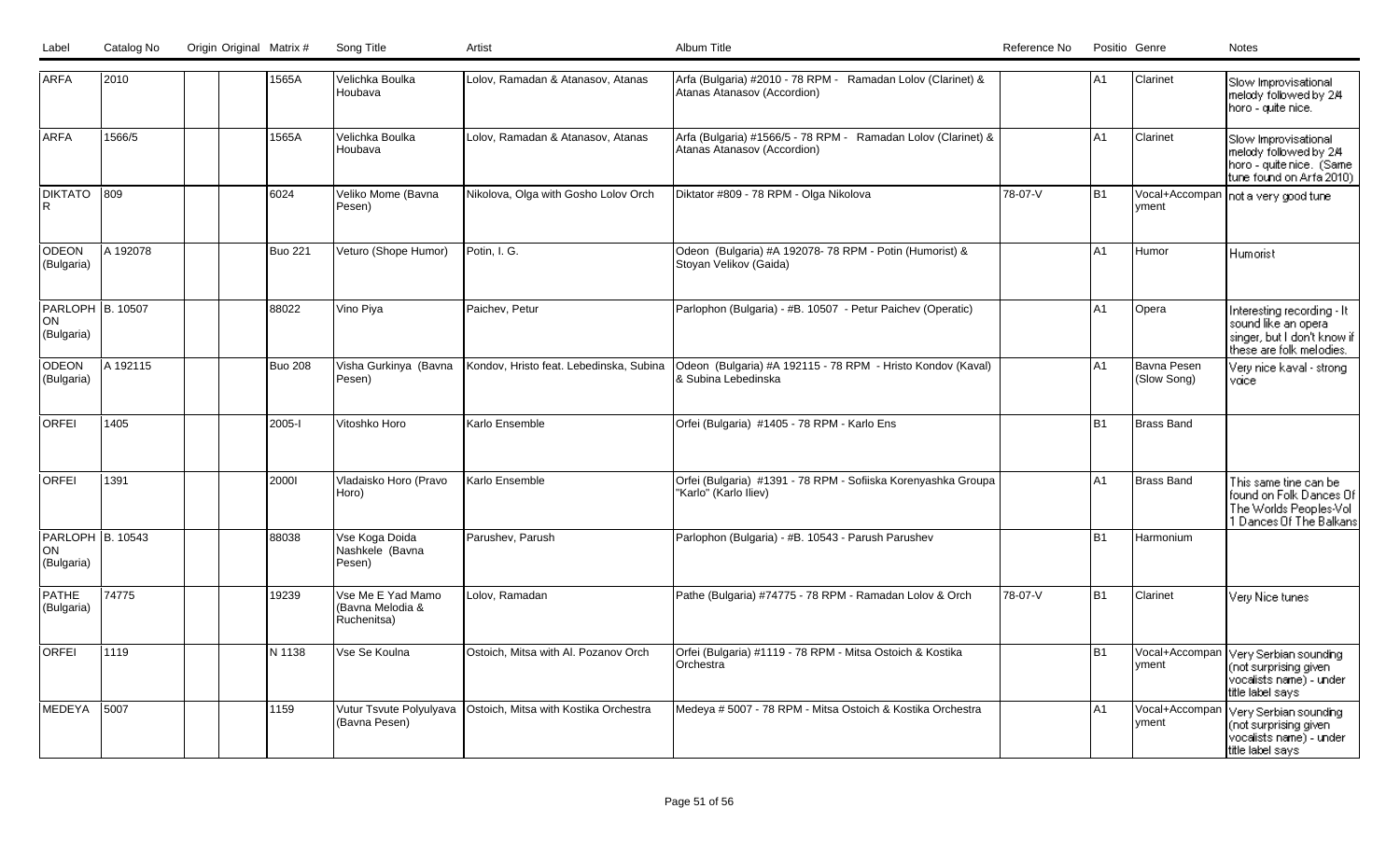| <b>ORFEI</b>                                         | 1346  |  | 1823-R              | Ya Mi Dai Mamo                                           | Kirilova, Kina with Radi Angelov<br>Orchestra | Orfei (Bulgaria) #1346 - 78 RPM - Kina Kirilova & Radi Angelov<br>Orchestra        |         | B <sub>1</sub> | vment                      | Vocal+Accompan     don't like her voice.                                                            |
|------------------------------------------------------|-------|--|---------------------|----------------------------------------------------------|-----------------------------------------------|------------------------------------------------------------------------------------|---------|----------------|----------------------------|-----------------------------------------------------------------------------------------------------|
| MEDEYA                                               | 5020  |  | 1297                | Ya Nadoui Dyado<br>l Gaidata                             | Avdzhiev, Atanas                              | Medya (Bulgaria) #5020 - 78 RPM - Atanas Avdzhiev &<br>Fizharmonika                |         | B <sub>1</sub> | Bavna Pesen<br>(Slow Song) | Slow song about<br>dobroudzha                                                                       |
| <b>ORFEI</b>                                         | 1216  |  | 1488                | Ya Podouhni Vutre<br>(Bavna Pesen)                       | Bistrishka Chetvorka & Bonev, Yourdan         | Orfei (Bulgaria) #1216 - 78 RPM - Bistrishka Chetvorka &<br>Yourdan Bonev          |         | B <sub>1</sub> | Bitov                      | Song in Daichavo and<br>free meter - very early<br>recording                                        |
| COLUMBI D8436<br>A (England<br>/Bulgaria-P<br>urple) |       |  | IH 1144 Or<br>26597 | Ya Vikni Slavke                                          | Kehaiov, Georgi                               | Columbia (England-Bulgaria) #D8436 - Georgi A. Kehaiov -<br>Kaval                  |         | B <sub>1</sub> | Kaval                      | Very nice tune changes<br>between Bavna pesen<br>and Ruchenitsal                                    |
| <b>PARLOPH B. 10664</b><br>ON <br>(Bulgaria)         |       |  | 88303               | Yambolska Ruchenitsa                                     | Hristov, Gencho                               | Parlophon (Bulgaria) - #B. 10664 - Gencho Hristov - Clarinet &<br>Orchestra        | 78-07-V | B <sub>1</sub> | Clarinet                   | Nice tune but not well<br>recorded and, in my<br>opinion, a very average<br>clarinetist             |
| LONDON<br>RECORD (<br><b>BULGARI</b><br>A)           | 3217  |  | C9005               | Yambolska Ruchenitsa                                     | Cholakov, Demir                               | London Record (Bulgaria) #3217 - Demir Cholakov - Clarinet<br>And Modern Orchestra |         | B <sub>1</sub> | <b>Clarinet</b>            | Very nice Ruchenitsal<br>(lots of energy) - medium<br>tempo                                         |
| LONDON<br><b>RECORD</b><br><b>BULGARI</b><br>A)      | 3217  |  | C9004               | Yambolsko Horo                                           | Cholakov, Demir                               | London Record (Bulgaria) #3217 - Demir Cholakov - Clarinet<br>And Modern Orchestra |         | A <sub>1</sub> | Clarinet                   | Pravo type but doesn't<br>really sounds Thracian,<br>sounds more Romanian,<br>Also this sounds very |
| PATHE<br>(Bulgaria)                                  | 74648 |  | N 16129             | Yambolsko Horo (Pravo Parushev, Parush<br>Trakysko Horo) |                                               | Pathe (Bulgaria) #74648 - 78 RPM - P. M. Parushev                                  |         | A <sub>1</sub> | Accordion                  | Pravo Horo                                                                                          |
| <b>ORFEI</b>                                         | 1255  |  | 1572                | Yanka Dvolichkata - Side Avdzhiev, Atanas                |                                               | Orfei (Bulgaria) #1255 - 78 RPM - Atanas Avdzhiev<br>(Fizarmonika)                 |         | A <sub>1</sub> |                            |                                                                                                     |
| <b>ORFEI</b>                                         | 1255  |  | 1572                | Yanka Dvolichkata - Side Avdzhiev, Atanas                |                                               | Orfei (Bulgaria) #1255 - 78 RPM - Atanas Avdzhiev<br>(Fizarmonika)                 | 78-07-V | A <sub>1</sub> |                            | Labels Reversed on this<br>record                                                                   |
| <b>ORFEI</b>                                         | 1255  |  | 1573                | Yanka Dvolichkata - Side Avdzhiev, Atanas                |                                               | Orfei (Bulgaria) #1255 - 78 RPM - Atanas Avdzhiev<br>(Fizarmonika)                 |         | B <sub>1</sub> |                            |                                                                                                     |
| <b>ORFEI</b>                                         | 1255  |  | 1573                | Yanka Dvolichkata - Side Avdzhiev, Atanas                |                                               | Orfei (Bulgaria) #1255 - 78 RPM - Atanas Avdzhiev<br>(Fizarmonika)                 | 78-07-V | B <sub>1</sub> |                            | Labels Reversed on this<br>record                                                                   |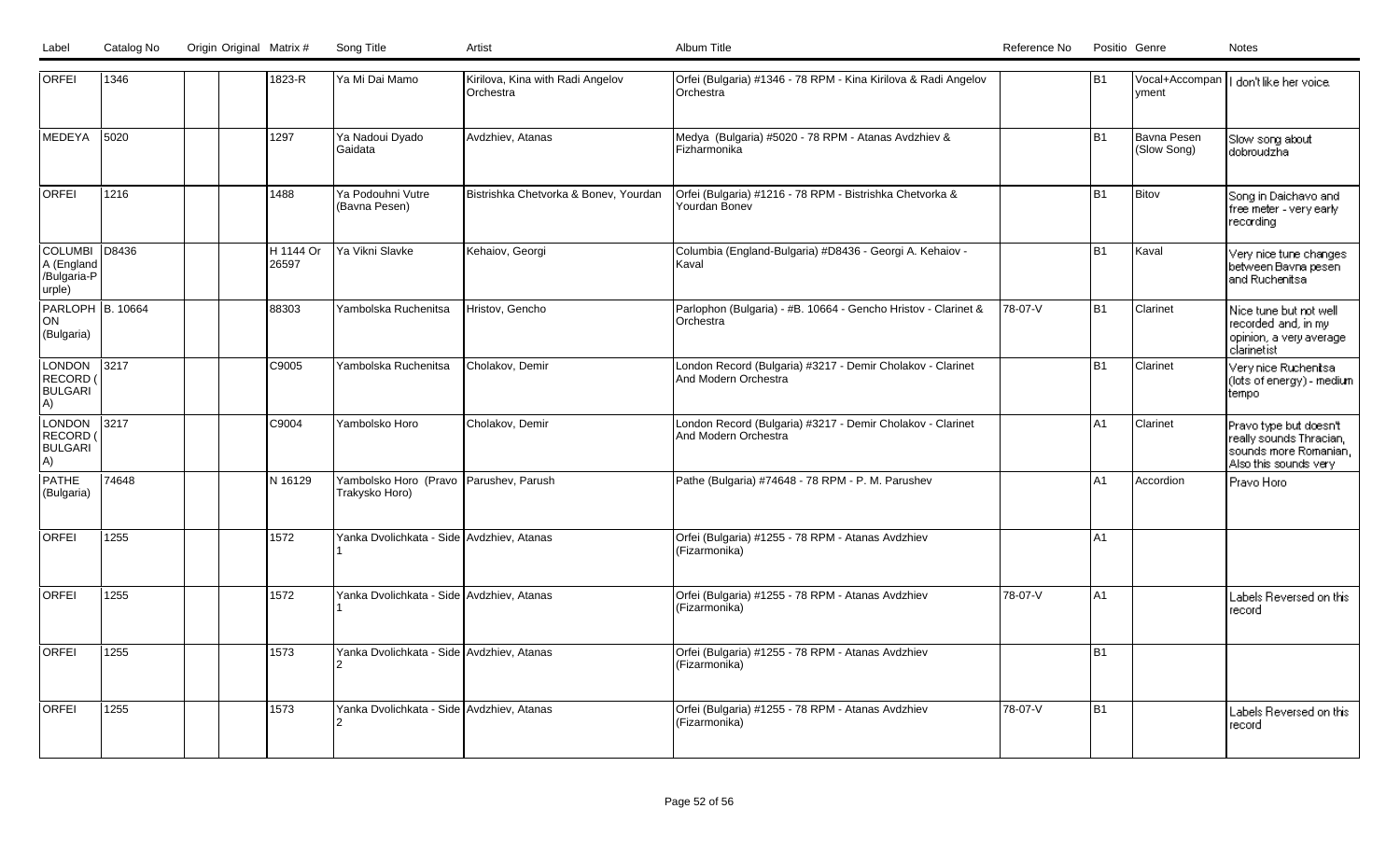| Label<br>Catalog No | Origin Original Matrix #<br>Song Title |  |
|---------------------|----------------------------------------|--|

| <b>MIKROPH 4163</b><br>ON                       |             |  | 53312          | Yanka Prez Gora<br>Vurveshe (Bavna<br>Pesen)          | Stoicheva, Mita & Mikrophon Orchestra                                                                | Mikrophon (Bulgaria) #4163 - 78 RPM - Mita Stoicheva & Ork<br>Mikrophon                 |         | A1             | Bavna Pesen<br>(Slow Song)              |                                                                                       |
|-------------------------------------------------|-------------|--|----------------|-------------------------------------------------------|------------------------------------------------------------------------------------------------------|-----------------------------------------------------------------------------------------|---------|----------------|-----------------------------------------|---------------------------------------------------------------------------------------|
| BALKANT 1128<br><b>ON</b>                       |             |  | 1683           | Yordan Zornitsa<br>Doumashe (Bayna<br>Pesen)          | Stoyanova, Vulkana with Peyou<br><b>Boudakov Orch</b>                                                | Balkanton #1128 - Vulkana Stoyanova                                                     |         | B <sub>1</sub> | Bavna Pesen<br>(Slow Song)              | Excellent voice, good<br>instrumentation                                              |
| <b>ODEON</b><br>(Bulgaria)                      | A 192088    |  | W Bou I95      | Younak Vurvi                                          | Pavlov, N.                                                                                           | Odeon (Bulgaria) #A 192088-78 RPM - N. Pavlov & Orch                                    |         | A1             | yment                                   | Vocal+Accompan   Kind of operatic in his<br>singing style.                            |
| <b>RADIOPR 1601</b><br><b>OM</b>                |             |  | 2930           | Yovano, Yovanke<br>(Lesnoto)                          | Ivanova, Binka, Kokareshkova, Maria &<br>Kosta Kolev Orchestra                                       | Radioprom #1601 - B. Ivanova & M. Kareshkova                                            | 78-07-V | lA1            | Vocal+Accompan   Old Recording<br>yment |                                                                                       |
| RADIOPR 1601<br>lom                             |             |  | 2930           | Yovano, Yovanke<br>(Lesnoto)                          | Ivanova, Binka, Kokareshkova, Maria &<br>Kosta Kolev Orchestra                                       | Radioprom #1601 - B. Ivanova & M. Kareshkova                                            |         | lA1            | Vocal+Accompan Old Recording<br>vment   |                                                                                       |
| MIKROPH 4057<br>ON                              |             |  | 53157          | Zabidi Georgi Na Brata<br>Si                          | Beshovishka, Ven & Kavaldzhiev (Ivan)<br>Orchestra                                                   | Mikrophon (Bulgaria) #4057 - 78 RPM - Ven. Beshovishka & Ork<br>Kavaldzhiev             |         | IA1            | Vocal+Accompan<br>yment                 |                                                                                       |
| <b>LONDON</b><br>RECORD<br><b>BULGARI</b><br>A) | 3226        |  | C 9019         | Zaboluha Me Ochit                                     | Georgieva, Ivanka                                                                                    | London Record (Bulgaria) - #3226 - Ivanka Georgieva & Orch                              |         | B <sub>1</sub> | Vocal+Accompar<br>yment                 | Sounds like a city song<br>with a decidedy<br>"klezmer" feeling                       |
| <b>SHIPKA</b>                                   | 501A & 502A |  | 13             | Zaboulvane Na Boulkata Angelov, Radi<br>(Bavna Pesen) |                                                                                                      | Shipka (Bulgaria) #501A & 502A 78 RPM - Radi Angelov<br>Orchestra                       |         | B <sub>1</sub> | Clarinet                                | Nice Playing (Bavna<br>Pesen & Daichovo) - I<br>don't like the piano!                 |
| ODEON<br>(Bulgaria)                             | A 192081    |  | <b>Buo 218</b> | Zagoubenoto Stado<br>(Bavna Melodiya)                 | Kondov, Hristo                                                                                       | Odeon (Bulgaria) #A 192081-78 RPM - Hristo Kondov (Kaval)                               |         | B <sub>1</sub> | Kaval                                   | Excellent slow melody                                                                 |
| <b>ARFA</b>                                     | 2187        |  |                | (Bavna Pesen)                                         | Zagoubih Bopzhe Ovtset Goudev, Goudi feat. Dimitrova, Elena<br>As. with Kavaldzhiev (Ivan) Orchestra | Arfa (Bulgaria) #2187-78 RPM - Elena As. Dimitrova, Goudi<br>Goudev & Kavaldzhiev Orch. | 78-07-V | B1             | Vocal+Accompan<br>vment                 | Macedonian songs?<br>Stari Gradski? No matter<br>what  I don't like their<br>singing. |
| PATRIA<br>(ORFEI)                               | 3013-3014   |  | NZ 1033        | Zagubenoto Stado<br>(Bavna Pesen)                     | Moldovanov, Totyu                                                                                    | Patria (Orfei) - Totyu Moldovanov - #3013-3014                                          |         | A <sub>1</sub> | Kaval                                   | Excellent slow melody                                                                 |
| RADIOPR 1395<br><b>OM</b>                       |             |  | 2491           | Zalai Mome (Lesnoto)                                  | Terziev, Petur with Karlov, Boris                                                                    | Radioprom F-KA Za Gramafonski Plochi #1395 - Petur Terziev<br>& Boris Karlov            |         | A1             | yment                                   | Vocal+Accompan   Not a very inspired tune                                             |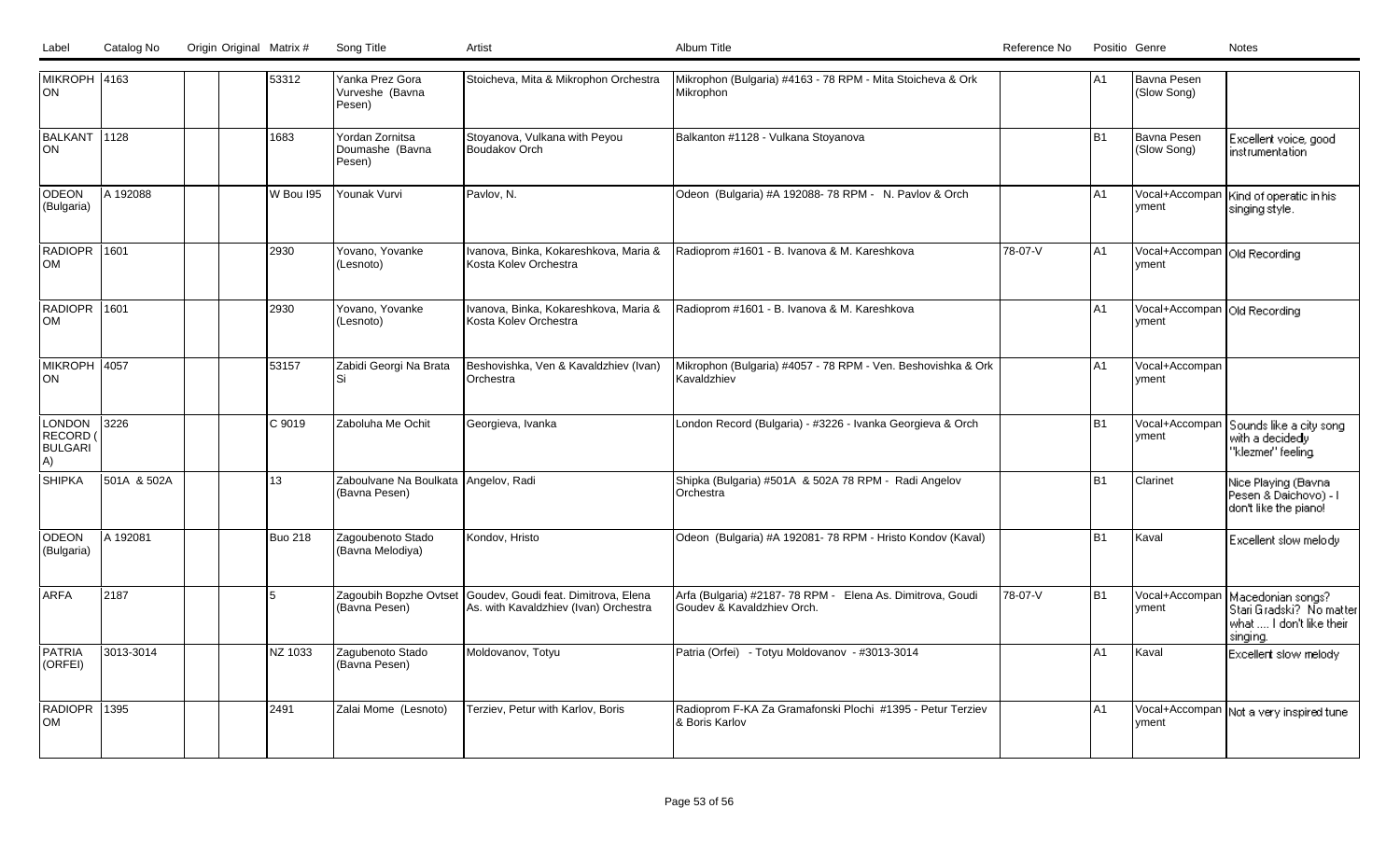LabelCatalog No Origin Original Matrix # Song Title Artist Artist Album Title Album Title Catalog No Positio Genre No Positio Genre Notes

| MIKROPH 4101<br> ON        |                        | 53166                 | Zalyoubil Bogdan Dve<br>Momi (Bavna Pesen)<br>(Side 2) | Stoicheva, Mita & Kavaldzhiev (Ivan)<br>Orchestra                | Mikrophon (Bulgaria) #4101 - 78 RPM - Mita Stoicheva &<br>Kavaldzhiev Orchestra                         | <b>B1</b>      |                            |                                                                                            |
|----------------------------|------------------------|-----------------------|--------------------------------------------------------|------------------------------------------------------------------|---------------------------------------------------------------------------------------------------------|----------------|----------------------------|--------------------------------------------------------------------------------------------|
| MIKROPH 4101<br>lon        |                        | 53165                 | Zalyoubil Bogdan Dve<br>Momi (Bavna Pesen)<br>(Side1)  | Stoicheva, Mita & Kavaldzhiev (Ivan)<br>Orchestra                | Mikrophon (Bulgaria) #4101 - 78 RPM - Mita Stoicheva &<br>Kavaldzhiev Orchestra                         | A <sub>1</sub> |                            |                                                                                            |
| <b>ORFEI</b>               | 1251                   | 1529-R                | Zalyubih Si Malko Libe<br>(Pravo Trakysko Horo)        | Stoyanova, Vulkana with Radi Angelov<br><b>IOrchestra</b>        | Orfei (Bulgaria) #1251-78 RPM - Vulkana Stoyanova & Radi<br>Angelov Orchestra                           | A1             | Vocal+Accompan<br>yment    | Fabulous recording with<br> Brass Band Sound                                               |
| MIKROPH 4218<br> ON        |                        | V-53642               | Zalyulyala Yanka                                       | Tsankova, Aneta with Mikrophon<br>Orchestra feat. Tsoneva, Danya | Mikrophon (Bulgaria) #4218-78 RPM - Aneta Tsankova                                                      | B <sub>1</sub> | Vocal+Accompan<br>yment    | Not my kind of song<br>…slow "stari gradski̇̃" l<br>think                                  |
| RADIOPR 1055<br>lom        |                        | 1601                  | Zamruknal Mi E Dimitur<br>(Bavna Pesen)                | Peyou Boudakov Orch feat. Tsekova,<br>Gergana                    | Radioprom # 1055 - 78 RPM - Gergana Tsekova/Peyu Boudakov                                               | <b>B1</b>      | Bavna Pesen<br>(Slow Song) | Excellent slow song and<br>back-up musicians                                               |
| RADIOPR 1344<br>Іом        |                        | 2375                  | IZamruknala Yana<br>(Bavna Pesen)                      |                                                                  | Radioprom F-KA Za Gramafonski Plochi - Produced In Bulgaria<br>#1344 - Movie Film Songs                 | <b>B1</b>      | Film (Movie)<br>Song       | Movie film song                                                                            |
| RADIOPR 1341<br><b>OM</b>  |                        | 2369 Or<br>1471       | Zamruknala Yana<br>(Bavna Pesen)                       | Botsova, Raina with Kosta Kolev<br>Orchestra                     | Radioprom F-KA Za Gramafonski Plochi - Produced In Bulgaria<br>#1341 - Raina Botsova & Kosta Koley Orch | <b>B1</b>      | Bavna Pesen<br>(Slow Song) | Very nice slow song                                                                        |
| <b>ORFEI</b>               | 1081                   | 2832                  | Zaplaka E Arestanska<br>Maika (Bavna Pesen)            | Georgieva, Ivanka with Kostika<br>Orchestra                      | Orfei (Bulgaria) #1081-78 RPM - Ivanka Georgieva & Kostika<br>Orch                                      | A1             | Bavna Pesen<br>(Slow Song) |                                                                                            |
| lorfei                     | 1081                   | 2832                  | Zaplaka E Arestanska<br>Maika (Bavna Pesen)            | Georgieva, Ivanka with Kostika<br>Orchestra                      | Orfei (Bulgaria) #1081-78 RPM - Ivanka Georgieva & Kostika<br>Orch                                      | A1             | Bavna Pesen<br>(Slow Song) |                                                                                            |
| <b>PATHE</b><br>(Bulgaria) | 74805                  |                       | N 19289 AR Zaplakala E Vdovitsa<br>(Bavna Pesen)       | Tsigancheva, Mara                                                | Pathe (Bulgaria) #74805 - 78 RPM - Mara Tsigancheva                                                     | <b>B1</b>      | Bavna Pesen<br>(Slow Song) | Not quite a "Bavna<br>Pesen'' but sounds<br>similar - instrumental<br>music sounds Turkish |
| FAVORIT<br>REKORD          | 1-106518 &<br>1-106519 | 1-106518<br>Or 5147-T | Zapravi Kespmnya                                       | Kovacheva, Mariika                                               | Favorit Rekord (Bulgaria) #1-106518 & 1-106519 - 78 RPM -<br>Marika Kovacheva                           | A <sub>1</sub> | Vocal+Accompar<br>yment    | Sounds like pop music of<br>the period                                                     |
| <b>ORFEI</b>               | 1367                   | 1570                  | Zapravil Gospod<br>Manastir (Side 1)                   | Avdzhiev, Atanas                                                 | Orfei (Bulgaria) #1367 - 78 RPM - Atanas Avdzhiev<br>(Fizharmonika)                                     | A <sub>1</sub> |                            |                                                                                            |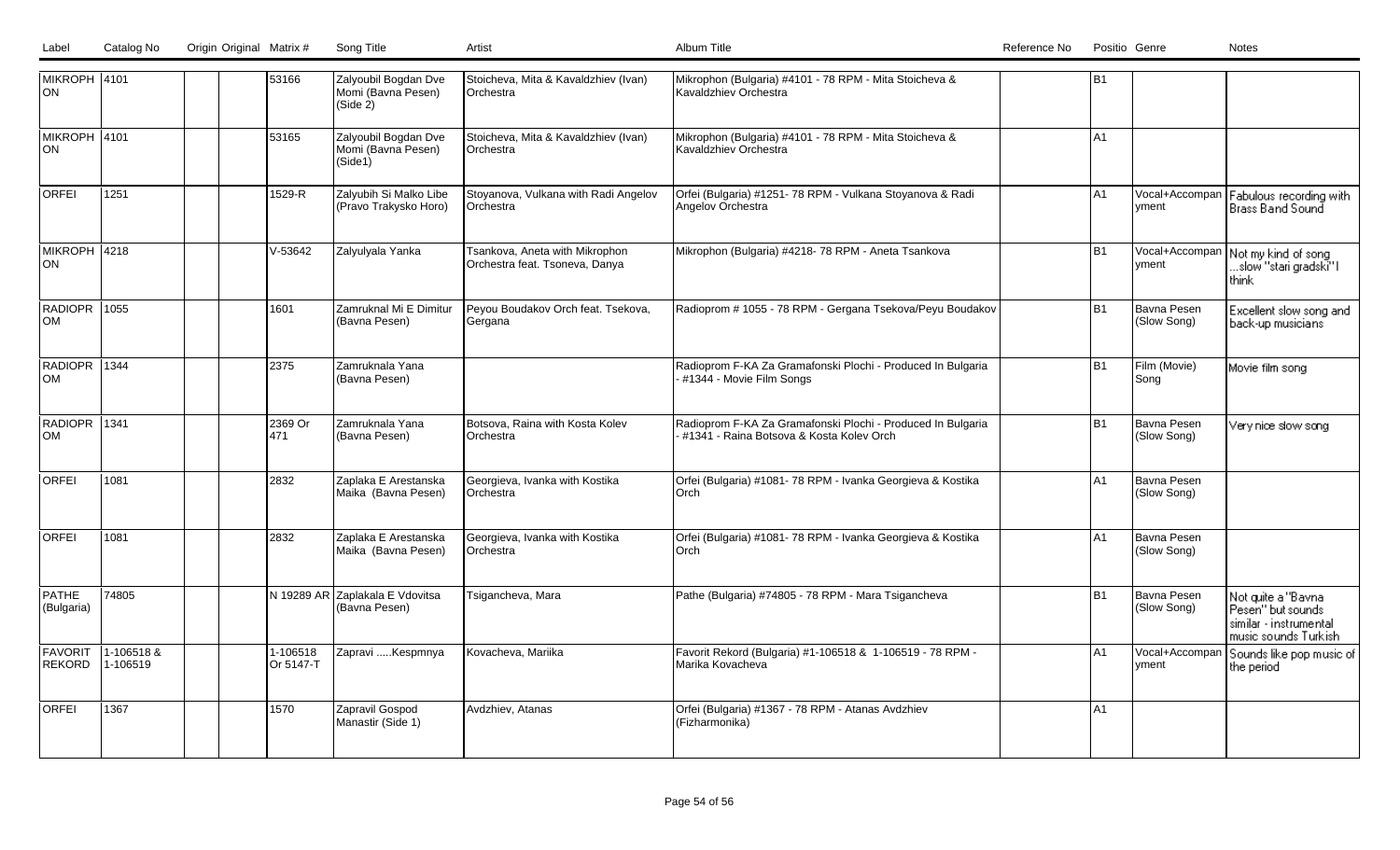|  | Label Catalog No Origin Original Matrix # | Song Title |          | Album Title | Reference No<br>Notes<br>Positio Genre |
|--|-------------------------------------------|------------|----------|-------------|----------------------------------------|
|  |                                           |            | ี Artisั |             |                                        |

| <b>ORFEI</b>                               | 1367                    | 1517                | Zapravil Gospod<br>Manastir (Side 2)                   | Avdzhiev, Atanas                                          | Orfei (Bulgaria) #1367 - 78 RPM - Atanas Avdzhiev<br>(Fizharmonika)                                                     | B <sub>1</sub> |                            |                                                                                                             |
|--------------------------------------------|-------------------------|---------------------|--------------------------------------------------------|-----------------------------------------------------------|-------------------------------------------------------------------------------------------------------------------------|----------------|----------------------------|-------------------------------------------------------------------------------------------------------------|
| RADIOPR 1072<br><b>OM</b>                  |                         | 2074-R              | Zapravil Se Dyulger<br>Todor (Pravo Trakysko<br>Horo)  | Dimitrova, Yordanka with Radi Angelov<br><b>Orchestra</b> | Radioprom Otdel Gramaphoni Plochi #1072 - Yordanka<br>Dimitrova & Radi Angelov Orch                                     | <b>B1</b>      | yment                      | Vocal+Accompan   singer has very childlike<br>voice                                                         |
| <b>ARFA</b>                                | 2083                    | 1842 C              | Zapravil Stoyan<br>Vodenitsa (Bavna<br>Pesen) - Side 1 | Lolov, Ramadan with Georgieva, Ivanka                     | Arfa (Bulgaria) #2083-78 RPM - Ramadan Lolov (Clarinet) &<br>Ivanka Georgieva - Zapravil Stoyan Vodenitsa (Bavna Pesen) | A <sub>1</sub> | Vocal+Accompan<br>yment    | Two side song - excellent<br>-Zapravil Stovani<br>Vodenitsa (Bavna<br>Pesen)                                |
| <b>ARFA</b>                                | 2083                    | 1843 C              | Zapravil Stoyan<br>Vodenitsa (Bavna<br>Pesen) - Side 2 | Lolov, Ramadan with Georgieva, Ivanka                     | Arfa (Bulgaria) #2083-78 RPM - Ramadan Lolov (Clarinet) &<br>Ivanka Georgieva - Zapravil Stoyan Vodenitsa (Bavna Pesen) | B <sub>1</sub> | Vocal+Accompar<br>yment    | Two side song - excellent<br>-Zapravil Stoyani<br>Vodenitsa (Bavna<br>Pesen).                               |
| <b>ZENITH</b>                              | 12.                     | K Bu 26440          | Zapravil Stoyan<br>Vodenitsa (Purva Chast)             | Penchev, Stefan. G.                                       | Zenith (Bulgaria) #2 - 78 RPM - Stefan G. Penchev - "Zapravil<br>Stoyan Vodenitsa" - Sides 1 & 2                        | A <sub>1</sub> | Gudulka                    | Singer-Storyteller-Gudula                                                                                   |
| ZENITH                                     | l2.                     | K Bu 26441          | Zapravil Stoyan<br>Vodenitsa (Vtora Chast)             | Penchev, Stefan. G.                                       | Zenith (Bulgaria) #2 - 78 RPM - Stefan G. Penchev - "Zapravil<br>Stoyan Vodenitsa" - Sides 1 & 2                        | B1             | Gudulka                    | Singer-Storyteller-Gudula                                                                                   |
| <b>GRAMOP</b><br>HONE<br>CONCERT<br>RECORD | G.C.-4-12394 &<br>12395 | 4-12394 Or<br>1926r | Zashto Mi E  Libe                                      | Brashlyanov, Ts.                                          | Gramophone Concert Record (Bulgaria) G.C.-4-12394 & 12395 -<br>78 RPM - Brushlayanov ?? -                               | IB1            |                            | Cannot quite deceipher<br>title of song. Very old<br>record. Very nicely<br>ornamented song. Label          |
| RADIOPR 1560<br>lom                        |                         | 2833                | Zaspal Younak (Bavna<br>Pesen)                         | Chilingirov, Georgi with Kosta Kolev<br>Orchestra         | Radioprom #1560 - 78 RPM - Georgi Chinilgirov & Kosta Kolev<br>lOrch                                                    | A <sub>1</sub> | Bavna Pesen<br>(Slow Song) | Good, but would be<br>better on Rhodopi Gaida!                                                              |
| <b>ORFEI</b>                               | 1446                    | 2029 R              | Zasviril Me I Nikola                                   | Zlateva, Nad. & Radi Angelov Orchestra                    | Orfei (Bulgaria) #1446 - 78 RPM - Nad. Zlateva & Radi Angelov<br>Orchestra                                              | B <sub>1</sub> |                            |                                                                                                             |
| RADIOPR 1111<br>lom                        |                         | 2138R               | Zasvirila Medna Svirka                                 | Stoicheva, Mita with Ougurchinskata<br>Groupa             | Radioprom Otdel Gramaphoni Plochi - Produced In Bulgaria -<br>#1111 - Mita Stoicheva & Ougurchinstata Groupa            | A1             | Bitov                      | Excellent voice and<br>Instrumental - sounds<br>like pravo shopsko                                          |
| RADIOPR<br><b>OM</b>                       | 1455                    | 2615                | Zasvirili Sa Done<br>(Pravo Horo)                      | Boris Karlov Orchestra with Mashalov,<br><b>Boris</b>     | Radioprom #1455 - Boris Mashalov & Boris Karlov Orch                                                                    | A <sub>1</sub> | Vocal+Accompar<br>yment    | Excellent rendition of this<br>tune! (other versions<br>with Kosta Kolev orch or<br>Ivan Kirev orch are too |
| <b>ARFA</b>                                | 2158                    | 2555E               | Zatsanilo Se Momicheto                                 | Tabakova, Tinka with Lolov, Ramadan<br>(Orch)             | Arfa (Bulgaria) #2158 - 78 RPM - Tinka Tabakova & Ramadan<br>Lolov Orch.                                                | B <sub>1</sub> | Vocal+Accompan<br>yment    | Nice tune - Roma style?                                                                                     |